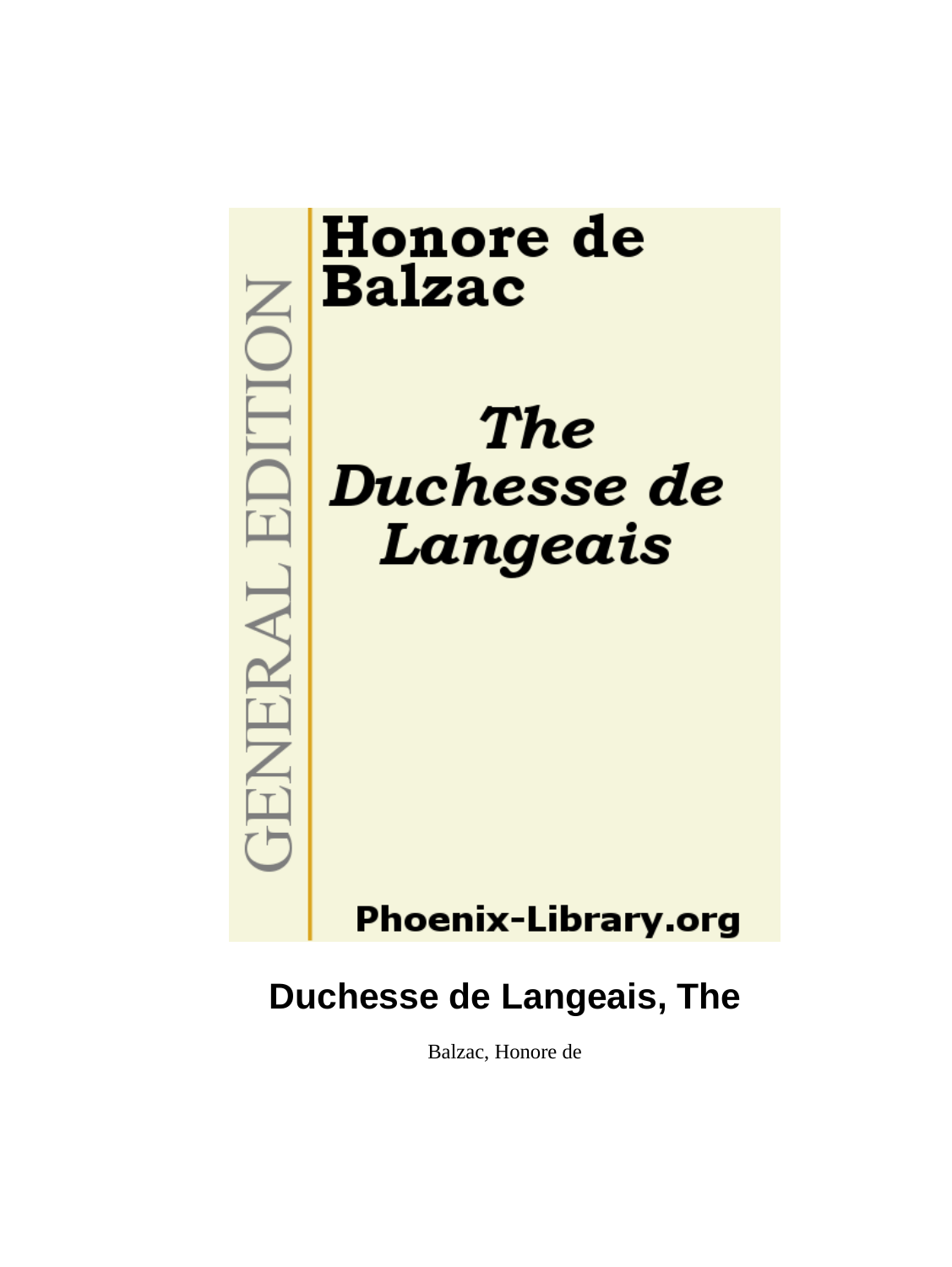[About Phoenix−Edition](#page-109-0) **[Copyright](#page-110-0)**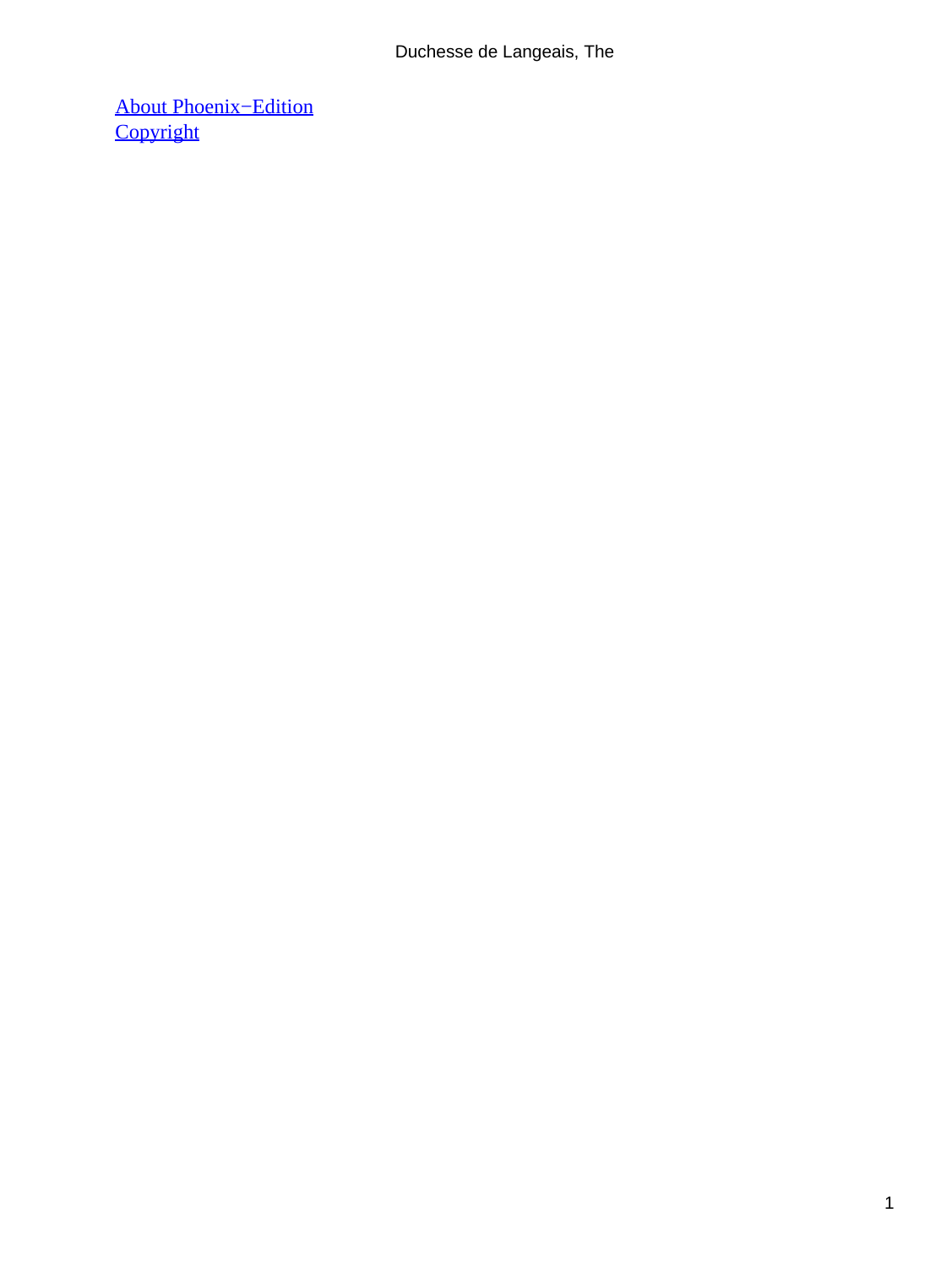**The Duchesse de Langeais by Honore de Balzac** 

## THE **DUCHESS OF LANGEAIS**

 In a Spanish city on an island in the Mediterranean, there stands a convent of the Order of Barefoot Carmelites, where the rule instituted by St. Theresa is still preserved with all the first rigour of the reformation brought about by that illustrious woman. Extraordinary as this may seem, it is none the less true.

 Almost every religious house in the Peninsula, or in Europe for that matter, was either destroyed or disorganised by the outbreak of the French Revolution and the Napoleonic wars; but as this island was protected through those times by the English fleet, its wealthy convent and peaceable inhabitants were secure from the general trouble and spoliation. The storms of many kinds which shook the first fifteen years of the nineteenth century spent their force before they reached those cliffs at so short a distance from the coast of Andalusia.

 If the rumour of the Emperor's name so much as reached the shore of the island, it is doubtful whether the holy women kneeling in the cloisters grasped the reality of his dream−like progress of glory, or the majesty that blazed in flame across kingdom after kingdom during his meteor life.

 In the minds of the Roman Catholic world, the convent stood out pre−eminent for a stern discipline which nothing had changed; the purity of its rule had attracted unhappy women from the furthest parts of Europe, women deprived of all human ties, sighing after the long suicide accomplished in the breast of God. No convent, indeed, was so well fitted for that complete detachment of the soul from all earthly things, which is demanded by the religious life, albeit on the continent of Europe there are many convents magnificently adapted to the purpose of their existence. Buried away in the loneliest valleys, hanging in mid−air on the steepest mountainsides, set down on the brink of precipices, in every place man has sought for the poetry of the Infinite, the solemn awe of Silence; in every place man has striven to draw closer to God, seeking Him on mountain peaks, in the depths below the crags, at the cliff's edge; and everywhere man has found God. But nowhere, save on this half−European, half−African ledge of rock could you find so many different harmonies, combining so to raise the soul, that the sharpest pain comes to be like other memories; the strongest impressions are dulled, till the sorrows of life are laid to rest in the depths.

 The convent stands on the highest point of the crags at the uttermost end of the island. On the side towards the sea the rock was once rent sheer away in some globe−cataclysm; it rises up a straight wall from the base where the waves gnaw at the stone below high−water mark. Any assault is made impossible by the dangerous reefs that stretch far out to sea, with the sparkling waves of the Mediterranean playing over them. So, only from the sea can you discern the square mass of the convent built conformably to the minute rules laid down as to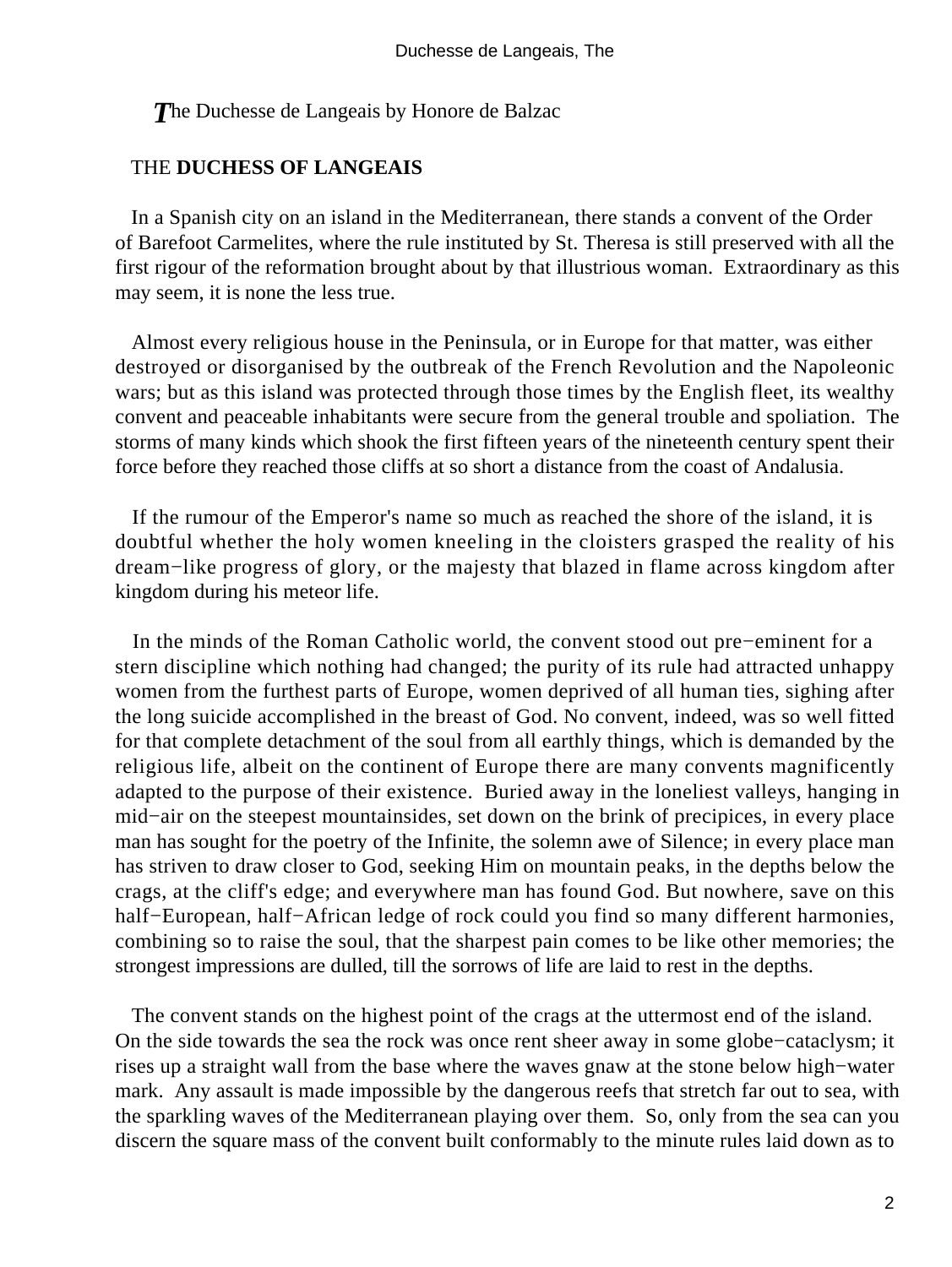the shape, height, doors, and windows of monastic buildings. From the side of the town, the church completely hides the solid structure of the cloisters and their roofs, covered with broad slabs of stone impervious to sun or storm or gales of wind.

 The church itself, built by the munificence of a Spanish family, is the crowning edifice of the town. Its fine, bold front gives an imposing and picturesque look to the little city in the sea. The sight of such a city, with its close−huddled roofs, arranged for the most part amphitheatre−wise above a picturesque harbour, and crowned by a glorious cathedral front with triple−arched Gothic doorways, belfry towers, and filigree spires, is a spectacle surely in every way the sublimest on earth. Religion towering above daily life, to put men continually in mind of the End and the way, is in truth a thoroughly Spanish conception. But now surround this picture by the Mediterranean, and a burning sky, imagine a few palms here and there, a few stunted evergreen trees mingling their waving leaves with the motionless flowers and foliage of carved stone; look out over the reef with its white fringes of foam in contrast to the sapphire sea; and then turn to the city, with its galleries and terraces whither the townsfolk come to take the air among their flowers of an evening, above the houses and the tops of the trees in their little gardens; add a few sails down in the harbour; and lastly, in the stillness of falling night, listen to the organ music, the chanting of the services, the wonderful sound of bells pealing out over the open sea. There is sound and silence everywhere; oftener still there is silence over all.

 The church is divided within into a sombre mysterious nave and narrow aisles. For some reason, probably because the winds are so high, the architect was unable to build the flying buttresses and intervening chapels which adorn almost all cathedrals, nor are there openings of any kind in the walls which support the weight of the roof. Outside there is simply the heavy wall structure, a solid mass of grey stone further strengthened by huge piers placed at intervals. Inside, the nave and its little side galleries are lighted entirely by the great stained−glass rose−window suspended by a miracle of art above the centre doorway; for upon that side the exposure permits of the display of lacework in stone and of other beauties peculiar to the style improperly called Gothic.

 The larger part of the nave and aisles was left for the townsfolk, who came and went and heard mass there. The choir was shut off from the rest of the church by a grating and thick folds of brown curtain, left slightly apart in the middle in such a way that nothing of the choir could be seen from the church except the high altar and the officiating priest. The grating itself was divided up by the pillars which supported the organ loft; and this part of the structure, with its carved wooden columns, completed the line of the arcading in the gallery carried by the shafts in the nave. If any inquisitive person, therefore, had been bold enough to climb upon the narrow balustrade in the gallery to look down into the choir, he could have seen nothing but the tall eight−sided windows of stained glass beyond the high altar.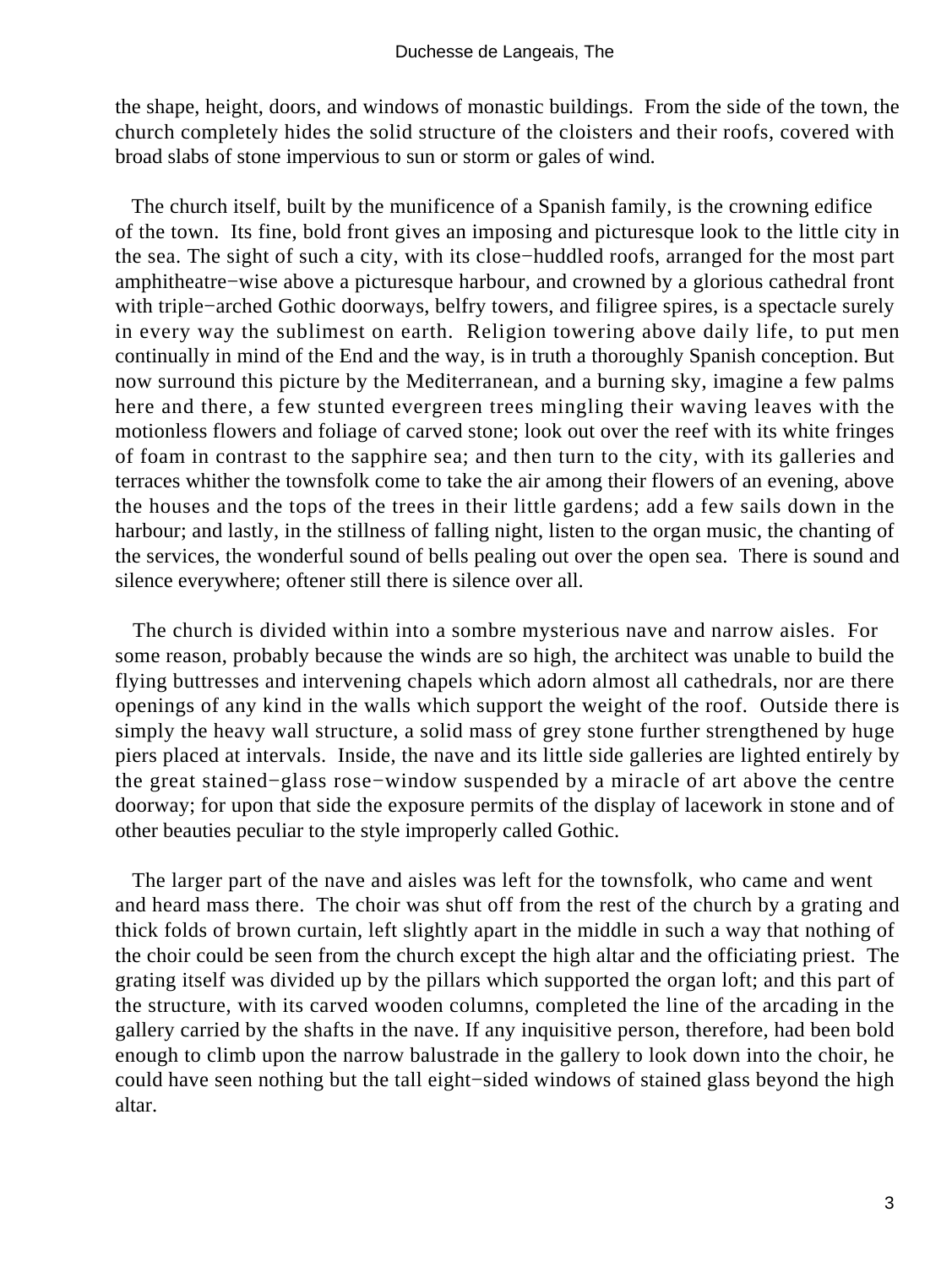At the time of the French expedition into Spain to establish Ferdinand VII once more on the throne, a French general came to the island after the taking of Cadiz, ostensibly to require the recognition of the King's Government, really to see the convent and to find some means of entering it. The undertaking was certainly a delicate one; but a man of passionate temper, whose life had been, as it were, but one series of poems in action, a man who all his life long had lived romances instead of writing them, a man pre−eminently a Doer, was sure to be tempted by a deed which seemed to be impossible.

 To open the doors of a convent of nuns by lawful means! The metropolitan or the Pope would scarcely have permitted it! And as for force or strategem – might not any indiscretion cost him his position, his whole career as a soldier, and the end in view to boot? The Duc d'Angouleme was still in Spain; and of all the crimes which a man in favour with the Commander−in−Chief might commit, this one alone was certain to find him inexorable. The General had asked for the mission to gratify private motives of curiosity, though never was curiosity more hopeless. This final attempt was a matter of conscience. The Carmelite convent on the island was the only nunnery in Spain which had baffled his search.

 As he crossed from the mainland, scarcely an hour's distance, he felt a presentiment that his hopes were to be fulfilled; and afterwards, when as yet he had seen nothing of the convent but its walls, and of the nuns not so much as their robes; while he had merely heard the chanting of the service, there were dim auguries under the walls and in the sound of the voices to justify his frail hope. And, indeed, however faint those so unaccountable presentiments might be, never was human passion more vehemently excited than the General's curiosity at that moment. There are no small events for the heart; the heart exaggerates everything; the heart weighs the fall of a fourteen−year−old Empire and the dropping of a woman's glove in the same scales, and the glove is nearly always the heavier of the two. So here are the facts in all their prosaic simplicity. The facts first, the emotions will follow.

 An hour after the General landed on the island, the royal authority was re−established there. Some few Constitutional Spaniards who had found their way thither after the fall of Cadiz were allowed to charter a vessel and sail for London. So there was neither resistance nor reaction. But the change of government could not be effected in the little town without a mass, at which the two divisions under the General's command were obliged to be present. Now, it was upon this mass that the General had built his hopes of gaining some information as to the sisters in the convent; he was quite unaware how absolutely the Carmelites were cut off from the world; but he knew that there might be among them one whom he held dearer than life, dearer than honour.

 His hopes were cruelly dashed at once. Mass, it is true, was celebrated in state. In honour of such a solemnity, the curtains which always hid the choir were drawn back to display its riches, its valuable paintings and shrines so bright with gems that they eclipsed the glories of the ex−votos of gold and silver hung up by sailors of the port on the columns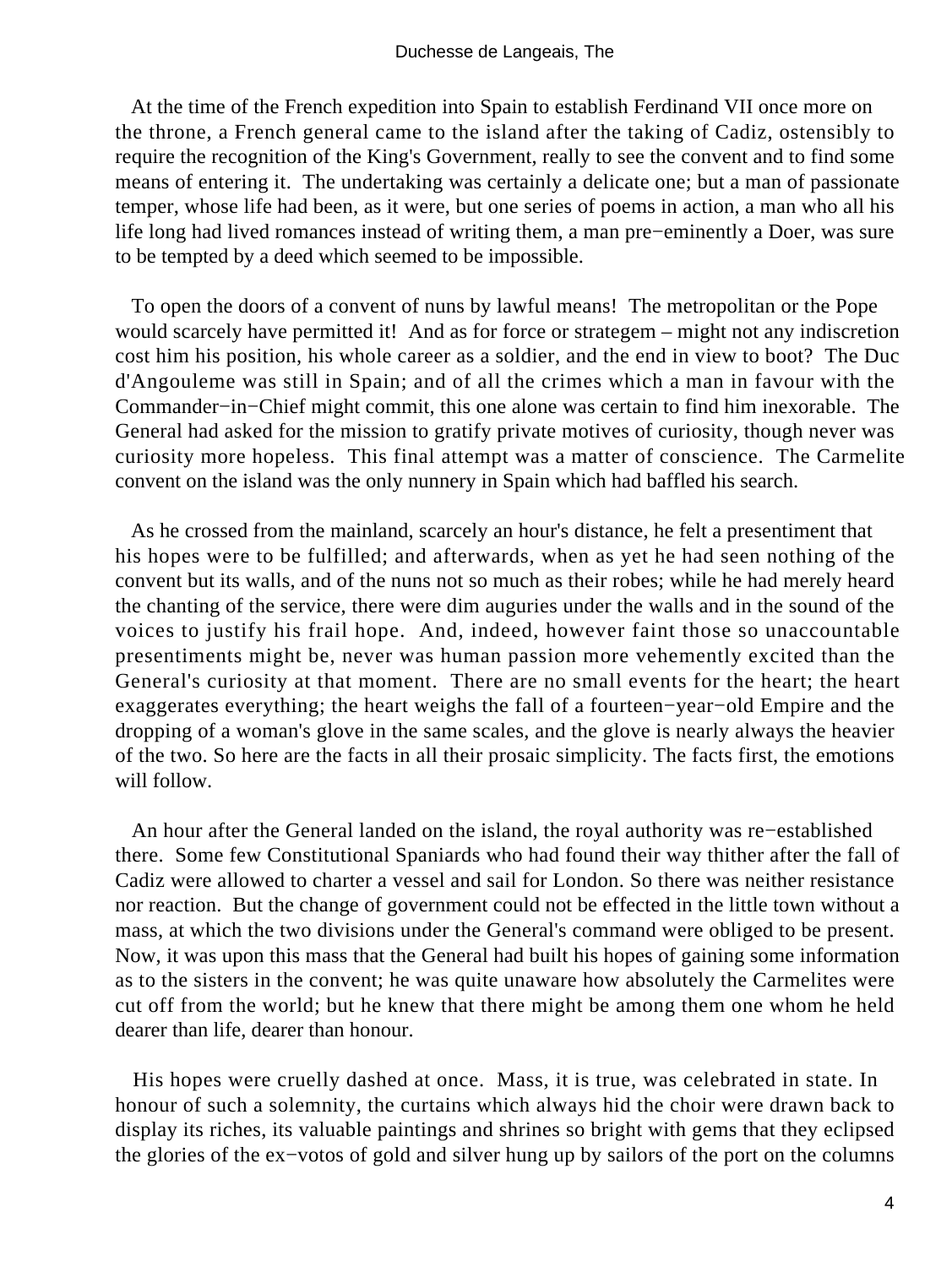in the nave. But all the nuns had taken refuge in the organ−loft. And yet, in spite of this first check, during this very mass of thanksgiving, the most intimately thrilling drama that ever set a man's heart beating opened out widely before him.

 The sister who played the organ aroused such intense enthusiasm, that not a single man regretted that he had come to the service. Even the men in the ranks were delighted, and the officers were in ecstasy. As for the General, he was seemingly calm and indifferent. The sensations stirred in him as the sister played one piece after another belong to the small number of things which it is not lawful to utter; words are powerless to express them; like death, God, eternity, they can only be realised through their one point of contact with humanity. Strangely enough, the organ music seemed to belong to the school of Rossini, the musician who brings most human passion into his art.

 Some day his works, by their number and extent, will receive the reverence due to the Homer of music. From among all the scores that we owe to his great genius, the nun seemed to have chosen Moses in Egypt for special study, doubtless because the spirit of sacred music finds therein its supreme expression. Perhaps the soul of the great musician, so gloriously known to Europe, and the soul of this unknown executant had met in the intuitive apprehension of the same poetry. So at least thought two dilettanti officers who must have missed the Theatre Favart in Spain.

 At last in the Te Deum no one could fail to discern a French soul in the sudden change that came over the music. Joy for the victory of the Most Christian King evidently stirred this nun's heart to the depths. She was a Frenchwoman beyond mistake. Soon the love of country shone out, breaking forth like shafts of light from the fugue, as the sister introduced variations with all a Parisienne's fastidious taste, and blended vague suggestions of our grandest national airs with her music. A Spaniard's fingers would not have brought this warmth into a graceful tribute paid to the victorious arms of France. The musician's nationality was revealed.

«We find France everywhere, it seems,» said one of the men.

 The General had left the church during the Te Deum; he could not listen any longer. The nun's music had been a revelation of a woman loved to frenzy; a woman so carefully hidden from the world's eyes, so deeply buried in the bosom of the Church, that hitherto the most ingenious and persistent efforts made by men who brought great influence and unusual powers to bear upon the search had failed to find her. The suspicion aroused in the General's heart became all but a certainty with the vague reminiscence of a sad, delicious melody, the air of Fleuve du Tage. The woman he loved had played the prelude to the ballad in a boudoir in Paris, how often! and now this nun had chosen the song to express an exile's longing, amid the joy of those that triumphed. Terrible sensation! To hope for the resurrection of a lost love, to find her only to know that she was lost, to catch a mysterious glimpse of her after five years – five years, in which the pent−up passion, chafing in an empty life, had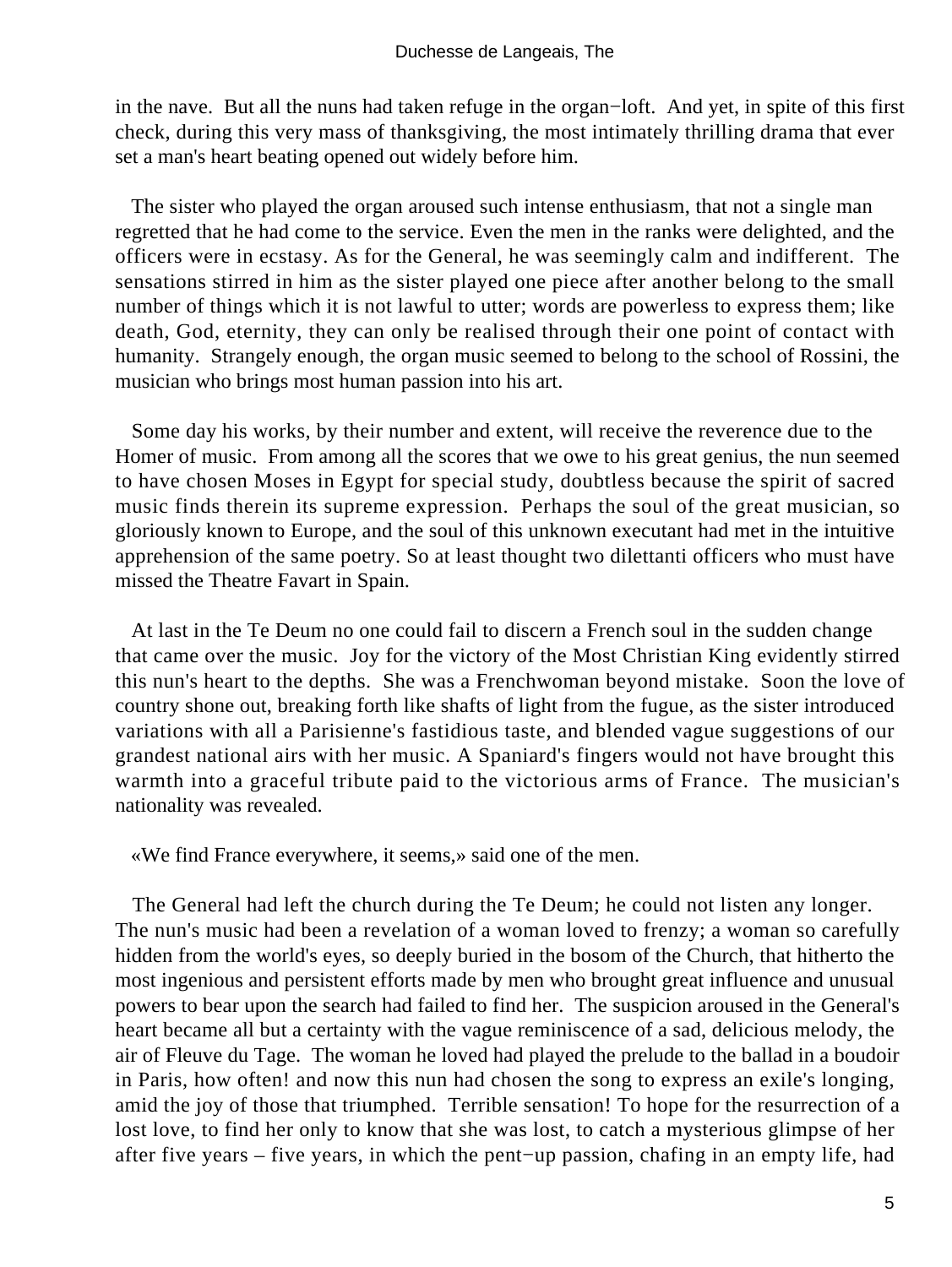grown the mightier for every fruitless effort to satisfy it!

 Who has not known, at least once in his life, what it is to lose some precious thing; and after hunting through his papers, ransacking his memory, and turning his house upside down; after one or two days spent in vain search, and hope, and despair; after a prodigious expenditure of the liveliest irritation of soul, who has not known the ineffable pleasure of finding that all−important nothing which had come to be a king of monomania? Very good. Now, spread that fury of search over five years; put a woman, put a heart, put love in the place of the trifle; transpose the monomania into the key of high passion; and, furthermore, let the seeker be a man of ardent temper, with a lion's heart and a leonine head and mane, a man to inspire awe and fear in those who come in contact with him – realise this, and you may, perhaps, understand why the General walked abruptly out of the church when the first notes of a ballad, which he used to hear with a rapture of delight in a gilt−panelled boudoir, began to vibrate along the aisles of the church in the sea.

 The General walked away down the steep street which led to the port, and only stopped when he could not hear the deep notes of the organ. Unable to think of anything but the love which broke out in volcanic eruption, filling his heart with fire, he only knew that the Te Deum was over when the Spanish congregation came pouring out of the church. Feeling that his behaviour and attitude might seem ridiculous, he went back to head the procession, telling the alcalde and the governor that, feeling suddenly faint, he had gone out into the air. Casting about for a plea for prolonging his stay, it at once occurred to him to make the most of this excuse, framed on the spur of the moment. He declined, on a plea of increasing indisposition, to preside at the banquet given by the town to the French officers, betook himself to his bed, and sent a message to the Major−General, to the effect that temporary illness obliged him to leave the Colonel in command of the troops for the time being. This commonplace but very plausible stratagem relieved him of all responsibility for the time necessary to carry out his plans. The General, nothing if not «catholic and monarchical,» took occasion to inform himself of the hours of the services, and manifested the greatest zeal for the performance of his religious duties, piety which caused no remark in Spain.

 The very next day, while the division was marching out of the town, the General went to the convent to be present at vespers. He found an empty church. The townsfolk, devout though they were, had all gone down to the quay to watch the embarkation of the troops. He felt glad to be the only man there. He tramped noisily up the nave, clanking his spurs till the vaulted roof rang with the sound; he coughed, he talked aloud to himself to let the nuns know, and more particularly to let the organist know that if the troops were gone, one Frenchman was left behind. Was this singular warning heard and understood? He thought so. It seemed to him that in the Magnificat the organ made response which was borne to him on the vibrating air. The nun's spirit found wings in music and fled towards him, throbbing with the rhythmical pulse of the sounds. Then, in all its might, the music burst forth and filled the church with warmth. The Song of Joy set apart in the sublime liturgy of Latin Christianity to express the exaltation of the soul in the presence of the glory of the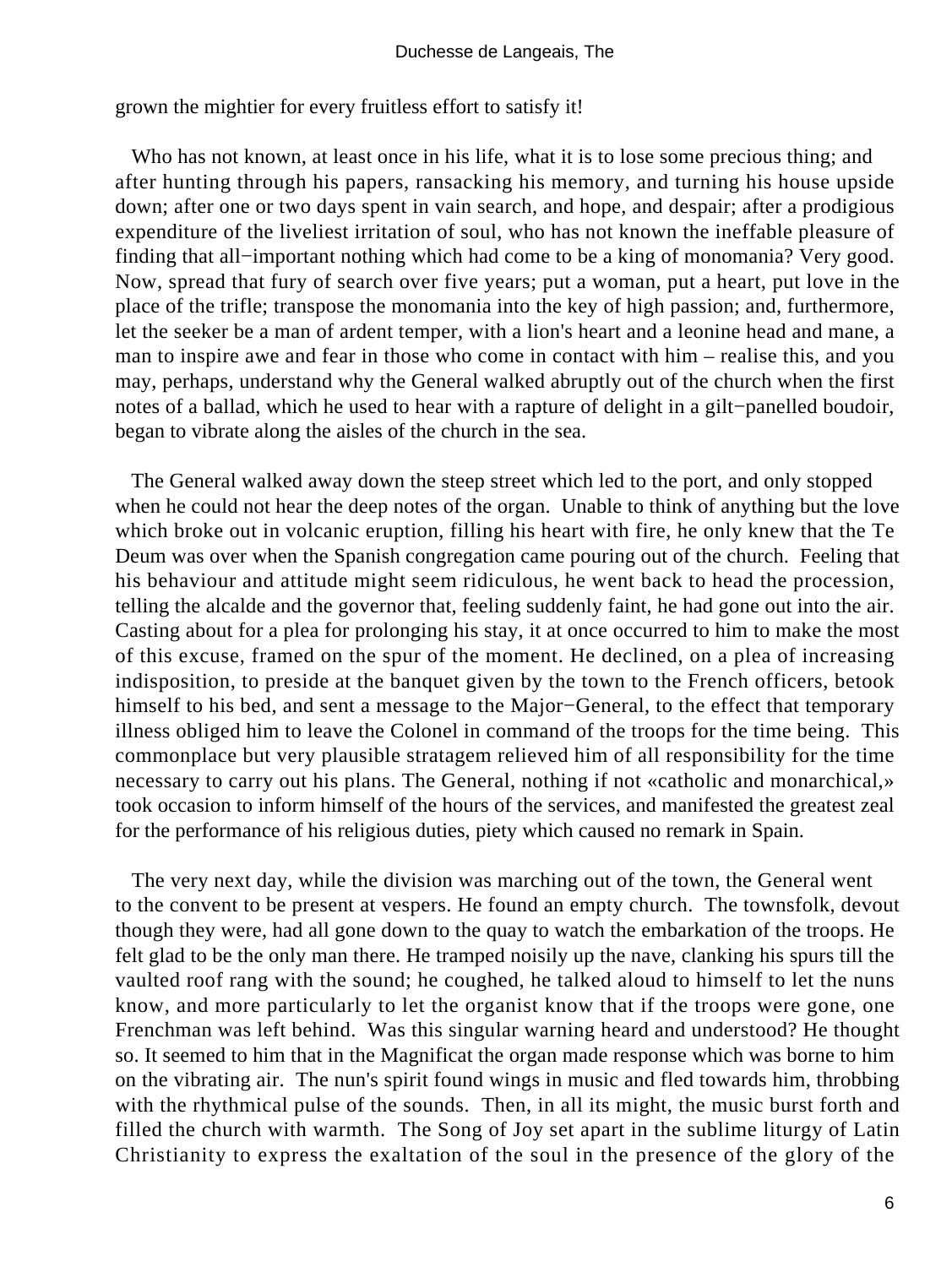ever−living God, became the utterance of a heart almost terrified by its gladness in the presence of the glory of a mortal love; a love that yet lived, a love that had risen to trouble her even beyond the grave in which the nun is laid, that she may rise again as the bride of Christ.

 The organ is in truth the grandest, the most daring, the most magnificent of all instruments invented by human genius. It is a whole orchestra in itself. It can express anything in response to a skilled touch. Surely it is in some sort a pedestal on which the soul poises for a flight forth into space, essaying on her course to draw picture after picture in an endless series, to paint human life, to cross the Infinite that separates heaven from earth? And the longer a dreamer listens to those giant harmonies, the better he realises that nothing save this hundred−voiced choir on earth can fill all the space between kneeling men, and a God hidden by the blinding light of the Sanctuary. The music is the one interpreter strong enough to bear up the prayers of humanity to heaven, prayer in its omnipotent moods, prayer tinged by the melancholy of many different natures, coloured by meditative ecstasy, upspringing with the impulse of repentance – blended with the myriad fancies of every creed. Yes. In those long vaulted aisles the melodies inspired by the sense of things divine are blent with a grandeur unknown before, are decked with new glory and might. Out of the dim daylight, and the deep silence broken by the chanting of the choir in response to the thunder of the organ, a veil is woven for God, and the brightness of His attributes shines through it.

 And this wealth of holy things seemed to be flung down like a grain of incense upon the fragile altar raised to Love beneath the eternal throne of a jealous and avenging God. Indeed, in the joy of the nun there was little of that awe and gravity which should harmonise with the solemnities of the Magnificat. She had enriched the music with graceful variations, earthly gladness throbbing through the rhythm of each. In such brilliant quivering notes some great singer might strive to find a voice for her love, her melodies fluttered as a bird flutters about her mate. There were moments when she seemed to leap back into the past, to dally there now with laughter, now with tears. Her changing moods, as it were, ran riot. She was like a woman excited and happy over her lover's return.

 But at length, after the swaying fugues of delirium, after the marvellous rendering of a vision of the past, a revulsion swept over the soul that thus found utterance for itself. With a swift transition from the major to the minor, the organist told her hearer of her present lot. She gave the story of long melancholy broodings, of the slow course of her moral malady. How day by day she deadened the senses, how every night cut off one more thought, how her heart was slowly reduced to ashes. The sadness deepened shade after shade through languid modulations, and in a little while the echoes were pouring out a torrent of grief. Then on a sudden, high notes rang out like the voices of angels singing together, as if to tell the lost but not forgotten lover that their spirits now could only meet in heaven. Pathetic hope!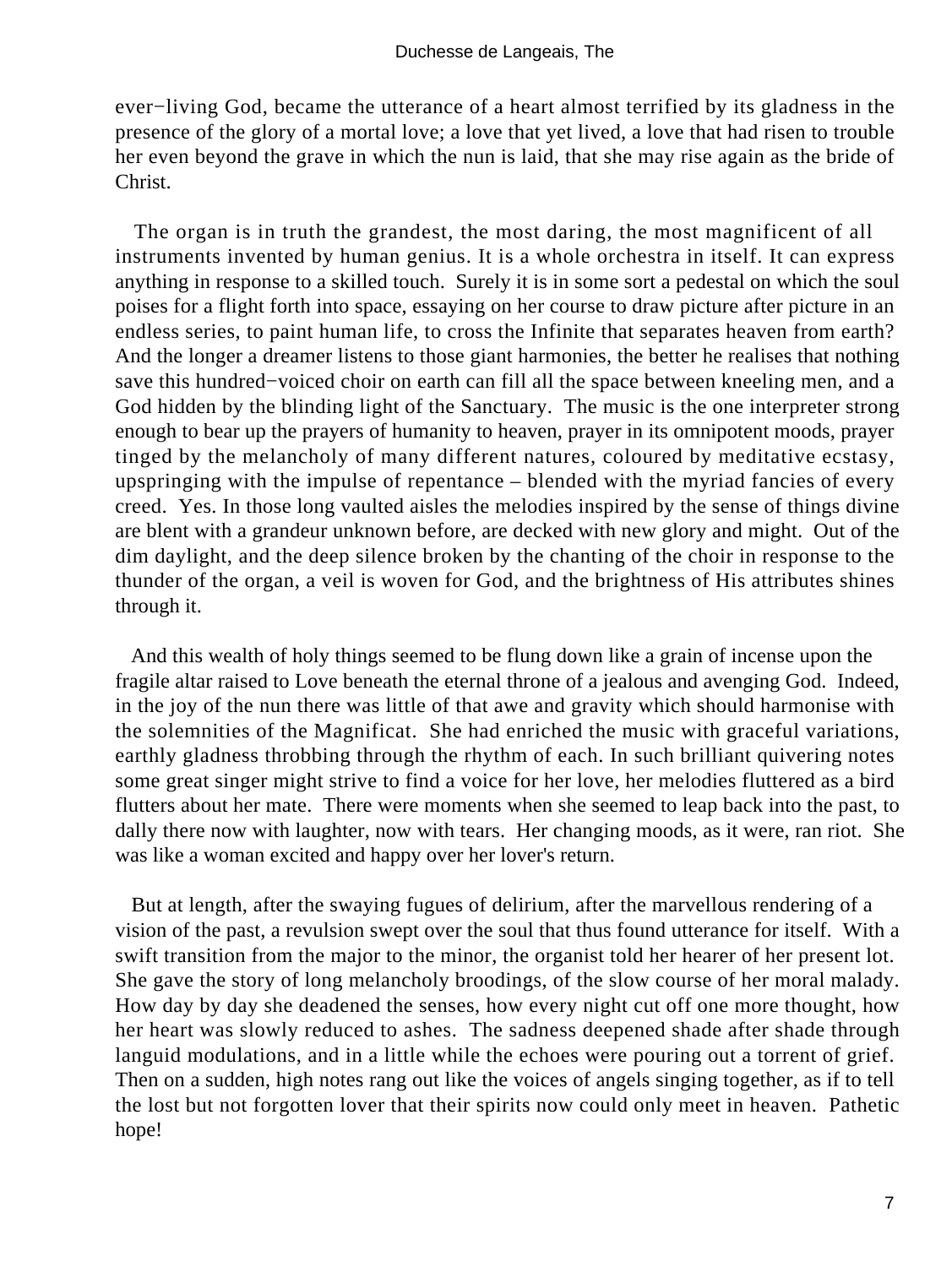Then followed the Amen. No more Joy, no more tears in the air, no sadness, no regrets. The Amen was the return to God. The final chord was deep, solemn, even terrible; for the last rumblings of the bass sent a shiver through the audience that raised the hair on their heads; the nun shook out her veiling of crepe, and seemed to sink again into the grave from which she had risen for a moment. Slowly the reverberations died away; it seemed as if the church, but now so full of light, had returned to thick darkness.

 The General had been caught up and borne swiftly away by this strong−winged spirit; he had followed the course of its flight from beginning to end. He understood to the fullest extent the imagery of that burning symphony; for him the chords reached deep and far. For him, as for the sister, the poem meant future, present, and past. Is not music, and even opera music, a sort of text, which a susceptible or poetic temper, or a sore and stricken heart, may expand as memories shall determine? If a musician must needs have the heart of a poet, must not the listener too be in a manner a poet and a lover to hear all that lies in great music? Religion, love, and music – what are they but a threefold expression of the same fact, of that craving for expansion which stirs in every noble soul. And these three forms of poetry ascend to God, in whom all passion on earth finds its end. Wherefore the holy human trinity finds a place amid the infinite glories of God; of God, whom we always represent surrounded with the fires of love and seistrons of gold – music and light and harmony. Is not He the Cause and the End of all our strivings?

 The French General guessed rightly that here in the desert, on this bare rock in the sea, the nun had seized upon music as an outpouring of the passion that still consumed her. Was this her manner of offering up her love as a sacrifice to God? Or was it Love exultant in triumph over God? The questions were hard to answer. But one thing at least the General could not mistake – in this heart, dead to the world, the fire of passion burned as fiercely as in his own.

 Vespers over, he went back to the alcalde with whom he was staying. In the all−absorbing joy which comes in such full measure when a satisfaction sought long and painfully is attained at last, he could see nothing beyond this – he was still loved! In her heart love had grown in loneliness, even as his love had grown stronger as he surmounted one barrier after another which this woman had set between them! The glow of soul came to its natural end. There followed a longing to see her again, to contend with God for her, to snatch her away – a rash scheme, which appealed to a daring nature. He went to bed, when the meal was over, to avoid questions; to be alone and think at his ease; and he lay absorbed by deep thought till day broke.

 He rose only to go to mass. He went to the church and knelt close to the screen, with his forehead touching the curtain; he would have torn a hole in it if he had been alone, but his host had come with him out of politeness, and the least imprudence might compromise the whole future of his love, and ruin the new hopes.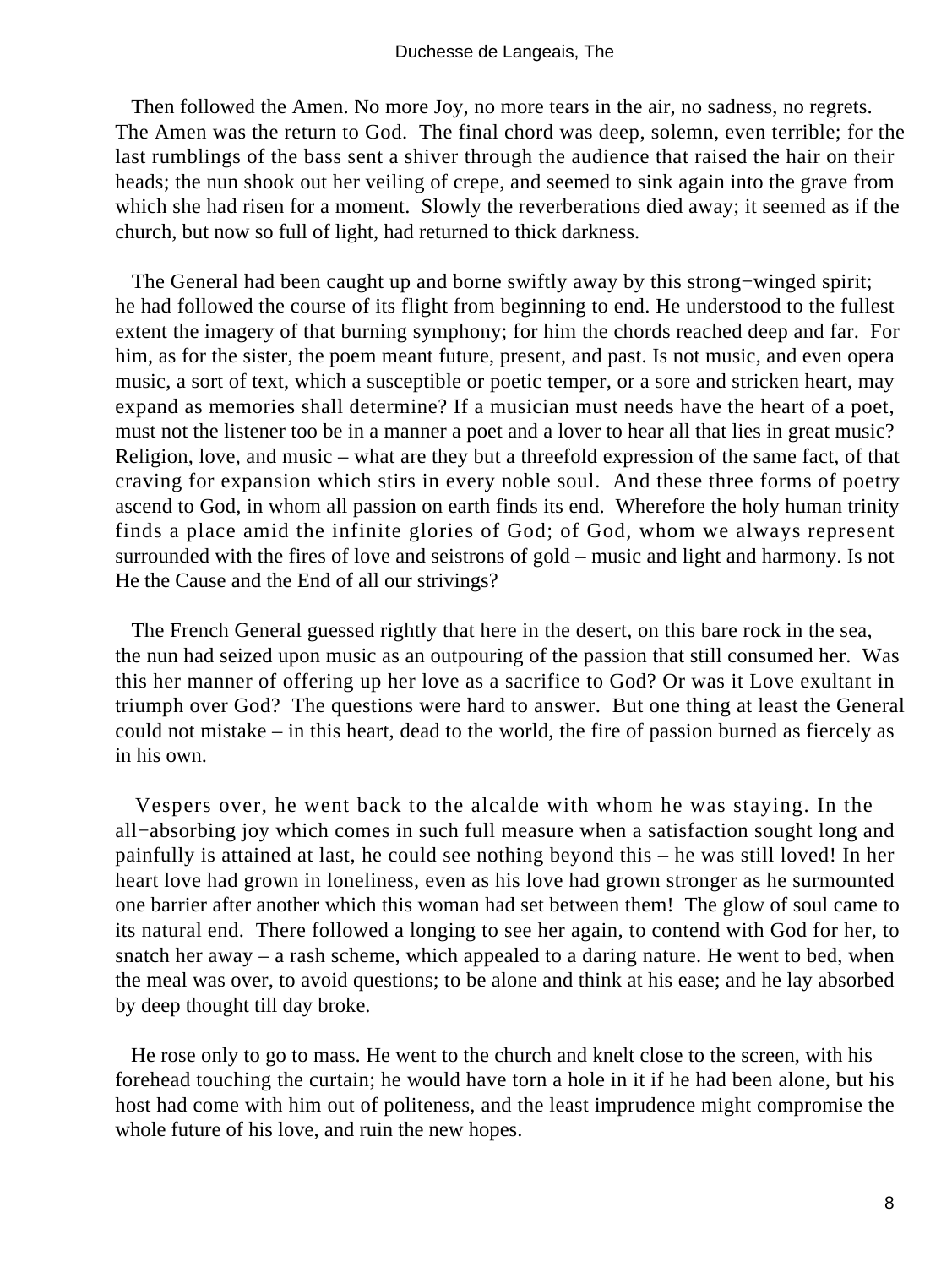The organ sounded, but it was another player, and not the nun of the last two days whose hands touched the keys. It was all colourless and cold for the General. Was the woman he loved prostrated by emotion which wellnigh overcame a strong man's heart? Had she so fully realised and shared an unchanged, longed−for love, that now she lay dying on her bed in her cell? While innumerable thoughts of this kind perplexed his mind, the voice of the woman he worshipped rang out close beside him; he knew its clear resonant soprano. It was her voice, with that faint tremor in it which gave it all the charm that shyness and diffidence gives to a young girl; her voice, distinct from the mass of singing as a prima donna's in the chorus of a finale. It was like a golden or silver thread in dark frieze.

 It was she! There could be no mistake. Parisienne now as ever, she had not laid coquetry aside when she threw off worldly adornments for the veil and the Carmelite's coarse serge. She who had affirmed her love last evening in the praise sent up to God, seemed now to say to her lover, «Yes, it is I. I am here. My love is unchanged, but I am beyond the reach of love. You will hear my voice, my soul shall enfold you, and I shall abide here under the brown shroud in the choir from which no power on earth can tear me. You shall never see me more!»

 «It is she indeed!» the General said to himself, raising his head. He had leant his face on his hands, unable at first to bear the intolerable emotion that surged like a whirlpool in his heart, when that well−known voice vibrated under the arcading, with the sound of the sea for accompaniment.

 Storm was without, and calm within the sanctuary. Still that rich voice poured out all its caressing notes; it fell like balm on the lover's burning heart; it blossomed upon the air – the air that a man would fain breathe more deeply to receive the effluence of a soul breathed forth with love in the words of the prayer. The alcalde coming to join his guest found him in tears during the elevation, while the nun was singing, and brought him back to his house. Surprised to find so much piety in a French military man, the worthy magistrate invited the confessor of the convent to meet his guest. Never had news given the General more pleasure; he paid the ecclesiastic a good deal of attention at supper, and confirmed his Spanish hosts in the high opinion they had formed of his piety by a not wholly disinterested respect. He enquired with gravity how many sisters there were in the convent, and asked for particulars of its endowment and revenues, as if from courtesy he wished to hear the good priest discourse on the subject most interesting to him. He informed himself as to the manner of life led by the holy women. Were they allowed to go out of the convent, or to see visitors?

 «Senor,» replied the venerable churchman, «the rule is strict. A woman cannot enter a monastery of the order of St. Bruno without a special permission from His Holiness, and the rule here is equally stringent. No man may enter a convent of Barefoot Carmelites unless he is a priest specially attached to the services of the house by the Archbishop. None of the nuns may leave the convent; though the great Saint, St. Theresa, often left her cell. The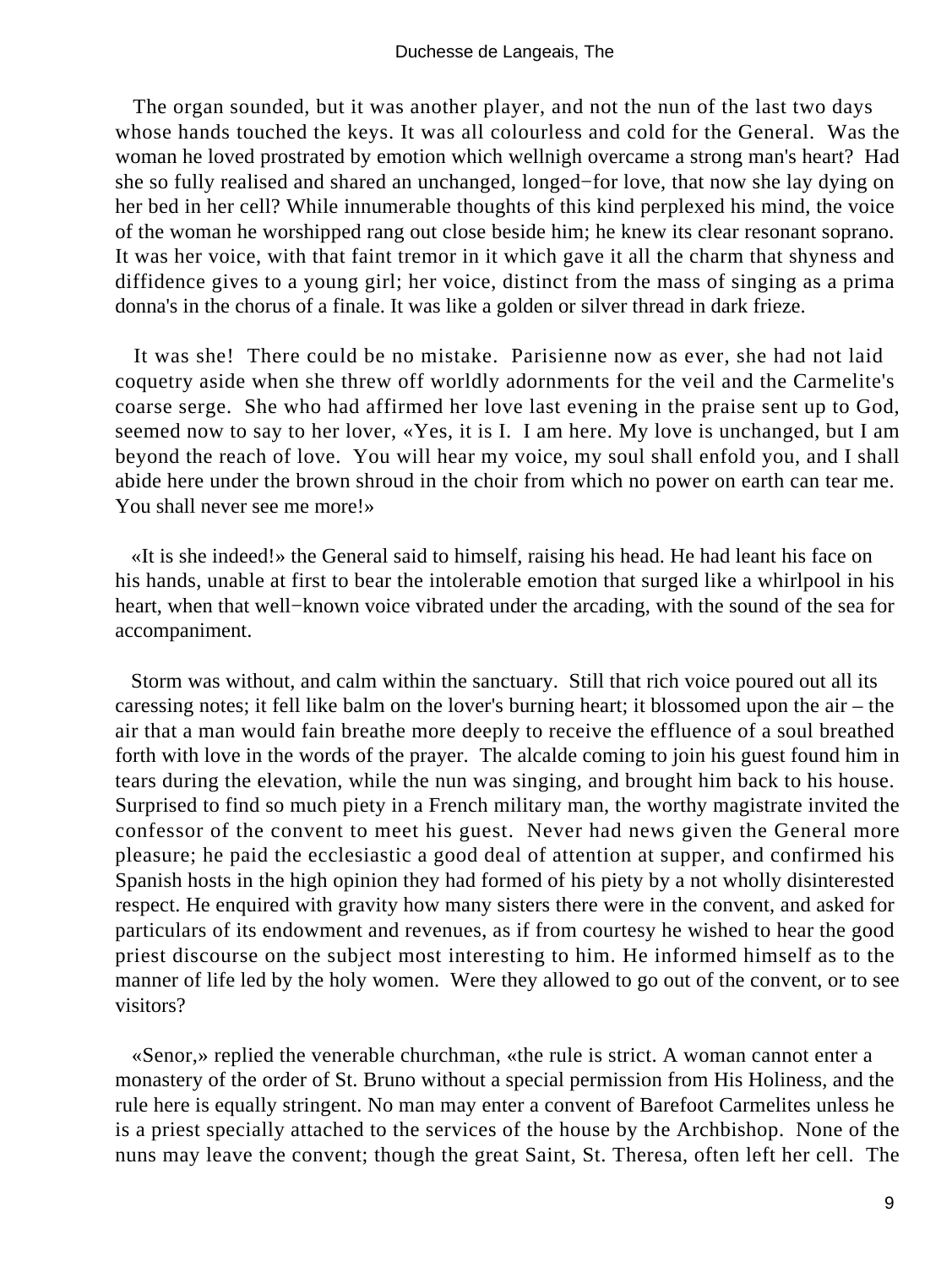Visitor or the Mothers Superior can alone give permission, subject to an authorisation from the Archbishop, for a nun to see a visitor, and then especially in a case of illness. Now we are one of the principal houses, and consequently we have a Mother Superior here. Among other foreign sisters there is one Frenchwoman, Sister Theresa; she it is who directs the music in the chapel.»

 «Oh!» said the General, with feigned surprise. «She must have rejoiced over the victory of the House of Bourbon.»

«I told them the reason of the mass; they are always a little bit inquisitive.»

 «But Sister Theresa may have interests in France. Perhaps she would like to send some message or to hear news.»

«I do not think so. She would have come to ask me.»

 «As a fellow−countryman, I should be quite curious to see her,» said the General. «If it is possible, if the Lady Superior consents, if  $-\rightarrow$ 

 «Even at the grating and in the Reverend Mother's presence, an interview would be quite impossible for anybody whatsoever; but, strict as the Mother is, for a deliverer of our holy religion and the throne of his Catholic Majesty, the rule might be relaxed for a moment,» said the confessor, blinking. «I will speak about it.»

 «How old is Sister Theresa?» enquired the lover. He dared not ask any questions of the priest as to the nun's beauty.

 «She does not reckon years now,» the good man answered, with a simplicity that made the General shudder.

 Next day before siesta, the confessor came to inform the French General that Sister Theresa and the Mother consented to receive him at the grating in the parlour before vespers. The General spent the siesta in pacing to and fro along the quay in the noonday heat. Thither the priest came to find him, and brought him to the convent by way of the gallery round the cemetery. Fountains, green trees, and rows of arcading maintained a cool freshness in keeping with the place.

 At the further end of the long gallery the priest led the way into a large room divided in two by a grating covered with a brown curtain. In the first, and in some sort of public half of the apartment, where the confessor left the newcomer, a wooden bench ran round the wall, and two or three chairs, also of wood, were placed near the grating. The ceiling consisted of bare unornamented joists and cross−beams of ilex wood. As the two windows were both on the inner side of the grating, and the dark surface of the wood was a bad reflector, the light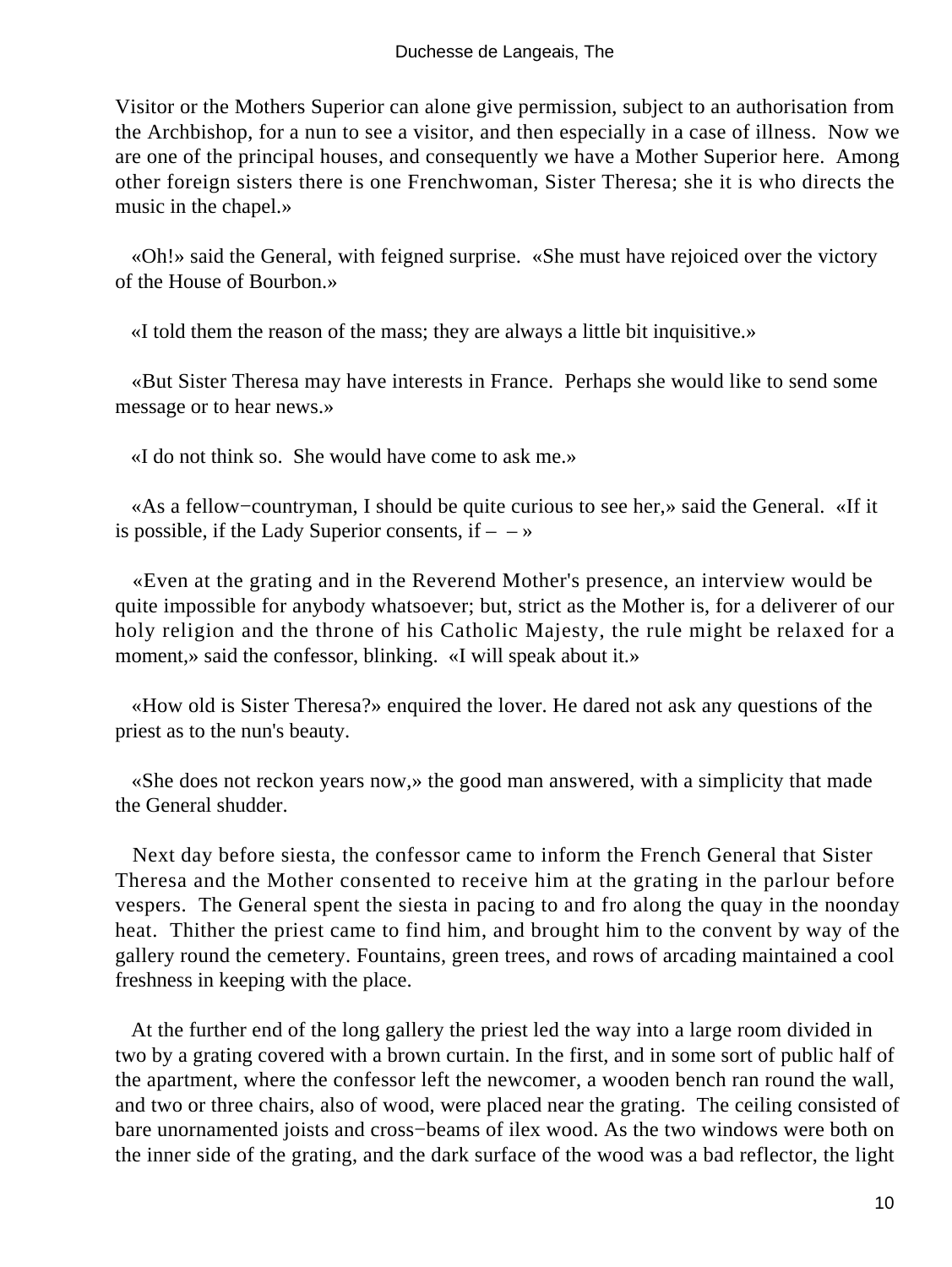in the place was so dim that you could scarcely see the great black crucifix, the portrait of Saint Theresa, and a picture of the Madonna which adorned the grey parlour walls. Tumultuous as the General's feelings were, they took something of the melancholy of the place. He grew calm in that homely quiet. A sense of something vast as the tomb took possession of him beneath the chill unceiled roof. Here, as in the grave, was there not eternal silence, deep peace – the sense of the Infinite? And besides this there was the quiet and the fixed thought of the cloister – a thought which you felt like a subtle presence in the air, and in the dim dusk of the room; an all−pervasive thought nowhere definitely expressed, and looming the larger in the imagination; for in the cloister the great saying, «Peace in the Lord,» enters the least religious soul as a living force.

 The monk's life is scarcely comprehensible. A man seems confessed a weakling in a monastery; he was born to act, to live out a life of work; he is evading a man's destiny in his cell. But what man's strength, blended with pathetic weakness, is implied by a woman's choice of the convent life! A man may have any number of motives for burying himself in a monastery; for him it is the leap over the precipice. A woman has but one motive – she is a woman still; she betrothes herself to a Heavenly Bridegroom. Of the monk you may ask, «Why did you not fight your battle?» But if a woman immures herself in the cloister, is there not always a sublime battle fought first?

 At length it seemed to the General that that still room, and the lonely convent in the sea, were full of thoughts of him. Love seldom attains to solemnity; yet surely a love still faithful in the breast of God was something solemn, something more than a man had a right to look for as things are in this nineteenth century?

 The infinite grandeur of the situation might well produce an effect upon the General's mind; he had precisely enough elevation of soul to forget politics, honours, Spain, and society in Paris, and to rise to the height of this lofty climax. And what in truth could be more tragic? How much must pass in the souls of these two lovers, brought together in a place of strangers, on a ledge of granite in the sea; yet held apart by an intangible, unsurmountable barrier! Try to imagine the man saying within himself, «Shall I triumph over God in her heart?» when a faint rustling sound made him quiver, and the curtain was drawn aside.

 Between him and the light stood a woman. Her face was hidden by the veil that drooped from the folds upon her head; she was dressed according to the rule of the order in a gown of the colour become proverbial. Her bare feet were hidden; if the General could have seen them, he would have known how appallingly thin she had grown; and yet in spite of the thick folds of her coarse gown, a mere covering and no ornament, he could guess how tears, and prayer, and passion, and loneliness had wasted the woman before him.

 An ice−cold hand, belonging, no doubt, to the Mother Superior, held back the curtain. The General gave the enforced witness of their interview a searching glance, and met the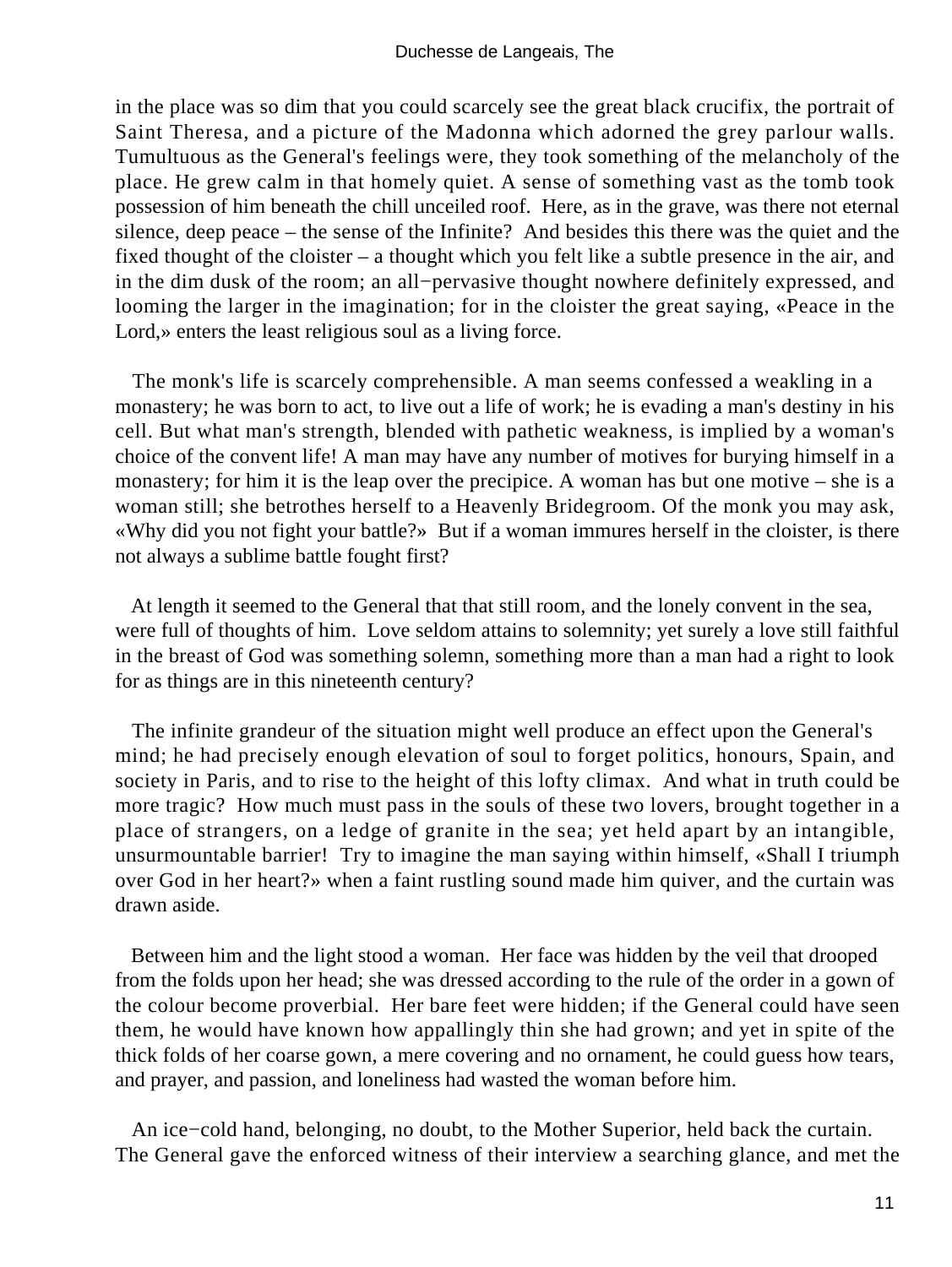dark, inscrutable gaze of an aged recluse. The Mother might have been a century old, but the bright, youthful eyes belied the wrinkles that furrowed her pale face.

 «Mme la Duchesse,» he began, his voice shaken with emotion, «does your companion understand French?» The veiled figure bowed her head at the sound of his voice.

 «There is no duchess here,» she replied. «It is Sister Theresa whom you see before you. She whom you call my companion is my mother in God, my superior here on earth.»

 The words were so meekly spoken by the voice that sounded in other years amid harmonious surroundings of refined luxury, the voice of a queen of fashion in Paris. Such words from the lips that once spoke so lightly and flippantly struck the General dumb with amazement.

«The Holy Mother only speaks Latin and Spanish,» she added.

«I understand neither. Dear Antoinette, make my excuses to her.»

 The light fell full upon the nun's figure; a thrill of deep emotion betrayed itself in a faint quiver of her veil as she heard her name softly spoken by the man who had been so hard in the past.

 «My brother,» she said, drawing her sleeve under her veil, perhaps to brush tears away, «I am Sister Theresa.»

 Then, turning to the Superior, she spoke in Spanish; the General knew enough of the language to understand what she said perfectly well; possibly he could have spoken it had he chosen to do so.

 «Dear Mother, the gentleman presents his respects to you, and begs you to pardon him if he cannot pay them himself, but he knows neither of the languages which you speak  $-\rightarrow$ 

 The aged nun bent her head slowly, with an expression of angelic sweetness, enhanced at the same time by the consciousness of her power and dignity.

«Do you know this gentleman?» she asked, with a keen glance.

«Yes, Mother.»

 «Go back to your cell, my daughter!» said the Mother imperiously. The General slipped aside behind the curtain lest the dreadful tumult within him should appear in his face; even in the shadow it seemed to him that he could still see the Superior's piercing eyes. He was afraid of her; she held his little, frail, hardly−won happiness in her hands; and he, who had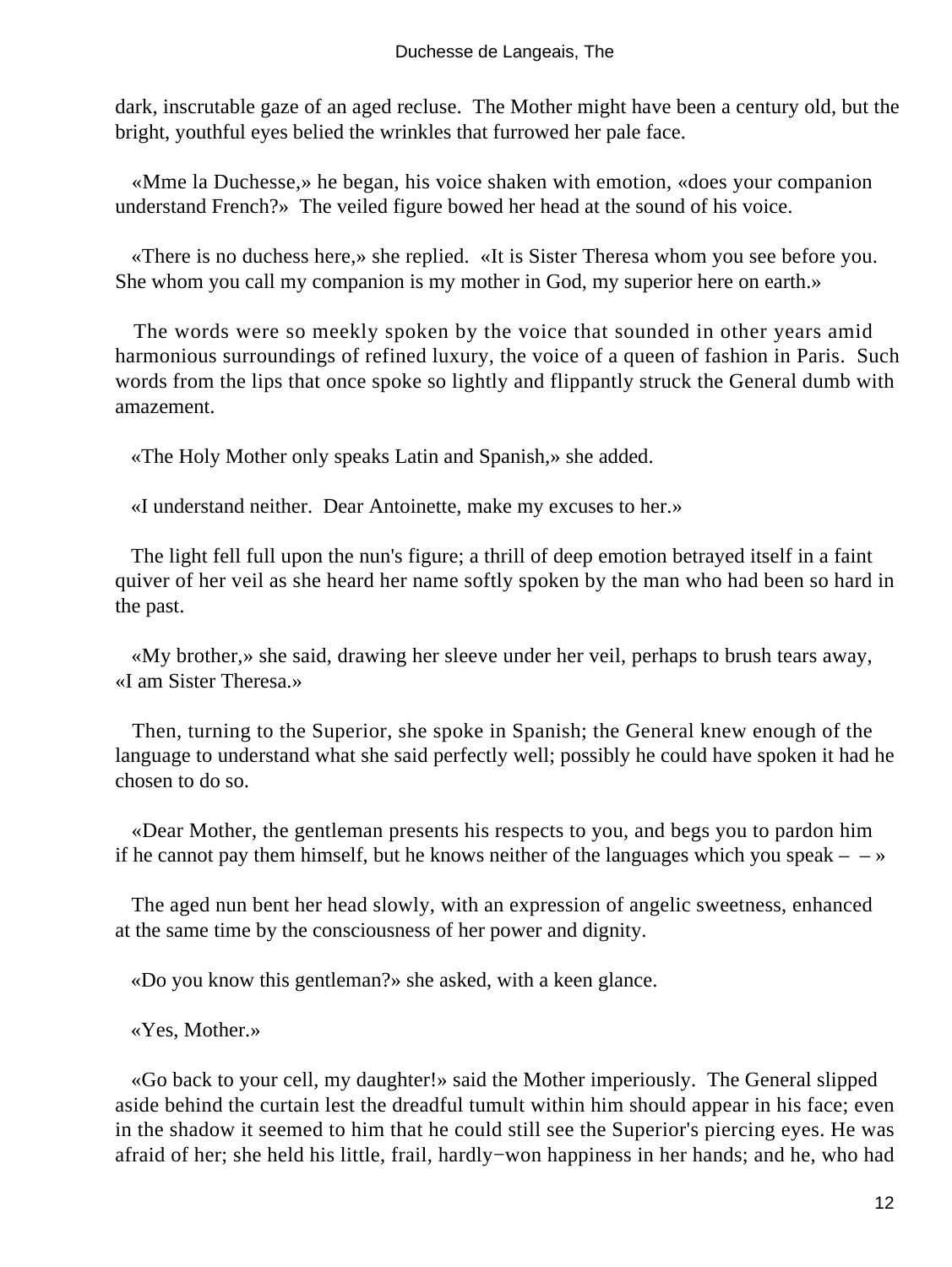never quailed under a triple row of guns, now trembled before this nun. The Duchess went towards the door, but she turned back.

«Mother,» she said, with dreadful calmness, «the Frenchman is one of my brothers.»

«Then stay, my daughter,» said the Superior, after a pause.

 The piece of admirable Jesuitry told of such love and regret, that a man less strongly constituted might have broken down under the keen delight in the midst of a great and, for him, an entirely novel peril. Oh! how precious words, looks, and gestures became when love must baffle lynx eyes and tiger's claws! Sister Theresa came back.

 "You see, my brother, what I have dared to do only to speak to you for a moment of your salvation and of the prayers that my soul puts up for your soul daily. I am committing mortal sin. I have told a lie. How many days of penance must expiate that lie!

 But I shall endure it for your sake. My brother, you do not know what happiness it is to love in heaven; to feel that you can confess love purified by religion, love transported into the highest heights of all, so that we are permitted to lose sight of all but the soul. If the doctrine and the spirit of the Saint to whom we owe this refuge had not raised me above earth's anguish, and caught me up and set me, far indeed beneath the Sphere wherein she dwells, yet truly above this world, I should not have seen you again. But now I can see you, and hear your voice, and remain calm  $-$  – "

 The General broke in, «But, Antoinette, let me see you, you whom I love passionately, desperately, as you could have wished me to love you.»

 «Do not call me Antoinette, I implore you. Memories of the past hurt me. You must see no one here but Sister Theresa, a creature who trusts in the Divine mercy.» She paused for a little, and then added, «You must control yourself, my brother. Our Mother would separate us without pity if there is any worldly passion in your face, or if you allow the tears to fall from your eyes.»

 The General bowed his head to regain self−control; when he looked up again he saw her face beyond the grating – the thin, white, but still impassioned face of the nun. All the magic charm of youth that once bloomed there, all the fair contrast of velvet whiteness and the colour of the Bengal rose, had given place to a burning glow, as of a porcelain jar with a faint light shining through it. The wonderful hair in which she took such pride had been shaven; there was a bandage round her forehead and about her face. An ascetic life had left dark traces about the eyes, which still sometimes shot out fevered glances; their ordinary calm expression was but a veil. In a few words, she was but the ghost of her former self.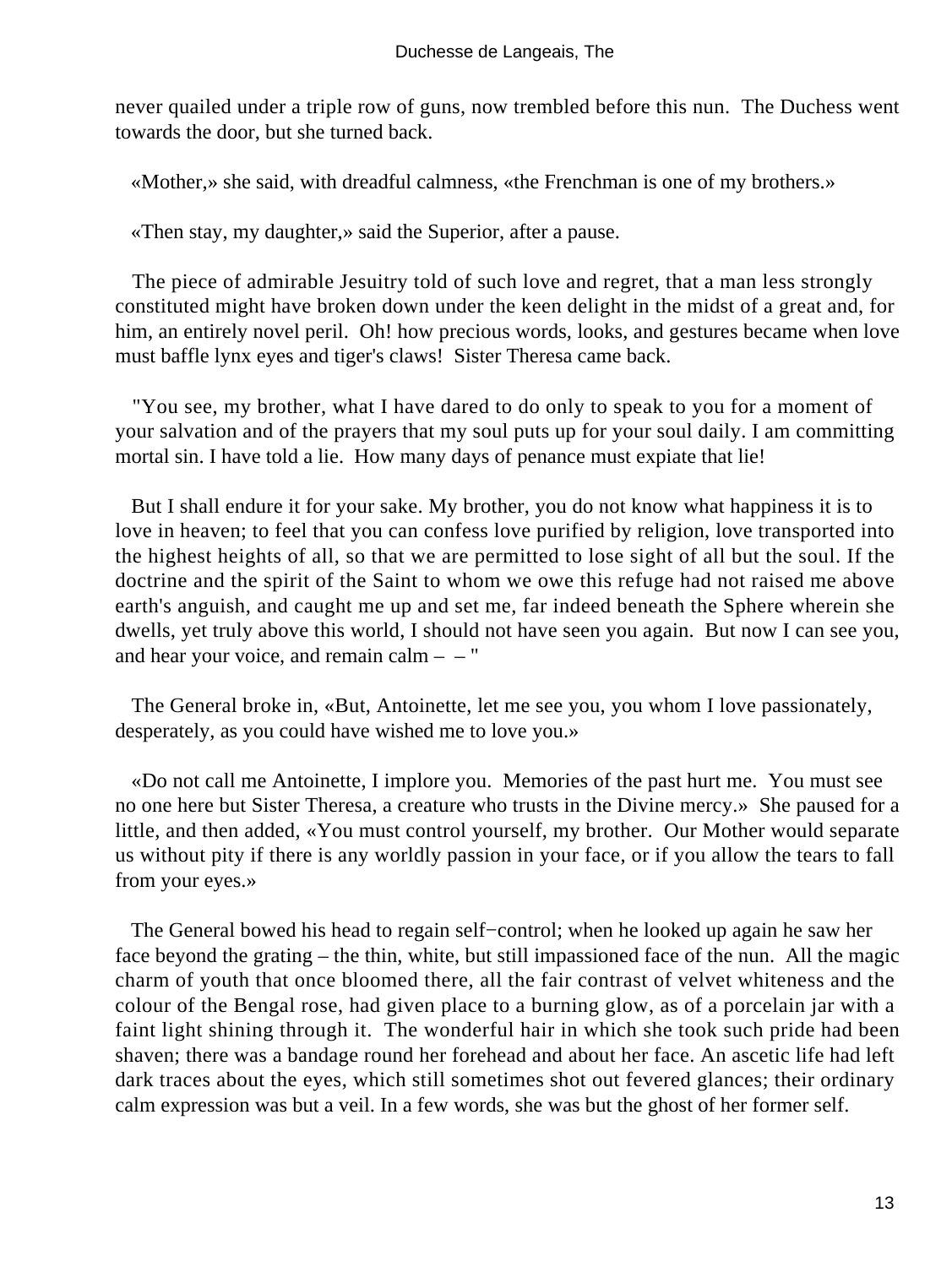«Ah! you that have come to be my life, you must come out of this tomb! You were mine; you had no right to give yourself, even to God. Did you not promise me to give up all at the least command from me? You may perhaps think me worthy of that promise now when you hear what I have done for you. I have sought you all through the world. You have been in my thoughts at every moment for five years; my life has been given to you. My friends, very powerful friends, as you know, have helped with all their might to search every convent in France, Italy, Spain, Sicily, and America. Love burned more brightly for every vain search. Again and again I made long journeys with a false hope; I have wasted my life and the heaviest throbbings of my heart in vain under many a dark convent wall. I am not speaking of a faithfulness that knows no bounds, for what is it? – nothing compared with the infinite longings of my love. If your remorse long ago was sincere, you ought not to hesitate to follow me today.»

«You forget that I am not free.»

«The Duke is dead,» he answered quickly.

Sister Theresa flushed red.

 «May heaven be open to him!» she cried with a quick rush of feeling. «He was generous to me. – But I did not mean such ties; it was one of my sins that I was ready to break them all without scruple – for you.»

 «Are you speaking of your vows?» the General asked, frowning. «I did not think that anything weighed heavier with your heart than love. But do not think twice of it, Antoinette; the Holy Father himself shall absolve you of your oath. I will surely go to Rome, I will entreat all the powers of earth; if God could come down from heaven, I would  $- \rightarrow \infty$ 

«Do not blaspheme.»

 «So do not fear the anger of God. Ah! I would far rather hear that you would leave your prison for me; that this very night you would let yourself down into a boat at the foot of the cliffs. And we would go away to be happy somewhere at the world's end, I know not where. And with me at your side, you should come back to life and health under the wings of love.»

 «You must not talk like this,» said Sister Theresa; «you do not know what you are to me now. I love you far better than I ever loved you before. Every day I pray for you; I see you with other eyes. Armand, if you but knew the happiness of giving yourself up, without shame, to a pure friendship which God watches over! You do not know what joy it is to me to pray for heaven's blessing on you. I never pray for myself: God will do with me according to His will; but, at the price of my soul, I wish I could be sure that you are happy here on earth, and that you will be happy hereafter throughout all ages. My eternal life is all that trouble has left me to offer up to you. I am old now with weeping; I am neither young nor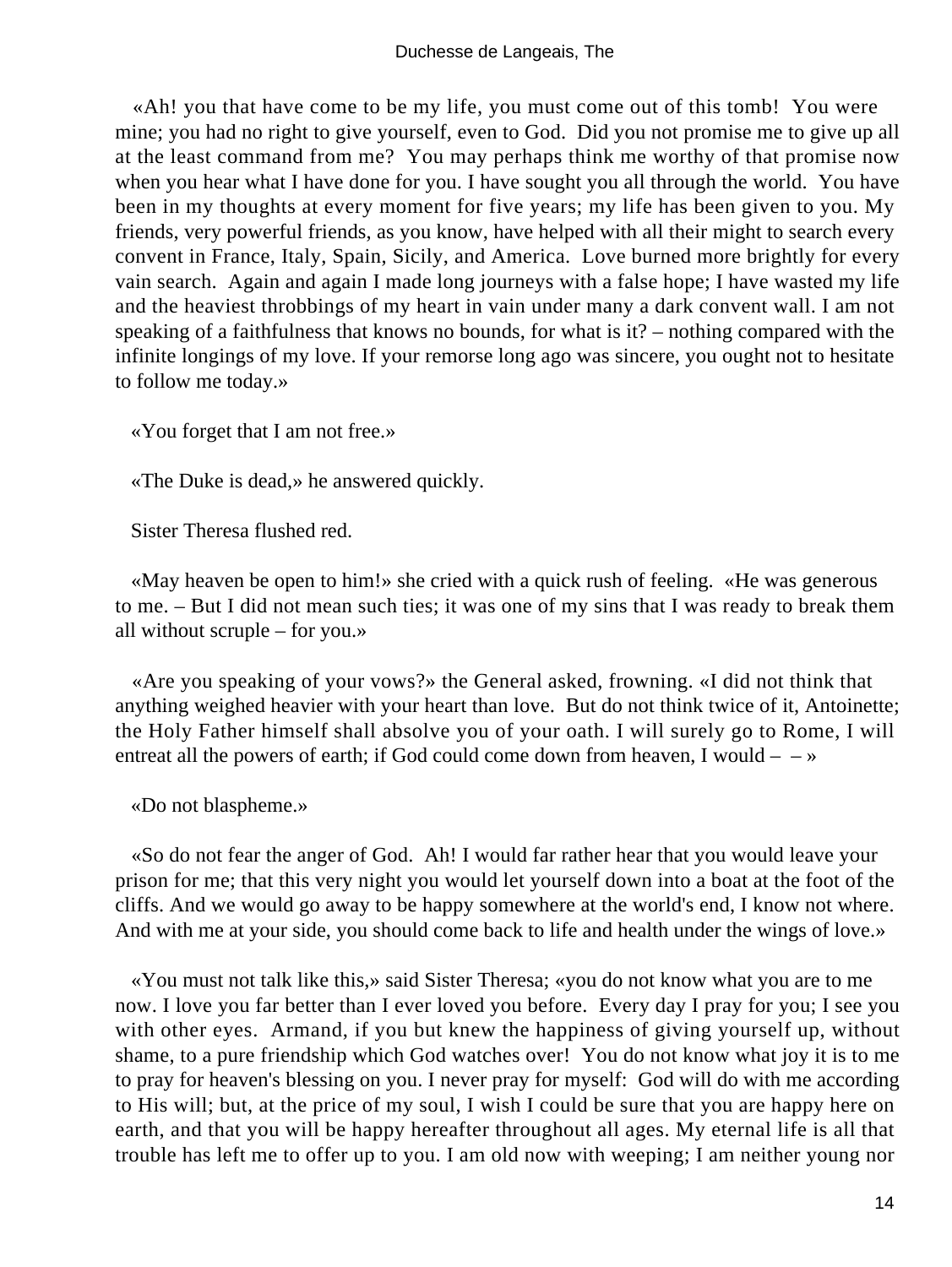fair; and in any case, you could not respect the nun who became a wife; no love, not even motherhood, could give me absolution. . . . What can you say to outweigh the uncounted thoughts that have gathered in my heart during the past five years, thoughts that have changed, and worn, and blighted it? I ought to have given a heart less sorrowful to God.»

 «What can I say? Dear Antoinette, I will say this, that I love you; that affection, love, a great love, the joy of living in another heart that is ours, utterly and wholly ours, is so rare a thing and so hard to find, that I doubted you, and put you to sharp proof; but now, today, I love you, Antoinette, with all my soul's strength. . . . If you will follow me into solitude, I will hear no voice but yours, I will see no other face.»

 «Hush, Armand! You are shortening the little time that we may be together here on earth.»

«Antoinette, will you come with me?»

 «I am never away from you. My life is in your heart, not through the selfish ties of earthly happiness, or vanity, or enjoyment; pale and withered as I am, I live here for you, in the breast of God. As God is just, you shall be happy  $-\rightarrow \infty$ 

"Words, words all of it! Pale and withered? How if I want you?

 How if I cannot be happy without you? Do you still think of nothing but duty with your lover before you? Is he never to come first and above all things else in your heart? In time past you put social success, yourself, heaven knows what, before him; now it is God, it is the welfare of my soul! In Sister Theresa I find the Duchess over again, ignorant of the happiness of love, insensible as ever, beneath the semblance of sensibility. You do not love me; you have never loved me – – "

«Oh, my brother  $- - !$ »

 «You do not wish to leave this tomb. You love my soul, do you say? Very well, through you it will be lost forever. I shall make away with myself  $- \rightarrow \infty$ 

 «Mother!» Sister Theresa called aloud in Spanish, «I have lied to you; this man is my lover!»

 The curtain fell at once. The General, in his stupor, scarcely heard the doors within as they clanged.

 «Ah! she loves me still!» he cried, understanding all the sublimity of that cry of hers. «She loves me still. She must be carried off. . . .»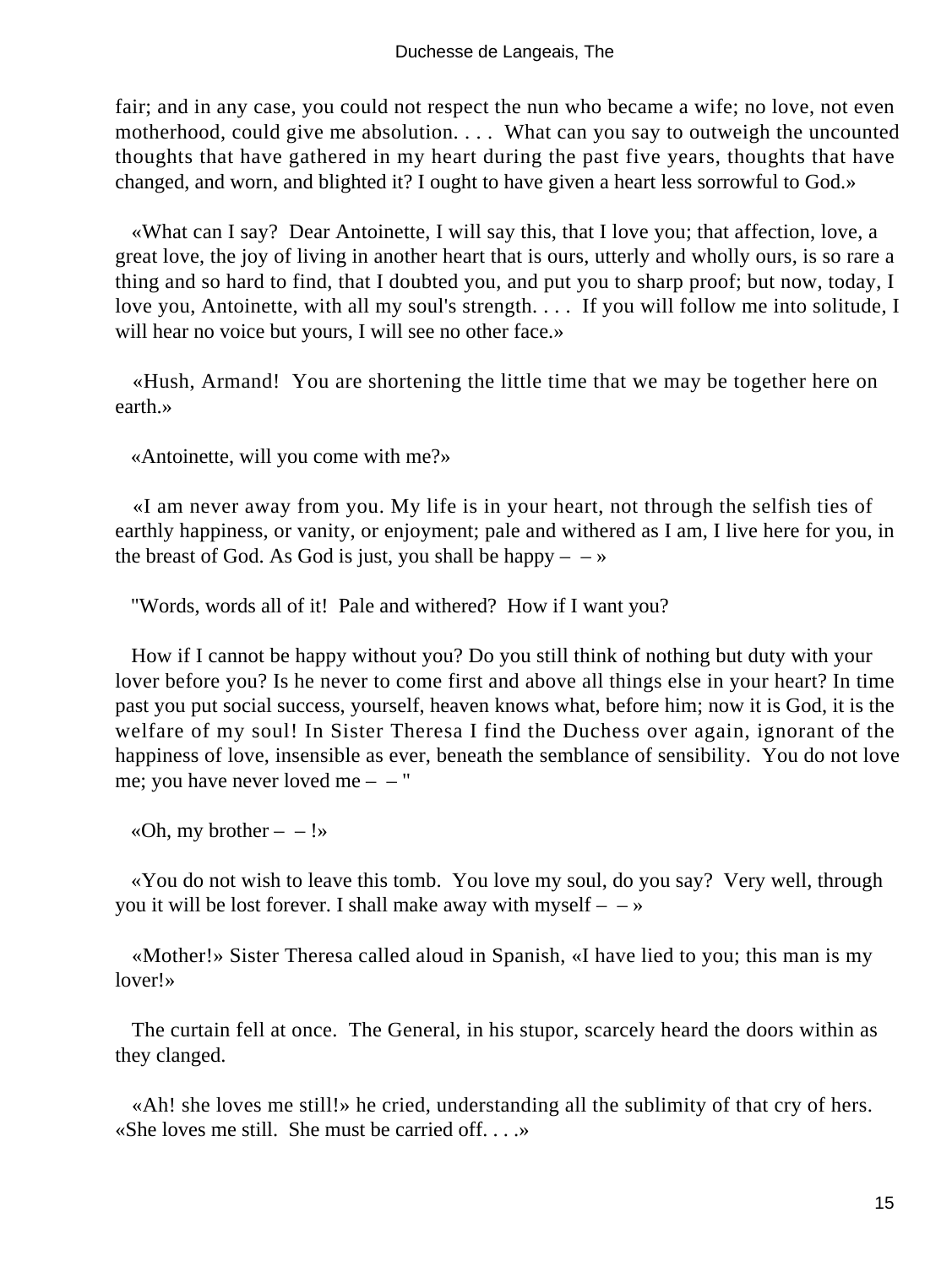The General left the island, returned to headquarters, pleaded ill−health, asked for leave of absence, and forthwith took his departure for France.

 And now for the incidents which brought the two personages in this Scene into their present relation to each other.

 The thing known in France as the Faubourg Saint−Germain is neither a Quarter, nor a sect, nor an institution, nor anything else that admits of a precise definition. There are great houses in the Place Royale, the Faubourg Saint−Honore, and the Chaussee d'Antin, in any one of which you may breathe the same atmosphere of Faubourg Saint−Germain. So, to begin with, the whole Faubourg is not within the Faubourg. There are men and women born far enough away from its influences who respond to them and take their place in the circle; and again there are others, born within its limits, who may yet be driven forth forever. For the last forty years the manners, and customs, and speech, in a word, the tradition of the Faubourg Saint−Germain, has been to Paris what the Court used to be in other times; it is what the Hotel Saint−Paul was to the fourteenth century; the Louvre to the fifteenth; the Palais, the Hotel Rambouillet, and the Place Royale to the sixteenth; and lastly, as Versailles was to the seventeenth and the eighteenth.

 Just as the ordinary workaday Paris will always centre about some point; so, through all periods of history, the Paris of the nobles and the upper classes converges towards some particular spot. It is a periodically recurrent phenomenon which presents ample matter for reflection to those who are fain to observe or describe the various social zones; and possibly an enquiry into the causes that bring about this centralisation may do more than merely justify the probability of this episode; it may be of service to serious interests which some day will be more deeply rooted in the commonwealth, unless, indeed, experience is as meaningless for political parties as it is for youth.

 In every age the great nobles, and the rich who always ape the great nobles, build their houses as far as possible from crowded streets. When the Duc d'Uzes built his splendid hotel in the Rue Montmartre in the reign of Louis XIV, and set the fountain at his gates – for which beneficent action, to say nothing of his other virtues, he was held in such veneration that the whole quarter turned out in a body to follow his funeral – when the Duke, I say, chose this site for his house, he did so because that part of Paris was almost deserted in those days. But when the fortifications were pulled down, and the market gardens beyond the line of the boulevards began to fill with houses, then the d'Uzes family left their fine mansion, and in our time it was occupied by a banker. Later still, the noblesse began to find themselves out of their element among shopkeepers, left the Place Royale and the centre of Paris for good, and crossed the river to breathe freely in the Faubourg Saint−Germain, where palaces were reared already about the great hotel built by Louis XIV for the Duc de Maine – the Benjamin among his legitimated offspring. And indeed, for people accustomed to a stately life, can there be more unseemly surroundings than the bustle, the mud, the street cries, the bad smells, and narrow thoroughfares of a populous quarter? The very habits of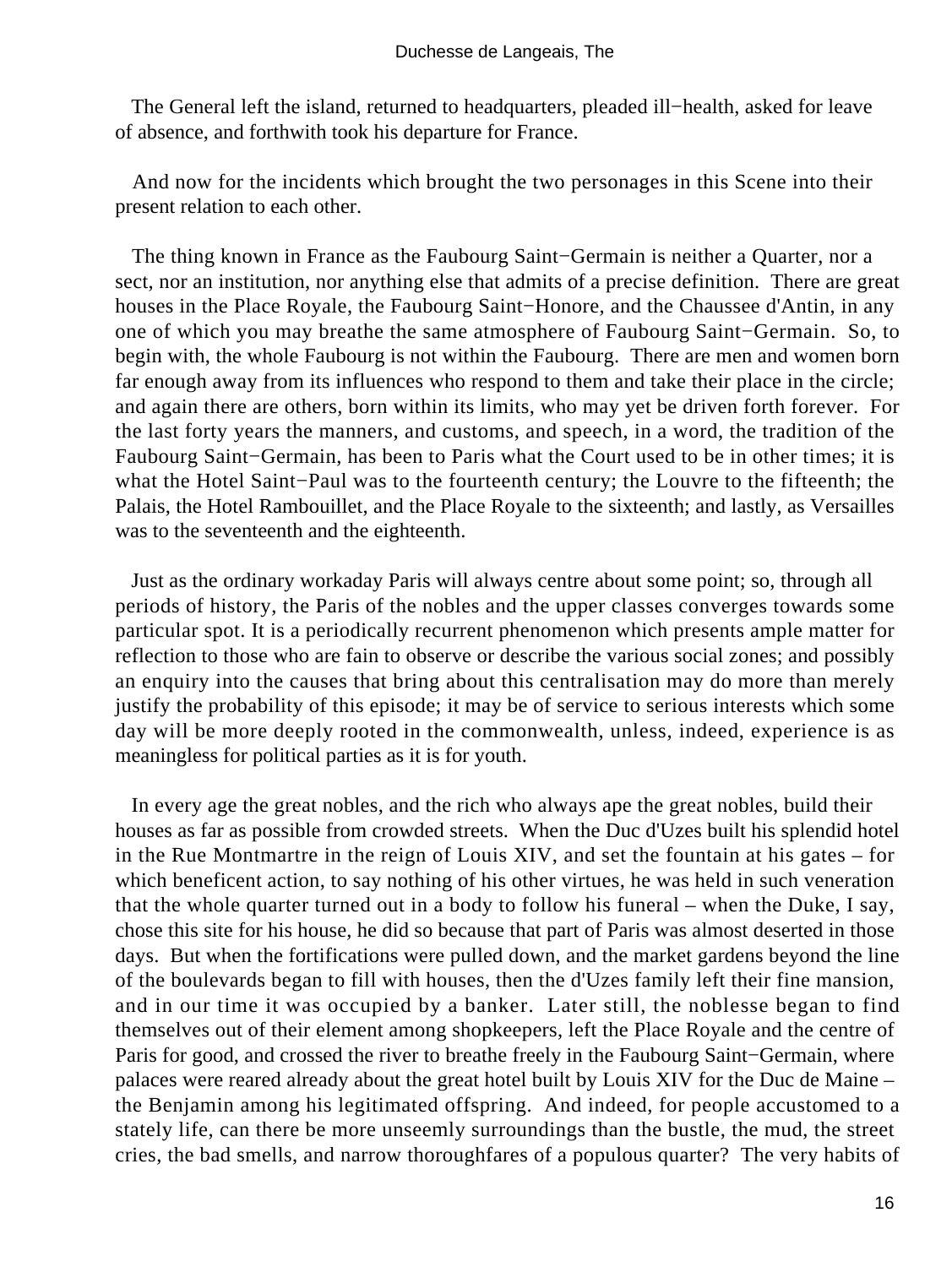life in a mercantile or manufacturing district are completely at variance with the lives of nobles. The shopkeeper and artisan are just going to bed when the great world is thinking of dinner; and the noisy stir of life begins among the former when the latter have gone to rest. Their day's calculations never coincide; the one class represents the expenditure, the other the receipts. Consequently their manners and customs are diametrically opposed.

 Nothing contemptuous is intended by this statement. An aristocracy is in a manner the intellect of the social system, as the middle classes and the proletariat may be said to be its organising and working power. It naturally follows that these forces are differently situated; and of their antagonism there is bred a seeming antipathy produced by the performance of different functions, all of them, however, existing for one common end.

 Such social dissonances are so inevitably the outcome of any charter of the constitution, that however much a Liberal may be disposed to complain of them, as of treason against those sublime ideas with which the ambitious plebeian is apt to cover his designs, he would none the less think it a preposterous notion that M. le Prince de Montmorency, for instance, should continue to live in the Rue Saint−Martin at the corner of the street which bears that nobleman's name; or that M. le Duc de Fitz−James, descendant of the royal house of Scotland, should have his hotel at the angle of the Rue Marie Stuart and the Rue Montorgueil. Sint ut sunt, aut non sint, the grand words of the Jesuit, might be taken as a motto by the great in all countries. These social differences are patent in all ages; the fact is always accepted by the people; its «reasons of state» are self−evident; it is at once cause and effect, a principle and a law. The common sense of the masses never deserts them until demagogues stir them up to gain ends of their own; that common sense is based on the verities of social order; and the social order is the same everywhere, in Moscow as in London, in Geneva as in Calcutta. Given a certain number of families of unequal fortune in any given space, you will see an aristocracy forming under your eyes; there will be the patricians, the upper classes, and yet other ranks below them. Equality may be a RIGHT, but no power on earth can convert it into **FACT.** It would be a good thing for France if this idea could be popularised. The benefits of political harmony are obvious to the least intelligent classes. Harmony is, as it were, the poetry of order, and order is a matter of vital importance to the working population. And what is order, reduced to its simplest expression, but the agreement of things among themselves – unity, in short? Architecture, music, and poetry, everything in France, and in France more than in any other country, is based upon this principle; it is written upon the very foundations of her clear accurate language, and a language must always be the most infallible index of national character. In the same way you may note that the French popular airs are those most calculated to strike the imagination, the best−modulated melodies are taken over by the people; clearness of thought, the intellectual simplicity of an idea attracts them; they like the incisive sayings that hold the greatest number of ideas.

 France is the one country in the world where a little phrase may bring about a great revolution. Whenever the masses have risen, it has been to bring men, affairs, and principles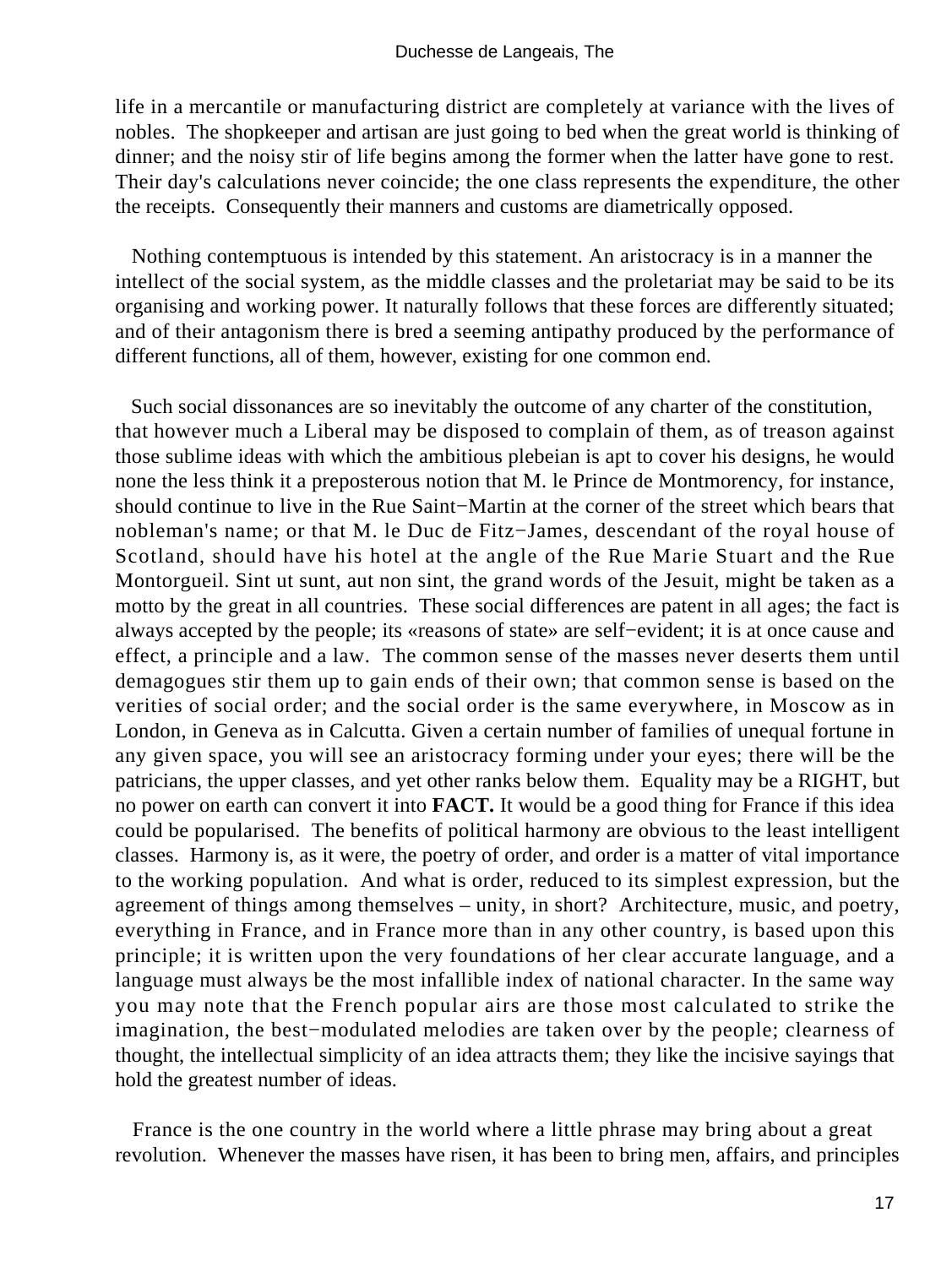into agreement.

 No nation has a clearer conception of that idea of unity which should permeate the life of an aristocracy; possibly no other nation has so intelligent a comprehension of a political necessity; history will never find her behind the time. France has been led astray many a time, but she is deluded, woman−like, by generous ideas, by a glow of enthusiasm which at first outstrips sober reason.

 So, to begin with, the most striking characteristic of the Faubourg is the splendour of its great mansions, its great gardens, and a surrounding quiet in keeping with princely revenues drawn from great estates.

 And what is this distance set between a class and a whole metropolis but visible and outward expression of the widely different attitude of mind which must inevitably keep them apart?

 The position of the head is well defined in every organism. If by any chance a nation allows its head to fall at its feet, it is pretty sure sooner or later to discover that this is a suicidal measure; and since nations have no desire to perish, they set to work at once to grow a new head. If they lack the strength for this, they perish as Rome perished, and Venice, and so many other states.

 This distinction between the upper and lower spheres of social activity, emphasised by differences in their manner of living, necessarily implies that in the highest aristocracy there is real worth and some distinguishing merit. In any state, no matter what form of «government» is affected, so soon as the patrician class fails to maintain that complete superiority which is the condition of its existence, it ceases to be a force, and is pulled down at once by the populace. The people always wish to see money, power, and initiative in their leaders, hands, hearts, and heads; they must be the spokesmen, they must represent the intelligence and the glory of the nation. Nations, like women, love strength in those who rule them; they cannot give love without respect; they refuse utterly to obey those of whom they do not stand in awe. An aristocracy fallen into contempt is a roi faineant, a husband in petticoats; first it ceases to be itself, and then it ceases to be.

 And in this way the isolation of the great, the sharply marked distinction in their manner of life, or in a word, the general custom of the patrician caste is at once the sign of a real power, and their destruction so soon as that power is lost. The Faubourg Saint−Germain failed to recognise the conditions of its being, while it would still have been easy to perpetuate its existence, and therefore was brought low for a time. The Faubourg should have looked the facts fairly in the face, as the English aristocracy did before them; they should have seen that every institution has its climacteric periods, when words lose their old meanings, and ideas reappear in a new guise, and the whole conditions of politics wear a changed aspect, while the underlying realities undergo no essential alteration.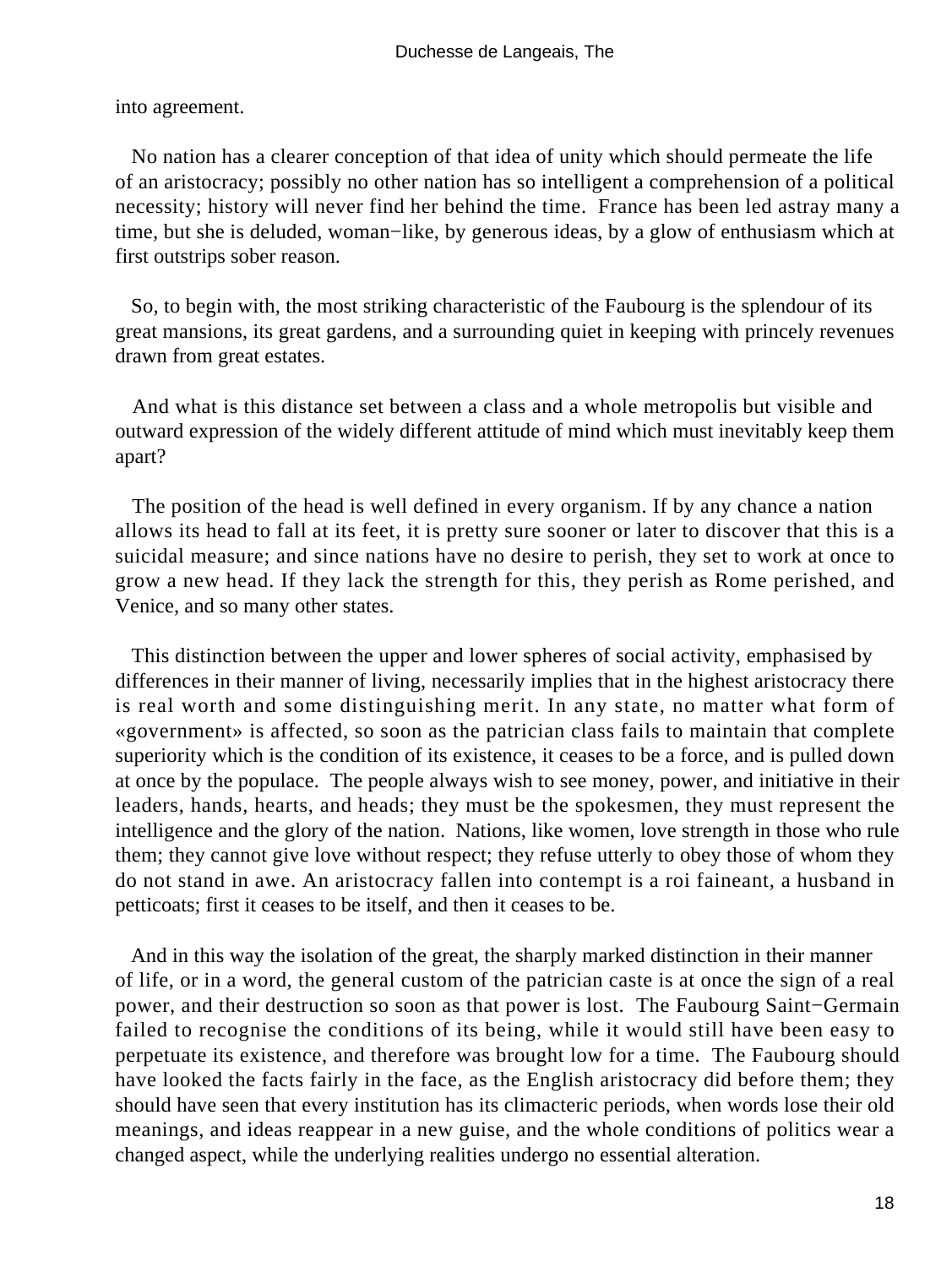These ideas demand further development which form an essential part of this episode; they are given here both as a succinct statement of the causes, and an explanation of the things which happen in the course of the story.

 The stateliness of the castles and palaces where nobles dwell; the luxury of the details; the constantly maintained sumptuousness of the furniture; the «atmosphere» in which the fortunate owner of landed estates (a rich man before he was born) lives and moves easily and without friction; the habit of mind which never descends to calculate the petty workaday gains of existence; the leisure; the higher education attainable at a much earlier age; and lastly, the aristocratic tradition that makes of him a social force, for which his opponents, by dint of study and a strong will and tenacity of vocation, are scarcely a match−all these things should contribute to form a lofty spirit in a man, possessed of such privileges from his youth up; they should stamp his character with that high self−respect, of which the least consequence is a nobleness of heart in harmony with the noble name that he bears. And in some few families all this is realised. There are noble characters here and there in the Faubourg, but they are marked exceptions to a general rule of egoism which has been the ruin of this world within a world. The privileges above enumerated are the birthright of the French noblesse, as of every patrician efflorescence ever formed on the surface of a nation; and will continue to be theirs so long as their existence is based upon real estate, or money; domaine−sol and domaine−argent alike, the only solid bases of an organised society; but such privileges are held upon the understanding that the patricians must continue to justify their existence. There is a sort of moral fief held on a tenure of service rendered to the sovereign, and here in France the people are undoubtedly the sovereigns nowadays. The times are changed, and so are the weapons. The knight−banneret of old wore a coat of chain armour and a hauberk,; he could handle a lance well and display his pennon, and no more was required of him; today he is bound to give proof of his intelligence. A stout heart was enough in the days of old; in our days he is required to have a capacious brain−pan. Skill and knowledge and capital – these three points mark out a social triangle on which the scutcheon of power is blazoned; our modern aristocracy must take its stand on these.

 A fine theorem is as good as a great name. The Rothschilds, the Fuggers of the nineteenth century, are princes de facto. A great artist is in reality an oligarch; he represents a whole century, and almost always he is a law to others. And the art of words, the high pressure machinery of the writer, the poet's genius, the merchant's steady endurance, the strong will of the statesman who concentrates a thousand dazzling qualities in himself, the general's sword – all these victories, in short, which a single individual will win, that he may tower above the rest of the world, the patrician class is now bound to win and keep exclusively. They must head the new forces as they once headed the material forces; how should they keep the position unless they are worthy of it? How, unless they are the soul and brain of a nation, shall they set its hands moving? How lead a people without the power of command? And what is the marshal's baton without the innate power of the captain in the man who wields it?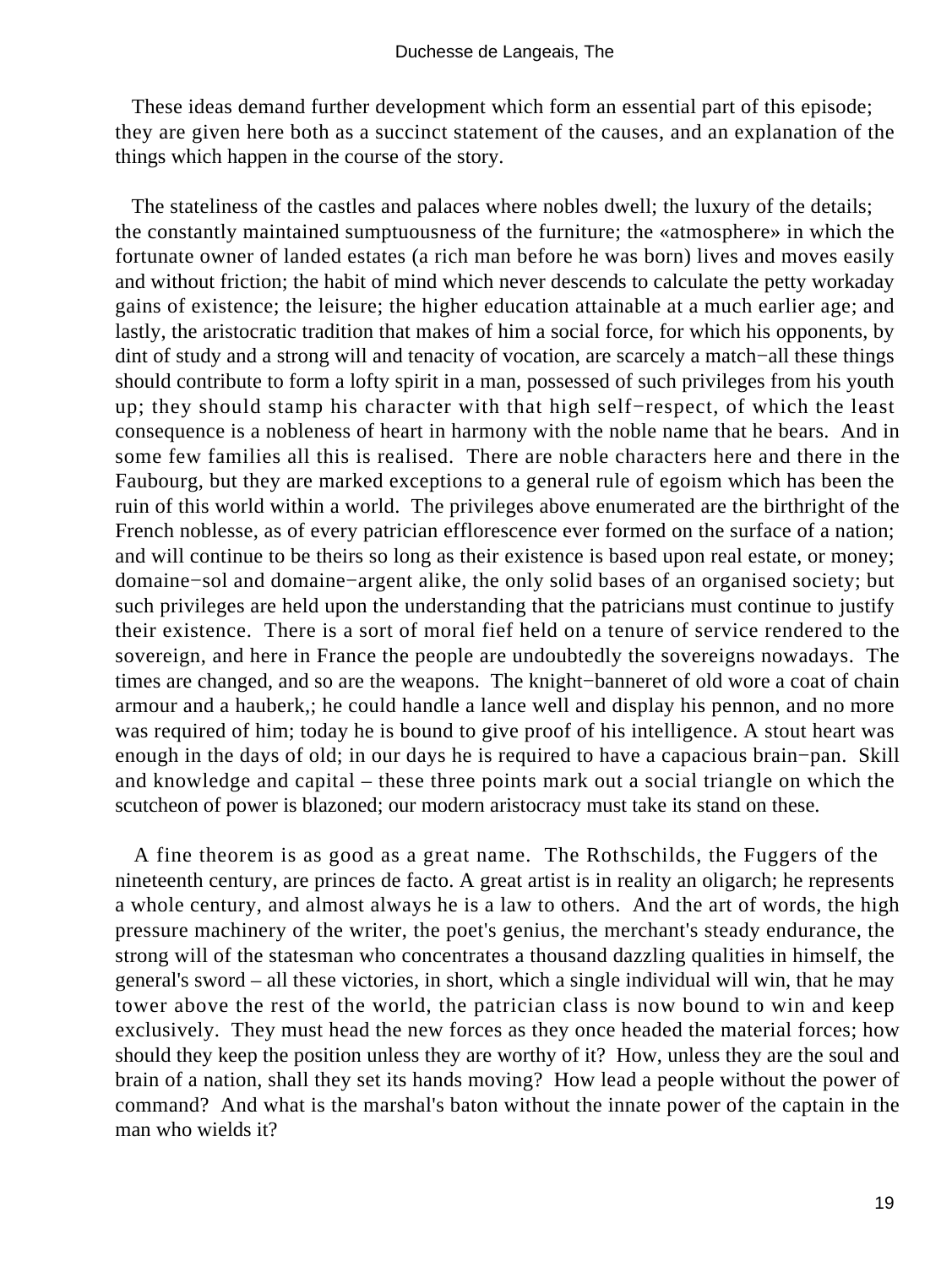The Faubourg Saint−Germain took to playing with batons, and fancied that all the power was in its hands. It inverted the terms of the proposition which called it into existence. And instead of flinging away the insignia which offended the people, and quietly grasping the power, it allowed the bourgeoisie to seize the authority, clung with fatal obstinacy to its shadow, and over and over again forgot the laws which a minority must observe if it would live. When an aristocracy is scarce a thousandth part of the body social, it is bound today, as of old, to multiply its points of action, so as to counterbalance the weight of the masses in a great crisis. And in our days those means of action must be living forces, and not historical memories.

 In France, unluckily, the noblesse were still so puffed up with the notion of their vanished power, that it was difficult to contend against a kind of innate presumption in themselves. Perhaps this is a national defect. The Frenchman is less given than anyone else to undervalue himself; it comes natural to him to go from his degree to the one above it; and while it is a rare thing for him to pity the unfortunates over whose heads he rises, he always groans in spirit to see so many fortunate people above him. He is very far from heartless, but too often he prefers to listen to his intellect. The national instinct which brings the Frenchman to the front, the vanity that wastes his substance, is as much a dominant passion as thrift in the Dutch. For three centuries it swayed the noblesse, who, in this respect, were certainly pre−eminently French. The scion of the Faubourg Saint−Germain, beholding his material superiority, was fully persuaded of his intellectual superiority. And everything contributed to confirm him in his belief; for ever since the Faubourg Saint−Germain existed at all – which is to say, ever since Versailles ceased to be the royal residence – the Faubourg, with some few gaps in continuity, was always backed up by the central power, which in France seldom fails to support that side.

Thence its downfall in 1830.

 At that time the party of the Faubourg Saint−Germain was rather like an army without a base of operation. It had utterly failed to take advantage of the peace to plant itself in the heart of the nation. It sinned for want of learning its lesson, and through an utter incapability of regarding its interests as a whole. A future certainty was sacrificed to a doubtful present gain. This blunder in policy may perhaps be attributed to the following cause.

The class–isolation so strenuously kept up by the noblesse brought about fatal results during the last forty years; even caste−patriotism was extinguished by it, and rivalry fostered among themselves. When the French noblesse of other times were rich and powerful, the nobles (gentilhommes) could choose their chiefs and obey them in the hour of danger. As their power diminished, they grew less amenable to discipline; and as in the last days of the Byzantine Empire, everyone wished to be emperor.

They mistook their uniform weakness for uniform strength.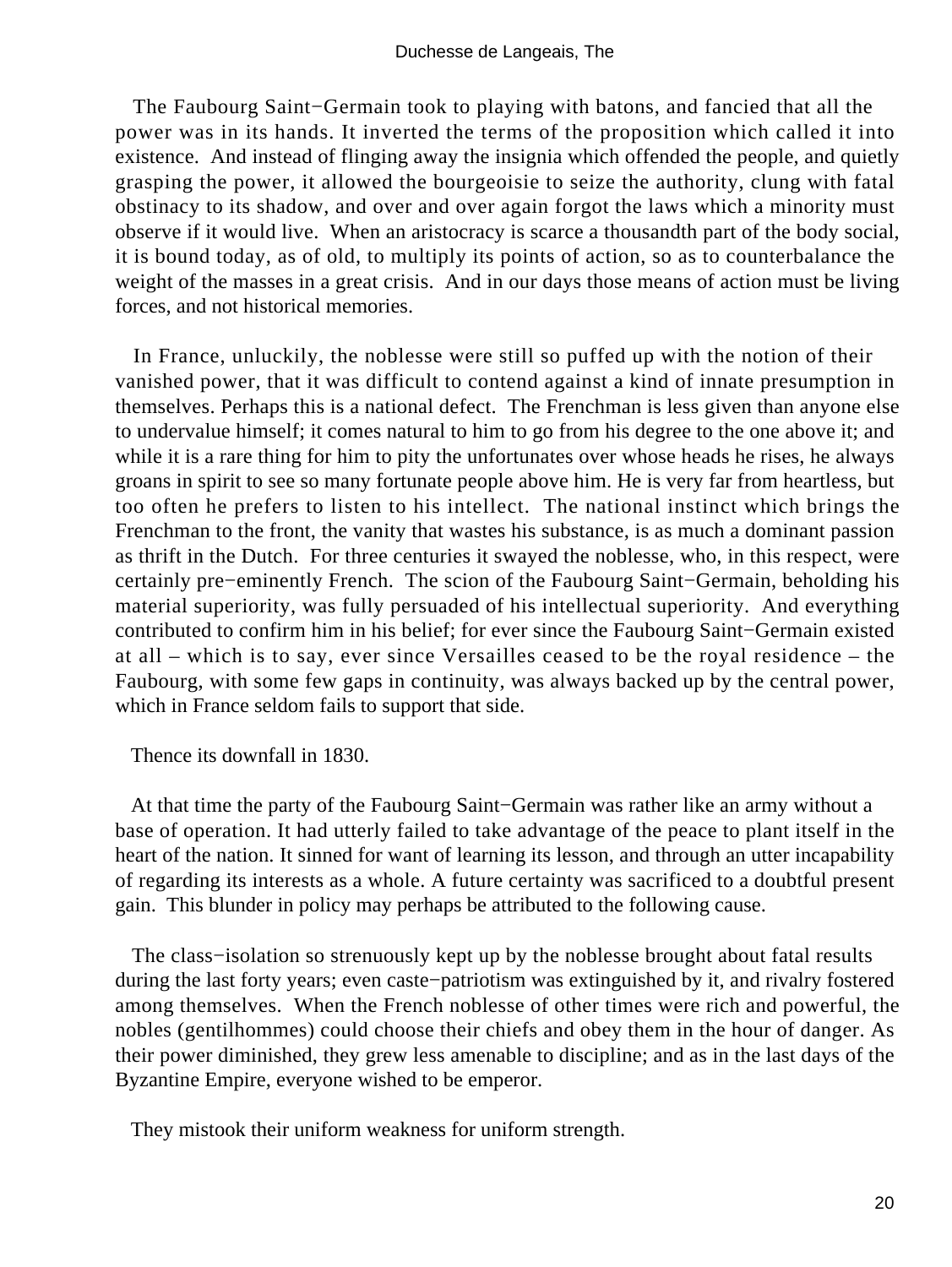Each family ruined by the Revolution and the abolition of the law of primogeniture thought only of itself, and not at all of the great family of the noblesse. It seemed to them that as each individual grew rich, the party as a whole would gain in strength. And herein lay their mistake. Money, likewise, is only the outward and visible sign of power. All these families were made up of persons who preserved a high tradition of courtesy, of true graciousness of life, of refined speech, with a family pride, and a squeamish sense of noblesse oblige which suited well with the kind of life they led; a life wholly filled with occupations which become contemptible so soon as they cease to be accessories and take the chief place in existence. There was a certain intrinsic merit in all these people, but the merit was on the surface, and none of them were worth their face−value.

 Not a single one among those families had courage to ask itself the question, «Are we strong enough for the responsibility of power?» They were cast on the top, like the lawyers of 1830; and instead of taking the patron's place, like a great man, the Faubourg Saint−Germain showed itself greedy as an upstart. The most intelligent nation in the world perceived clearly that the restored nobles were organising everything for their own particular benefit. From that day the noblesse was doomed. The Faubourg Saint−Germain tried to be an aristocracy when it could only be an oligarchy – two very different systems, as any man may see for himself if he gives an intelligent perusal to the list of the patronymics of the House of Peers.

 The King's Government certainly meant well; but the maxim that the people must be made to **WILL** everything, even their own welfare, was pretty constantly forgotten, nor did they bear in mind that La France is a woman and capricious, and must be happy or chastised at her own good pleasure. If there had been many dukes like the Duc de Laval, whose modesty made him worthy of the name he bore, the elder branch would have been as securely seated on the throne as the House of Hanover at this day.

 In 1814 the noblesse of France were called upon to assert their superiority over the most aristocratic bourgeoisie in the most feminine of all countries, to take the lead in the most highly educated epoch the world had yet seen. And this was even more notably the case in 1820. The Faubourg Saint−Germain might very easily have led and amused the middle classes in days when people's heads were turned with distinctions, and art and science were all the rage. But the narrow−minded leaders of a time of great intellectual progress all of them detested art and science.

 They had not even the wit to present religion in attractive colours, though they needed its support. While Lamartine, Lamennais, Montalembert, and other writers were putting new life and elevation into men's ideas of religion, and gilding it with poetry, these bunglers in the Government chose to make the harshness of their creed felt all over the country. Never was nation in a more tractable humour; La France, like a tired woman, was ready to agree to anything; never was mismanagement so clumsy; and La France, like a woman, would have forgiven wrongs more easily than bungling.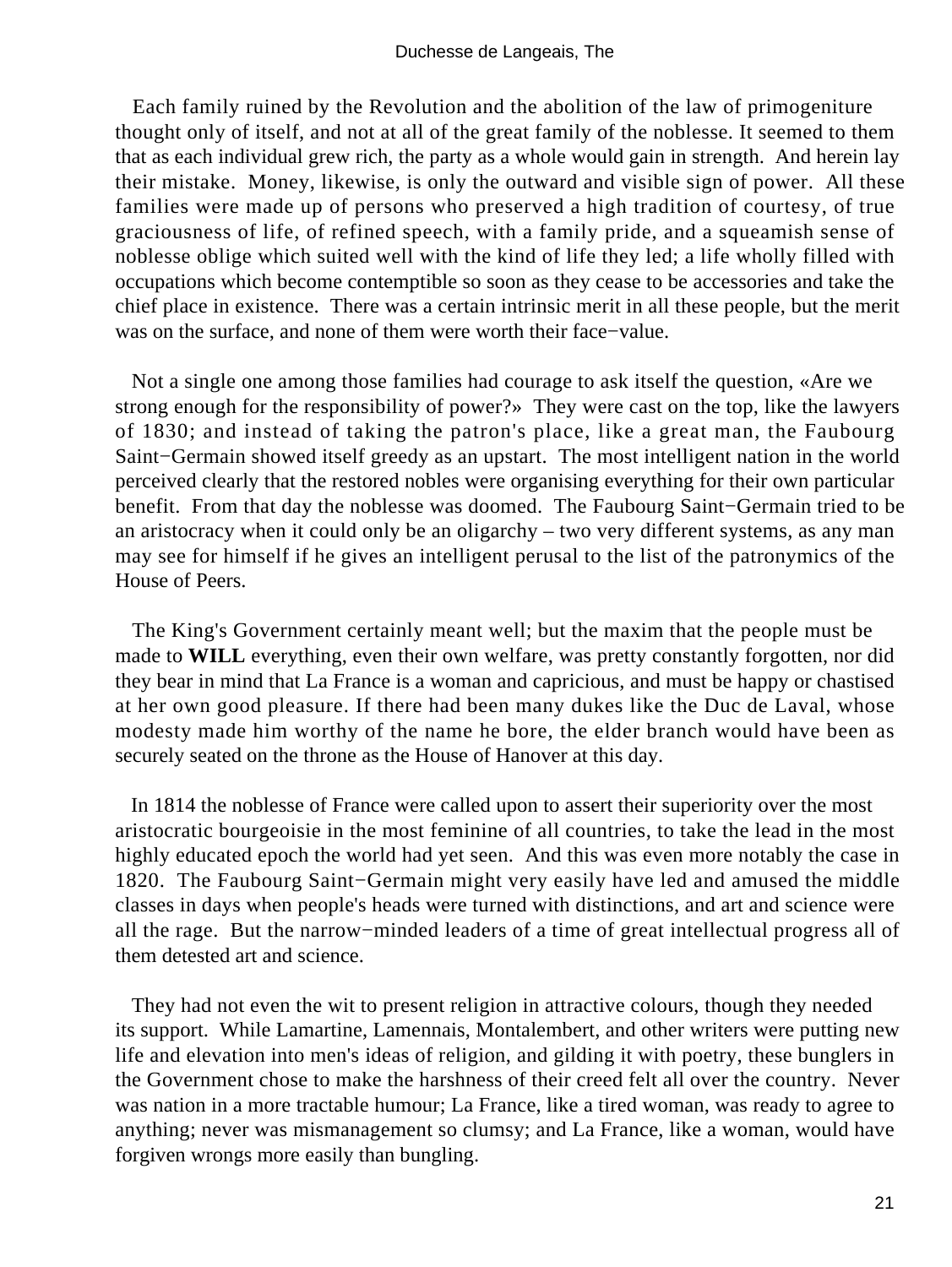If the noblesse meant to reinstate themselves, the better to found a strong oligarchy, they should have honestly and diligently searched their Houses for men of the stamp that Napoleon used; they should have turned themselves inside out to see if peradventure there was a Constitutionalist Richelieu lurking in the entrails of the Faubourg; and if that genius was not forthcoming from among them, they should have set out to find him, even in the fireless garret where he might happen to be perishing of cold; they should have assimilated him, as the English House of Lords continually assimilates aristocrats made by chance; and finally ordered him to be ruthless, to lop away the old wood, and cut the tree down to the living shoots. But, in the first place, the great system of English Toryism was far too large for narrow minds; the importation required time, and in France a tardy success is no better than a fiasco. So far, moreover, from adopting a policy of redemption, and looking for new forces where God puts them, these petty great folk took a dislike to any capacity that did not issue from their midst; and, lastly, instead of growing young again, the Faubourg Saint−Germain grew positively older.

 Etiquette, not an institution of primary necessity, might have been maintained if it had appeared only on state occasions, but as it was, there was a daily wrangle over precedence; it ceased to be a matter of art or court ceremonial, it became a question of power. And if from the outset the Crown lacked an adviser equal to so great a crisis, the aristocracy was still more lacking in a sense of its wider interests, an instinct which might have supplied the deficiency. They stood nice about M. de Talleyrand's marriage, when M. de Talleyrand was the one man among them with the steel−encompassed brains that can forge a new political system and begin a new career of glory for a nation. The Faubourg scoffed at a minister if he was not gently born, and produced no one of gentle birth that was fit to be a minister. There were plenty of nobles fitted to serve their country by raising the dignity of justices of the peace, by improving the land, by opening out roads and canals, and taking an active and leading part as country gentlemen; but these had sold their estates to gamble on the Stock Exchange. Again the Faubourg might have absorbed the energetic men among the bourgeoisie, and opened their ranks to the ambition which was undermining authority; they preferred instead to fight, and to fight unarmed, for of all that they once possessed there was nothing left but tradition. For their misfortune there was just precisely enough of their former wealth left them as a class to keep up their bitter pride. They were content with their past. Not one of them seriously thought of bidding the son of the house take up arms from the pile of weapons which the nineteenth century flings down in the market−place. Young men, shut out from office, were dancing at Madame's balls, while they should have been doing the work done under the Republic and the Empire by young, conscientious, harmlessly employed energies. It was their place to carry out at Paris the programme which their seniors should have been following in the country. The heads of houses might have won back recognition of their titles by unremitting attention to local interests, by falling in with the spirit of the age, by recasting their order to suit the taste of the times.

 But, pent up together in the Faubourg Saint−Germain, where the spirit of the ancient court and traditions of bygone feuds between the nobles and the Crown still lingered on, the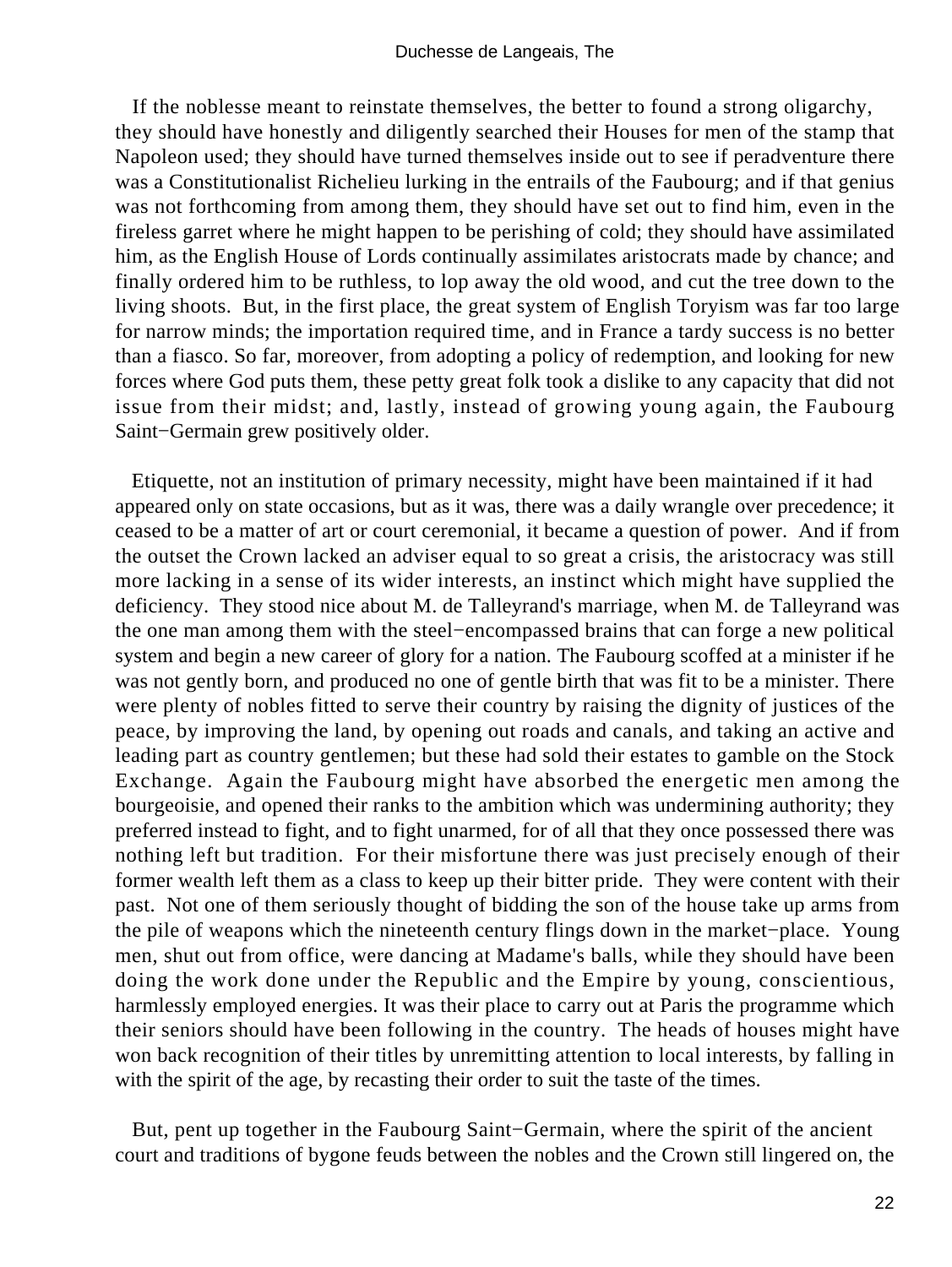aristocracy was not whole−hearted in its allegiance to the Tuileries, and so much the more easily defeated because it was concentrated in the Chamber of Peers, and badly organised even there. If the noblesse had woven themselves into a network over the country, they could have held their own; but cooped up in their Faubourg, with their backs against the Chateau, or spread at full length over the Budget, a single blow cut the thread of a fast−expiring life, and a petty, smug−faced lawyer came forward with the axe. In spite of M. Royer−Collard's admirable discourse, the hereditary peerage and law of entail fell before the lampoons of a man who made it a boast that he had adroitly argued some few heads out of the executioner's clutches, and now forsooth must clumsily proceed to the slaying of old institutions.

 There are examples and lessons for the future in all this. For if there were not still a future before the French aristocracy, there would be no need to do more than find a suitable sarcophagus; it were something pitilessly cruel to burn the dead body of it with fire of Tophet.

 But though the surgeon's scalpel is ruthless, it sometimes gives back life to a dying man; and the Faubourg Saint−Germain may wax more powerful under persecution than in its day of triumph, if it but chooses to organise itself under a leader.

 And now it is easy to give a summary of this semi−political survey. The wish to re−establish a large fortune was uppermost in everyone's mind; a lack of broad views, and a mass of small defects, a real need of religion as a political factor, combined with a thirst for pleasure which damaged the cause of religion and necessitated a good deal of hypocrisy; a certain attitude of protest on the part of loftier and clearer−sighted men who set their faces against Court jealousies; and the disaffection of the provincial families, who often came of purer descent than the nobles of the Court which alienated them from itself – all these things combined to bring about a most discordant state of things in the Faubourg Saint−Germain. It was neither compact in its organisation, nor consequent in its action; neither completely moral, nor frankly dissolute; it did not corrupt, nor was it corrupted; it would neither wholly abandon the disputed points which damaged its cause, nor yet adopt the policy that might have saved it. In short, however effete individuals might be, the party as a whole was none the less armed with all the great principles which lie at the roots of national existence. What was there in the Faubourg that it should perish in its strength?

 It was very hard to please in the choice of candidates; the Faubourg had good taste, it was scornfully fastidious, yet there was nothing very glorious nor chivalrous truly about its fall.

 In the Emigration of 1789 there were some traces of a loftier feeling; but in the Emigration of 1830 from Paris into the country there was nothing discernible but self−interest. A few famous men of letters, a few oratorical triumphs in the Chambers, M. de Talleyrand's attitude in the Congress, the taking of Algiers, and not a few names that found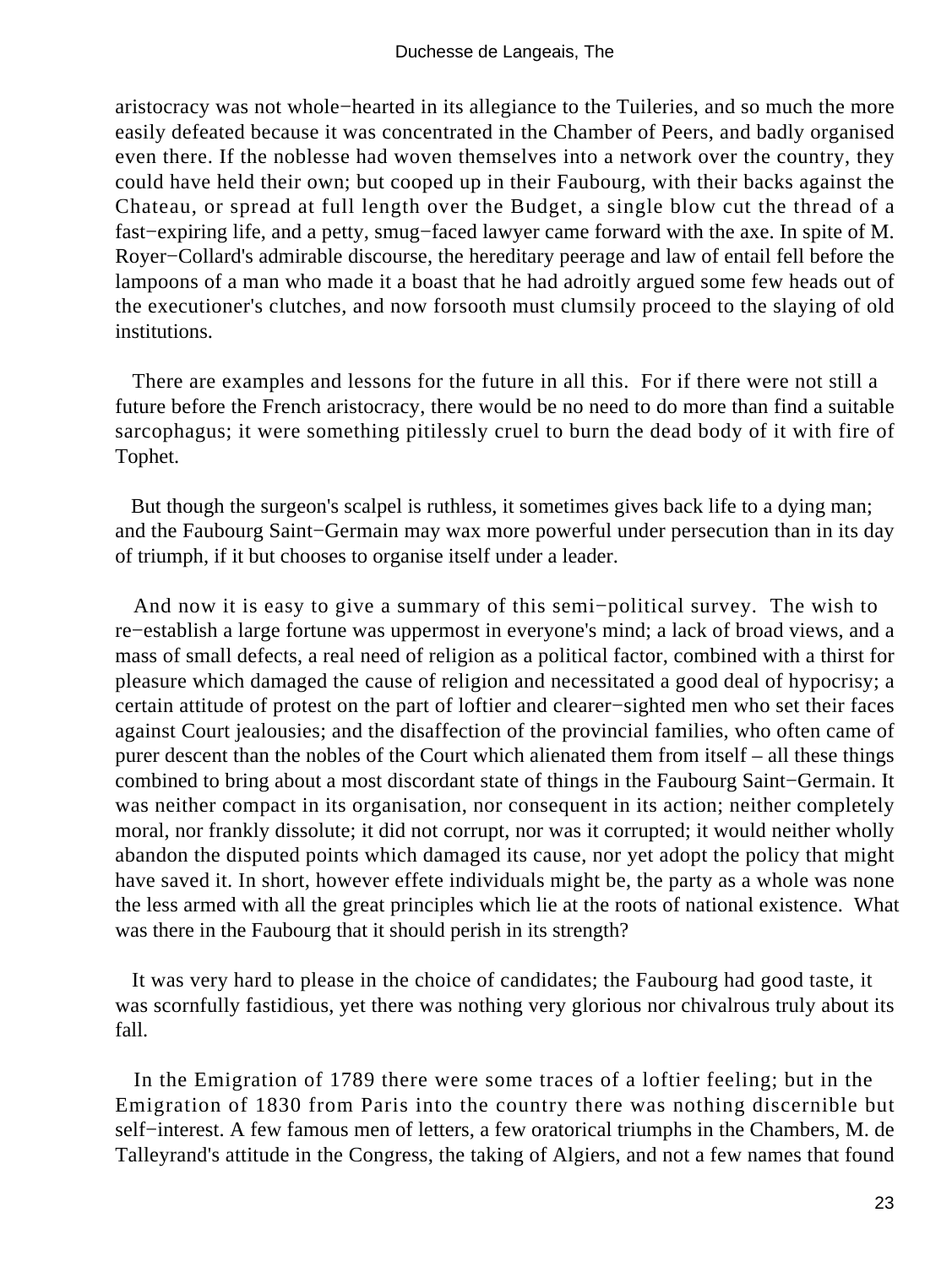their way from the battlefield into the pages of history – all these things were so many examples set before the French noblesse to show that it was still open to them to take their part in the national existence, and to win recognition of their claims, if, indeed, they could condescend thus far. In every living organism the work of bringing the whole into harmony within itself is always going on.

 If a man is indolent, the indolence shows itself in everything that he does; and, in the same manner, the general spirit of a class is pretty plainly manifested in the face it turns on the world, and the soul informs the body.

 The women of the Restoration displayed neither the proud disregard of public opinion shown by the court ladies of olden time in their wantonness, nor yet the simple grandeur of the tardy virtues by which they expiated their sins and shed so bright a glory about their names. There was nothing either very frivolous or very serious about the woman of the Restoration. She was hypocritical as a rule in her passion, and compounded, so to speak, with its pleasures. Some few families led the domestic life of the Duchesse d'Orleans, whose connubial couch was exhibited so absurdly to visitors at the Palais Royal. Two or three kept up the traditions of the Regency, filling cleverer women with something like disgust. The great lady of the new school exercised no influence at all over the manners of the time; and yet she might have done much. She might, at worst, have presented as dignified a spectacle as English−women of the same rank. But she hesitated feebly among old precedents, became a bigot by force of circumstances, and allowed nothing of herself to appear, not even her better qualities.

 Not one among the Frenchwomen of that day had the ability to create a salon whither leaders of fashion might come to take lessons in taste and elegance. Their voices, which once laid down the law to literature, that living expression of a time, now counted absolutely for nought. Now when a literature lacks a general system, it fails to shape a body for itself, and dies out with its period.

When in a nation at any time there is a people apart thus constituted, the historian is pretty certain to find some representative figure, some central personage who embodies the qualities and the defects of the whole party to which he belongs; there is Coligny, for instance, among the Huguenots, the Coadjuteur in the time of the Fronde, the Marechal de Richelieu under Louis XV, Danton during the Terror. It is in the nature of things that the man should be identified with the company in which history finds him. How is it possible to lead a party without conforming to its ideas? or to shine in any epoch unless a man represents the ideas of his time? The wise and prudent head of a party is continually obliged to bow to the prejudices and follies of its rear; and this is the cause of actions for which he is afterwards criticised by this or that historian sitting at a safer distance from terrific popular explosions, coolly judging the passion and ferment without which the great struggles of the world could not be carried on at all. And if this is true of the Historical Comedy of the Centuries, it is equally true in a more restricted sphere in the detached scenes of the national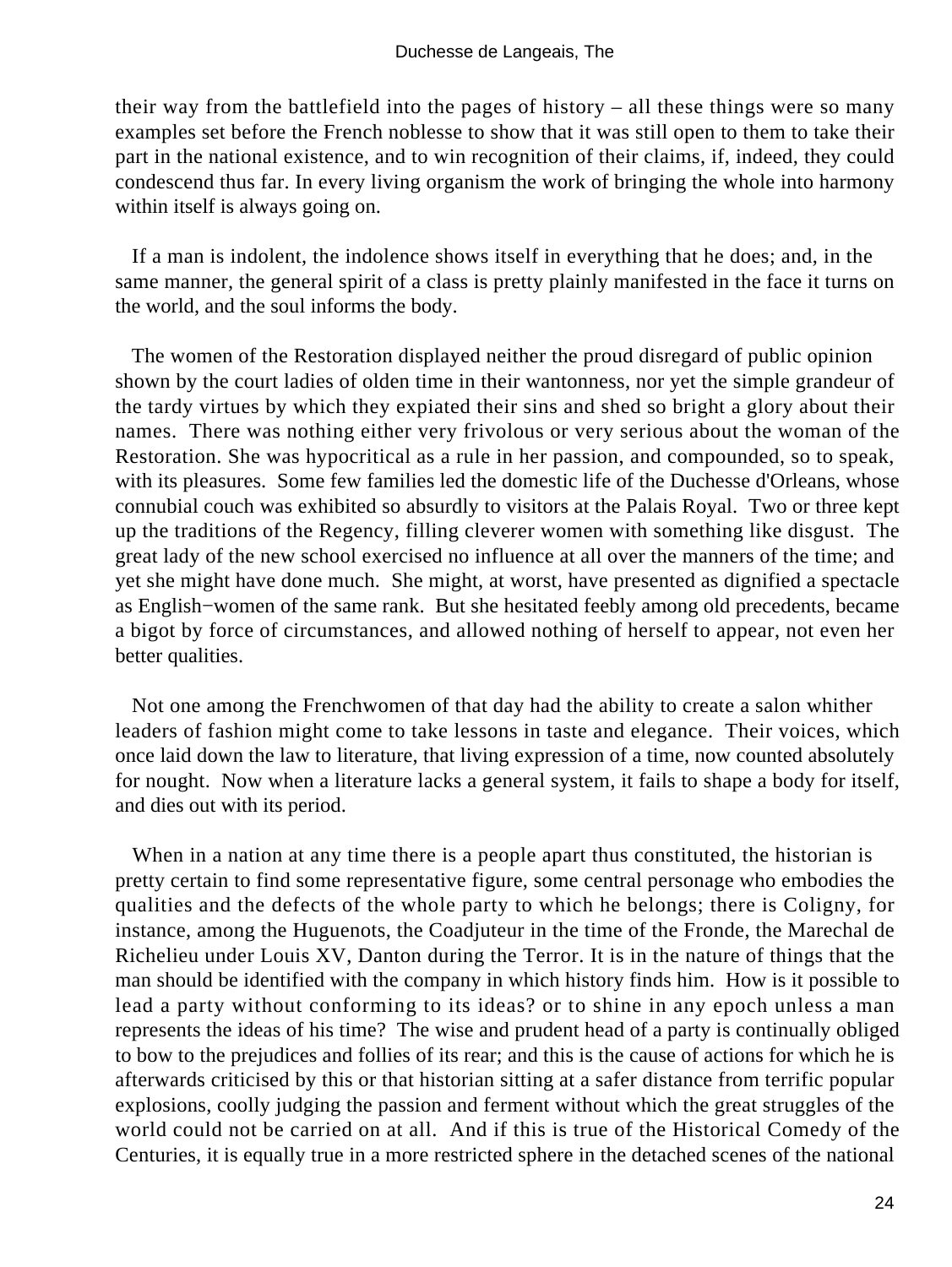drama known as the Manners of the Age.

 At the beginning of that ephemeral life led by the Faubourg Saint−Germain under the Restoration, to which, if there is any truth in the above reflections, they failed to give stability, the most perfect type of the aristocratic caste in its weakness and strength, its greatness and littleness, might have been found for a brief space in a young married woman who belonged to it. This was a woman artificially educated, but in reality ignorant; a woman whose instincts and feelings were lofty while the thought which should have controlled them was wanting. She squandered the wealth of her nature in obedience to social conventions; she was ready to brave society, yet she hesitated till her scruples degenerated into artifice. With more wilfulness than real force of character, impressionable rather than enthusiastic, gifted with more brain than heart; she was supremely a woman, supremely a coquette, and above all things a Parisienne, loving a brilliant life and gaiety, reflecting never, or too late; imprudent to the verge of poetry, and humble in the depths of her heart, in spite of her charming insolence. Like some straight−growing reed, she made a show of independence; yet, like the reed, she was ready to bend to a strong hand. She talked much of religion, and had it not at heart, though she was prepared to find in it a solution of her life. How explain a creature so complex? Capable of heroism, yet sinking unconsciously from heroic heights to utter a spiteful word; young and sweet−natured, not so much old at heart as aged by the maxims of those about her; versed in a selfish philosophy in which she was all unpractised, she had all the vices of a courtier, all the nobleness of developing womanhood. She trusted nothing and no one, yet there were times when she quitted her sceptical attitude for a submissive credulity.

 How should any portrait be anything but incomplete of her, in whom the play of swiftly−changing colour made discord only to produce a poetic confusion? For in her there shone a divine brightness, a radiance of youth that blended all her bewildering characteristics in a certain completeness and unity informed by her charm. Nothing was feigned. The passion or semi−passion, the ineffectual high aspirations, the actual pettiness, the coolness of sentiment and warmth of impulse, were all spontaneous and unaffected, and as much the outcome of her own position as of the position of the aristocracy to which she belonged. She was wholly self−contained; she put herself proudly above the world and beneath the shelter of her name. There was something of the egoism of Medea in her life, as in the life of the aristocracy that lay a−dying, and would not so much as raise itself or stretch out a hand to any political physician; so well aware of its feebleness, or so conscious that it was already dust, that it refused to touch or be touched.

 The Duchesse de Langeais (for that was her name) had been married for about four years when the Restoration was finally consummated, which is to say, in 1816. By that time the revolution of the Hundred Days had let in the light on the mind of Louis **XVIII.** In spite of his surroundings, he comprehended the situation and the age in which he was living; and it was only later, when this Louis XI, without the axe, lay stricken down by disease, that those about him got the upper hand. The Duchesse de Langeais, a Navarreins by birth, came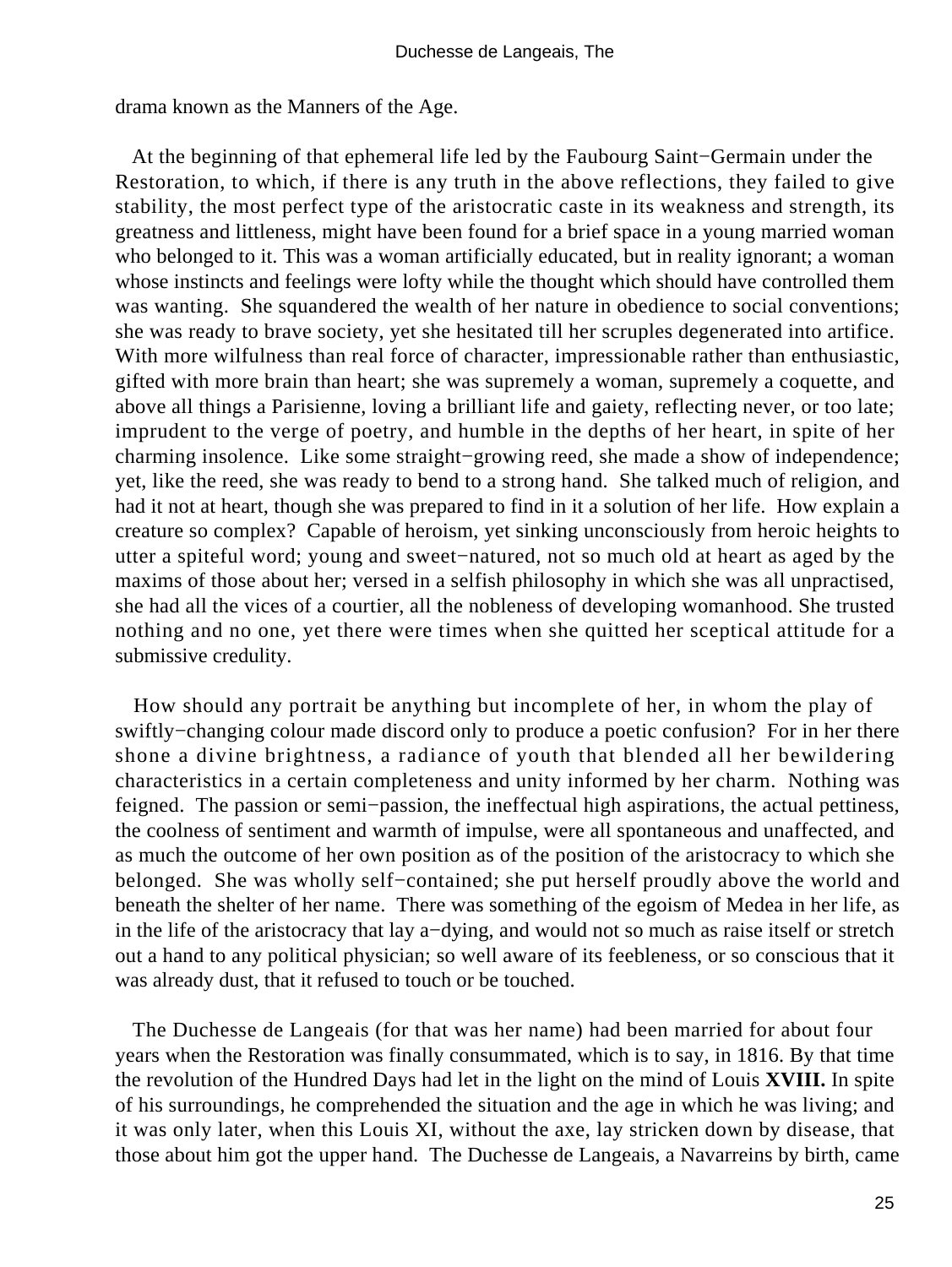of a ducal house which had made a point of never marrying below its rank since the reign of Louis XIV. Every daughter of the house must sooner or later take a tabouret at Court. So, Antoinette de Navarreins, at the age of eighteen, came out of the profound solitude in which her girlhood had been spent to marry the Duc de Langeais's eldest son. The two families at that time were living quite out of the world; but after the invasion of France, the return of the Bourbons seemed to every Royalist mind the only possible way of putting an end to the miseries of the war.

 The Ducs de Navarreins and de Langeais had been faithful throughout to the exiled Princes, nobly resisting all the temptations of glory under the Empire. Under the circumstances they naturally followed out the old family policy; and Mlle Antoinette, a beautiful and portionless girl, was married to M. le Marquis de Langeais only a few months before the death of the Duke his father.

 After the return of the Bourbons, the families resumed their rank, offices, and dignity at Court; once more they entered public life, from which hitherto they held aloof, and took their place high on the sunlit summits of the new political world. In that time of general baseness and sham political conversions, the public conscience was glad to recognise the unstained loyalty of the two houses, and a consistency in political and private life for which all parties involuntarily respected them. But, unfortunately, as so often happens in a time of transition, the most disinterested persons, the men whose loftiness of view and wise principles would have gained the confidence of the French nation and led them to believe in the generosity of a novel and spirited policy – these men, to repeat, were taken out of affairs, and public business was allowed to fall into the hands of others, who found it to their interest to push principles to their extreme consequences by way of proving their devotion.

 The families of Langeais and Navarreins remained about the Court, condemned to perform the duties required by Court ceremonial amid the reproaches and sneers of the Liberal party. They were accused of gorging themselves with riches and honours, and all the while their family estates were no larger than before, and liberal allowances from the civil list were wholly expended in keeping up the state necessary for any European government, even if it be a Republic.

 In 1818, M. le Duc de Langeais commanded a division of the army, and the Duchess held a post about one of the Princesses, in virtue of which she was free to live in Paris and apart from her husband without scandal. The Duke, moreover, besides his military duties, had a place at Court, to which he came during his term of waiting, leaving his major−general in command. The Duke and Duchess were leading lives entirely apart, the world none the wiser. Their marriage of convention shared the fate of nearly all family arrangements of the kind. Two more antipathetic dispositions could not well have been found; they were brought together; they jarred upon each other; there was soreness on either side; then they were divided once for all. Then they went their separate ways, with a due regard for appearances. The Duc de Langeais, by nature as methodical as the Chevalier de Folard himself, gave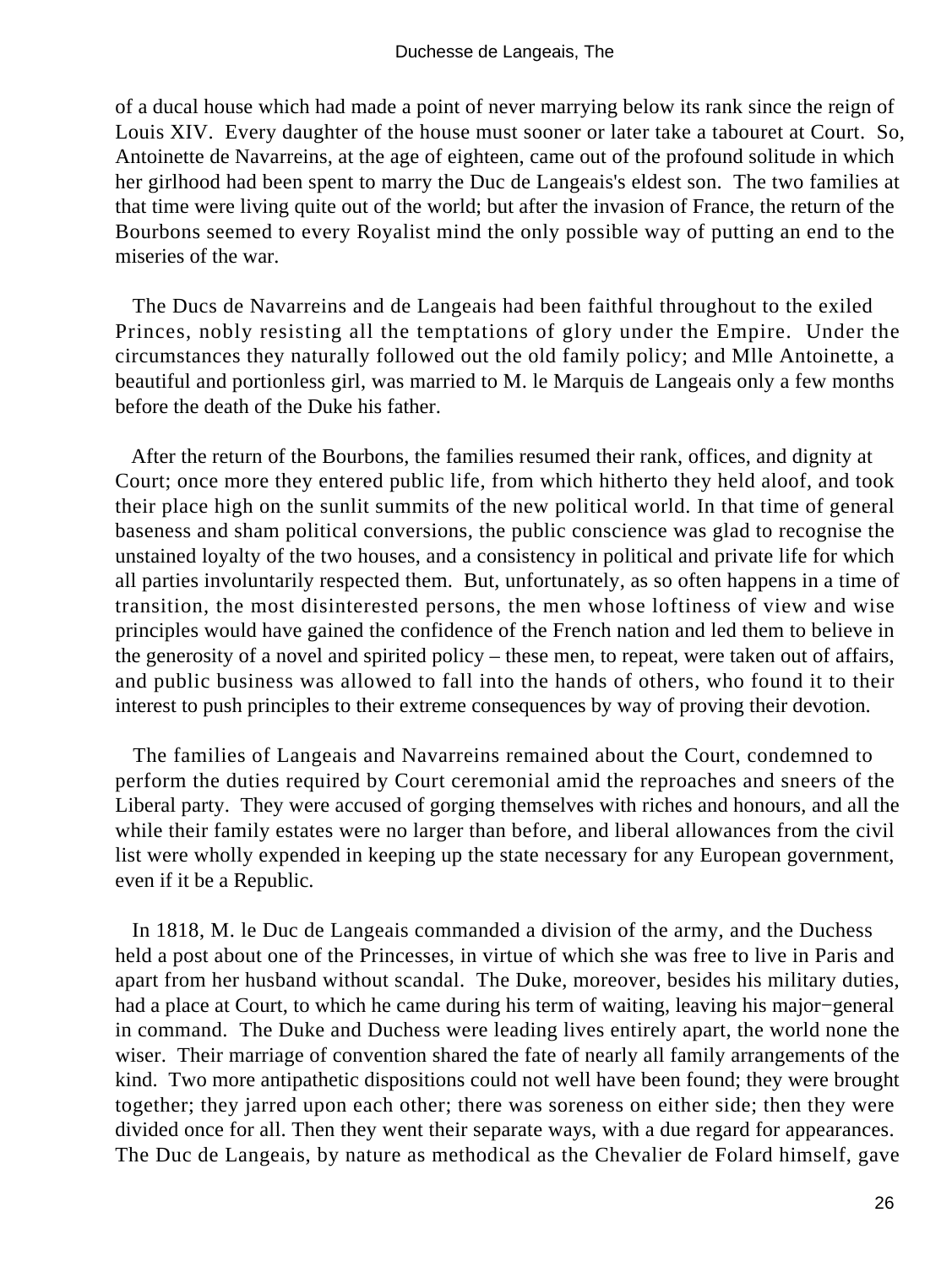himself up methodically to his own tastes and amusements, and left his wife at liberty to do as she pleased so soon as he felt sure of her character. He recognised in her a spirit pre−eminently proud, a cold heart, a profound submissiveness to the usages of the world, and a youthful loyalty. Under the eyes of great relations, with the light of a prudish and bigoted Court turned full upon the Duchess, his honour was safe.

 So the Duke calmly did as the grands seigneurs of the eighteenth century did before him, and left a young wife of two−and−twenty to her own devices. He had deeply offended that wife, and in her nature there was one appalling characteristic – she would never forgive an offence when woman's vanity and self−love, with all that was best in her nature perhaps, had been slighted, wounded in secret. Insult and injury in the face of the world a woman loves to forget; there is a way open to her of showing herself great; she is a woman in her forgiveness; but a secret offence women never pardon; for secret baseness, as for hidden virtues and hidden love, they have no kindness

 This was Mme la Duchesse de Langeais's real position, unknown to the world. She herself did not reflect upon it. It was the time of the rejoicings over the Duc de Berri's marriage. The Court and the Faubourg roused itself from its listlessness and reserve.

 This was the real beginning of that unheard−of splendour which the Government of the Restoration carried too far. At that time the Duchess, whether for reasons of her own, or from vanity, never appeared in public without a following of women equally distinguished by name and fortune. As queen of fashion she had her dames d'atours, her ladies, who modelled their manner and their wit on hers. They had been cleverly chosen. None of her satellites belonged to the inmost Court circle, nor to the highest level of the Faubourg Saint−Germain; but they had set their minds upon admission to those inner sanctuaries. Being as yet simple dominations, they wished to rise to the neighbourhood of the throne, and mingle with the seraphic powers in the high sphere known as le petit chateau. Thus surrounded, the Duchess's position was stronger and more commanding and secure. Her «ladies» defended her character and helped her to play her detestable part of a woman of fashion. She could laugh at men at her ease, play with fire, receive the homage on which the feminine nature is nourished, and remain mistress of herself.

 At Paris, in the highest society of all, a woman is a woman still; she lives on incense, adulation, and honours. No beauty, however undoubted, no face, however fair, is anything without admiration. Flattery and a lover are proofs of power. And what is power without recognition? Nothing. If the prettiest of women were left alone in a corner of a drawing−room, she would droop. Put her in the very centre and summit of social grandeur, she will at once aspire to reign over all hearts – often because it is out of her power to be the happy queen of one. Dress and manner and coquetry are all meant to please one of the poorest creatures extant – the brainless coxcomb, whose handsome face is his sole merit; it was for such as these that women threw themselves away. The gilded wooden idols of the Restoration, for they were neither more nor less, had neither the antecedents of the petits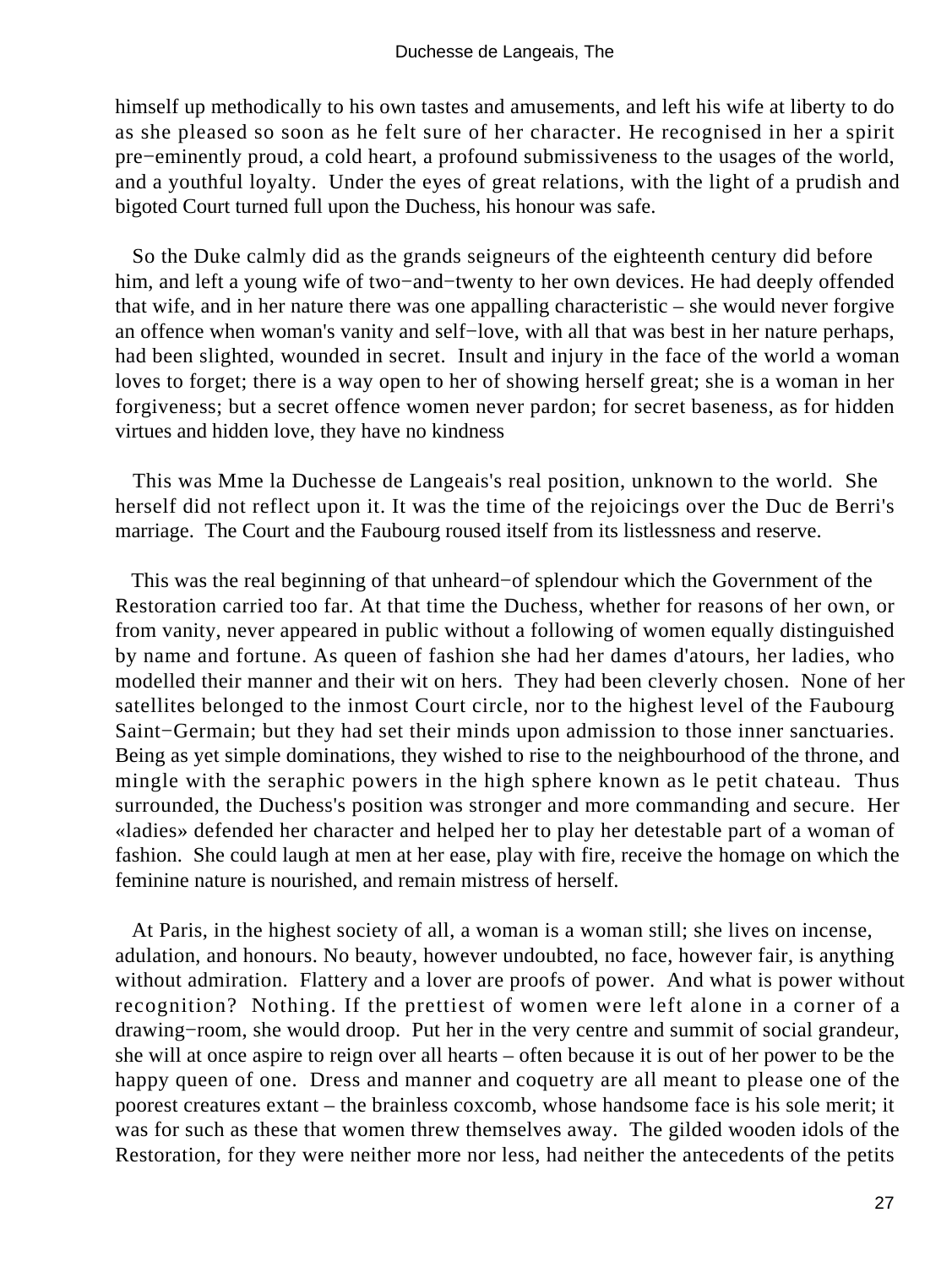maitres of the time of the Fronde, nor the rough sterling worth of Napoleon's heroes, not the wit and fine manners of their grandsires; but something of all three they meant to be without any trouble to themselves. Brave they were, like all young Frenchmen; ability they possessed, no doubt, if they had had a chance of proving it, but their places were filled up by the old worn−out men, who kept them in leading strings. It was a day of small things, a cold prosaic era. Perhaps it takes a long time for a Restoration to become a Monarchy.

 For the past eighteen months the Duchesse de Langeais had been leading this empty life, filled with balls and subsequent visits, objectless triumphs, and the transient loves that spring up and die in an evening's space. All eyes were turned on her when she entered a room; she reaped her harvest of flatteries and some few words of warmer admiration, which she encouraged by a gesture or a glance, but never suffered to penetrate deeper than the skin. Her tone and bearing and everything else about her imposed her will upon others. Her life was a sort of fever of vanity and perpetual enjoyment, which turned her head. She was daring enough in conversation; she would listen to anything, corrupting the surface, as it were, of her heart. Yet when she returned home, she often blushed at the story that had made her laugh; at the scandalous tale that supplied the details, on the strength of which she analysed the love that she had never known, and marked the subtle distinctions of modern passion, not with comment on the part of complacent hypocrites. For women know how to say everything among themselves, and more of them are ruined by each other than corrupted by men.

 There came a moment when she discerned that not until a woman is loved will the world fully recognise her beauty and her wit. What does a husband prove? Simply that a girl or woman was endowed with wealth, or well brought up; that her mother managed cleverly that in some way she satisfied a man's ambitions. A lover constantly bears witness to her personal perfections. Then followed the discovery still in Mme de Langeais's early womanhood, that it was possible to be loved without committing herself, without permission, without vouchsafing any satisfaction beyond the most meagre dues. There was more than one demure feminine hypocrite to instruct her in the art of playing such dangerous comedies.

 So the Duchess had her court, and the number of her adorers and courtiers guaranteed her virtue. She was amiable and fascinating; she flirted till the ball or the evening's gaiety was at an end. Then the curtain dropped. She was cold, indifferent, self−contained again till the next day brought its renewed sensations, superficial as before. Two or three men were completely deceived, and fell in love in earnest. She laughed at them, she was utterly insensible. «I am loved!» she told herself. «He loves me!» The certainty sufficed her. It is enough for the miser to know that his every whim might be fulfilled if he chose; so it was with the Duchess, and perhaps she did not even go so far as to form a wish.

 One evening she chanced to be at the house of an intimate friend Mme la Vicomtesse de Fontaine, one of the humble rivals who cordially detested her, and went with her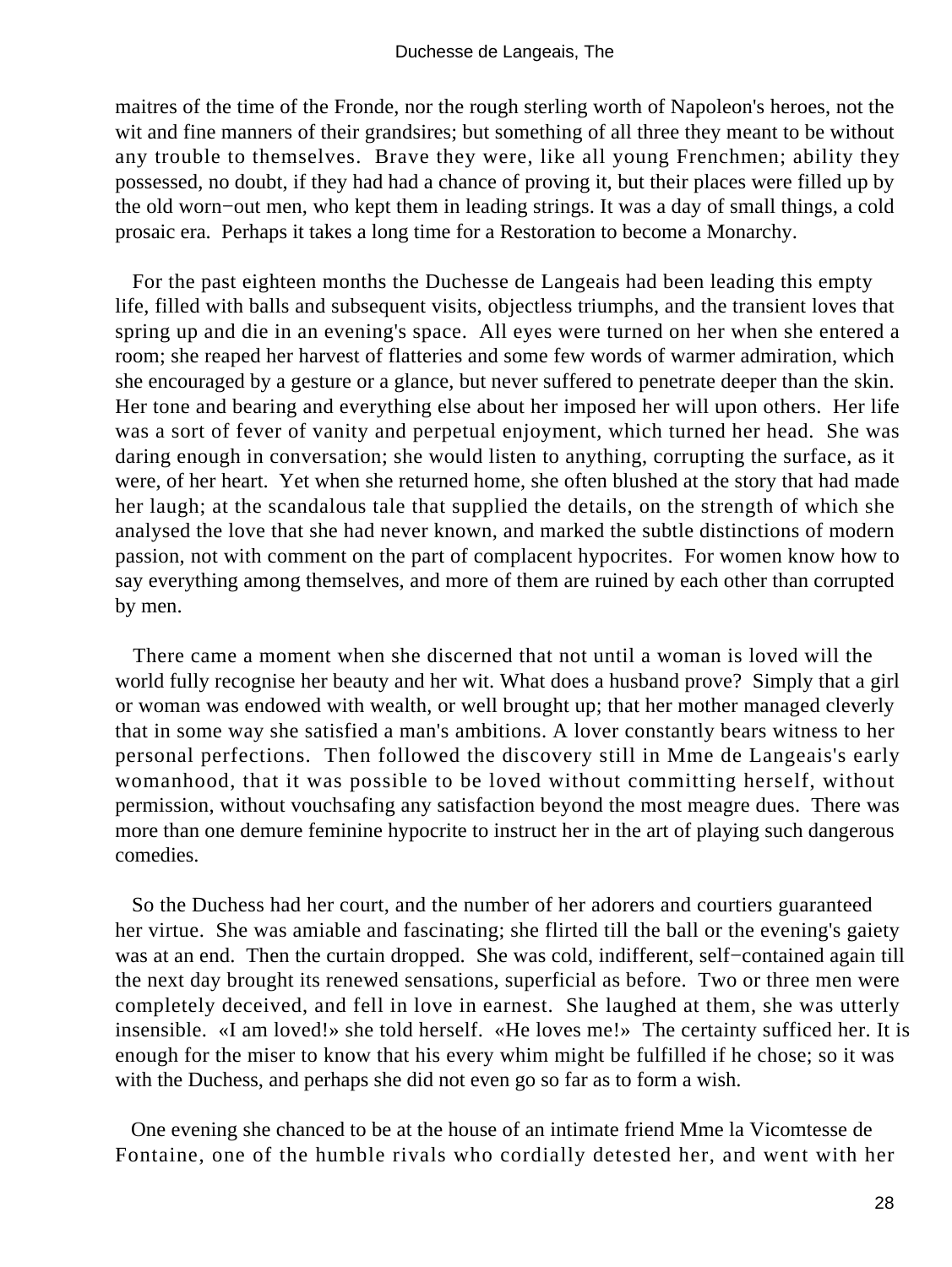everywhere. In a «friendship» of this sort both sides are on their guard, and never lay their armour aside; confidences are ingeniously indiscreet, and not unfrequently treacherous. Mme de Langeais had distributed her little patronising, friendly, or freezing bows, with the air natural to a woman who knows the worth of her smiles, when her eyes fell upon a total stranger. Something in the man's large gravity of aspect startled her, and, with a feeling almost like dread, she turned to Mme de Maufrigneuse with, «Who is the newcomer, dear?»

«Someone that you have heard of, no doubt. The Marquis de Montriveau.»

«Oh! is it he?»

 She took up her eyeglass and submitted him to a very insolent scrutiny, as if he had been a picture meant to receive glances, not to return them.

«Do introduce him; he ought to be interesting.»

«Nobody more tiresome and dull, dear. But he is the fashion.»

 M. Armand de Montriveau, at that moment all unwittingly the object of general curiosity, better deserved attention than any of the idols that Paris needs must set up to worship for a brief space, for the city is vexed by periodical fits of craving, a passion for engouement and sham enthusiasm, which must be satisfied. The Marquis was the only son of General de Montriveau, one of the ci−devants who served the Republic nobly, and fell by Joubert's side at Novi. Bonaparte had placed his son at the school at Chalons, with the orphans of other generals who fell on the battlefield, leaving their children under the protection of the Republic. Armand de Montriveau left school with his way to make, entered the artillery, and had only reached a major's rank at the time of the Fontainebleau disaster. In his section of the service the chances of advancement were not many. There are fewer officers, in the first place, among the gunners than in any other corps; and in the second place, the feeling in the artillery was decidedly Liberal, not to say Republican; and the Emperor, feeling little confidence in a body of highly educated men who were apt to think for themselves, gave promotion grudgingly in the service. In the artillery, accordingly, the general rule of the army did not apply; the commanding officers were not invariably the most remarkable men in their department, because there was less to be feared from mediocrities. The artillery was a separate corps in those days, and only came under Napoleon in action.

 Besides these general causes, other reasons, inherent in Armand de Montriveau's character, were sufficient in themselves to account for his tardy promotion. He was alone in the world. He had been thrown at the age of twenty into the whirlwind of men directed by Napoleon; his interests were bounded by himself, any day he might lose his life; it became a habit of mind with him to live by his own self−respect and the consciousness that he had done his duty. Like all shy men, he was habitually silent; but his shyness sprang by no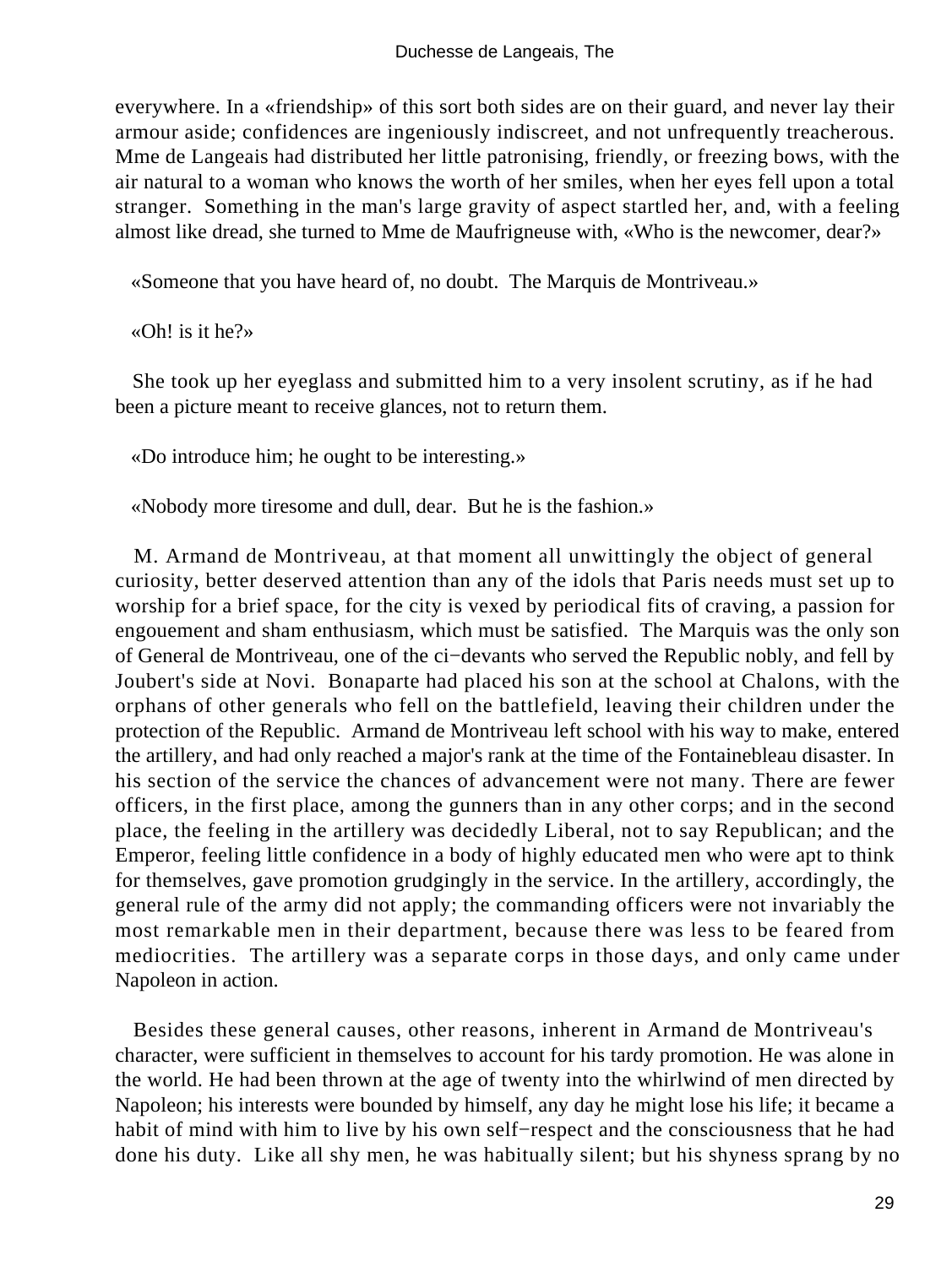means from timidity; it was a kind of modesty in him; he found any demonstration of vanity intolerable.

 There was no sort of swagger about his fearlessness in action; nothing escaped his eyes; he could give sensible advice to his chums with unshaken coolness; he could go under fire, and duck upon occasion to avoid bullets. He was kindly; but his expression was haughty and stern, and his face gained him this character. In everything he was rigorous as arithmetic; he never permitted the slightest deviation from duty on any plausible pretext, nor blinked the consequences of a fact. He would lend himself to nothing of which he was ashamed; he never asked anything for himself; in short, Armand de Montriveau was one of many great men unknown to fame, and philosophical enough to despise it; living without attaching themselves to life, because they have not found their opportunity of developing to the full their power to do and feel.

 People were afraid of Montriveau; they respected him, but he was not very popular. Men may indeed allow you to rise above them, but to decline to descend as low as they can do is the one unpardonable sin. In their feeling towards loftier natures, there is a trace of hate and fear. Too much honour with them implies censure of themselves, a thing forgiven neither to the living nor to the dead.

 After the Emperor's farewells at Fontainebleau, Montriveau, noble though he was, was put on half−pay. Perhaps the heads of the War Office took fright at uncompromising uprightness worthy of antiquity, or perhaps it was known that he felt bound by his oath to the Imperial Eagle. During the Hundred Days he was made a Colonel of the Guard, and left on the field of Waterloo. His wounds kept him in Belgium he was not present at the disbanding of the Army of the Loire, but the King's government declined to recognise promotion made during the Hundred Days, and Armand de Montriveau left France.

 An adventurous spirit, a loftiness of thought hitherto satisfied by the hazards of war, drove him on an exploring expedition through Upper Egypt; his sanity or impulse directed his enthusiasm to a project of great importance, he turned his attention to that unexplored Central Africa which occupies the learned of today. The scientific expedition was long and unfortunate. He had made a valuable collection of notes bearing on various geographical and commercial problems, of which solutions are still eagerly sought; and succeeded, after surmounting many obstacles, in reaching the heart of the continent, when he was betrayed into the hands of a hostile native tribe. Then, stripped of all that he had, for two years he led a wandering life in the desert, the slave of savages, threatened with death at every moment, and more cruelly treated than a dumb animal in the power of pitiless children. Physical strength, and a mind braced to endurance, enabled him to survive the horrors of that captivity; but his miraculous escape well−nigh exhausted his energies. When he reached the French colony at Senegal, a half−dead fugitive covered with rags, his memories of his former life were dim and shapeless. The great sacrifices made in his travels were all forgotten like his studies of African dialects, his discoveries, and observations. One story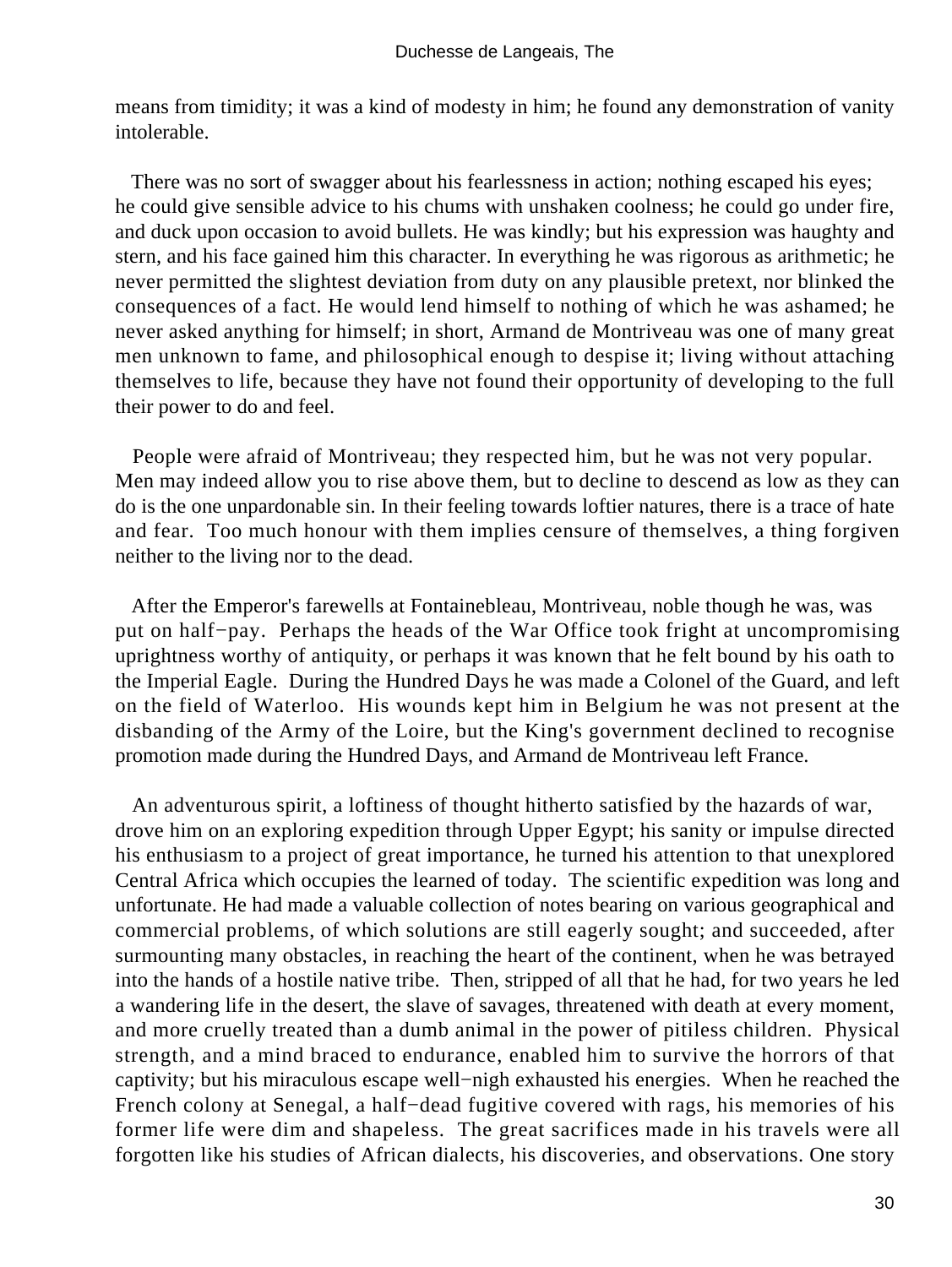will give an idea of all that he passed through. Once for several days the children of the sheikh of the tribe amused themselves by putting him up for a mark and flinging horses' knuckle−bones at his head.

 Montriveau came back to Paris in 1818 a ruined man. He had no interest, and wished for none. He would have died twenty times over sooner than ask a favour of anyone; he would not even press the recognition of his claims. Adversity and hardship had developed his energy even in trifles, while the habit of preserving his self−respect before that spiritual self which we call conscience led him to attach consequence to the most apparently trivial actions. His merits and adventures became known, however, through his acquaintances, among the principal men of science in Paris, and some few well−read military men. The incidents of his slavery and subsequent escape bore witness to a courage, intelligence, and coolness which won him celebrity without his knowledge, and that transient fame of which Paris salons are lavish, though the artist that fain would keep it must make untold efforts.

 Montriveau's position suddenly changed towards the end of that year. He had been a poor man, he was now rich; or, externally at any rate, he had all the advantages of wealth. The King's government, trying to attach capable men to itself and to strengthen the army, made concessions about that time to Napoleon's old officers if their known loyalty and character offered guarantees of fidelity. M. de Montriveau's name once more appeared in the army list with the rank of colonel; he received his arrears of pay and passed into the Guards. All these favours, one after another, came to seek the Marquis de Montriveau; he had asked for nothing however small. Friends had taken the steps for him which he would have refused to take for himself.

 After this, his habits were modified all at once; contrary to his custom, he went into society. He was well received, everywhere he met with great deference and respect. He seemed to have found some end in life; but everything passed within the man, there were no external signs; in society he was silent and cold, and wore a grave, reserved face. His social success was great, precisely because he stood out in such strong contrast to the conventional faces which line the walls of Paris salons. He was, indeed, something quite new there. Terse of speech, like a hermit or a savage, his shyness was thought to be haughtiness, and people were greatly taken with it. He was something strange and great. Women generally were so much the more smitten with this original person because he was not to be caught by their flatteries, however adroit, nor by the wiles with which they circumvent the strongest men and corrode the steel temper. Their Parisian's grimaces were lost upon M. de Montriveau; his nature only responded to the sonorous vibration of lofty thought and feeling. And he would very promptly have been dropped but for the romance that hung about his adventures and his life; but for the men who cried him up behind his back; but for a woman who looked for a triumph for her vanity, the woman who was to fill his thoughts.

 For these reasons the Duchesse de Langeais's curiosity was no less lively than natural. Chance had so ordered it that her interest in the man before her had been aroused only the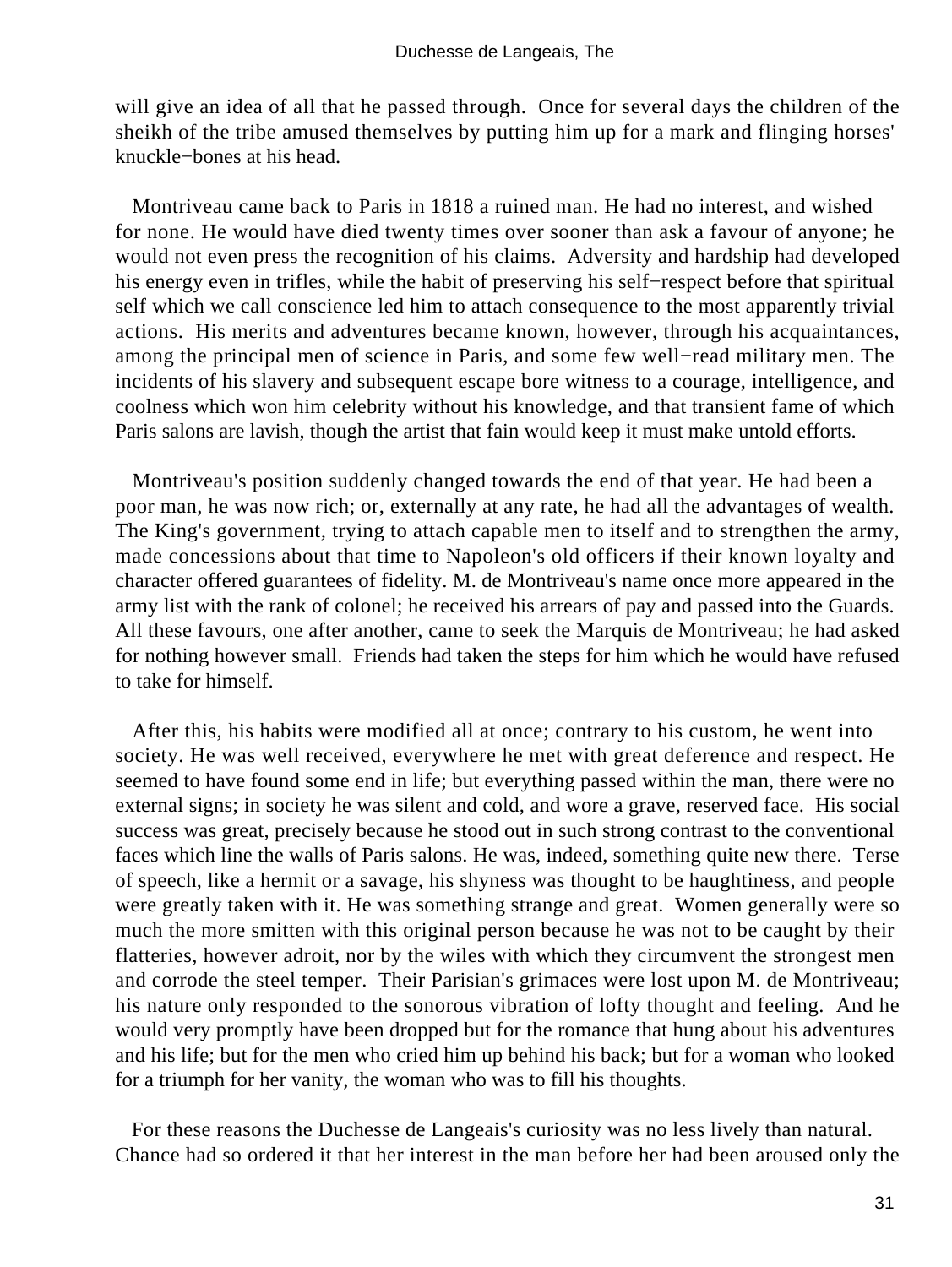day before, when she heard the story of one of M. de Montriveau's adventures, a story calculated to make the strongest impression upon a woman's ever−changing fancy.

 During M. de Montriveau's voyage of discovery to the sources of the Nile, he had had an argument with one of his guides, surely the most extraordinary debate in the annals of travel. The district that he wished to explore could only be reached on foot across a tract of desert. Only one of his guides knew the way; no traveller had penetrated before into that part of the country, where the undaunted officer hoped to find a solution of several scientific problems. In spite of the representations made to him by the guide and the older men of the place, he started upon the formidable journey. Summoning up courage, already highly strung by the prospect of dreadful difficulties, he set out in the morning.

 The loose sand shifted under his feet at every step; and when, at the end of a long day's march, he lay down to sleep on the ground, he had never been so tired in his life. He knew, however, that he must be up and on his way before dawn next day, and his guide assured him that they should reach the end of their journey towards noon. That promise kept up his courage and gave him new strength. In spite of his sufferings, he continued his march, with some blasphemings against science; he was ashamed to complain to his guide, and kept his pain to himself. After marching for a third of the day, he felt his strength failing, his feet were bleeding, he asked if they should reach the place soon.

 «In an hour's time,» said the guide. Armand braced himself for another hour's march, and they went on.

 The hour slipped by; he could not so much as see against the sky the palm−trees and crests of hill that should tell of the end of the journey near at hand; the horizon line of sand was vast as the circle of the open sea.

 He came to a stand, refused to go farther, and threatened the guide – he had deceived him, murdered him; tears of rage and weariness flowed over his fevered cheeks; he was bowed down with fatigue upon fatigue, his throat seemed to be glued by the desert thirst. The guide meanwhile stood motionless, listening to these complaints with an ironical expression, studying the while, with the apparent indifference of an Oriental, the scarcely perceptible indications in the lie of the sands, which looked almost black, like burnished gold.

 «I have made a mistake,» he remarked coolly. «I could not make out the track, it is so long since I came this way; we are surely on it now, but we must push on for two hours.»

«The man is right,» thought M. de Montriveau.

 So he went on again, struggling to follow the pitiless native. It seemed as if he were bound to his guide by some thread like the invisible tie between the condemned man and the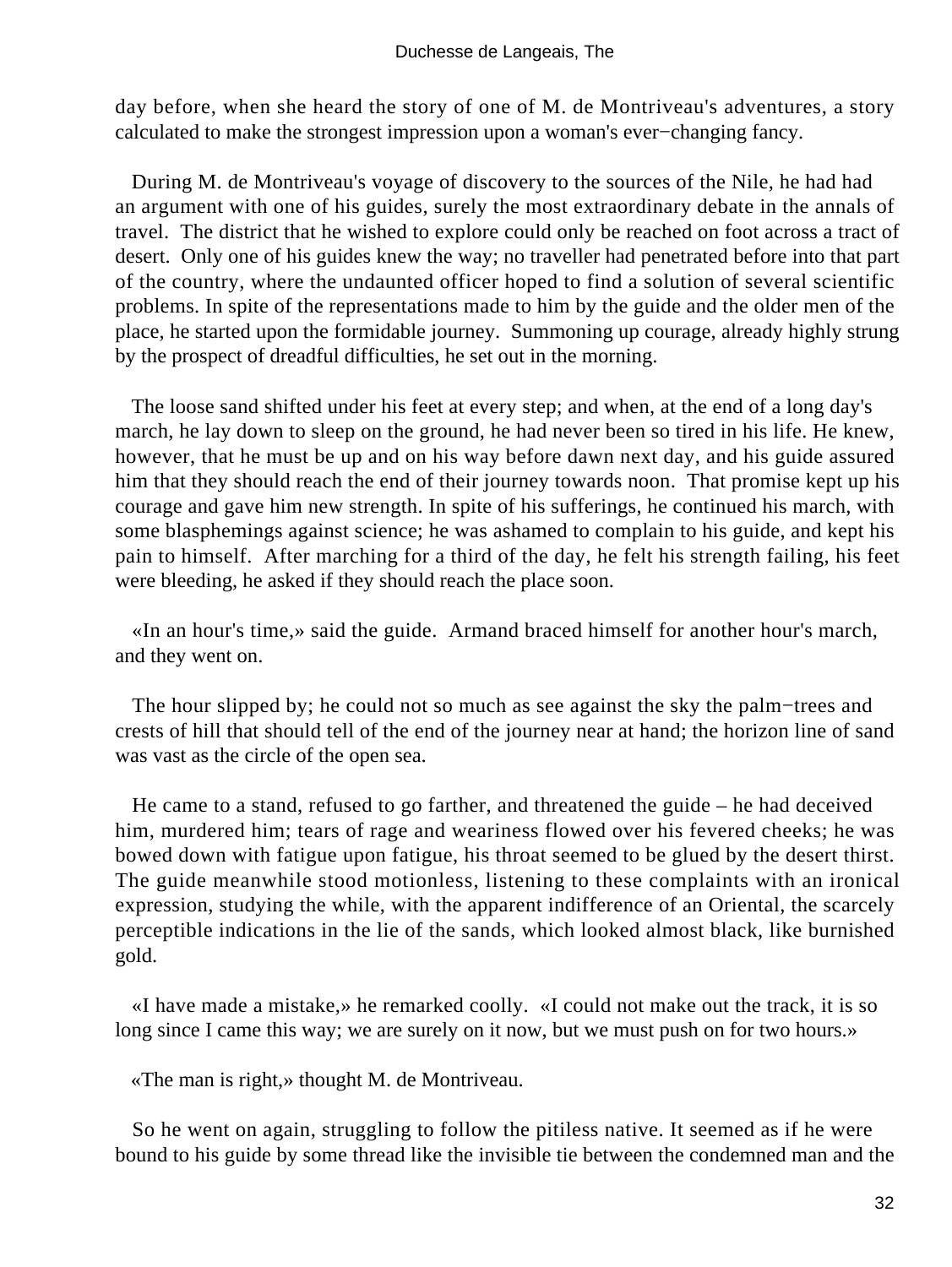headsman. But the two hours went by, Montriveau had spent his last drops of energy, and the skyline was a blank, there were no palm−trees, no hills. He could neither cry out nor groan, he lay down on the sand to die, but his eyes would have frightened the boldest; something in his face seemed to say that he would not die alone. His guide, like a very fiend, gave him back a cool glance like a man that knows his power, left him to lie there, and kept at a safe distance out of reach of his desperate victim. At last M. Montriveau recovered strength enough for a last curse.

 The guide came nearer, silenced him with a steady look, and said, «Was it not your own will to go where I am taking you, in spite of us all? You say that I have lied to you. If I had not, you would not be even here. Do you want the truth? Here it is. **WE HAVE STILL ANOTHER FIVE HOURS' MARCH BEFORE US,** AND **WE CANNOT GO BACK.** Sound yourself; if you have not courage enough, here is my dagger.»

 Startled by this dreadful knowledge of pain and human strength, M. de Montriveau would not be behind a savage; he drew a fresh stock of courage from his pride as a European, rose to his feet, and followed his guide. The five hours were at an end, and still M. de Montriveau saw nothing, he turned his failing eyes upon his guide; but the Nubian hoisted him on his shoulders, and showed him a wide pool of water with greenness all about it, and a noble forest lighted up by the sunset. It lay only a hundred paces away; a vast ledge of granite hid the glorious landscape. It seemed to Armand that he had taken a new lease of life. His guide, that giant in courage and intelligence, finished his work of devotion by carrying him across the hot, slippery, scarcely discernible track on the granite. Behind him lay the hell of burning sand, before him the earthly paradise of the most beautiful oasis in the desert.

 The Duchess, struck from the first by the appearance of this romantic figure, was even more impressed when she learned that this was that Marquis de Montriveau of whom she had dreamed during the night. She had been with him among the hot desert sands, he had been the companion of her nightmare wanderings; for such a woman was not this a delightful presage of a new interest in her life? And never was a man's exterior a better exponent of his character; never were curious glances so well justified. The principal characteristic of his great, square−hewn head was the thick, luxuriant black hair which framed his face, and gave him a strikingly close resemblance to General Kleber; and the likeness still held good in the vigorous forehead, in the outlines of his face, the quiet fearlessness of his eyes, and a kind of fiery vehemence expressed by strongly marked features. He was short, deep−chested, and muscular as a lion. There was something of the despot about him, and an indescribable suggestion of the security of strength in his gait, bearing, and slightest movements. He seemed to know that his will was irresistible, perhaps because he wished for nothing unjust. And yet, like all really strong men, he was mild of speech, simple in his manners, and kindly natured; although it seemed as if, in the stress of a great crisis, all these finer qualities must disappear, and the man would show himself implacable, unshaken in his resolve, terrific in action. There was a certain drawing in of the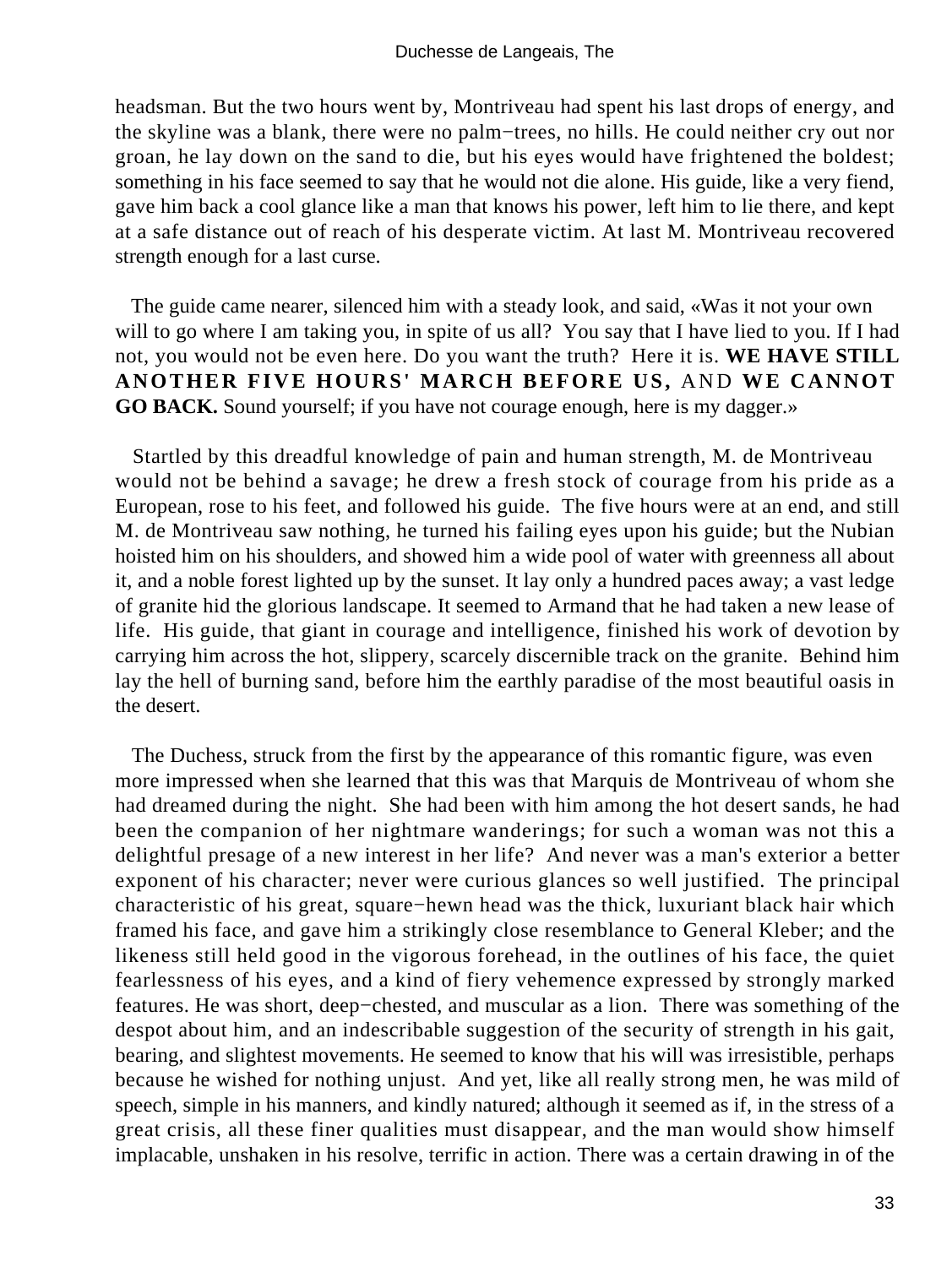## Duchesse de Langeais, The

inner line of the lips which, to a close observer, indicated an ironical bent.

 The Duchesse de Langeais, realising that a fleeting glory was to be won by such a conquest, made up her mind to gain a lover in Armand de Montriveau during the brief interval before the Duchesse de Maufrigneuse brought him to be introduced. She would prefer him above the others; she would attach him to herself, display all her powers of coquetry for him. It was a fancy, such a merest Duchess's whim as furnished a Lope or a Calderon with the plot of the Dog in the Manger. She would not suffer another woman to engross him; but she had not the remotest intention of being his.

 Nature had given the Duchess every qualification for the part of coquette, and education had perfected her. Women envied her, and men fell in love with her, not without reason. Nothing that can inspire love, justify it, and give it lasting empire was wanting in her. Her style of beauty, her manner, her voice, her bearing, all combined to give her that instinctive coquetry which seems to be the consciousness of power. Her shape was graceful; perhaps there was a trace of self−consciousness in her changes of movement, the one affectation that could be laid to her charge; but everything about her was a part of her personality, from her least little gesture to the peculiar turn of her phrases, the demure glance of her eyes. Her great lady's grace, her most striking characteristic, had not destroyed the very French quick mobility of her person. There was an extraordinary fascination in her swift, incessant changes of attitude. She seemed as if she surely would be a most delicious mistress when her corset and the encumbering costume of her part were laid aside. All the rapture of love surely was latent in the freedom of her expressive glances, in her caressing tones, in the charm of her words. She gave glimpses of the high−born courtesan within her, vainly protesting against the creeds of the duchess.

 You might sit near her through an evening, she would be gay and melancholy in turn, and her gaiety, like her sadness, seemed spontaneous. She could be gracious, disdainful, insolent, or confiding at will. Her apparent good nature was real; she had no temptation to descend to malignity. But at each moment her mood changed; she was full of confidence or craft; her moving tenderness would give place to a heart−breaking hardness and insensibility. Yet how paint her as she was, without bringing together all the extremes of feminine nature? In a word, the Duchess was anything that she wished to be or to seem. Her face was slightly too long. There was a grace in it, and a certain thinness and fineness that recalled the portraits of the Middle Ages. Her skin was white, with a faint rose tint. Everything about her erred, as it were, by an excess of delicacy.

 M. de Montriveau willingly consented to be introduced to the Duchesse de Langeais; and she, after the manner of persons whose sensitive taste leads them to avoid banalities, refrained from overwhelming him with questions and compliments. She received him with a gracious deference which could not fail to flatter a man of more than ordinary powers, for the fact that a man rises above the ordinary level implies that he possesses something of that tact which makes women quick to read feeling. If the Duchess showed any curiosity, it was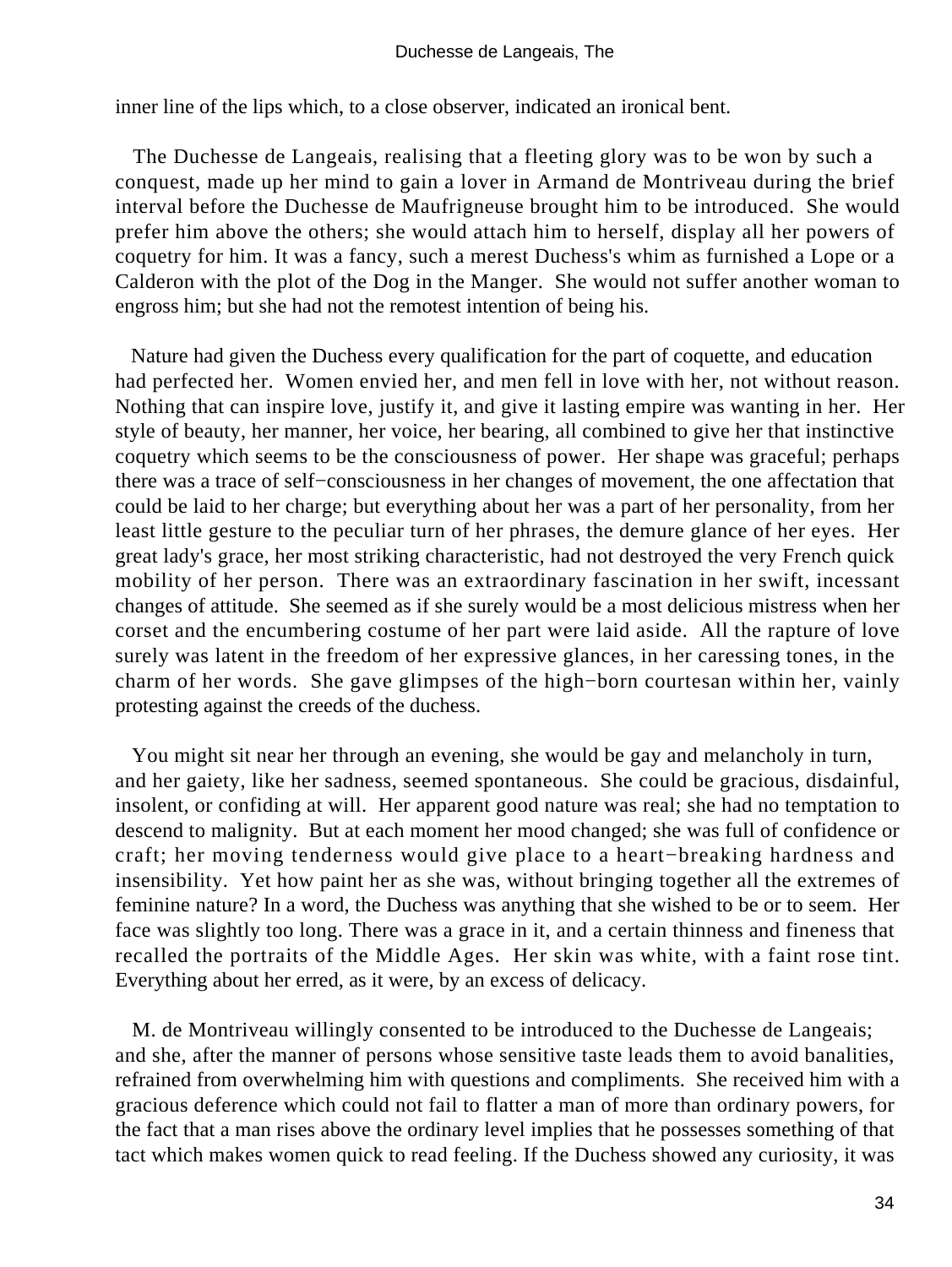by her glances; her compliments were conveyed in her manner; there was a winning grace displayed in her words, a subtle suggestion of a desire to please which she of all women knew the art of manifesting. Yet her whole conversation was but, in a manner, the body of the letter; the postscript with the principal thought in it was still to come. After half an hour spent in ordinary talk, in which the words gained all their value from her tone and smiles, M. de Montriveau was about to retire discreetly, when the Duchess stopped him with an expressive gesture.

 «I do not know, monsieur, whether these few minutes during which I have had the pleasure of talking to you proved so sufficiently attractive, that I may venture to ask you to call upon me; I am afraid that it may be very selfish of me to wish to have you all to myself. If I should be so fortunate as to find that my house is agreeable to you, you will always find me at home in the evening until ten o'clock.»

 The invitation was given with such irresistible grace, that M. de Montriveau could not refuse to accept it. When he fell back again among the groups of men gathered at a distance from the women, his friends congratulated him, half laughingly, half in earnest, on the extraordinary reception vouchsafed him by the Duchesse de Langeais. The difficult and brilliant conquest had been made beyond a doubt, and the glory of it was reserved for the Artillery of the Guard. It is easy to imagine the jests, good and bad, when this topic had once been started; the world of Paris salons is so eager for amusement, and a joke lasts for such a short time, that everyone is eager to make the most of it while it is fresh.

 All unconsciously, the General felt flattered by this nonsense. From his place where he had taken his stand, his eyes were drawn again and again to the Duchess by countless wavering reflections.

 He could not help admitting to himself that of all the women whose beauty had captivated his eyes, not one had seemed to be a more exquisite embodiment of faults and fair qualities blended in a completeness that might realise the dreams of earliest manhood.

 Is there a man in any rank of life that has not felt indefinable rapture in his secret soul over the woman singled out (if only in his dreams) to be his own; when she, in body, soul, and social aspects, satisfies his every requirement, a thrice perfect woman?

 And if this threefold perfection that flatters his pride is no argument for loving her, it is beyond cavil one of the great inducements to the sentiment. Love would soon be convalescent, as the eighteenth century moralist remarked, were it not for vanity. And it is certainly true that for everyone, man or woman, there is a wealth of pleasure in the superiority of the beloved. Is she set so high by birth that a contemptuous glance can never wound her? is she wealthy enough to surround herself with state which falls nothing short of royalty, of kings, of finance during their short reign of splendour? is she so ready−witted that a keen−edged jest never brings her into confusion? beautiful enough to rival any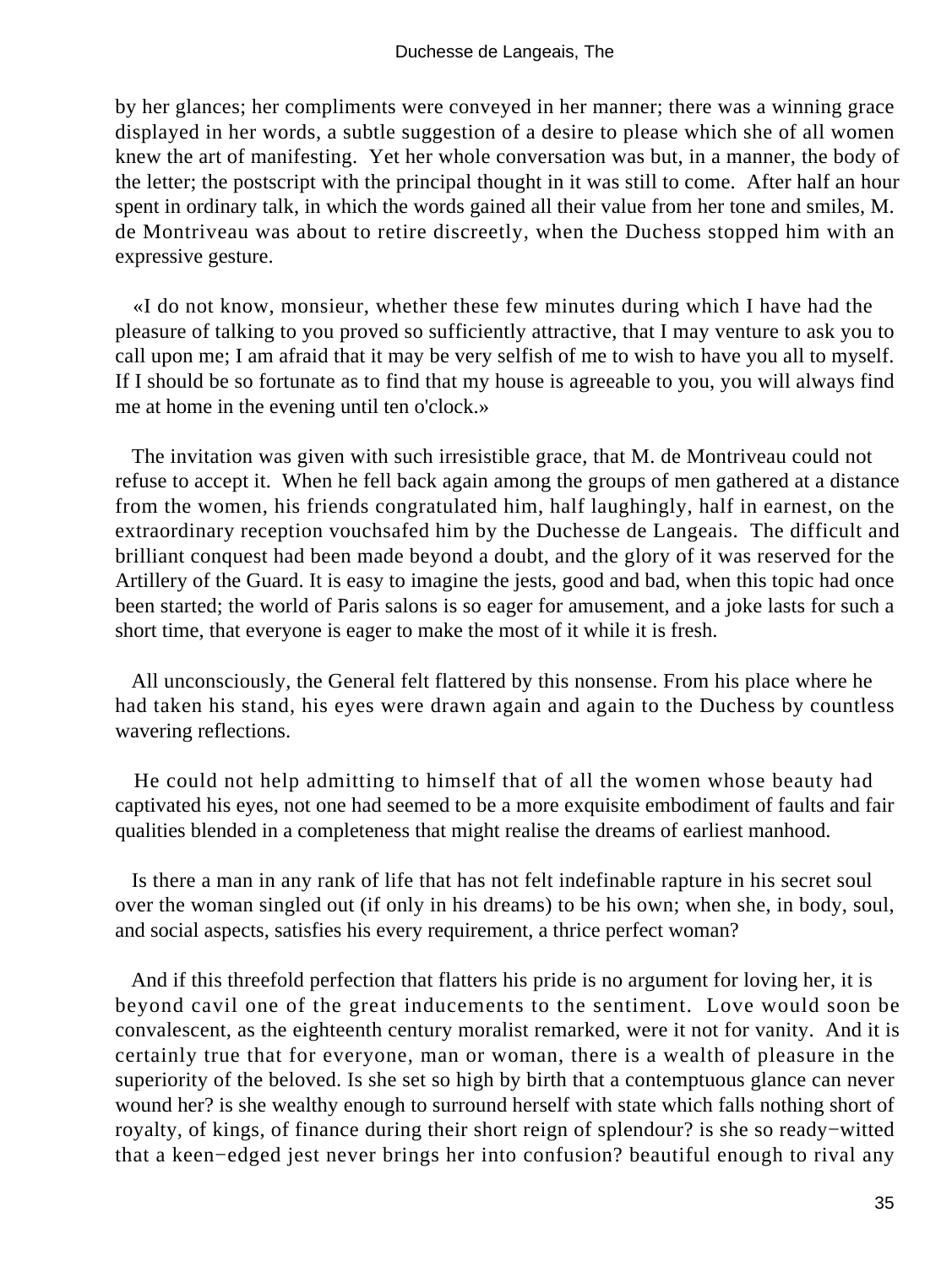woman? – Is it such a small thing to know that your self−love will never suffer through her? A man makes these reflections in the twinkling of an eye. And how if, in the future opened out by early ripened passion, he catches glimpses of the changeful delight of her charm, the frank innocence of a maiden soul, the perils of love's voyage, the thousand folds of the veil of coquetry? Is not this enough to move the coldest man's heart?

 This, therefore, was M. de Montriveau's position with regard to woman; his past life in some measure explaining the extraordinary fact. He had been thrown, when little more than a boy, into the hurricane of Napoleon's wars; his life had been spent on fields of battle. Of women he knew just so much as a traveller knows of a country when he travels across it in haste from one inn to another. The verdict which Voltaire passed upon his eighty years of life might, perhaps, have been applied by Montriveau to his own thirty−seven years of existence; had he not thirty−seven follies with which to reproach himself? At his age he was as much a novice in love as the lad that has just been furtively reading Faublas. Of women he had nothing to learn; of love he knew nothing; and thus, desires, quite unknown before, sprang from this virginity of feeling.

 There are men here and there as much engrossed in the work demanded of them by poverty or ambition, art or science, as M. de Montriveau by war and a life of adventure – these know what it is to be in this unusual position if they very seldom confess to it.

 Every man in Paris is supposed to have been in love. No woman in Paris cares to take what other women have passed over. The dread of being taken for a fool is the source of the coxcomb's bragging so common in France; for in France to have the reputation of a fool is to be a foreigner in one's own country. Vehement desire seized on M. de Montriveau, desire that had gathered strength from the heat of the desert and the first stirrings of a heart unknown as yet in its suppressed turbulence.

 A strong man, and violent as he was strong, he could keep mastery over himself; but as he talked of indifferent things, he retired within himself, and swore to possess this woman, for through that thought lay the only way to love for him. Desire became a solemn compact made with himself, an oath after the manner of the Arabs among whom he had lived; for among them a vow is a kind of contract made with Destiny a man's whole future is solemnly pledged to fulfil it, and everything even his own death, is regarded simply as a means to the one end.

 A younger man would have said to himself, «I should very much like to have the Duchess for my mistress!» or, «If the Duchesse de Langeais cared for a man, he would be a very lucky rascal!» But the General said, «I will have Mme de Langeais for my mistress.» And if a man takes such an idea into his head when his heart has never been touched before, and love begins to be a kind of religion with him, he little knows in what a hell he has set his foot.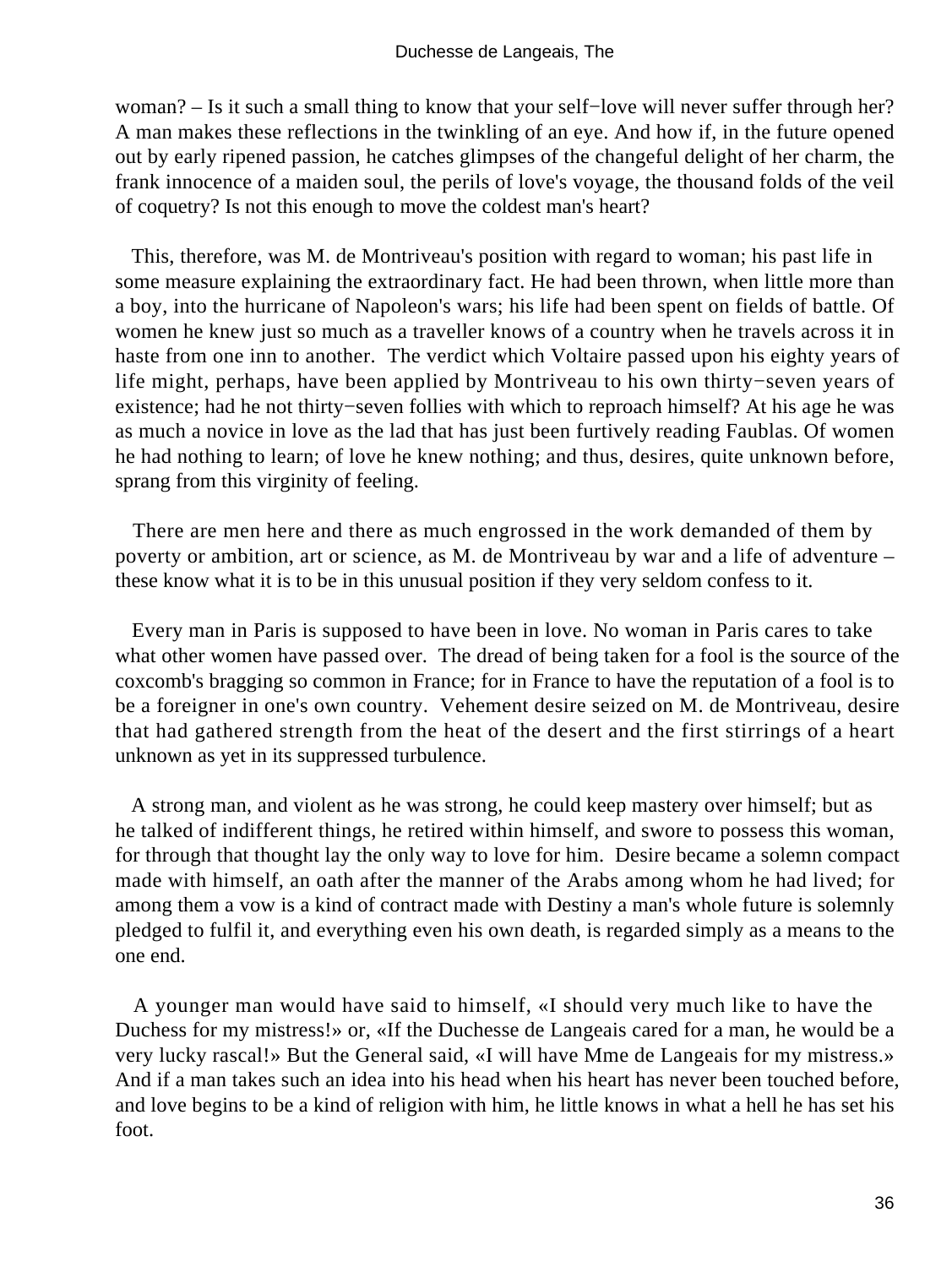## Duchesse de Langeais, The

 Armand de Montriveau suddenly took flight and went home in the first hot fever−fit of the first love that he had known. When a man has kept all his boyish beliefs, illusions, frankness, and impetuosity into middle age, his first impulse is, as it were, to stretch out a hand to take the thing that he desires; a little later he realises that there is a gulf set between them, and that it is all but impossible to cross it. A sort of childish impatience seizes him, he wants the thing the more, and trembles or cries. Wherefore, the next day, after the stormiest reflections that had yet perturbed his mind, Armand de Montriveau discovered that he was under the yoke of the senses, and his bondage made the heavier by his love.

 The woman so cavalierly treated in his thoughts of yesterday had become a most sacred and dreadful power. She was to be his world, his life, from this time forth. The greatest joy, the keenest anguish, that he had yet known grew colourless before the bare recollection of the least sensation stirred in him by her. The swiftest revolutions in a man's outward life only touch his interests, while passion brings a complete revulsion of feeling. And so in those who live by feeling, rather than by self−interest, the doers rather than the reasoners, the sanguine rather than the lymphatic temperaments, love works a complete revolution. In a flash, with one single reflection, Armand de Montriveau wiped out his whole past life.

 A score of times he asked himself, like a boy, «Shall I go, or shall I not?» and then at last he dressed, came to the Hotel de Langeais towards eight o'clock that evening, and was admitted. He was to see the woman – ah! not the woman – the idol that he had seen yesterday, among lights, a fresh innocent girl in gauze and silken lace and veiling. He burst in upon her to declare his love, as if it were a question of firing the first shot on a field of battle.

 Poor novice! He found his ethereal sylphide shrouded in a brown cashmere dressing−gown ingeniously befrilled, lying languidly stretched out upon a sofa in a dimly lighted boudoir. Mme de Langeais did not so much as rise, nothing was visible of her but her face, her hair was loose but confined by a scarf. A hand indicated a seat, a hand that seemed white as marble to Montriveau by the flickering light of a single candle at the further side of the room, and a voice as soft as the light said –

 «If it had been anyone else, M. le Marquis, a friend with whom I could dispense with ceremony, or a mere acquaintance in whom I felt but slight interest, I should have closed my door. I am exceedingly unwell.»

«I will go,» Armand said to himself.

 «But I do not know how it is,» she continued (and the simple warrior attributed the shining of her eyes to fever), «perhaps it was a presentiment of your kind visit (and no one can be more sensible of the prompt attention than I), but the vapours have left my head.»

«Then may I stay?»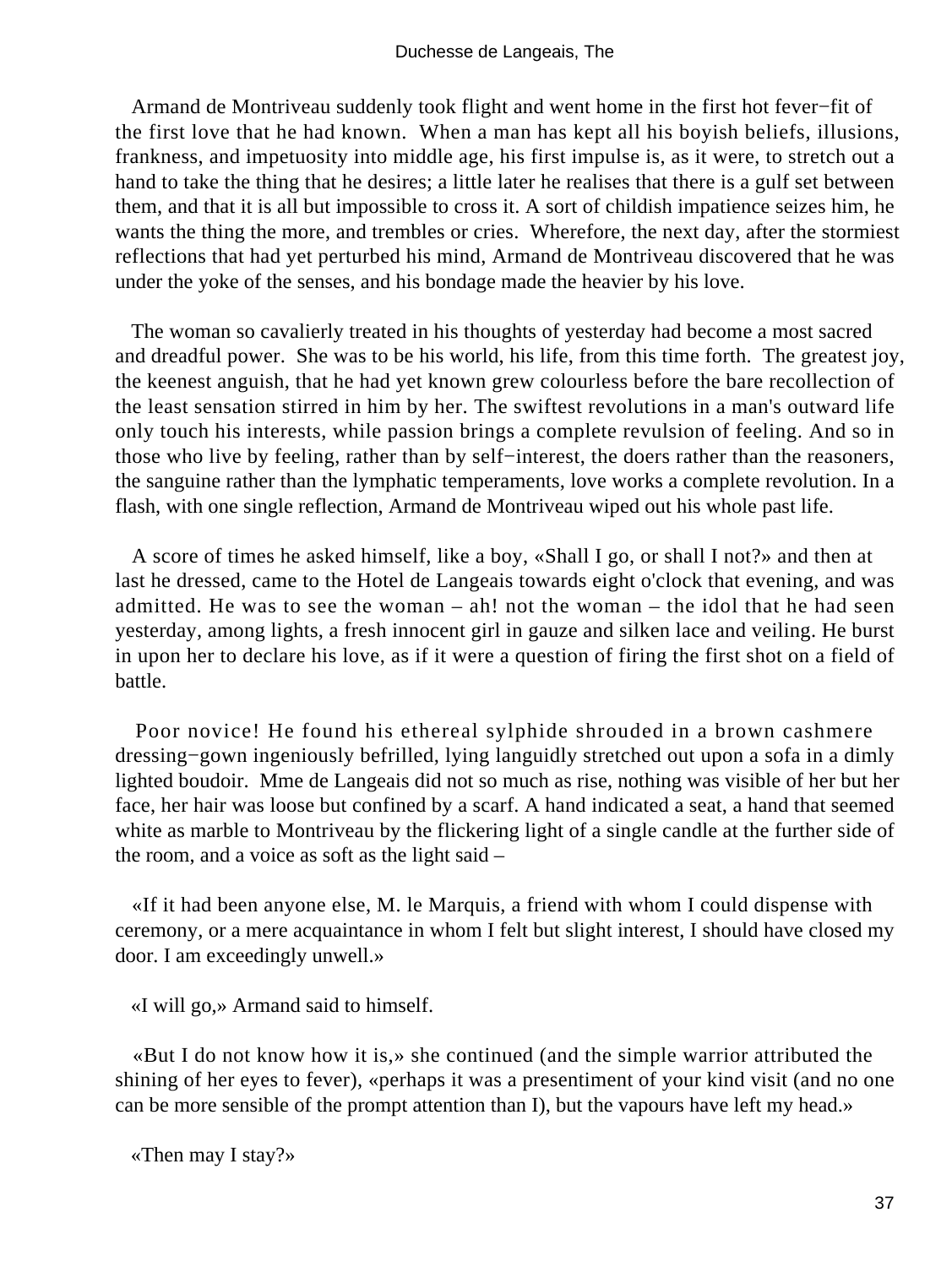«Oh, I should be very sorry to allow you to go. I told myself this morning that it was impossible that I should have made the slightest impression on your mind, and that in all probability you took my request for one of the commonplaces of which Parisians are lavish on every occasion. And I forgave your ingratitude in advance. An explorer from the deserts is not supposed to know how exclusive we are in our friendships in the Faubourg.»

 The gracious, half−murmured words dropped one by one, as if they had been weighted with the gladness that apparently brought them to her lips. The Duchess meant to have the full benefit of her headache, and her speculation was fully successful. The General, poor man, was really distressed by the lady's simulated distress.

 Like Crillon listening to the story of the Crucifixion, he was ready to draw his sword against the vapours. How could a man dare to speak just then to this suffering woman of the love that she inspired? Armand had already felt that it would be absurd to fire off a declaration of love point−blank at one so far above other women. With a single thought came understanding of the delicacies of feeling, of the soul's requirements. To love: what was that but to know how to plead, to beg for alms, to wait? And as for the love that he felt, must he not prove it? His tongue was mute, it was frozen by the conventions of the noble Faubourg, the majesty of a sick headache, the bashfulness of love. But no power on earth could veil his glances; the heat and the Infinite of the desert blazed in eyes calm as a panther's, beneath the lids that fell so seldom. The Duchess enjoyed the steady gaze that enveloped her in light and warmth.

 «Mme la Duchesse,» he answered, «I am afraid I express my gratitude for your goodness very badly. At this moment I have but one desire – I wish it were in my power to cure the pain.»

 «Permit me to throw this off, I feel too warm now,» she said, gracefully tossing aside a cushion that covered her feet.

"Madame, in Asia your feet would be worth some ten thousand sequins.

«A traveller's compliment!» smiled she.

 It pleased the sprightly lady to involve a rough soldier in a labyrinth of nonsense, commonplaces, and meaningless talk, in which he manoeuvred, in military language, as Prince Charles might have done at close quarters with Napoleon. She took a mischievous amusement in reconnoitring the extent of his infatuation by the number of foolish speeches extracted from a novice whom she led step by step into a hopeless maze, meaning to leave him there in confusion. She began by laughing at him, but nevertheless it pleased her to make him forget how time went.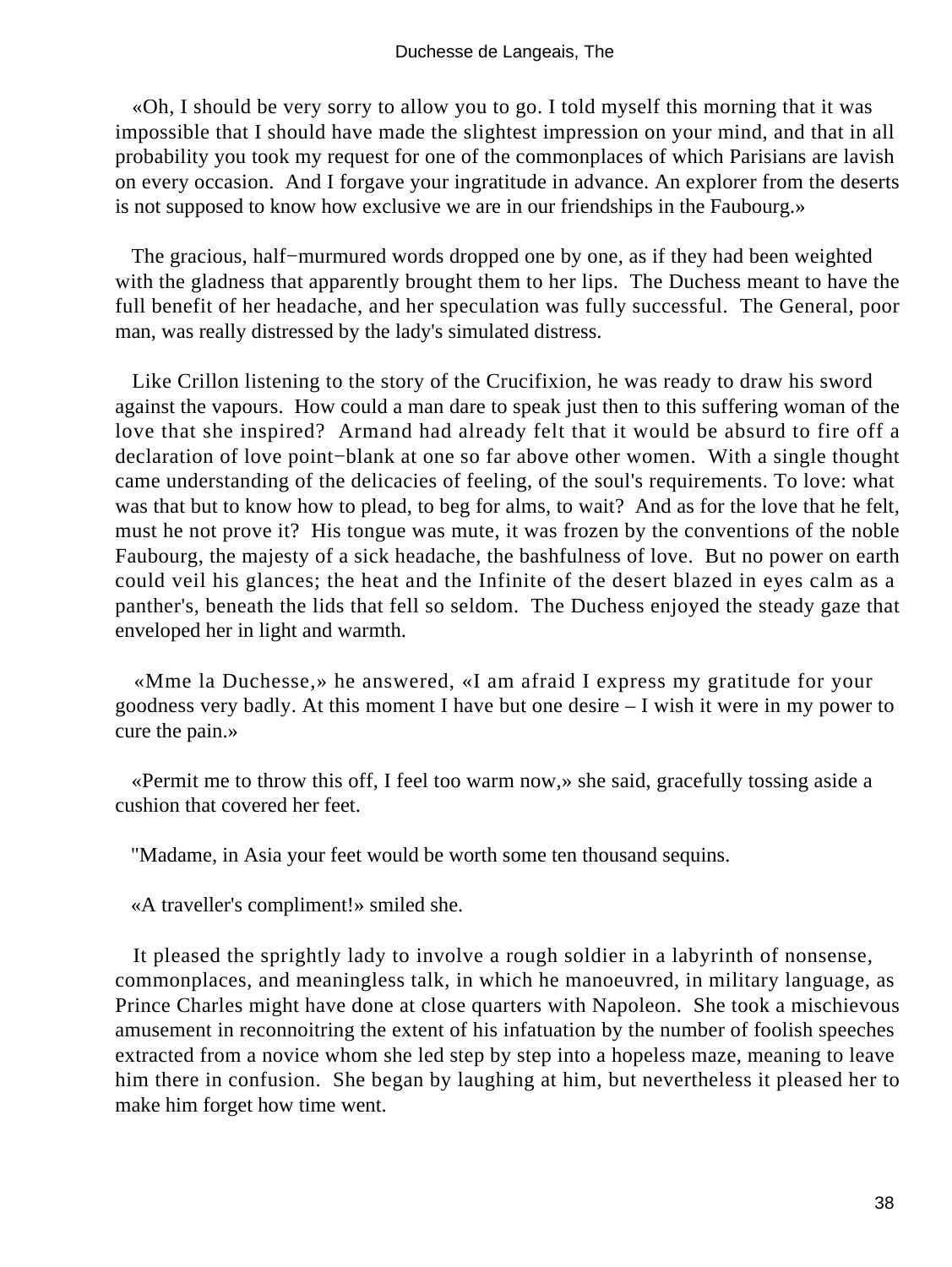The length of a first visit is frequently a compliment, but Armand was innocent of any such intent. The famous explorer spent an hour in chat on all sorts of subjects, said nothing that he meant to say, and was feeling that he was only an instrument on whom this woman played, when she rose, sat upright, drew the scarf from her hair, and wrapped it about her throat, leant her elbow on the cushions, did him the honour of a complete cure, and rang for lights. The most graceful movement succeeded to complete repose. She turned to M. de Montriveau, from whom she had just extracted a confidence which seemed to interest her deeply, and said –

 «You wish to make game of me by trying to make me believe that you have never loved. It is a man's great pretension with us. And we always believe it! Out of pure politeness. Do we not know what to expect from it for ourselves? Where is the man that has found but a single opportunity of losing his heart? But you love to deceive us, and we submit to be deceived, poor foolish creatures that we are; for your hypocrisy is, after all, a homage paid to the superiority of our sentiments, which are all purity.»

 The last words were spoken with a disdainful pride that made the novice in love feel like a worthless bale flung into the deep, while the Duchess was an angel soaring back to her particular heaven.

 «Confound it!» thought Armand de Montriveau, «how am I to tell this wild thing that I love her?»

 He had told her already a score of times; or rather, the Duchess had a score of times read his secret in his eyes; and the passion in this unmistakably great man promised her amusement, and an interest in her empty life. So she prepared with no little dexterity to raise a certain number of redoubts for him to carry by storm before he should gain an entrance into her heart. Montriveau should overleap one difficulty after another; he should be a plaything for her caprice, just as an insect teased by children is made to jump from one finger to another, and in spite of all its pains is kept in the same place by its mischievous tormentor. And yet it gave the Duchess inexpressible happiness to see that this strong man had told her the truth. Armand had never loved, as he had said. He was about to go, in a bad humour with himself, and still more out of humour with her; but it delighted her to see a sullenness that she could conjure away with a word, a glance, or a gesture.

 «Will you come tomorrow evening?» she asked. «I am going to a ball, but I shall stay at home for you until ten o'clock.»

 Montriveau spent most of the next day in smoking an indeterminate quantity of cigars in his study window, and so got through the hours till he could dress and go to the Hotel de Langeais. To anyone who had known the magnificent worth of the man, it would have been grievous to see him grown so small, so distrustful of himself; the mind that might have shed light over undiscovered worlds shrunk to the proportions of a she−coxcomb's boudoir. Even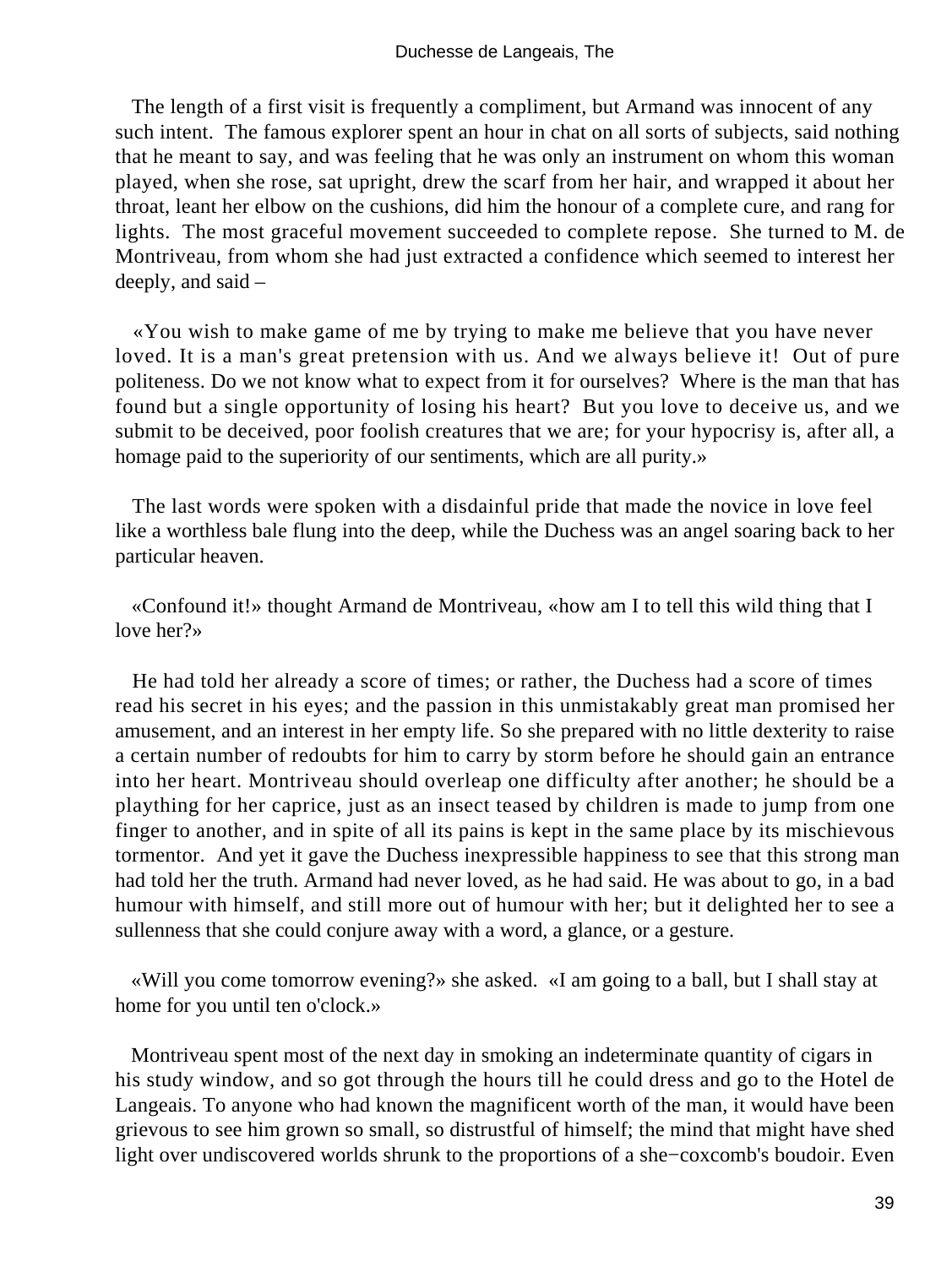he himself felt that he had fallen so low already in his happiness that to save his life he could not have told his love to one of his closest friends. Is there not always a trace of shame in the lover's bashfulness, and perhaps in woman a certain exultation over diminished masculine stature? Indeed, but for a host of motives of this kind, how explain why women are nearly always the first to betray the secret? – a secret of which, perhaps, they soon weary.

 «Mme la Duchesse cannot see visitors, monsieur,» said the man; «she is dressing, she begs you to wait for her here.»

 Armand walked up and down the drawing−room, studying her taste in the least details. He admired Mme de Langeais herself in the objects of her choosing; they revealed her life before he could grasp her personality and ideas. About an hour later the Duchess came noiselessly out of her chamber. Montriveau turned, saw her flit like a shadow across the room, and trembled. She came up to him, not with a bourgeoise's enquiry, «How do I look?» She was sure of herself; her steady eyes said plainly, «I am adorned to please you.»

 No one surely, save the old fairy godmother of some princess in disguise, could have wound a cloud of gauze about the dainty throat, so that the dazzling satin skin beneath should gleam through the gleaming folds. The Duchess was dazzling. The pale blue colour of her gown, repeated in the flowers in her hair, appeared by the richness of its hue to lend substance to a fragile form grown too wholly ethereal; for as she glided towards Armand, the loose ends of her scarf floated about her, putting that valiant warrior in mind of the bright damosel flies that hover now over water, now over the flowers with which they seem to mingle and blend.

 «I have kept you waiting,» she said, with the tone that a woman can always bring into her voice for the man whom she wishes to please.

 «I would wait patiently through an eternity,» said he, «if I were sure of finding a divinity so fair; but it is no compliment to speak of your beauty to you; nothing save worship could touch you. Suffer me only to kiss your scarf.»

 «Oh, fie!» she said, with a commanding gesture, «I esteem you enough to give you my hand.»

 She held it out for his kiss. A woman's hand, still moist from the scented bath, has a soft freshness, a velvet smoothness that sends a tingling thrill from the lips to the soul. And if a man is attracted to a woman, and his senses are as quick to feel pleasure as his heart is full of love, such a kiss, though chaste in appearance, may conjure up a terrific storm.

 «Will you always give it me like this?» the General asked humbly when he had pressed that dangerous hand respectfully to his lips.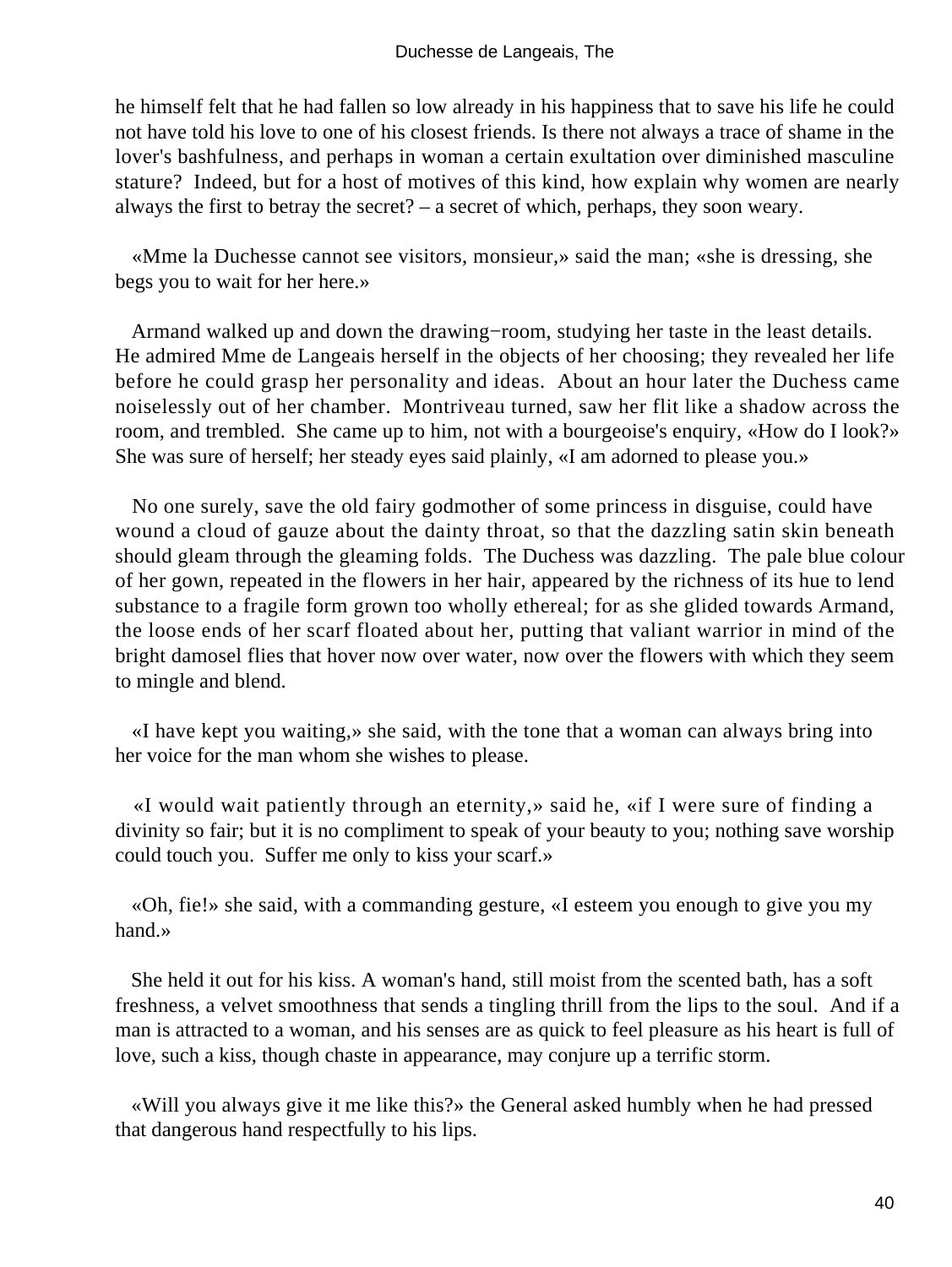«Yes, but there we must stop,» she said, smiling. She sat down, and seemed very slow over putting on her gloves, trying to slip the unstretched kid over all her fingers at once, while she watched M. de Montriveau; and he was lost in admiration of the Duchess and those repeated graceful movements of hers.

 «Ah! you were punctual,» she said; «that is right. I like punctuality. It is the courtesy of kings, His Majesty says; but to my thinking, from you men it is the most respectful flattery of all. Now, is it not? Just tell me.»

 Again she gave him a side glance to express her insidious friendship, for he was dumb with happiness sheer happiness through such nothings as these! Oh, the Duchess understood son metier de femme – the art and mystery of being a woman – most marvellously well; she knew, to admiration, how to raise a man in his own esteem as he humbled himself to her; how to reward every step of the descent to sentimental folly with hollow flatteries.

«You will never forget to come at nine o'clock.»

«No; but are you going to a ball every night?»

 «Do I know?» she answered, with a little childlike shrug of the shoulders; the gesture was meant to say that she was nothing if not capricious, and that a lover must take her as she was. – «Besides,» she added, «what is that to you? You shall be my escort.»

«That would be difficult tonight,» he objected; «I am not properly dressed.»

 «It seems to me,» she returned loftily, «that if anyone has a right to complain of your costume, it is I. Know, therefore, monsieur le voyageur, that if I accept a man's arm, he is forthwith above the laws of fashion, nobody would venture to criticise him. You do not know the world, I see; I like you the better for it.»

 And even as she spoke she swept him into the pettiness of that world by the attempt to initiate him into the vanities of a woman of fashion.

 «If she chooses to do a foolish thing for me, I should be a simpleton to prevent her,» said Armand to himself. «She has a liking for me beyond a doubt; and as for the world, she cannot despise it more than I do. So, now for the ball if she likes.»

 The Duchess probably thought that if the General came with her and appeared in a ballroom in boots and a black tie, nobody would hesitate to believe that he was violently in love with her. And the General was well pleased that the queen of fashion should think of compromising herself for him; hope gave him wit. He had gained confidence, he brought out his thoughts and views; he felt nothing of the restraint that weighed on his spirits yesterday. His talk was interesting and animated, and full of those first confidences so sweet to make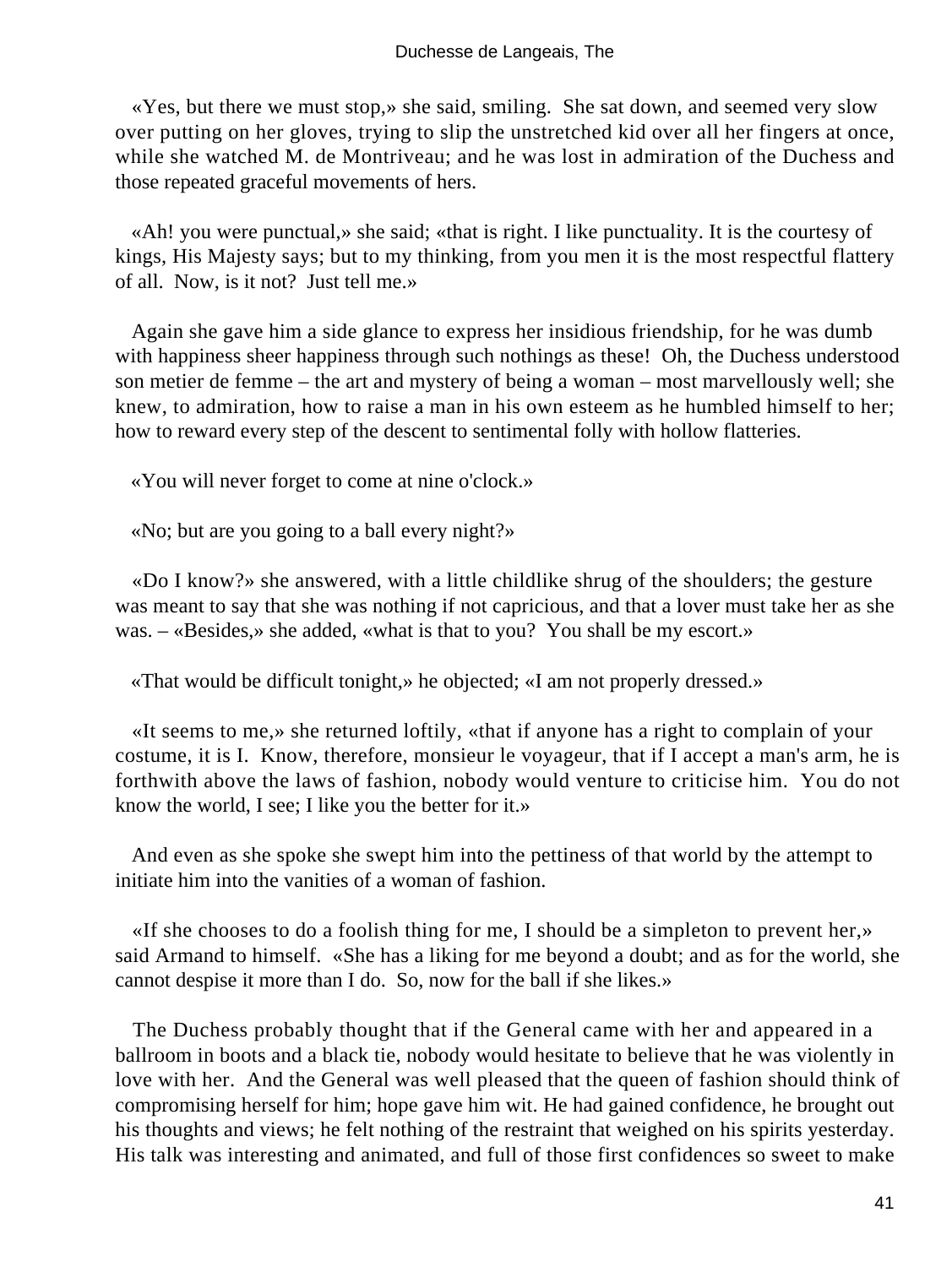and to receive.

 Was Mme de Langeais really carried away by his talk, or had she devised this charming piece of coquetry? At any rate, she looked up mischievously as the clock struck twelve.

 «Ah! you have made me too late for the ball!» she exclaimed, surprised and vexed that she had forgotten how time was going.

 The next moment she approved the exchange of pleasures with a smile that made Armand's heart give a sudden leap.

«I certainly promised Mme de Beauseant,» she added. «They are all expecting me.»

«Very well – go.»

"No – go on. I will stay. Your Eastern adventures fascinate me.

 Tell me the whole story of your life. I love to share in a brave man's hardships, and I feel them all, indeed I do!"

 She was playing with her scarf, twisting it and pulling it to pieces, with jerky, impatient movements that seemed to tell of inward dissatisfaction and deep reflection.

 «WE are fit for nothing,» she went on. «Ah! we are contemptible, selfish, frivolous creatures. We can bore ourselves with amusements, and that is all we can do. Not one of us that understands that she has a part to play in life. In old days in France, women were beneficent lights; they lived to comfort those that mourned, to encourage high virtues, to reward artists and stir new life with noble thoughts. If the world has grown so petty, ours is the fault. You make me loathe the ball and this world in which I live. No, I am not giving up much for you.»

 She had plucked her scarf to pieces, as a child plays with a flower, pulling away all the petals one by one; and now she crushed it into a ball, and flung it away. She could show her swan's neck.

 She rang the bell. «I shall not go out tonight,» she told the footman. Her long, blue eyes turned timidly to Armand; and by the look of misgiving in them, he knew that he was meant to take the order for a confession, for a first and great favour. There was a pause, filled with many thoughts, before she spoke with that tenderness which is often in women's voices, and not so often in their hearts. «You have had a hard life,» she said.

«No,» returned Armand. «Until today I did not know what happiness was.»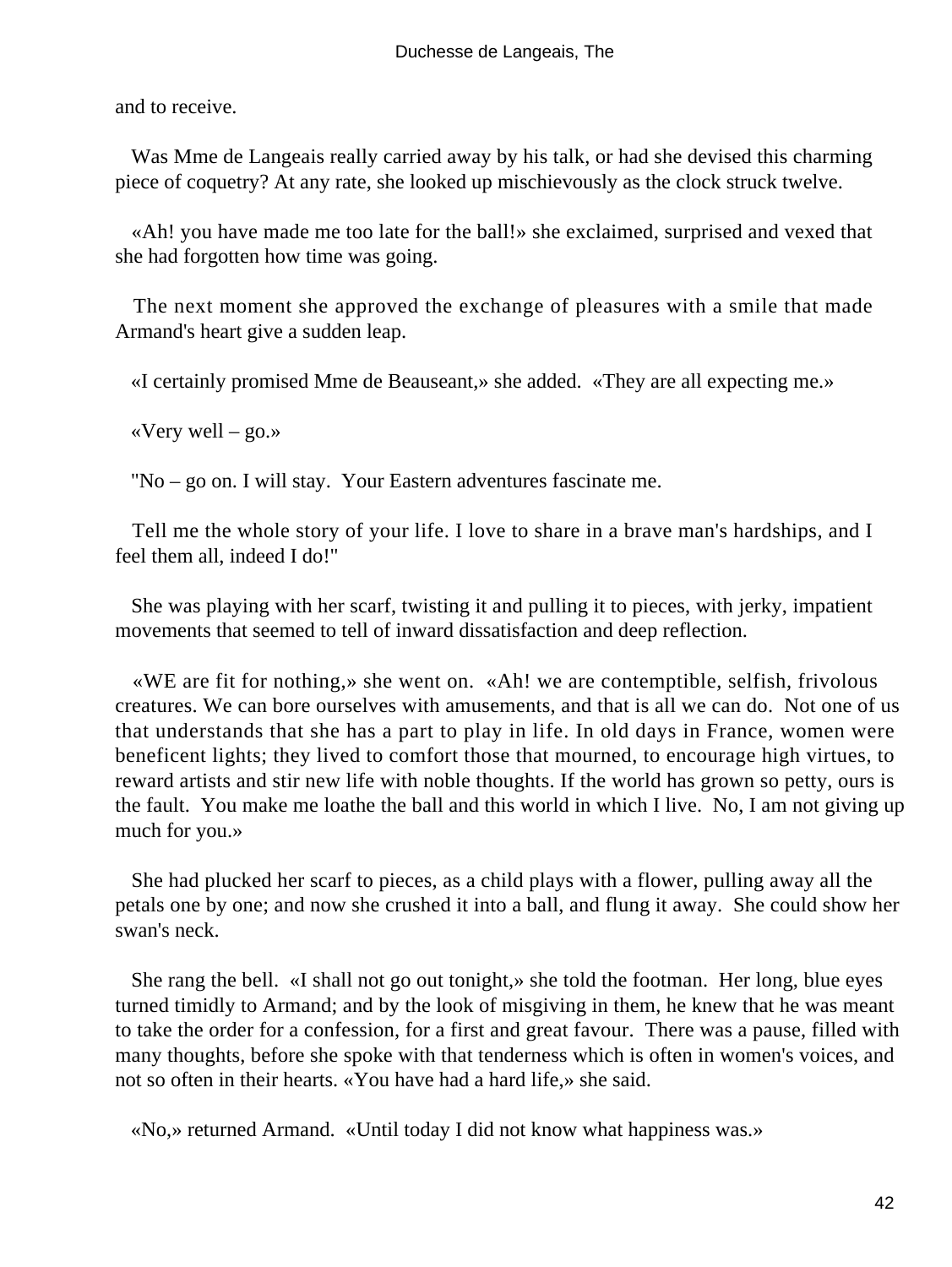«Then you know it now?» she asked, looking at him with a demure, keen glance.

 «What is happiness for me henceforth but this – to see you, to hear you? . . . Until now I have only known privation; now I know that I can be unhappy  $-\rightarrow \infty$ 

 «That will do, that will do,» she said. «You must go; it is past midnight. Let us regard appearances. People must not talk about us. I do not know quite what I shall say; but the headache is a good−natured friend, and tells no tales.»

«Is there to be a ball tomorrow night?»

 «You would grow accustomed to the life, I think. Very well. Yes, we will go again tomorrow night.»

 There was not a happier man in the world than Armand when he went out from her. Every evening he came to Mme de Langeais's at the hour kept for him by a tacit understanding.

 It would be tedious, and, for the many young men who carry a redundance of such sweet memories in their hearts, it were superfluous to follow the story step by step – the progress of a romance growing in those hours spent together, a romance controlled entirely by a woman's will. If sentiment went too fast, she would raise a quarrel over a word, or when words flagged behind her thoughts, she appealed to the feelings. Perhaps the only way of following such Penelope's progress is by marking its outward and visible signs.

 As, for instance, within a few days of their first meeting, the assiduous General had won and kept the right to kiss his lady's insatiable hands. Wherever Mme de Langeais went, M. de Montriveau was certain to be seen, till people jokingly called him «Her Grace's orderly.» And already he had made enemies; others were jealous, and envied him his position. Mme de Langeais had attained her end. The Marquis de Montriveau was among her numerous train of adorers, and a means of humiliating those who boasted of their progress in her good graces, for she publicly gave him preference over them all.

 «Decidedly, M. de Montriveau is the man for whom the Duchess shows a preference,» pronounced Mme de Serizy.

 And who in Paris does not know what it means when a woman «shows a preference?» All went on therefore according to prescribed rule. The anecdotes which people were pleased to circulate concerning the General put that warrior in so formidable a light, that the more adroit quietly dropped their pretensions to the Duchess, and remained in her train merely to turn the position to account, and to use her name and personality to make better terms for themselves with certain stars of the second magnitude. And those lesser powers were delighted to take a lover away from Mme de Langeais. The Duchess was keen−sighted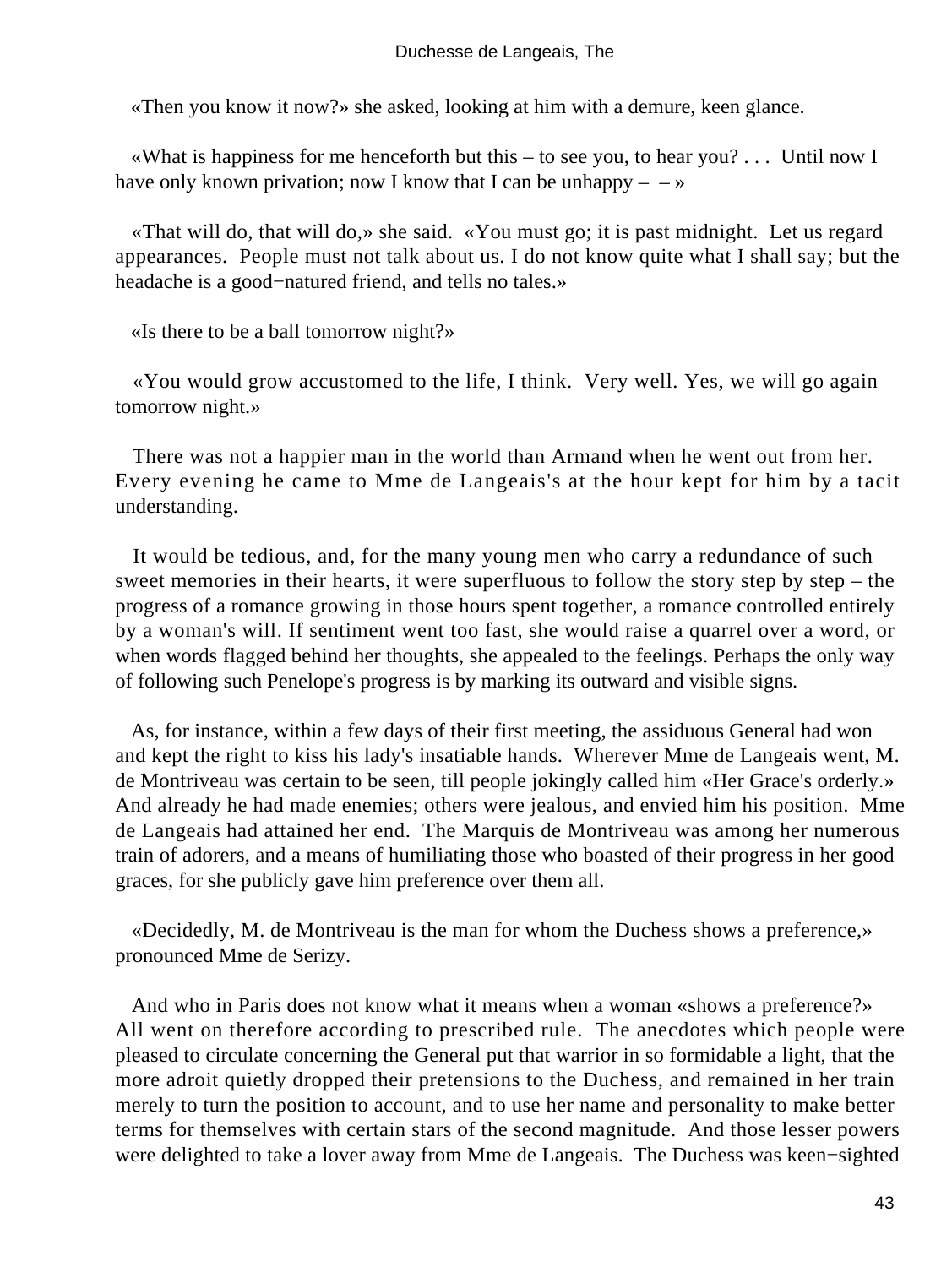enough to see these desertions and treaties with the enemy; and her pride would not suffer her to be the dupe of them. As M. de Talleyrand, one of her great admirers, said, she knew how to take a second edition of revenge, laying the two−edged blade of a sarcasm between the pairs in these «morganatic» unions. Her mocking disdain contributed not a little to increase her reputation as an extremely clever woman and a person to be feared. Her character for virtue was consolidated while she amused herself with other people's secrets, and kept her own to herself. Yet, after two months of assiduities, she saw with a vague dread in the depths of her soul that M. de Montriveau understood nothing of the subtleties of flirtation after the manner of the Faubourg Saint−Germain; he was taking a Parisienne's coquetry in earnest.

 «You will not tame HIM, dear Duchess,» the old Vidame de Pamiers had said. « 'Tis a first cousin to the eagle; he will carry you off to his eyrie if you do not take care.»

 Then Mme de Langeais felt afraid. The shrewd old noble's words sounded like a prophecy. The next day she tried to turn love to hate. She was harsh, exacting, irritable, unbearable; Montriveau disarmed her with angelic sweetness. She so little knew the great generosity of a large nature, that the kindly jests with which her first complaints were met went to her heart. She sought a quarrel, and found proofs of affection. She persisted.

«When a man idolises you, how can he have vexed you?» asked Armand.

 «You do not vex me,» she answered, suddenly grown gentle and submissive. «But why do you wish to compromise me? For me you ought to be nothing but a FRIEND. Do you not know it? I wish I could see that you had the instincts, the delicacy of real friendship, so that I might lose neither your respect nor the pleasure that your presence gives me.»

 «Nothing but your FRIEND!» he cried out. The terrible word sent an electric shock through his brain. «On the faith of these happy hours that you grant me, I sleep and wake in your heart. And now today, for no reason, you are pleased to destroy all the secret hopes by which I live. You have required promises of such constancy in me, you have said so much of your horror of women made up of nothing but caprice; and now do you wish me to understand that, like other women here in Paris, you have passions, and know nothing of love? If so, why did you ask my life of me? why did you accept it?»

 «I was wrong, my friend. Oh, it is wrong of a woman to yield to such intoxication when she must not and cannot make any return.»

«I understand. You have merely been coquetting with me, and  $- \rightarrow \infty$ 

 «Coquetting?» she repeated. "I detest coquetry. A coquette Armand, makes promises to many, and gives herself to none; and a woman who keeps such promises is a libertine. This much I believed I had grasped of our code. But to be melancholy with humorists, gay with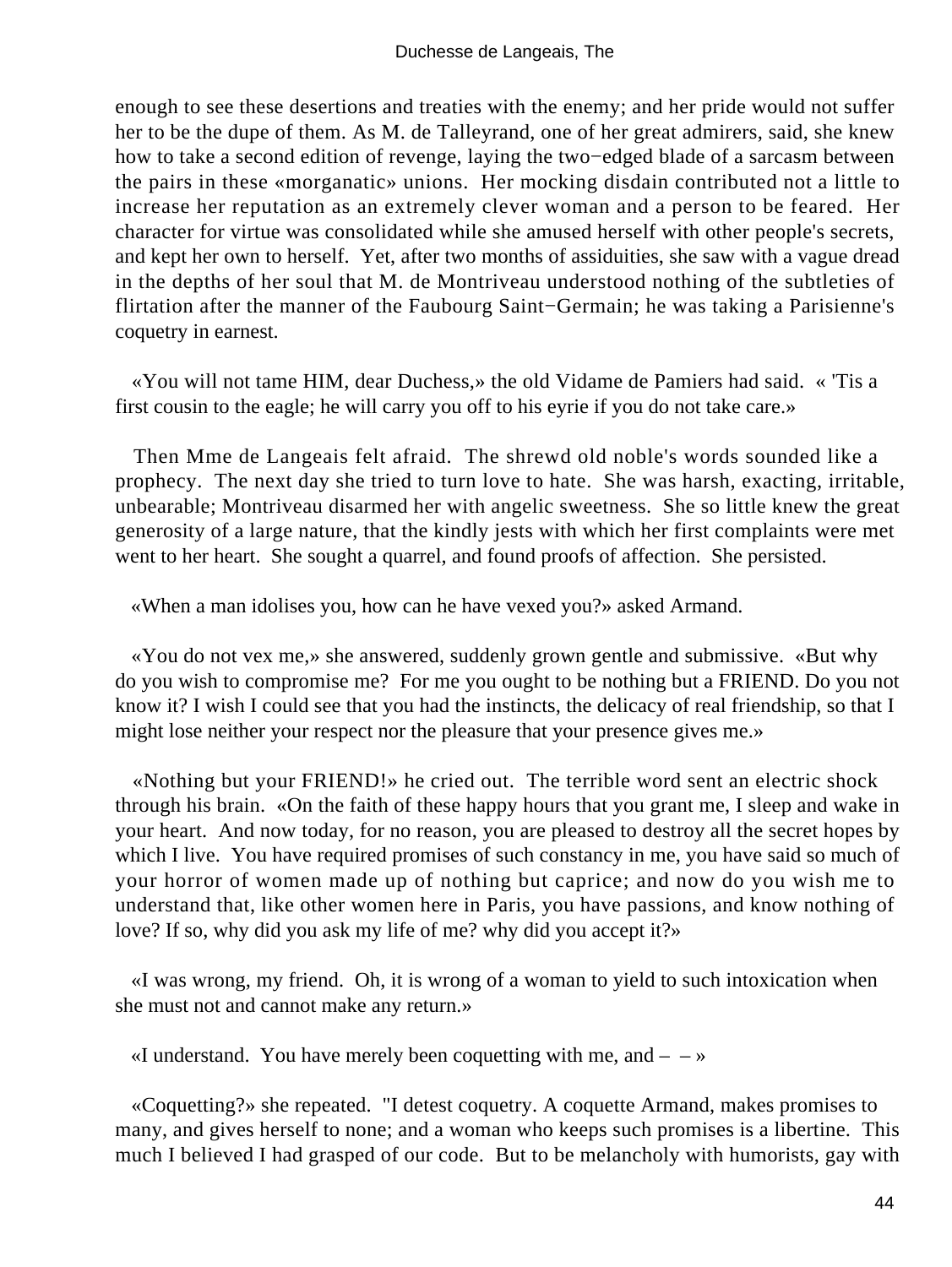the frivolous, and politic with ambitious souls; to listen to a babbler with every appearance of admiration, to talk of war with a soldier, wax enthusiastic with philanthropists over the good of the nation, and to give to each one his little dole of flattery – it seems to me that this is as much a matter of necessity as dress, diamonds, and gloves, or flowers in one's hair. Such talk is the moral counterpart of the toilette. You take it up and lay it aside with the plumed head−dress. Do you call this coquetry? Why, I have never treated you as I treat everyone else. With you, my friend, I am sincere. Have I not always shared your views, and when you convinced me after a discussion, was I not always perfectly glad?

 In short, I love you, but only as a devout and pure woman may love. I have thought it over. I am a married woman, Armand. My way of life with M. de Langeais gives me liberty to bestow my heart; but law and custom leave me no right to dispose of my person. If a woman loses her honour, she is an outcast in any rank of life; and I have yet to meet with a single example of a man that realises all that our sacrifices demand of him in such a case. Quite otherwise. Anyone can foresee the rupture between Mme de Beauseant and M. d'Ajuda (for he is going to marry Mlle de Rochefide, it seems), that affair made it clear to my mind that these very sacrifices on the woman's part are almost always the cause of the man's desertion. If you had loved me sincerely, you would have kept away for a time. – Now, I will lay aside all vanity for you; is not that something? What will not people say of a woman to whom no man attaches himself? Oh, she is heartless, brainless, soulless; and what is more, devoid of charm! Coquettes will not spare me. They will rob me of the very qualities that mortify them. So long as my reputation is safe, what do I care if my rivals deny my merits? They certainly will not inherit them. Come, my friend; give up something for her who sacrifices so much for you. Do not come quite so often; I shall love you none the less."

 «Ah!» said Armand, with the profound irony of a wounded heart in his words and tone. «Love, so the scribblers say, only feeds on illusions. Nothing could be truer, I see; I am expected to imagine that I am loved. But, there! – there are some thoughts like wounds, from which there is no recovery. My belief in you was one of the last left to me, and now I see that there is nothing left to believe in this earth.»

## She began to smile.

 «Yes,» Montriveau went on in an unsteady voice, «this Catholic faith to which you wish to convert me is a lie that men make for themselves; hope is a lie at the expense of the future; pride, a lie between us and our fellows; and pity, and prudence, and terror are cunning lies. And now my happiness is to be one more lying delusion; I am expected to delude myself, to be willing to give gold coin for silver to the end. If you can so easily dispense with my visits; if you can confess me neither as your friend nor your lover, you do not care for me! And I, poor fool that I am, tell myself this, and know it, and love you!»

«But, dear me, poor Armand, you are flying into a passion!»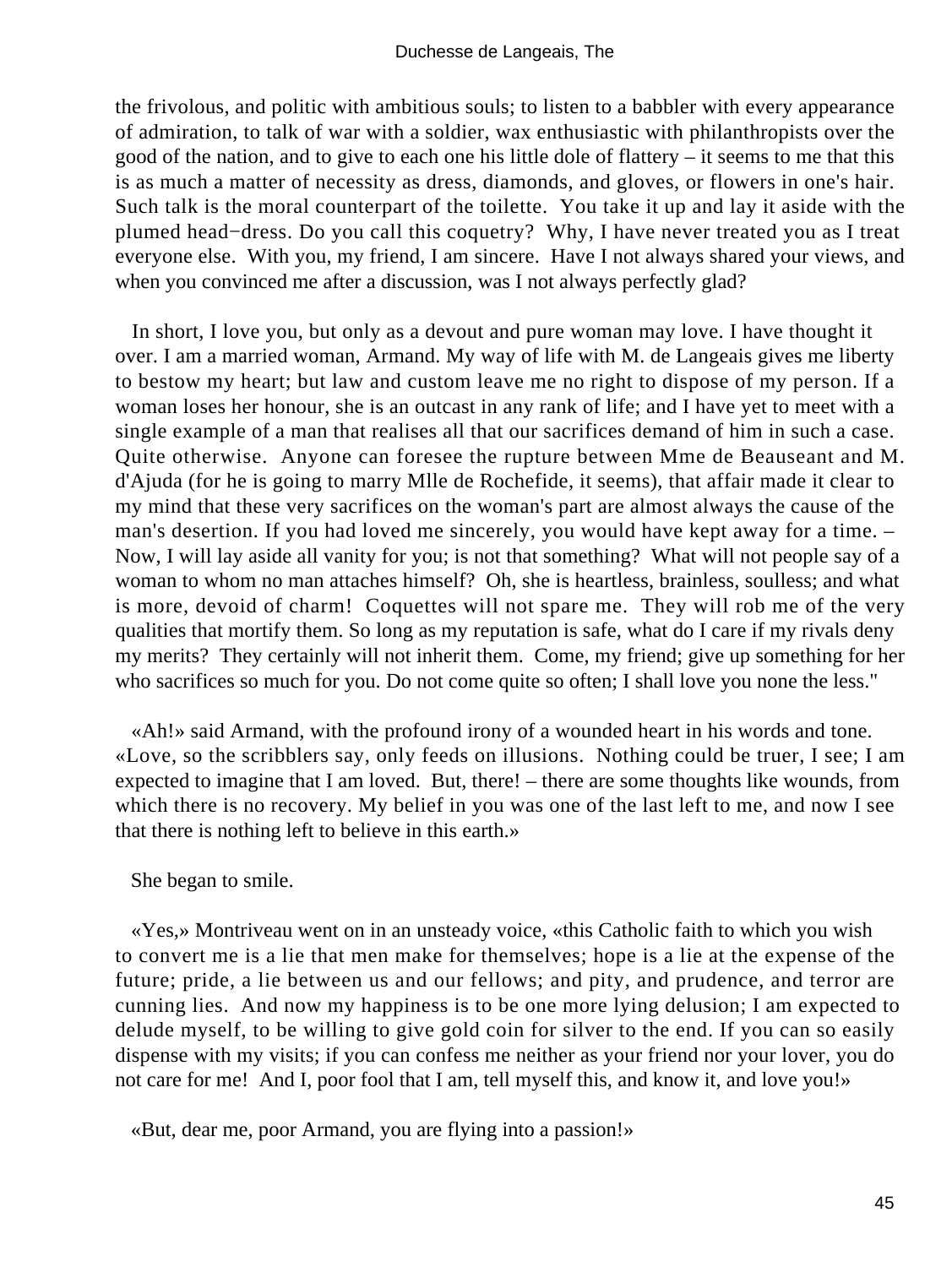«I flying into a passion?»

«Yes. You think that the whole question is opened because I ask you to be careful.»

 In her heart of hearts she was delighted with the anger that leapt out in her lover's eyes. Even as she tortured him, she was criticising him, watching every slightest change that passed over his face. If the General had been so unluckily inspired as to show himself generous without discussion (as happens occasionally with some artless souls), he would have been a banished man forever, accused and convicted of not knowing how to love. Most women are not displeased to have their code of right and wrong broken through. Do they not flatter themselves that they never yield except to force? But Armand was not learned enough in this kind of lore to see the snare ingeniously spread for him by the Duchess. So much of the child was there in the strong man in love.

 «If all you want is to preserve appearances,» he began in his simplicity, «I am willing to  $- - \rightarrow$ 

 «Simply to preserve appearances!» the lady broke in; «why, what idea can you have of me? Have I given you the slightest reason to suppose that I can be yours?»

«Why, what else are we talking about?» demanded Montriveau.

 «Monsieur, you frighten me ! . . . No, pardon me. Thank you,» she added, coldly; «thank you, Armand. You have given me timely warning of imprudence; committed quite unconsciously, believe it, my friend. You know how to endure, you say. I also know how to endure. We will not see each other for a time; and then, when both of us have contrived to recover calmness to some extent, we will think about arrangements for a happiness sanctioned by the world. I am young, Armand; a man with no delicacy might tempt a woman of four−and−twenty to do many foolish, wild things for his sake. But YOU! You will be my friend, promise me that you will?»

«The woman of four−and−twenty,» returned he, «knows what she is about.»

He sat down on the sofa in the boudoir, and leant his head on his hands.

 «Do you love me, madame?» he asked at length, raising his head, and turning a face full of resolution upon her. «Say it straight out; Yes or No!»

 His direct question dismayed the Duchess more than a threat of suicide could have done; indeed, the woman of the nineteenth century is not to be frightened by that stale stratagem, the sword has ceased to be part of the masculine costume. But in the effect of eyelids and lashes, in the contraction of the gaze, in the twitching of the lips, is there not some influence that communicates the terror which they express with such vivid magnetic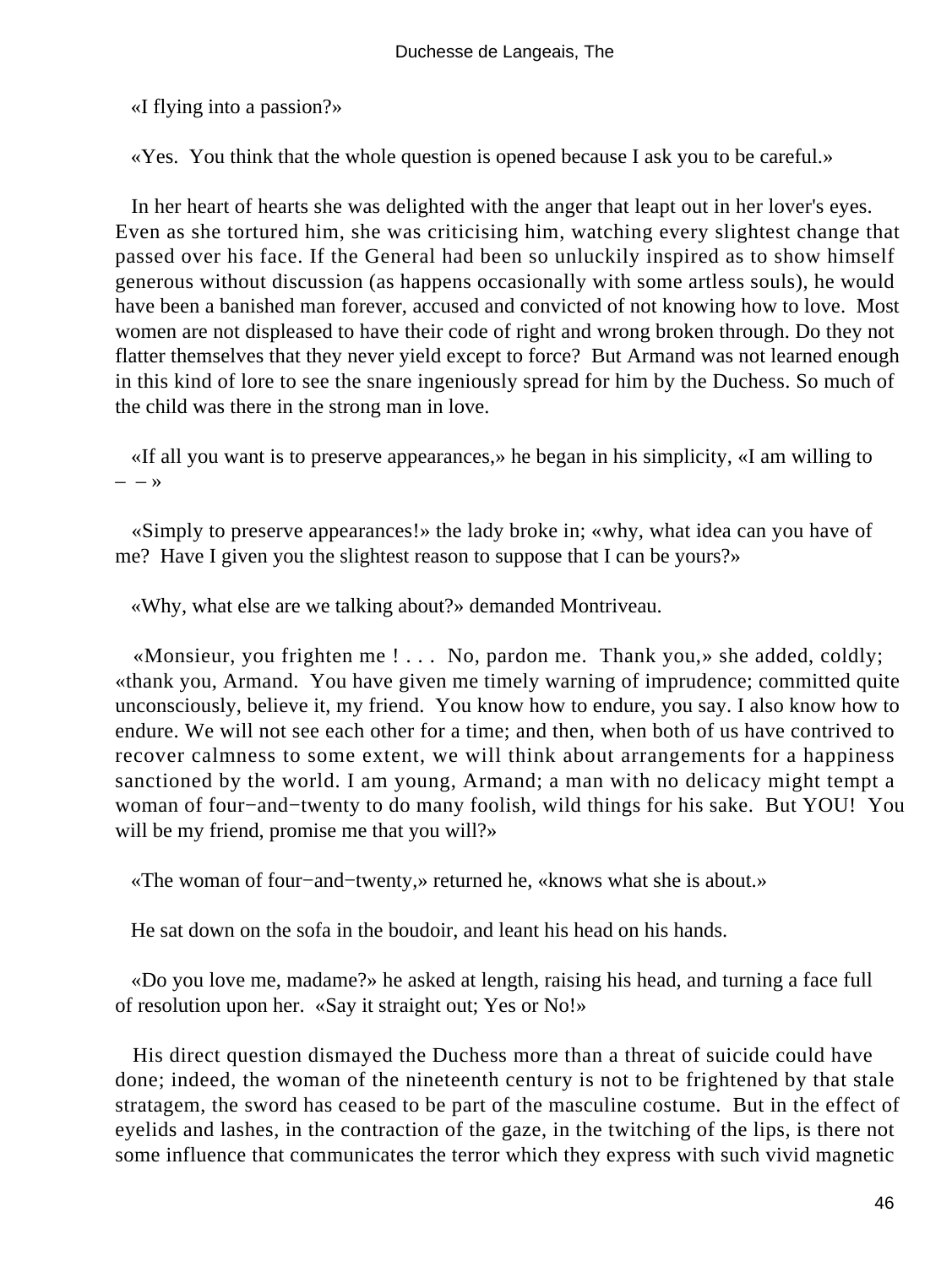power?

«Ah, if I were free, if  $- \rightarrow \infty$ 

 «Oh! is it only your husband that stands in the way?» the General exclaimed joyfully, as he strode to and fro in the boudoir. «Dear Antoinette, I wield a more absolute power than the Autocrat of all the Russias. I have a compact with Fate; I can advance or retard destiny, so far as men are concerned, at my fancy, as you alter the hands of a watch. If you can direct the course of fate in our political machinery, it simply means (does it not?) that you understand the ins and outs of it. You shall be free before very long, and then you must remember your promise.»

 «Armand!» she cried. «What do you mean? Great heavens! Can you imagine that I am to be the prize of a crime? Do you want to kill me? Why! you cannot have any religion in you! For my own part, I fear God. M. de Langeais may have given me reason to hate him, but I wish him no manner of harm.»

 M. de Montriveau beat a tattoo on the marble chimneypiece, and only looked composedly at the lady.

 «Dear,» continued she, «respect him. He does not love me, he is not kind to me, but I have duties to fulfil with regard to him. What would I not do to avert the calamities with which you threaten him? – Listen,» she continued after a pause, «I will not say another word about separation; you shall come here as in the past, and I will still give you my forehead to kiss. If I refused once or twice, it was pure coquetry, indeed it was. But let us understand each other,» she added as he came closer. «You will permit me to add to the number of my satellites; to receive even more visitors in the morning than heretofore; I mean to be twice as frivolous; I mean to use you to all appearance very badly; to feign a rupture; you must come not quite so often, and then, afterwards  $- \rightarrow \infty$ 

 While she spoke, she had allowed him to put an arm about her waist, Montriveau was holding her tightly to him, and she seemed to feel the exceeding pleasure that women usually feel in that close contact, an earnest of the bliss of a closer union. And then, doubtless she meant to elicit some confidence, for she raised herself on tiptoe, and laid her forehead against Armand's burning lips.

 «And then,» Montriveau finished her sentence for her, «you shall not speak to me of your husband. You ought not to think of him again.»

Mme de Langeais was silent awhile.

 «At least,» she said, after a significant pause, «at least you will do all that I wish without grumbling, you will not be naughty; tell me so, my friend? You wanted to frighten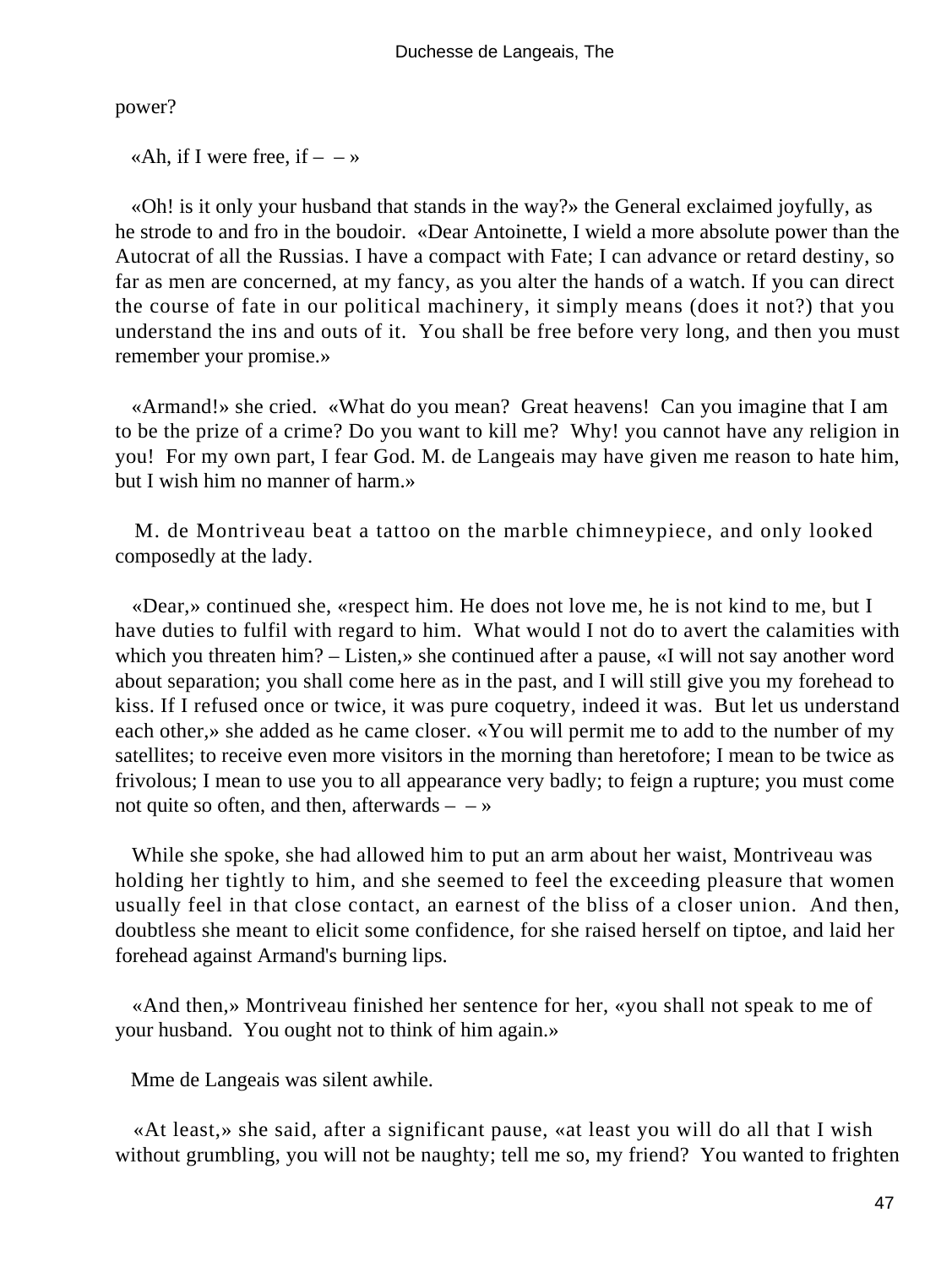me, did you not? Come, now, confess it ? . . . You are too good ever to think of crimes. But is it possible that you can have secrets that I do not know? How can you control Fate?»

 «Now, when you confirm the gift of the heart that you have already given me, I am far too happy to know exactly how to answer you. I can trust you, Antoinette; I shall have no suspicion, no unfounded jealousy of you. But if accident should set you free, we shall be one  $- - \infty$ 

 «Accident, Armand?» (With that little dainty turn of the head that seems to say so many things, a gesture that such women as the Duchess can use on light occasions, as a great singer can act with her voice.) «Pure accident,» she repeated. «Mind that. If anything should happen to M. de Langeais by your fault, I should never be yours.»

 And so they parted, mutually content. The Duchess had made a pact that left her free to prove to the world by words and deeds that M. de Montriveau was no lover of hers. And as for him, the wily Duchess vowed to tire him out. He should have nothing of her beyond the little concessions snatched in the course of contests that she could stop at her pleasure. She had so pretty an art of revoking the grant of yesterday, she was so much in earnest in her purpose to remain technically virtuous, that she felt that there was not the slightest danger for her in preliminaries fraught with peril for a woman less sure of her self−command. After all, the Duchess was practically separated from her husband; a marriage long since annulled was no great sacrifice to make to her love.

 Montriveau on his side was quite happy to win the vaguest promise, glad once for all to sweep aside, with all scruples of conjugal fidelity, her stock of excuses for refusing herself to his love. He had gained ground a little, and congratulated himself. And so for a time he took unfair advantage of the rights so hardly won. More a boy than he had ever been in his life, he gave himself up to all the childishness that makes first love the flower of life. He was a child again as he poured out all his soul, all the thwarted forces that passion had given him, upon her hands, upon the dazzling forehead that looked so pure to his eyes; upon her fair hair; on the tufted curls where his lips were pressed. And the Duchess, on whom his love was poured like a flood, was vanquished by the magnetic influence of her lover's warmth; she hesitated to begin the quarrel that must part them forever. She was more a woman than she thought, this slight creature, in her effort to reconcile the demands of religion with the ever−new sensations of vanity, the semblance of pleasure which turns a Parisienne's head. Every Sunday she went to Mass; she never missed a service; then, when evening came, she was steeped in the intoxicating bliss of repressed desire. Armand and Mme de Langeais, like Hindoo fakirs, found the reward of their continence in the temptations to which it gave rise. Possibly, the Duchess had ended by resolving love into fraternal caresses, harmless enough, as it might have seemed to the rest of the world, while they borrowed extremes of degradation from the licence of her thoughts. How else explain the incomprehensible mystery of her continual fluctuations? Every morning she proposed to herself to shut her door on the Marquis de Montriveau; every evening, at the appointed hour, she fell under the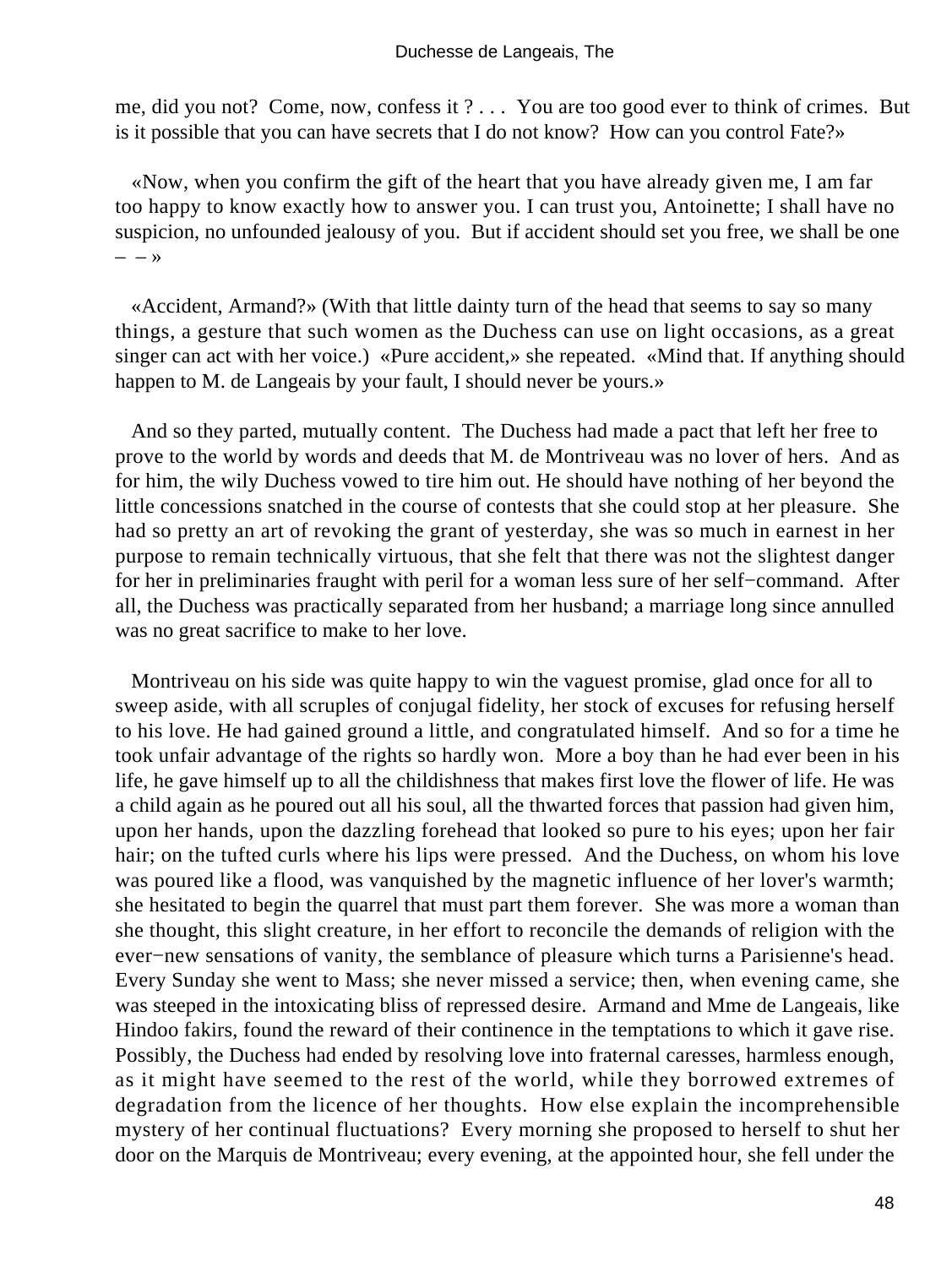charm of his presence. There was a languid defence; then she grew less unkind. Her words were sweet and soothing. They were lovers – lovers only could have been thus. For him the Duchess would display her most sparkling wit, her most captivating wiles; and when at last she had wrought upon his senses and his soul, she might submit herself passively to his fierce caresses, but she had her nec plus ultra of passion; and when once it was reached, she grew angry if he lost the mastery of himself and made as though he would pass beyond. No woman on earth can brave the consequences of refusal without some motive; nothing is more natural than to yield to love; wherefore Mme de Langeais promptly raised a second line of fortification, a stronghold less easy to carry than the first. She evoked the terrors of religion. Never did Father of the Church, however eloquent, plead the cause of God better than the Duchess. Never was the wrath of the Most High better justified than by her voice. She used no preacher's commonplaces, no rhetorical amplifications. No. She had a «pulpit−tremor» of her own. To Armand's most passionate entreaty, she replied with a tearful gaze, and a gesture in which a terrible plenitude of emotion found expression. She stopped his mouth with an appeal for mercy. She would not hear another word; if she did, she must succumb; and better death than criminal happiness.

 «Is it nothing to disobey God?» she asked him, recovering a voice grown faint in the crises of inward struggles, through which the fair actress appeared to find it hard to preserve her self−control. «I would sacrifice society, I would give up the whole world for you, gladly; but it is very selfish of you to ask my whole after−life of me for a moment of pleasure. Come, now! are you not happy?» she added, holding out her hand; and certainly in her careless toilette the sight of her afforded consolations to her lover, who made the most of them.

 Sometimes from policy, to keep her hold on a man whose ardent passion gave her emotions unknown before, sometimes in weakness, she suffered him to snatch a swift kiss; and immediately, in feigned terror, she flushed red and exiled Armand from the sofa so soon as the sofa became dangerous ground.

 «Your joys are sins for me to expiate, Armand; they are paid for by penitence and remorse,» she cried.

 And Montriveau, now at two chairs' distance from that aristocratic petticoat, betook himself to blasphemy and railed against Providence. The Duchess grew angry at such times.

 «My friend,» she said drily, «I do not understand why you decline to believe in God, for it is impossible to believe in man. Hush, do not talk like that. You have too great a nature to take up their Liberal nonsense with its pretension to abolish God.»

 Theological and political disputes acted like a cold douche on Montriveau; he calmed down; he could not return to love when the Duchess stirred up his wrath by suddenly setting him down a thousand miles away from the boudoir, discussing theories of absolute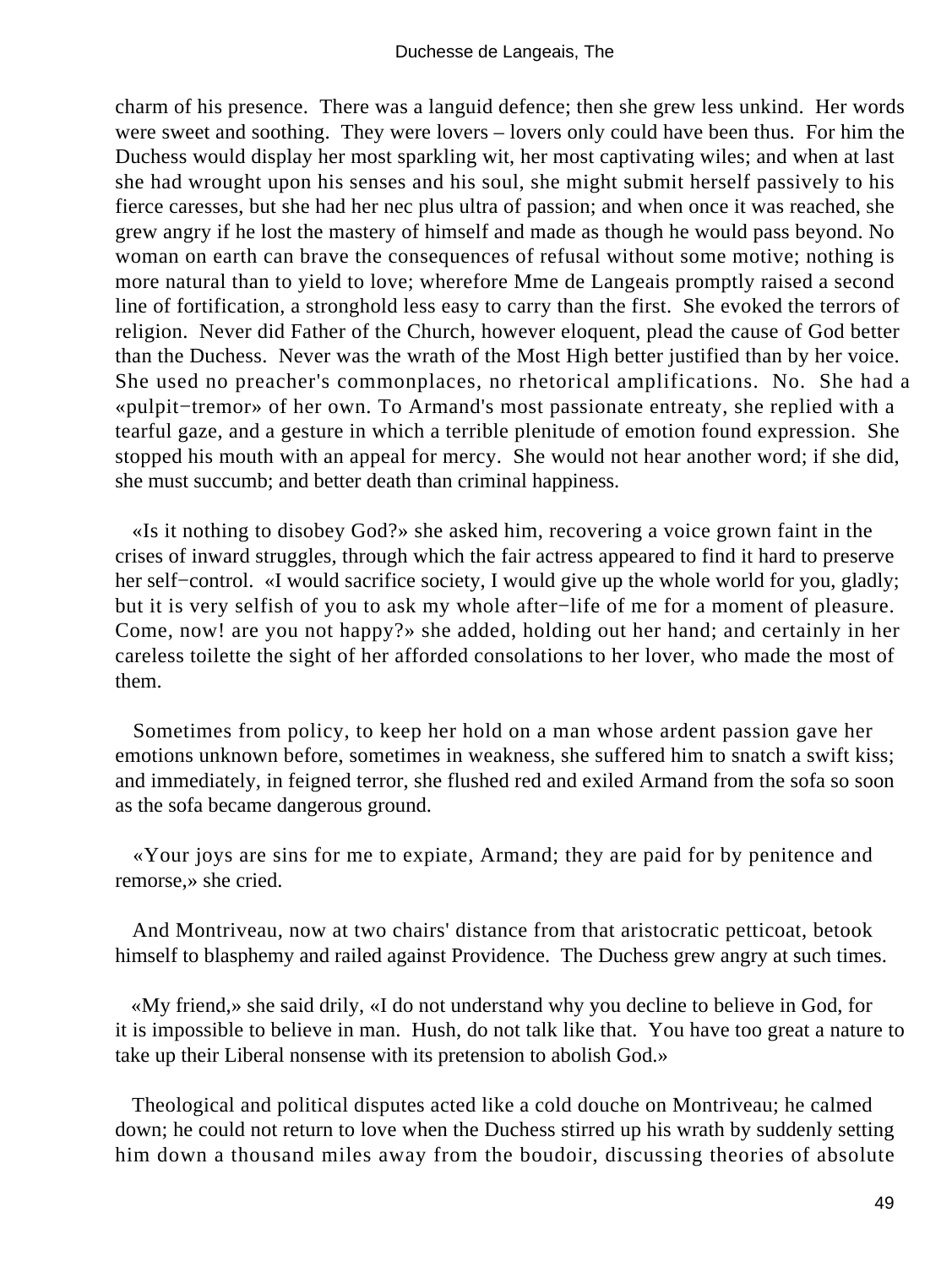monarchy, which she defended to admiration. Few women venture to be democrats; the attitude of democratic champion is scarcely compatible with tyrannous feminine sway. But often, on the other hand, the General shook out his mane, dropped politics with a leonine growling and lashing of the flanks, and sprang upon his prey; he was no longer capable of carrying a heart and brain at such variance for very far; he came back, terrible with love, to his mistress. And she, if she felt the prick of fancy stimulated to a dangerous point, knew that it was time to leave her boudoir; she came out of the atmosphere surcharged with desires that she drew in with her breath, sat down to the piano, and sang the most exquisite songs of modern music, and so baffled the physical attraction which at times showed her no mercy, though she was strong enough to fight it down.

 At such times she was something sublime in Armand's eyes; she was not acting, she was genuine; the unhappy lover was convinced that she loved him. Her egoistic resistance deluded him into a belief that she was a pure and sainted woman; he resigned himself; he talked of Platonic love, did this artillery officer!

 When Mme de Langeais had played with religion sufficiently to suit her own purposes, she played with it again for Armand's benefit. She wanted to bring him back to a Christian frame of mind; she brought out her edition of Le Genie du Christianisme, adapted for the use of military men. Montriveau chafed; his yoke was heavy. Oh! at that, possessed by the spirit of contradiction, she dinned religion into his ears, to see whether God might not rid her of this suitor, for the man's persistence was beginning to frighten her. And in any case she was glad to prolong any quarrel, if it bade fair to keep the dispute on moral grounds for an indefinite period; the material struggle which followed it was more dangerous.

 But if the time of her opposition on the ground of the marriage law might be said to be the epoque civile of this sentimental warfare, the ensuing phase which might be taken to constitute the epoque religieuse had also its crisis and consequent decline of severity.

 Armand happening to come in very early one evening, found M. l'Abbe Gondrand, the Duchess's spiritual director, established in an armchair by the fireside, looking as a spiritual director might be expected to look while digesting his dinner and the charming sins of his penitent. In the ecclesiastic's bearing there was a stateliness befitting a dignitary of the Church; and the episcopal violet hue already appeared in his dress. At sight of his fresh, well−preserved complexion, smooth forehead, and ascetic's mouth, Montriveau's countenance grew uncommonly dark; he said not a word under the malicious scrutiny of the other's gaze, and greeted neither the lady nor the priest. The lover apart, Montriveau was not wanting in tact; so a few glances exchanged with the bishop−designate told him that here was the real forger of the Duchess's armoury of scruples.

 That an ambitious abbe should control the happiness of a man of Montriveau's temper, and by underhand ways! The thought burst in a furious tide over his face, clenched his fists, and set him chafing and pacing to and fro; but when he came back to his place intending to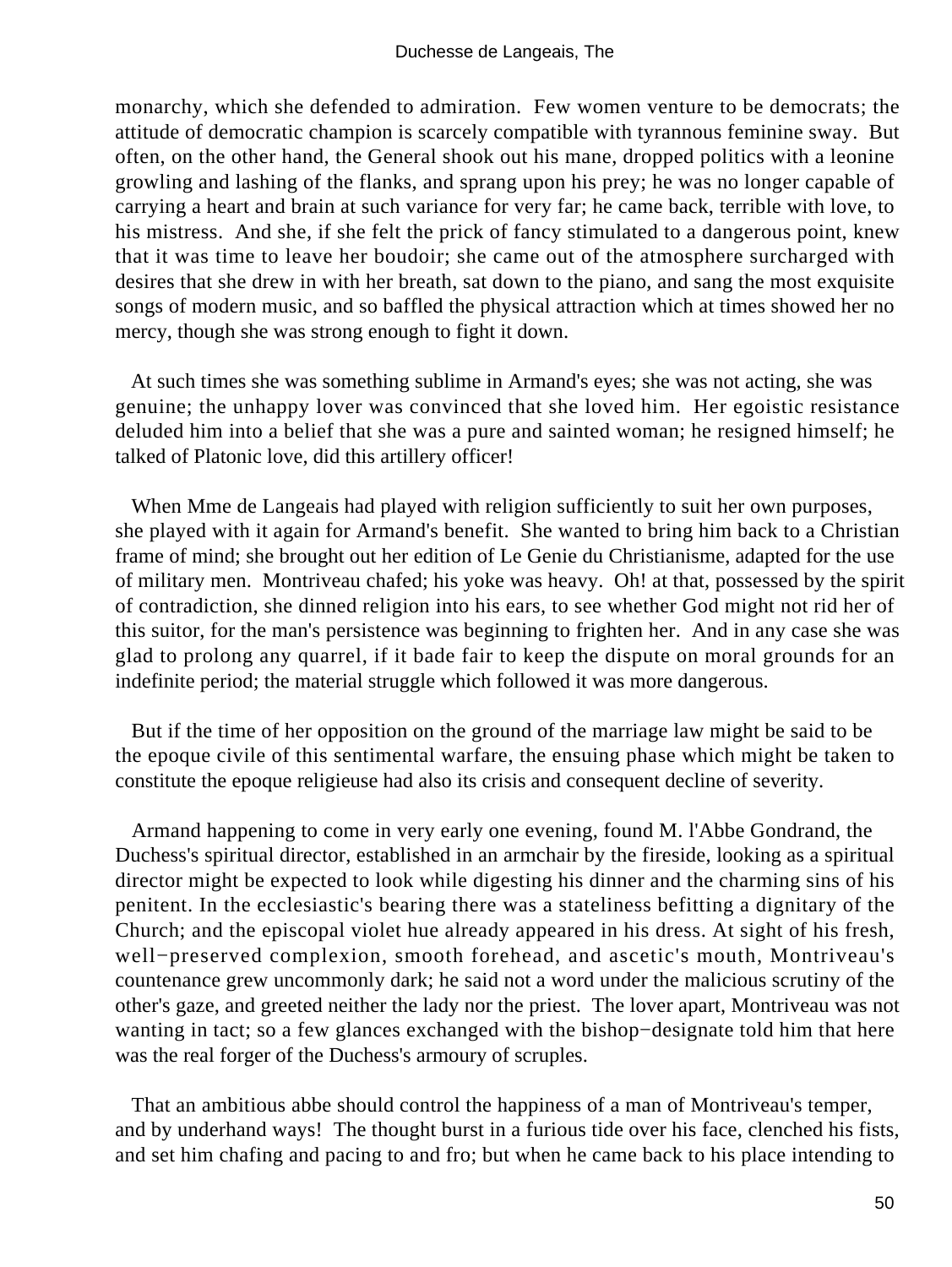make a scene, a single look from the Duchess was enough. He was quiet.

 Any other woman would have been put out by her lover's gloomy silence; it was quite otherwise with Mme de Langeais. She continued her conversation with M. de Gondrand on the necessity of re−establishing the Church in its ancient splendour. And she talked brilliantly.

 The Church, she maintained, ought to be a temporal as well as a spiritual power, stating her case better than the Abbe had done, and regretting that the Chamber of Peers, unlike the English House of Lords, had no bench of bishops. Nevertheless, the Abbe rose, yielded his place to the General, and took his leave, knowing that in Lent he could play a return game. As for the Duchess, Montriveau's behaviour had excited her curiosity to such a pitch that she scarcely rose to return her director's low bow.

«What is the matter with you, my friend?»

«Why, I cannot stomach that Abbe of yours.»

 «Why did you not take a book?» she asked, careless whether the Abbe, then closing the door, heard her or no.

 The General paused, for the gesture which accompanied the Duchess's speech further increased the exceeding insolence of her words.

 «My dear Antoinette, thank you for giving love precedence of the Church; but, for pity's sake, allow me to ask one question.»

 «Oh! you are questioning me! I am quite willing. You are my friend, are you not? I certainly can open the bottom of my heart to you; you will see only one image there.»

«Do you talk about our love to that man?»

«He is my confessor.»

«Does he know that I love you?»

 «M. de Montriveau, you cannot claim, I think, to penetrate the secrets of the confessional?»

«Does that man know all about our quarrels and my love for you?»

«That man, monsieur; say God!»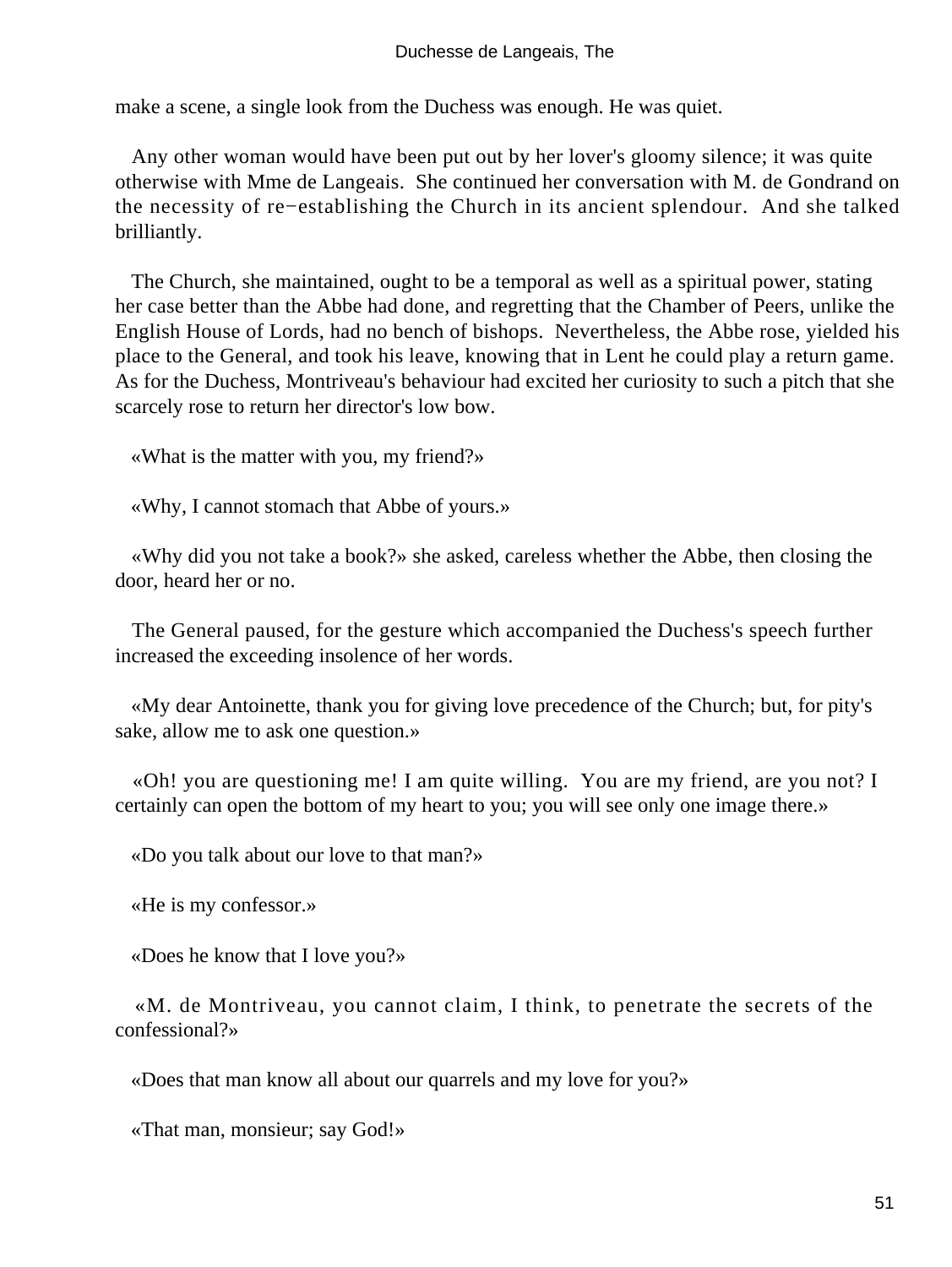«God again! *I* ought to be alone in your heart. But leave God alone where He is, for the love of God and me. Madame, you **SHALL NOT** go to confession again, or  $-\rightarrow \infty$ 

«Or?» she repeated sweetly.

«Or I will never come back here.»

«Then go, Armand. Good−bye, good−bye forever.»

 She rose and went to her boudoir without so much as a glance at Armand, as he stood with his hand on the back of a chair. How long he stood there motionless he himself never knew. The soul within has the mysterious power of expanding as of contracting space.

 He opened the door of the boudoir. It was dark within. A faint voice was raised to say sharply –

«I did not ring. What made you come in without orders? Go away, Suzette.»

«Then you are ill,» exclaimed Montriveau.

 «Stand up, monsieur, and go out of the room for a minute at any rate,» she said, ringing the bell.

 «Mme la Duchesse rang for lights?» said the footman, coming in with the candles. When the lovers were alone together, Mme de Langeais still lay on her couch; she was just as silent and motionless as if Montriveau had not been there.

 «Dear, I was wrong,» he began, a note of pain and a sublime kindness in his voice. «Indeed, I would not have you without religion  $- - \infty$ 

 «It is fortunate that you can recognise the necessity of a conscience,» she said in a hard voice, without looking at him. «I thank you in God's name.»

 The General was broken down by her harshness; this woman seemed as if she could be at will a sister or a stranger to him. He made one despairing stride towards the door. He would leave her forever without another word. He was wretched; and the Duchess was laughing within herself over mental anguish far more cruel than the old judicial torture. But as for going away, it was not in his power to do it. In any sort of crisis, a woman is, as it were, bursting with a certain quantity of things to say; so long as she has not delivered herself of them, she experiences the sensation which we are apt to feel at the sight of something incomplete. Mme de Langeais had not said all that was in her mind. She took up her parable and said –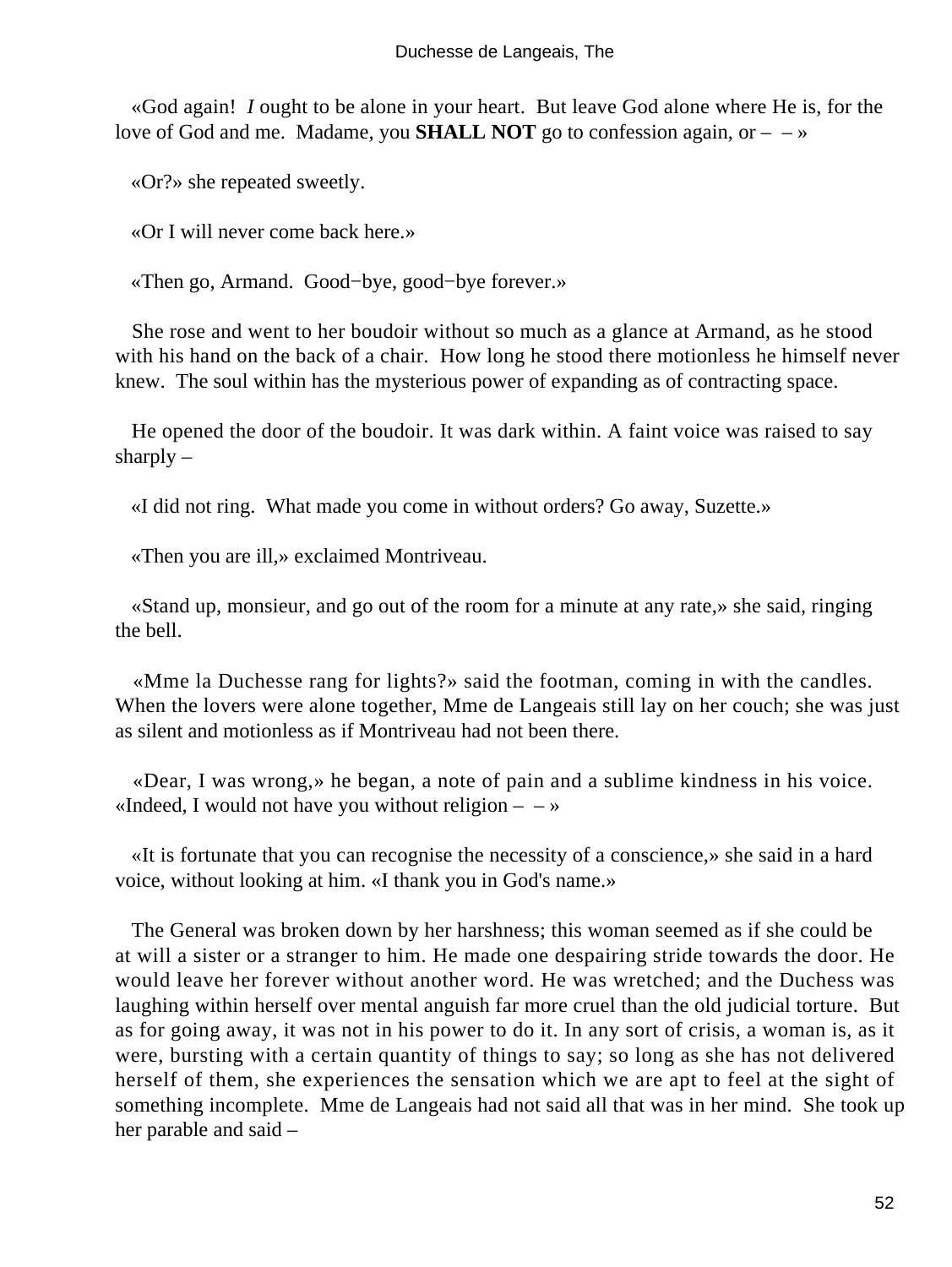«We have not the same convictions, General, I am pained to think. It would be dreadful if a woman could not believe in a religion which permits us to love beyond the grave. I set Christian sentiments aside; you cannot understand them. Let me simply speak to you of expediency. Would you forbid a woman at court the table of the Lord when it is customary to take the sacrament at Easter? People must certainly do something for their party. The Liberals, whatever they may wish to do, will never destroy the religious instinct. Religion will always be a political necessity. Would you undertake to govern a nation of logic−choppers? Napoleon was afraid to try; he persecuted ideologists. If you want to keep people from reasoning, you must give them something to feel. So let us accept the Roman Catholic Church with all its consequences. And if we would have France go to mass, ought we not to begin by going ourselves? Religion, you see, Armand, is a bond uniting all the conservative principles which enable the rich to live in tranquillity. Religion and the rights of property are intimately connected. It is certainly a finer thing to lead a nation by ideas of morality than by fear of the scaffold, as in the time of the Terror – the one method by which your odious Revolution could enforce obedience. The priest and the king – that means you, and me, and the Princess my neighbour; and, in a word, the interests of all honest people personified. There, my friend, just be so good as to belong to your party, you that might be its Sylla if you had the slightest ambition that way. I know nothing about politics myself; I argue from my own feelings; but still I know enough to guess that society would be overturned if people were always calling its foundations in question  $-\rightarrow \infty$ 

 «If that is how your Court and your Government think, I am sorry for you,» broke in Montriveau. «The Restoration, madam, ought to say, like Catherine de Medici, when she heard that the battle of Dreux was lost, `Very well; now we will go to the meeting−house.' Now 1815 was your battle of Dreux. Like the royal power of those days, you won in fact, while you lost in right. Political Protestantism has gained an ascendancy over people's minds. If you have no mind to issue your Edict of Nantes; or if, when it is issued, you publish a Revocation; if you should one day be accused and convicted of repudiating the Charter, which is simply a pledge given to maintain the interests established under the Republic, then the Revolution will rise again, terrible in her strength, and strike but a single blow. It will not be the Revolution that will go into exile; she is the very soil of France. Men die, but people's interests do not die. . . . Eh, great Heavens! what are France and the crown and rightful sovereigns, and the whole world besides, to us? Idle words compared with my happiness. Let them reign or be hurled from the throne, little do I care. Where am I now?»

«In the Duchesse de Langeais's boudoir, my friend.»

«No, no. No more of the Duchess, no more of Langeais; I am with my dear Antoinette.»

 «Will you do me the pleasure to stay where you are,» she said, laughing and pushing him back, gently however.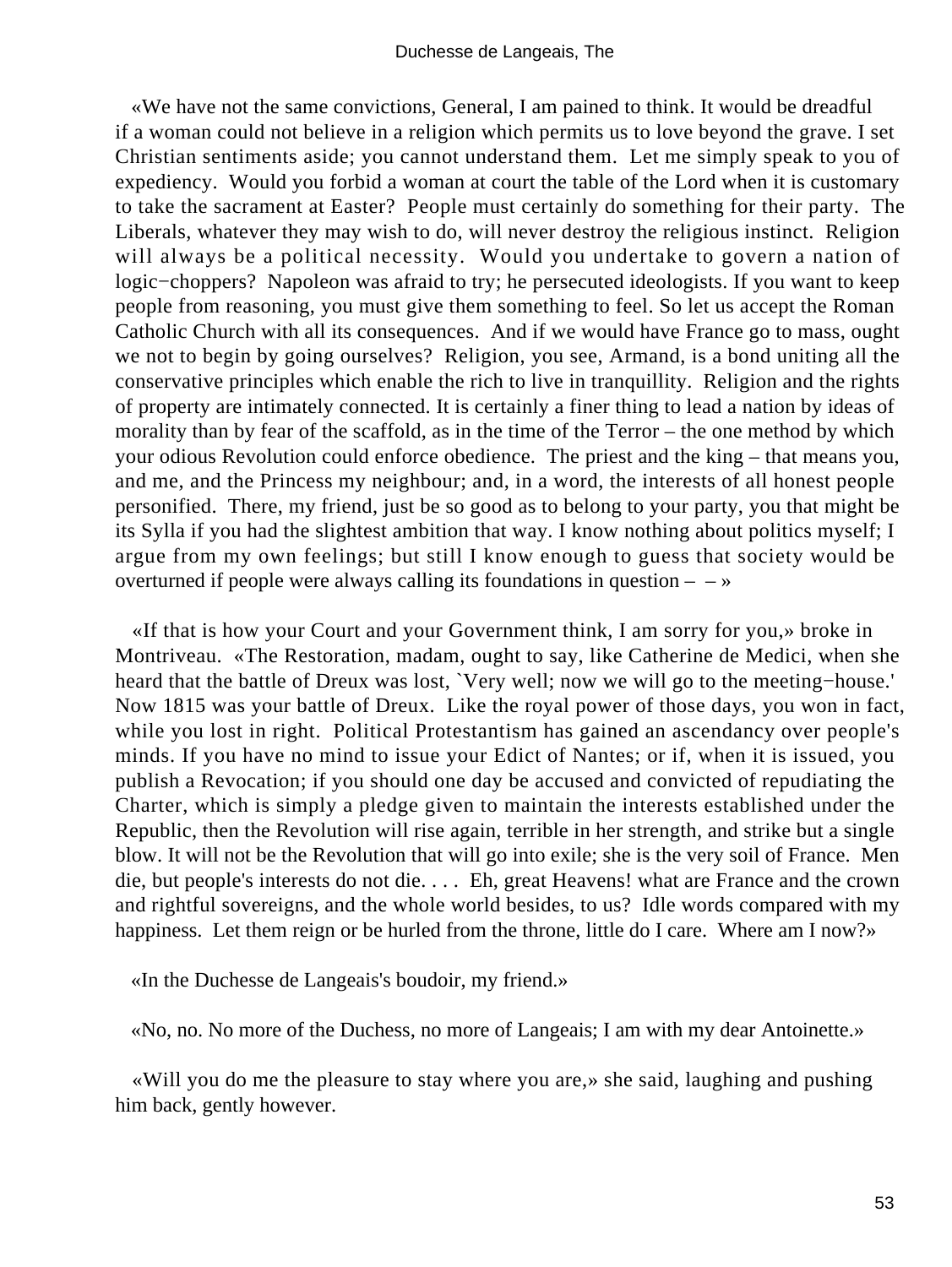«So you have never loved me,» he retorted, and anger flashed in lightning from his eyes.

«No, dear»; but the «No» was equivalent to «Yes.»

 «I am a great ass,» he said, kissing her hands. The terrible queen was a woman once more. – «Antoinette,» he went on, laying his head on her feet, «you are too chastely tender to speak of our happiness to anyone in this world.»

 «Oh!» she cried, rising to her feet with a swift, graceful spring, «you are a great simpleton.» And without another word she fled into the drawing−room.

 «What is it now?» wondered the General, little knowing that the touch of his burning forehead had sent a swift electric thrill through her from foot to head.

 In hot wrath he followed her to the drawing−room, only to hear divinely sweet chords. The Duchess was at the piano. If the man of science or the poet can at once enjoy and comprehend, bringing his intelligence to bear upon his enjoyment without loss of delight, he is conscious that the alphabet and phraseology of music are but cunning instruments for the composer, like the wood and copper wire under the hands of the executant. For the poet and the man of science there is a music existing apart, underlying the double expression of this language of the spirit and senses. Andiamo mio ben can draw tears of joy or pitying laughter at the will of the singer; and not unfrequently one here and there in the world, some girl unable to live and bear the heavy burden of an unguessed pain, some man whose soul vibrates with the throb of passion, may take up a musical theme, and lo! heaven is opened for them, or they find a language for themselves in some sublime melody, some song lost to the world.

 The General was listening now to such a song; a mysterious music unknown to all other ears, as the solitary plaint of some mateless bird dying alone in a virgin forest.

«Great Heavens! what are you playing there?» he asked in an unsteady voice.

«The prelude of a ballad, called, I believe, Fleuve du Tage.»

«I did not know that there was such music in a piano,» he returned.

 «Ah!» she said, and for the first time she looked at him as a woman looks at the man she loves, «nor do you know, my friend, that I love you, and that you cause me horrible suffering; and that I feel that I must utter my cry of pain without putting it too plainly into words. If I did not, I should yield – – But you see nothing.»

«And you will not make me happy!»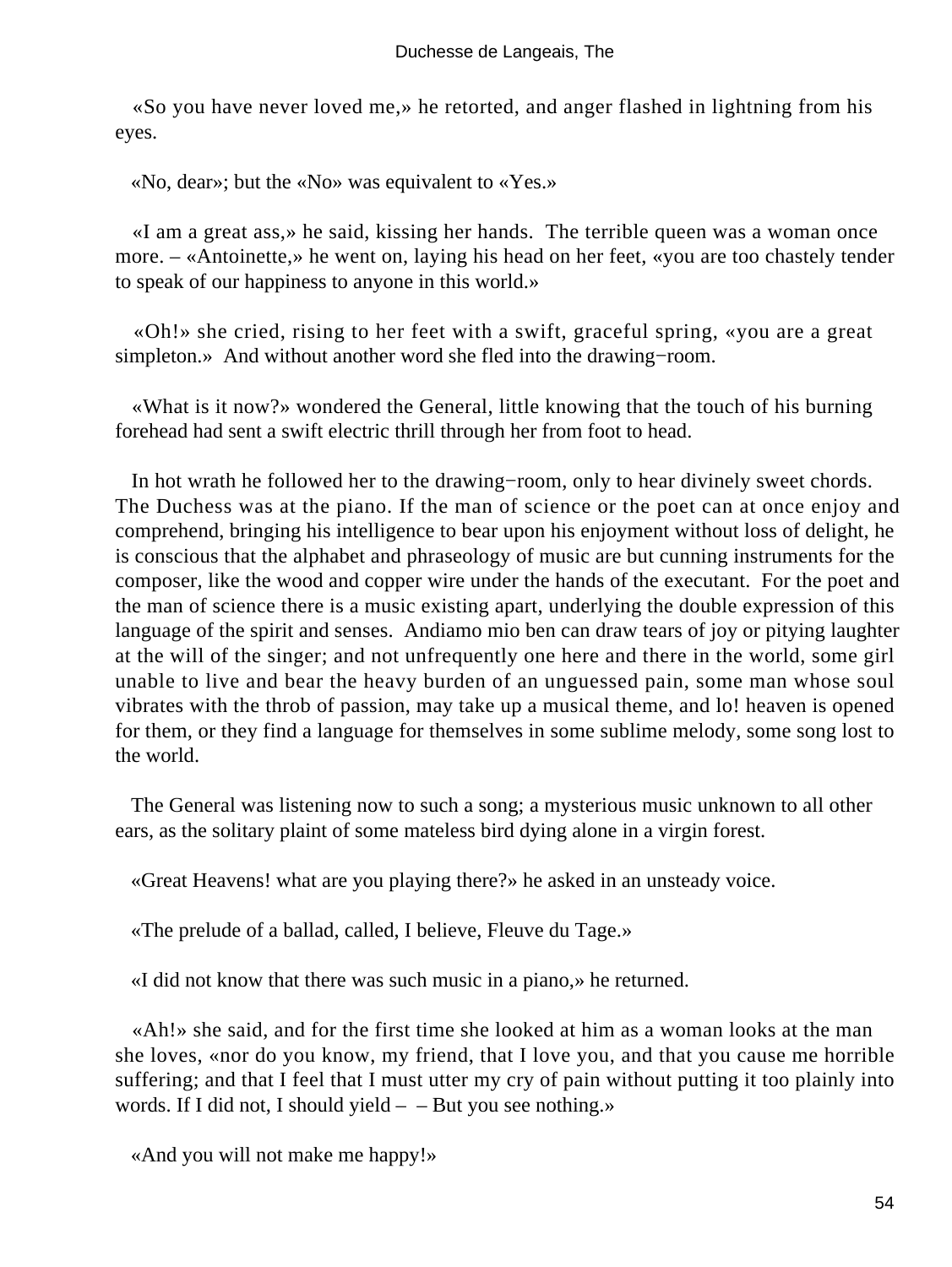«Armand, I should die of sorrow the next day.»

 The General turned abruptly from her and went. But out in the street he brushed away the tears that he would not let fall.

 The religious phase lasted for three months. At the end of that time the Duchess grew weary of vain repetitions; the Deity, bound hand and foot, was delivered up to her lover. Possibly she may have feared that by sheer dint of talking of eternity she might perpetuate his love in this world and the next. For her own sake, it must be believed that no man had touched her heart, or her conduct would be inexcusable. She was young; the time when men and women feel that they cannot afford to lose time or to quibble over their joys was still far off. She, no doubt, was on the verge not of first love, but of her first experience of the bliss of love. And from inexperience, for want of the painful lessons which would have taught her to value the treasure poured out at her feet, she was playing with it. Knowing nothing of the glory and rapture of the light, she was fain to stay in the shadow.

 Armand was just beginning to understand this strange situation; he put his hope in the first word spoken by nature. Every evening, as he came away from Mme de Langeais's, he told himself that no woman would accept the tenderest, most delicate proofs of a man's love during seven months, nor yield passively to the slighter demands of passion, only to cheat love at the last. He was waiting patiently for the sun to gain power, not doubting but that he should receive the earliest fruits. The married woman's hesitations and the religious scruples he could quite well understand. He even rejoiced over those battles. He mistook the Duchess's heartless coquetry for modesty; and he would not have had her otherwise. So he had loved to see her devising obstacles; was he not gradually triumphing over them? Did not every victory won swell the meagre sum of lovers' intimacies long denied, and at last conceded with every sign of love? Still, he had had such leisure to taste the full sweetness of every small successive conquest on which a lover feeds his love, that these had come to be matters of use and wont. So far as obstacles went, there were none now save his own awe of her; nothing else left between him and his desire save the whims of her who allowed him to call her Antoinette. So he made up his mind to demand more, to demand all. Embarrassed like a young lover who cannot dare to believe that his idol can stoop so low, he hesitated for a long time. He passed through the experience of terrible reactions within himself. A set purpose was annihilated by a word, and definite resolves died within him on the threshold. He despised himself for his weakness, and still his desire remained unuttered.

 Nevertheless, one evening, after sitting in gloomy melancholy, he brought out a fierce demand for his illegally legitimate rights. The Duchess had not to wait for her bond−slave's request to guess his desire. When was a man's desire a secret? And have not women an intuitive knowledge of the meaning of certain changes of countenance?

 «What! you wish to be my friend no longer?» she broke in at the first words, and a divine red surging like new blood under the transparent skin, lent brightness to her eyes. «As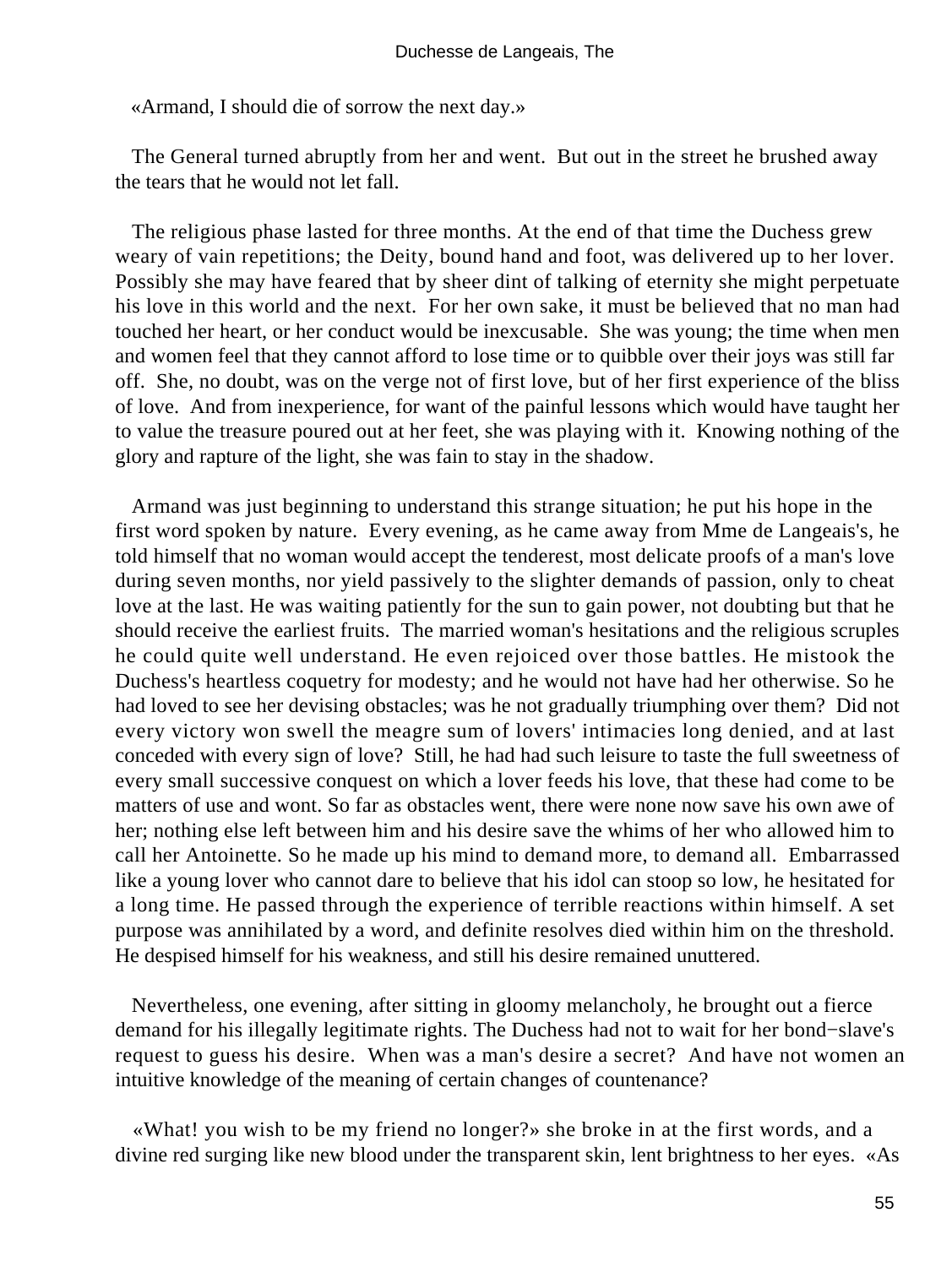a reward for my generosity, you would dishonour me? Just reflect a little. I myself have thought much over this; and I think always for us **BOTH.** There is such a thing as a woman's loyalty, and we can no more fail in it than you can fail in honour. *I* cannot blind myself. If I am yours, how, in any sense, can I be M. de Langeais's wife? Can you require the sacrifice of my position, my rank, my whole life in return for a doubtful love that could not wait patiently for seven months? What! already you would rob me of my right to dispose of myself? No, no; you must not talk like this again. No, not another word. I will not, I cannot listen to you.»

 Mme de Langeais raised both hands to her head to push back the tufted curls from her hot forehead; she seemed very much excited.

 «You come to a weak woman with your purpose definitely planned out. You say – `For a certain length of time she will talk to me of her husband, then of God, and then of the inevitable consequences. But I will use and abuse the ascendancy I shall gain over her; I will make myself indispensable; all the bonds of habit, all the misconstructions of outsiders, will make for me; and at length, when our liaison is taken for granted by all the world, I shall be this woman's master.' – Now, be frank; these are your thoughts! Oh! you calculate, and you say that you love. Shame on you! You are enamoured? Ah! that I well believe! You wish to possess me, to have me for your mistress, that is all! Very well then, No! The **DUCHESSE DE LANGEAIS** will not descend so far. Simple bourgeoises may be the victims of your treachery – I, never! Nothing gives me assurance of your love. You speak of my beauty; I may lose every trace of it in six months, like the dear Princess, my neighbour. You are captivated by my wit, my grace. Great Heavens! you would soon grow used to them and to the pleasures of possession. Have not the little concessions that I was weak enough to make come to be a matter of course in the last few months? Some day, when ruin comes, you will give me no reason for the change in you beyond a curt, `I have ceased to care for you.' – Then, rank and fortune and honour and all that was the Duchesse de Langeais will be swallowed up in one disappointed hope. I shall have children to bear witness to my shame, and  $- \rightarrow$  With an involuntary gesture she interrupted herself, and continued: «But I am too good−natured to explain all this to you when you know it better than I. Come! let us stay as we are. I am only too fortunate in that I can still break these bonds which you think so strong. Is there anything so very heroic in coming to the Hotel de Langeais to spend an evening with a woman whose prattle amuses you? – a woman whom you take for a plaything? Why, half a dozen young coxcombs come here just as regularly every afternoon between three and five. They, too, are very generous, I am to suppose? I make fun of them; they stand my petulance and insolence pretty quietly, and make me laugh; but as for you, I give all the treasures of my soul to you, and you wish to ruin me, you try my patience in endless ways. Hush, that will do, that will do,» she continued, seeing that he was about to speak, «you have no heart, no soul, no delicacy. I know what you want to tell me. Very well, then – yes. I would rather you should take me for a cold, insensible woman, with no devotion in her composition, no heart even, than be taken by everybody else for a vulgar person, and be condemned to your so−called pleasures, of which you would most certainly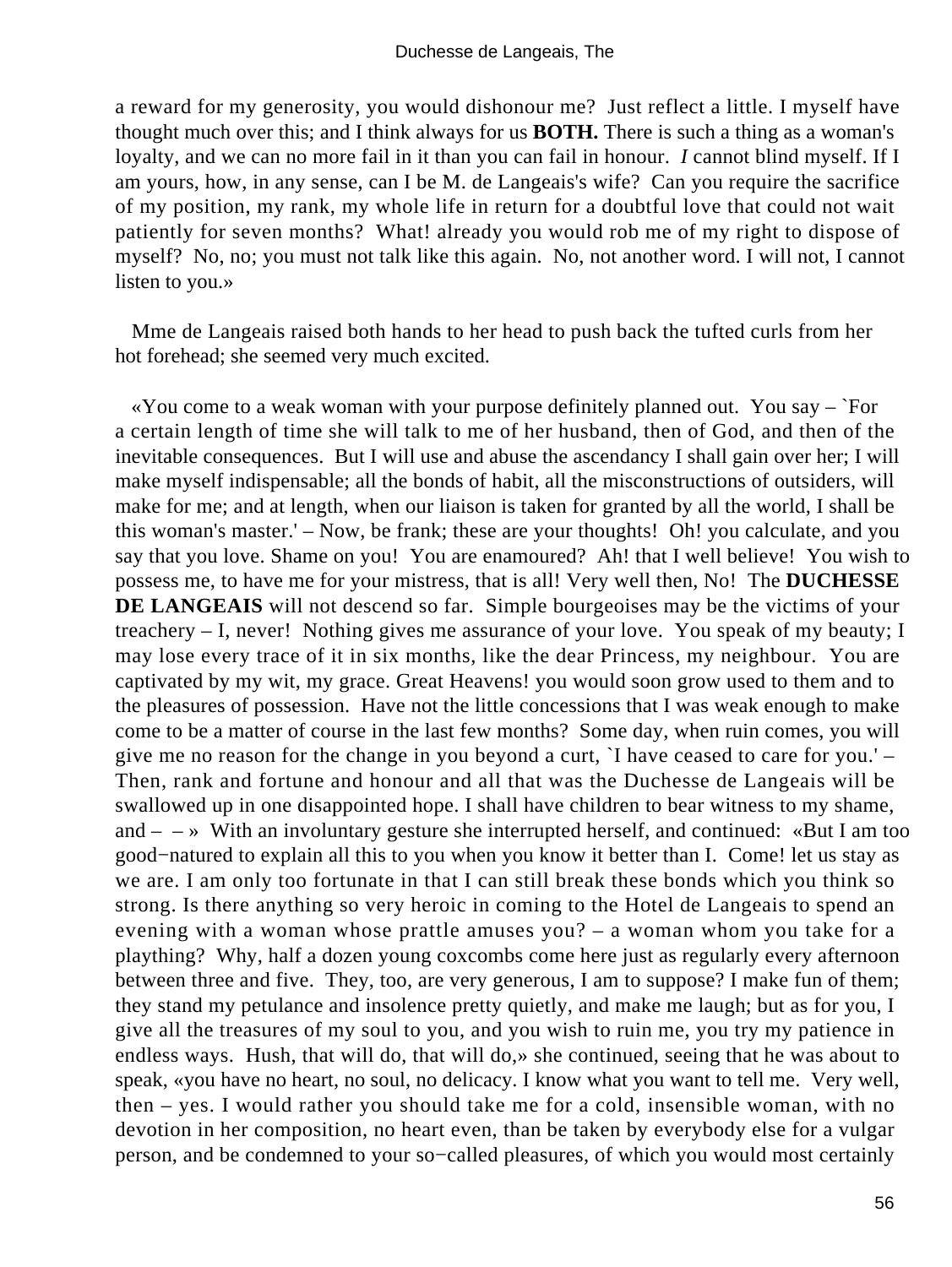tire, and to everlasting punishment for it afterwards. Your selfish love is not worth so many sacrifices. . . . »

 The words give but a very inadequate idea of the discourse which the Duchess trilled out with the quick volubility of a bird−organ. Nor, truly, was there anything to prevent her from talking on for some time to come, for poor Armand's only reply to the torrent of flute notes was a silence filled with cruelly painful thoughts. He was just beginning to see that this woman was playing with him; he divined instinctively that a devoted love, a responsive love, does not reason and count the consequences in this way. Then, as he heard her reproach him with detestable motives, he felt something like shame as he remembered that unconsciously he had made those very calculations. With angelic honesty of purpose, he looked within, and self−examination found nothing but selfishness in all his thoughts and motives, in the answers which he framed and could not utter. He was self−convicted. In his despair he longed to fling himself from the window. The egoism of it was intolerable.

 What indeed can a man say when a woman will not believe in love? Let me prove how much I love you. – The *I* is always there.

 The heroes of the boudoir, in such circumstances, can follow the example of the primitive logician who preceded the Pyrrhonists and denied movement. Montriveau was not equal to this feat. With all his audacity, he lacked this precise kind which never deserts an adept in the formulas of feminine algebra. If so many women, and even the best of women, fall a prey to a kind of expert to whom the vulgar give a grosser name, it is perhaps because the said experts are great **PROVERS,** and love, in spite of its delicious poetry of sentiment, requires a little more geometry than people are wont to think.

 Now the Duchess and Montriveau were alike in this – they were both equally unversed in love lore. The lady's knowledge of theory was but scanty; in practice she knew nothing whatever; she felt nothing, and reflected over everything. Montriveau had had but little experience, was absolutely ignorant of theory, and felt too much to reflect at all. Both therefore were enduring the consequences of the singular situation. At that supreme moment the myriad thoughts in his mind might have been reduced to the formula – "Submit to be mine  $-$  – ' words which seem horribly selfish to a woman for whom they awaken no memories, recall no ideas. Something nevertheless he must say. And what was more, though her barbed shafts had set his blood tingling, though the short phrases that she discharged at him one by one were very keen and sharp and cold, he must control himself lest he should lose all by an outbreak of anger.

 «Mme la Duchesse, I am in despair that God should have invented no way for a woman to confirm the gift of her heart save by adding the gift of her person. The high value which you yourself put upon the gift teaches me that I cannot attach less importance to it. If you have given me your inmost self and your whole heart, as you tell me, what can the rest matter? And besides, if my happiness means so painful a sacrifice, let us say no more about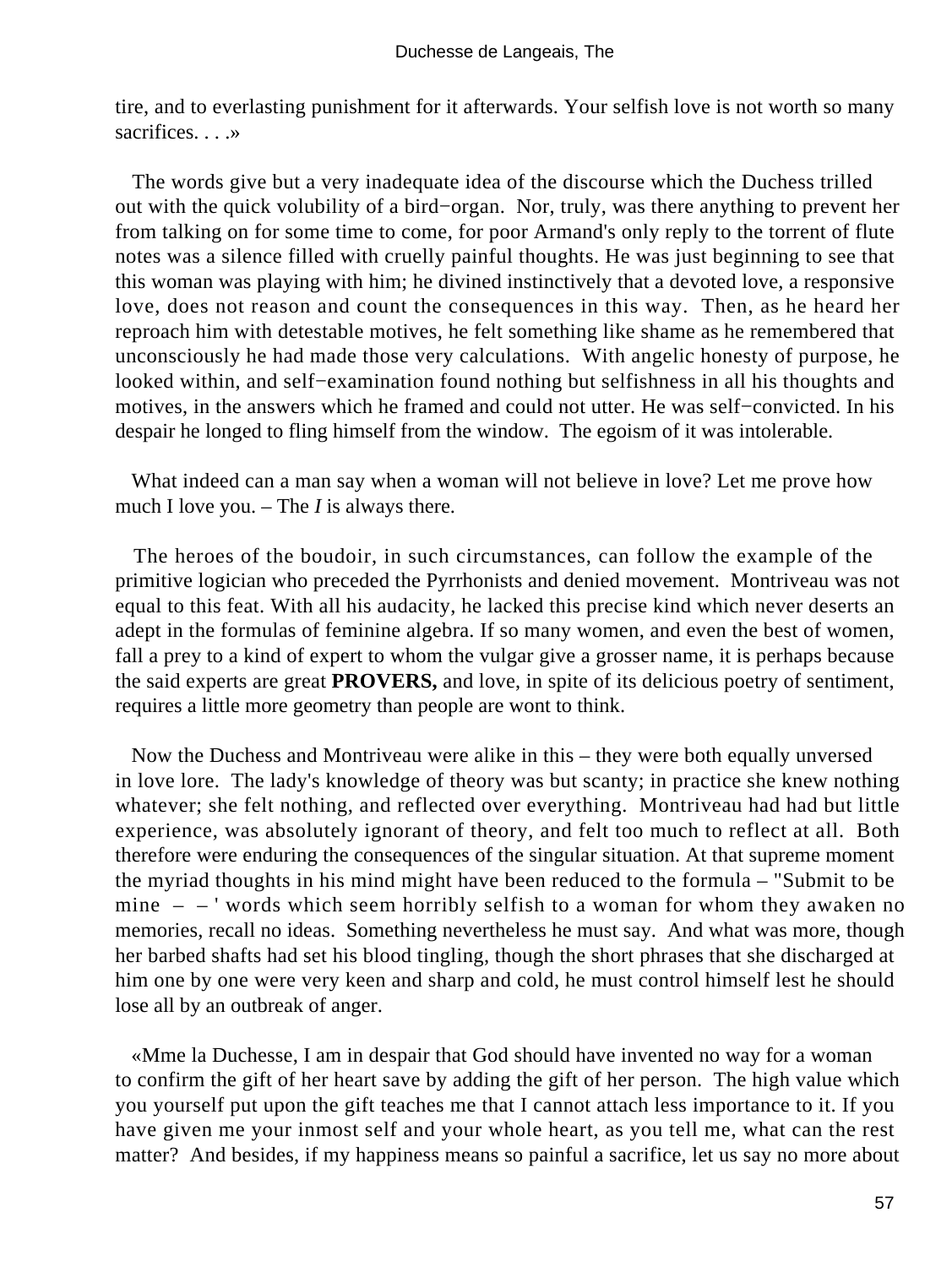it. But you must pardon a man of spirit if he feels humiliated at being taken for a spaniel.»

 The tone in which the last remark was uttered might perhaps have frightened another woman; but when the wearer of a petticoat has allowed herself to be addressed as a Divinity, and thereby set herself above all other mortals, no power on earth can be so haughty.

 «M. le Marquis, I am in despair that God should not have invented some nobler way for a man to confirm the gift of his heart than by the manifestation of prodigiously vulgar desires. We become bond−slaves when we give ourselves body and soul, but a man is bound to nothing by accepting the gift. Who will assure me that love will last? The very love that I might show for you at every moment, the better to keep your love, might serve you as a reason for deserting me. I have no wish to be a second edition of Mme de Beauseant. Who can ever know what it is that keeps you beside us? Our persistent coldness of heart is the cause of an unfailing passion in some of you; other men ask for an untiring devotion, to be idolised at every moment; some for gentleness, others for tyranny. No woman in this world as yet has really read the riddle of man's heart.»

There was a pause. When she spoke again it was in a different tone.

 «After all, my friend, you cannot prevent a woman from trembling at the question, `Will this love last always?' Hard though my words may be, the dread of losing you puts them into my mouth. Oh, me! it is not I who speaks, dear, it is reason; and how should anyone so mad as I be reasonable? In truth, I am nothing of the sort.»

 The poignant irony of her answer had changed before the end into the most musical accents in which a woman could find utterance for ingenuous love. To listen to her words was to pass in a moment from martyrdom to heaven. Montriveau grew pale; and for the first time in his life, he fell on his knees before a woman. He kissed the Duchess's skirt hem, her knees, her feet; but for the credit of the Faubourg Saint−Germain it is necessary to respect the mysteries of its boudoirs, where many are fain to take the utmost that Love can give without giving proof of love in return.

 The Duchess thought herself generous when she suffered herself to be adored. But Montriveau was in a wild frenzy of joy over her complete surrender of the position.

 «Dear Antoinette,» he cried. «Yes, you are right; I will not have you doubt any longer. I too am trembling at this moment – lest the angel of my life should leave me; I wish I could invent some tie that might bind us to each other irrevocably.»

«Ah!» she said, under her breath, «so I was right, you see.»

 «Let me say all that I have to say; I will scatter all your fears with a word. Listen! if I deserted you, I should deserve to die a thousand deaths. Be wholly mine, and I will give you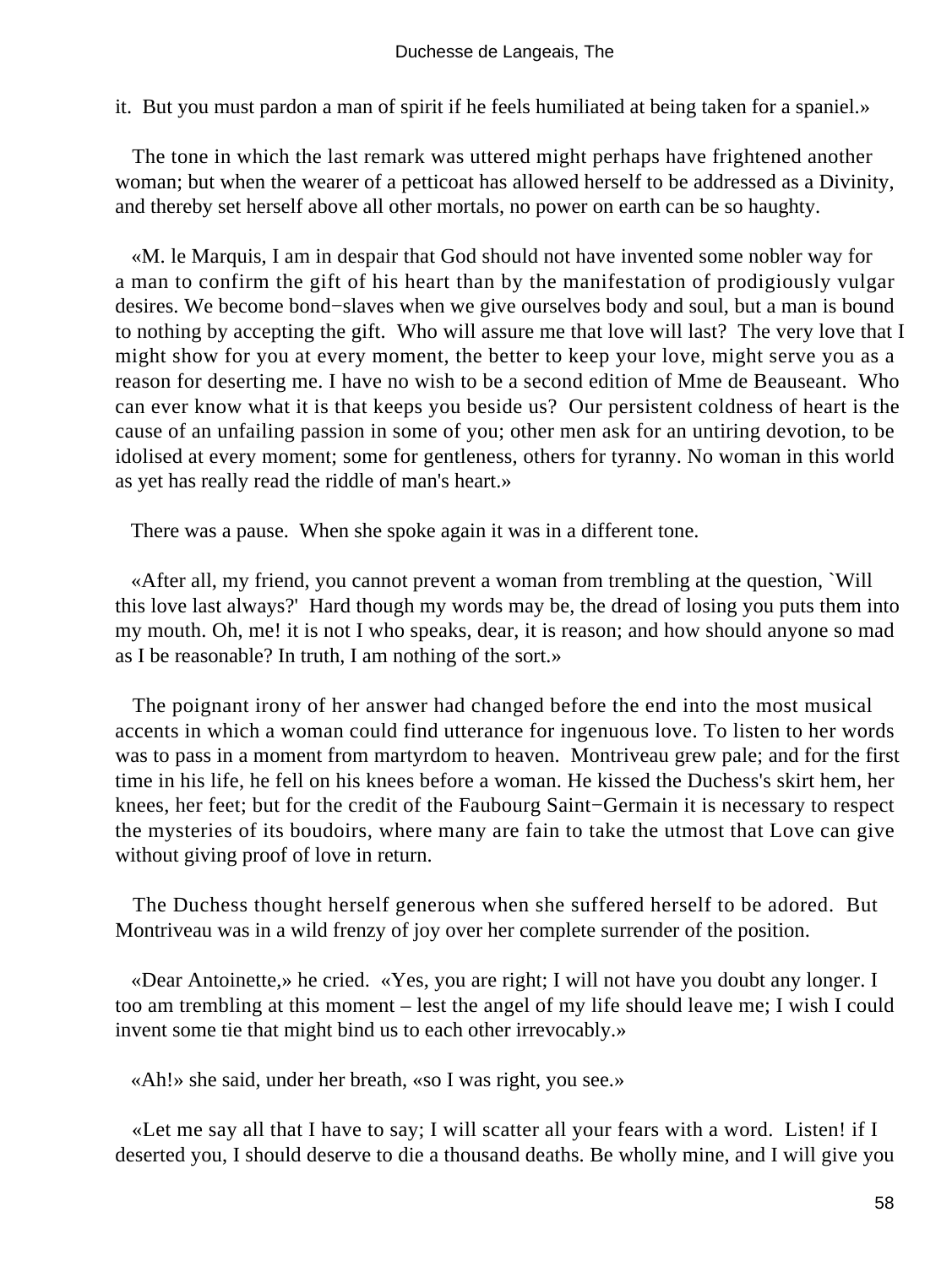the right to kill me if I am false. I myself will write a letter explaining certain reasons for taking my own life; I will make my final arrangements, in short. You shall have the letter in your keeping; in the eye of the law it will be a sufficient explanation of my death. You can avenge yourself, and fear nothing from God or men.»

 «What good would the letter be to me? What would life be if I had lost your love? If I wished to kill you, should I not be ready to follow? No; thank you for the thought, but I do not want the letter. Should I not begin to dread that you were faithful to me through fear? And if a man knows that he must risk his life for a stolen pleasure, might it not seem more tempting? Armand, the thing I ask of you is the one hard thing to do.»

«Then what is it that you wish?»

«Your obedience and my liberty.»

«Ah, God!» cried he, «I am a child.»

 «A wayward, much spoilt child,» she said, stroking the thick hair, for his head still lay on her knee. «Ah! and loved far more than he believes, and yet he is very disobedient. Why not stay as we are? Why not sacrifice to me the desires that hurt me? Why not take what I can give, when it is all that I can honestly grant? Are you not happy?»

 «Oh yes, I am happy when I have not a doubt left. Antoinette, doubt in love is a kind of death, is it not?»

 In a moment he showed himself as he was, as all men are under the influence of that hot fever; he grew eloquent, insinuating. And the Duchess tasted the pleasures which she reconciled with her conscience by some private, Jesuitical ukase of her own; Armand's love gave her a thrill of cerebral excitement which custom made as necessary to her as society, or the Opera. To feel that she was adored by this man, who rose above other men, whose character frightened her; to treat him like a child; to play with him as Poppaea played with Nero – many women, like the wives of King Henry **VIII,** have paid for such a perilous delight with all the blood in their veins. Grim presentiment! Even as she surrendered the delicate, pale, gold curls to his touch, and felt the close pressure of his hand, the little hand of a man whose greatness she could not mistake; even as she herself played with his dark, thick locks, in that boudoir where she reigned a queen, the Duchess would say to herself –

«This man is capable of killing me if he once finds out that I am playing with him.»

 Armand de Montriveau stayed with her till two o'clock in the morning. From that moment this woman, whom he loved, was neither a duchess nor a Navarreins; Antoinette, in her disguises, had gone so far as to appear to be a woman. On that most blissful evening, the sweetest prelude ever played by a Parisienne to what the world calls «a slip»; in spite of all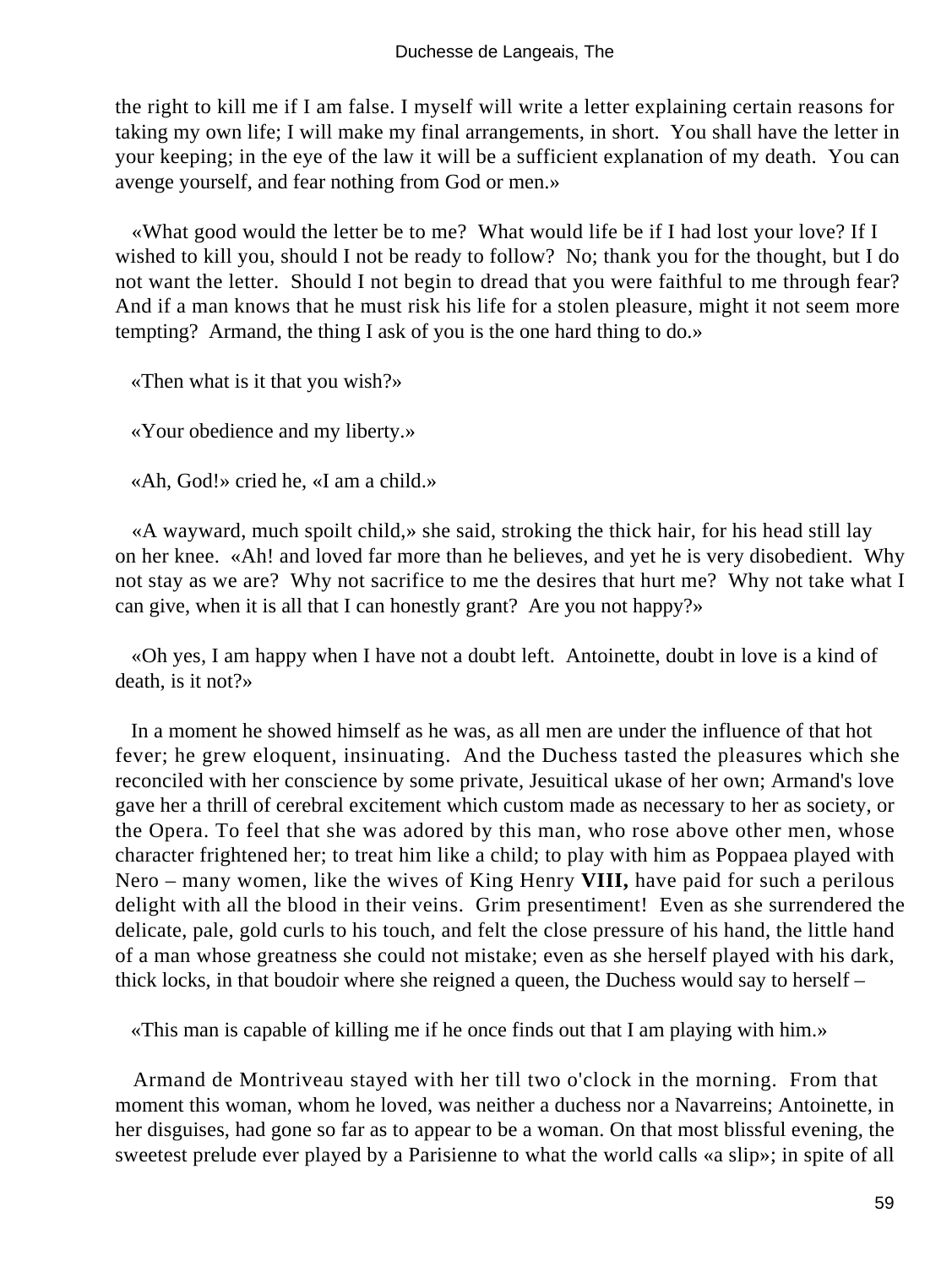her affectations of a coyness which she did not feel, the General saw all maidenly beauty in her. He had some excuse for believing that so many storms of caprice had been but clouds covering a heavenly soul; that these must be lifted one by one like the veils that hid her divine loveliness. The Duchess became, for him, the most simple and girlish mistress; she was the one woman in the world for him; and he went away quite happy in that at last he had brought her to give him such pledges of love, that it seemed to him impossible but that he should be but her husband henceforth in secret, her choice sanctioned by Heaven.

 Armand went slowly home, turning this thought in his mind with the impartiality of a man who is conscious of all the responsibilities that love lays on him while he tastes the sweetness of its joys. He went along the Quais to see the widest possible space of sky; his heart had grown in him; he would fain have had the bounds of the firmament and of earth enlarged. It seemed to him that his lungs drew an ampler breath.

 In the course of his self−examination, as he walked, he vowed to love this woman so devoutly, that every day of her life she should find absolution for her sins against society in unfailing happiness. Sweet stirrings of life when life is at the full! The man that is strong enough to steep his soul in the colour of one emotion, feels infinite joy as glimpses open out for him of an ardent lifetime that knows no diminution of passion to the end; even so it is permitted to certain mystics, in ecstasy, to behold the Light of God. Love would be naught without the belief that it would last forever; love grows great through constancy. It was thus that, wholly absorbed by his happiness, Montriveau understood passion.

«We belong to each other forever!»

 The thought was like a talisman fulfilling the wishes of his life. He did not ask whether the Duchess might not change, whether her love might not last. No, for he had faith. Without that virtue there is no future for Christianity, and perhaps it is even more necessary to society. A conception of life as feeling occurred to him for the first time; hitherto he had lived by action, the most strenuous exertion of human energies, the physical devotion, as it may be called, of the soldier.

 Next day M. de Montriveau went early in the direction of the Faubourg Saint−Germain. He had made an appointment at a house not far from the Hotel de Langeais; and the business over, he went thither as if to his own home. The General's companion chanced to be a man for whom he felt a kind of repulsion whenever he met him in other houses. This was the Marquis de Ronquerolles, whose reputation had grown so great in Paris boudoirs. He was witty, clever, and what was more – courageous; he set the fashion to all the young men in Paris. As a man of gallantry, his success and experience were equally matters of envy; and neither fortune nor birth was wanting in his case, qualifications which add such lustre in Paris to a reputation as a leader of fashion.

«Where are you going?» asked M. de Ronquerolles.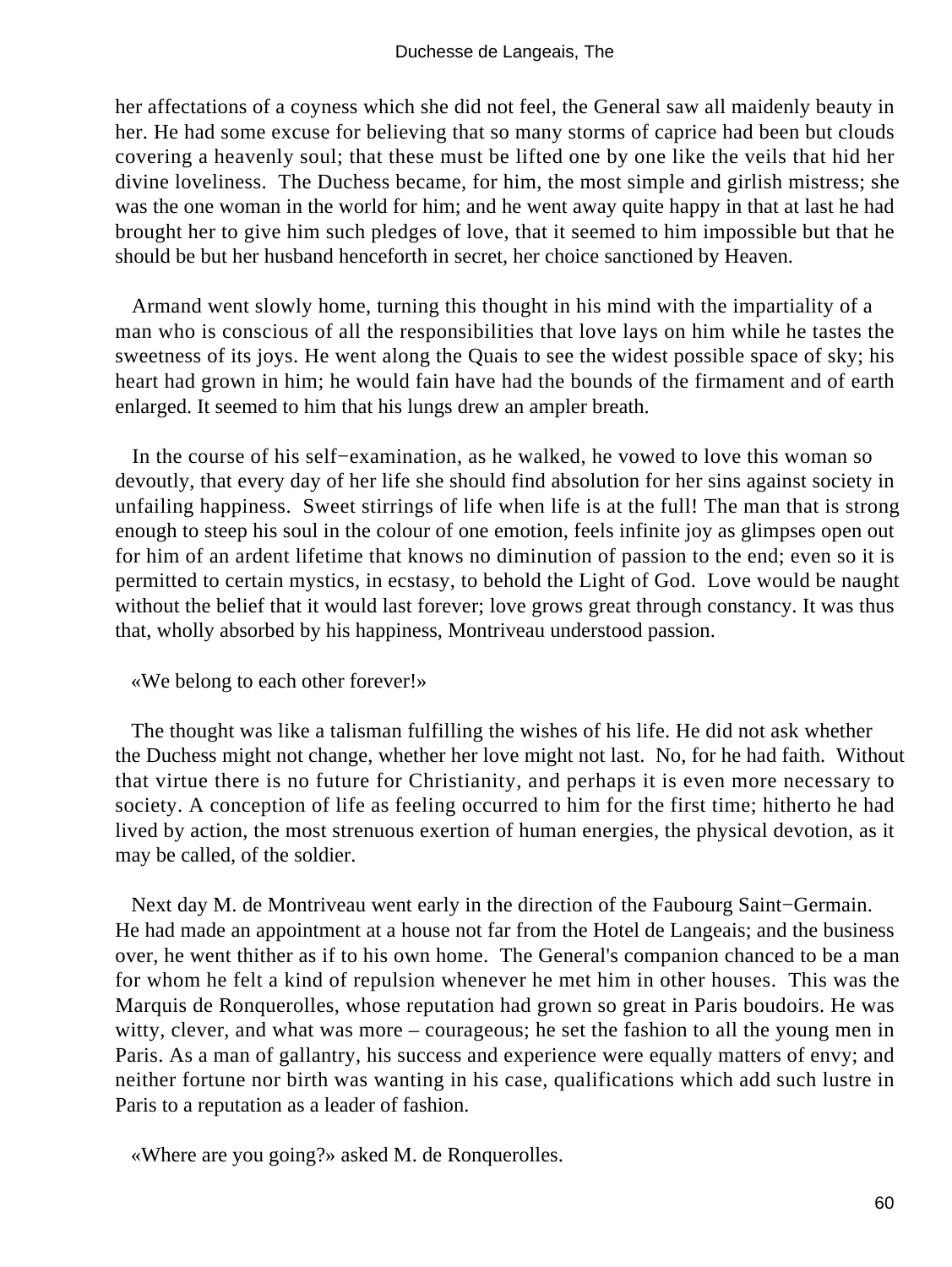«To Mme de Langeais's.»

 «Ah, true. I forgot that you had allowed her to lime you. You are wasting your affections on her when they might be much better employed elsewhere. I could have told you of half a score of women in the financial world, any one of them a thousand times better worth your while than that titled courtesan, who does with her brains what less artificial women do with  $-$  – »

 «What is this, my dear fellow?» Armand broke in. «The Duchess is an angel of innocence.»

Ronquerolles began to laugh.

 «Things being thus, dear boy,» said he, «it is my duty to enlighten you. Just a word; there is no harm in it between ourselves. Has the Duchess surrendered? If so, I have nothing more to say. Come, give me your confidence. There is no occasion to waste your time in grafting your great nature on that unthankful stock, when all your hopes and cultivation will come to nothing.»

 Armand ingenuously made a kind of general report of his position, enumerating with much minuteness the slender rights so hardly won. Ronquerolles burst into a peal of laughter so heartless, that it would have cost any other man his life. But from their manner of speaking and looking at each other during that colloquy beneath the wall, in a corner almost as remote from intrusion as the desert itself, it was easy to imagine the friendship between the two men knew no bounds, and that no power on earth could estrange them.

 "My dear Armand, why did you not tell me that the Duchess was a puzzle to you? I would have given you a little advice which might have brought your flirtation properly through. You must know, to begin with, that the women of our Faubourg, like any other women, love to steep themselves in love; but they have a mind to possess and not to be possessed. They have made a sort of compromise with human nature. The code of their parish gives them a pretty wide latitude short of the last transgression. The sweets enjoyed by this fair Duchess of yours are so many venial sins to be washed away in the waters of penitence. But if you had the impertinence to ask in earnest for the moral sin to which naturally you are sure to attach the highest importance, you would see the deep disdain with which the door of the boudoir and the house would be incontinently shut upon you. The tender Antoinette would dismiss everything from her memory; you would be less than a cipher for her. She would wipe away your kisses, my dear friend, as indifferently as she would perform her ablutions.

 She would sponge love from her cheeks as she washes off rouge. We know women of that sort – the thorough−bred Parisienne. Have you ever noticed a grisette tripping along the street? Her face is as good as a picture. A pretty cap, fresh cheeks, trim hair, a guileful smile,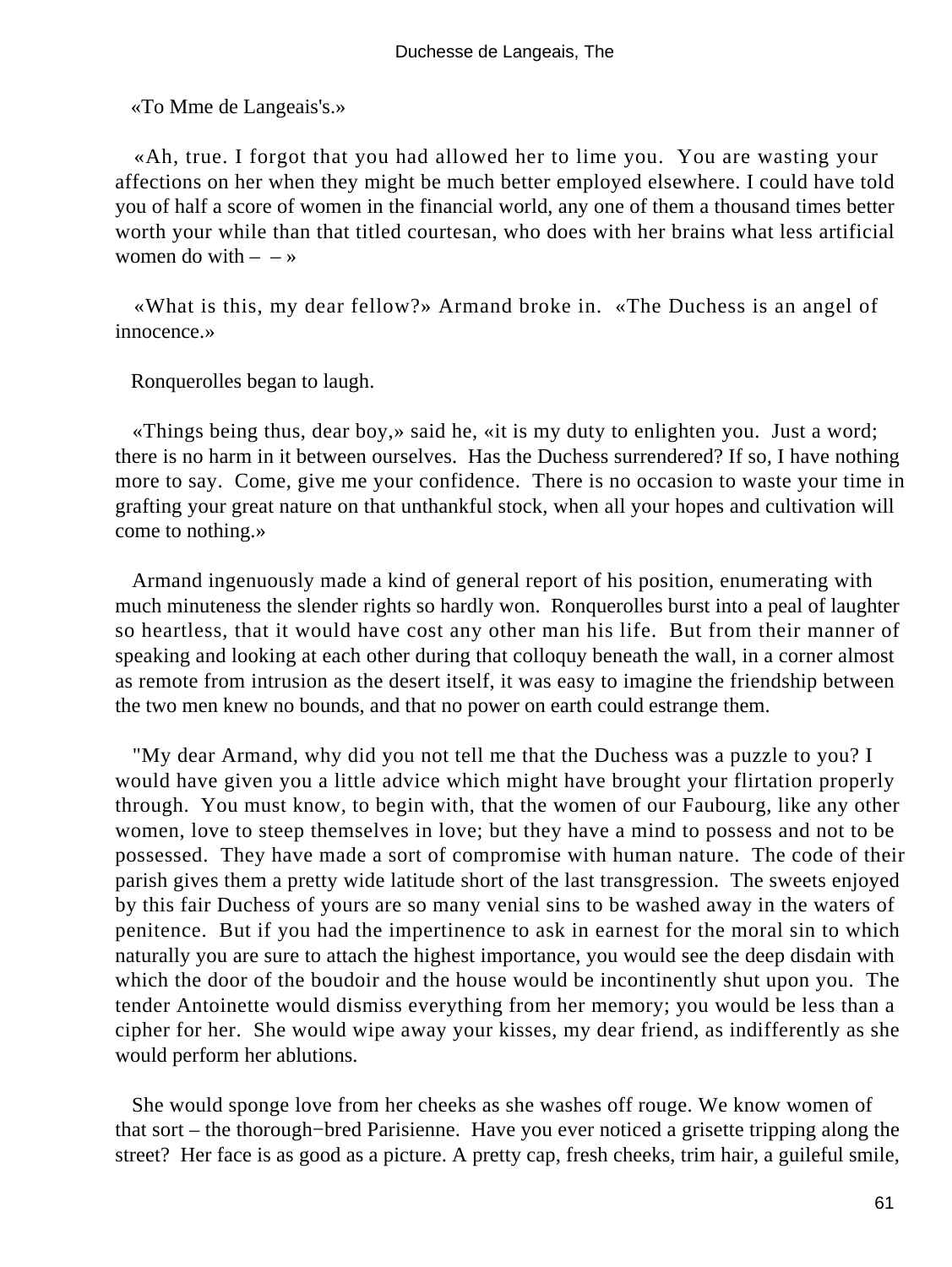and the rest of her almost neglected. Is not this true to the life? Well, that is the Parisienne. She knows that her face is all that will be seen, so she devotes all her care, finery, and vanity to her head. The Duchess is the same; the head is everything with her. She can only feel through her intellect, her heart lies in her brain, she is a sort of intellectual epicure, she has a head−voice. We call that kind of poor creature a Lais of the intellect. You have been taken in like a boy. If you doubt it, you can have proof of it tonight, this morning, this instant. Go up to her, try the demand as an experiment, insist peremptorily if it is refused. You might set about it like the late Marechal de Richelieu, and get nothing for your pains."

Armand was dumb with amazement.

«Has your desire reached the point of infatuation?»

«I want her at any cost!» Montriveau cried out despairingly.

 "Very well. Now, look here. Be as inexorable as she is herself. Try to humiliate her, to sting her vanity. Do NOT try to move her heart, nor her soul, but the woman's nerves and temperament, for she is both nervous and lymphatic. If you can once awaken desire in her, you are safe. But you must drop these romantic boyish notions of yours. If when once you have her in your eagle's talons you yield a point or draw back, if you so much as stir an eyelid, if she thinks that she can regain her ascendancy over you, she will slip out of your clutches like a fish, and you will never catch her again. Be as inflexible as law. Show no more charity than the headsman. Hit hard, and then hit again. Strike and keep on striking as if you were giving her the knout. Duchesses are made of hard stuff, my dear Armand; there is a sort of feminine nature that is only softened by repeated blows; and as suffering develops a heart in women of that sort, so it is a work of charity not to spare the rod. Do you persevere. Ah! when pain has thoroughly relaxed those nerves and softened the fibres that you take to be so pliant and yielding; when a shrivelled heart has learned to expand and contract and to beat under this discipline; when the brain has capitulated – then, perhaps, passion may enter among the steel springs of this machinery that turns out tears and affectations and languors and melting phrases; then you shall see a most magnificent conflagration (always supposing that the chimney takes fire). The steel feminine system will glow red−hot like iron in the forge; that kind of heat lasts longer than any other, and the glow of it may possibly turn to love.

 «Still,» he continued, «I have my doubts. And, after all, is it worth while to take so much trouble with the Duchess? Between ourselves a man of my stamp ought first to take her in hand and break her in; I would make a charming woman of her; she is a thoroughbred; whereas, you two left to yourselves will never get beyond the **A B C.** But you are in love with her, and just now you might not perhaps share my views on this subject  $- -$ . A pleasant time to you, my children,» added Ronquerolles, after a pause. Then with a laugh: «I have decided myself for facile beauties; they are tender, at any rate, the natural woman appears in their love without any of your social seasonings. A woman that haggles over herself, my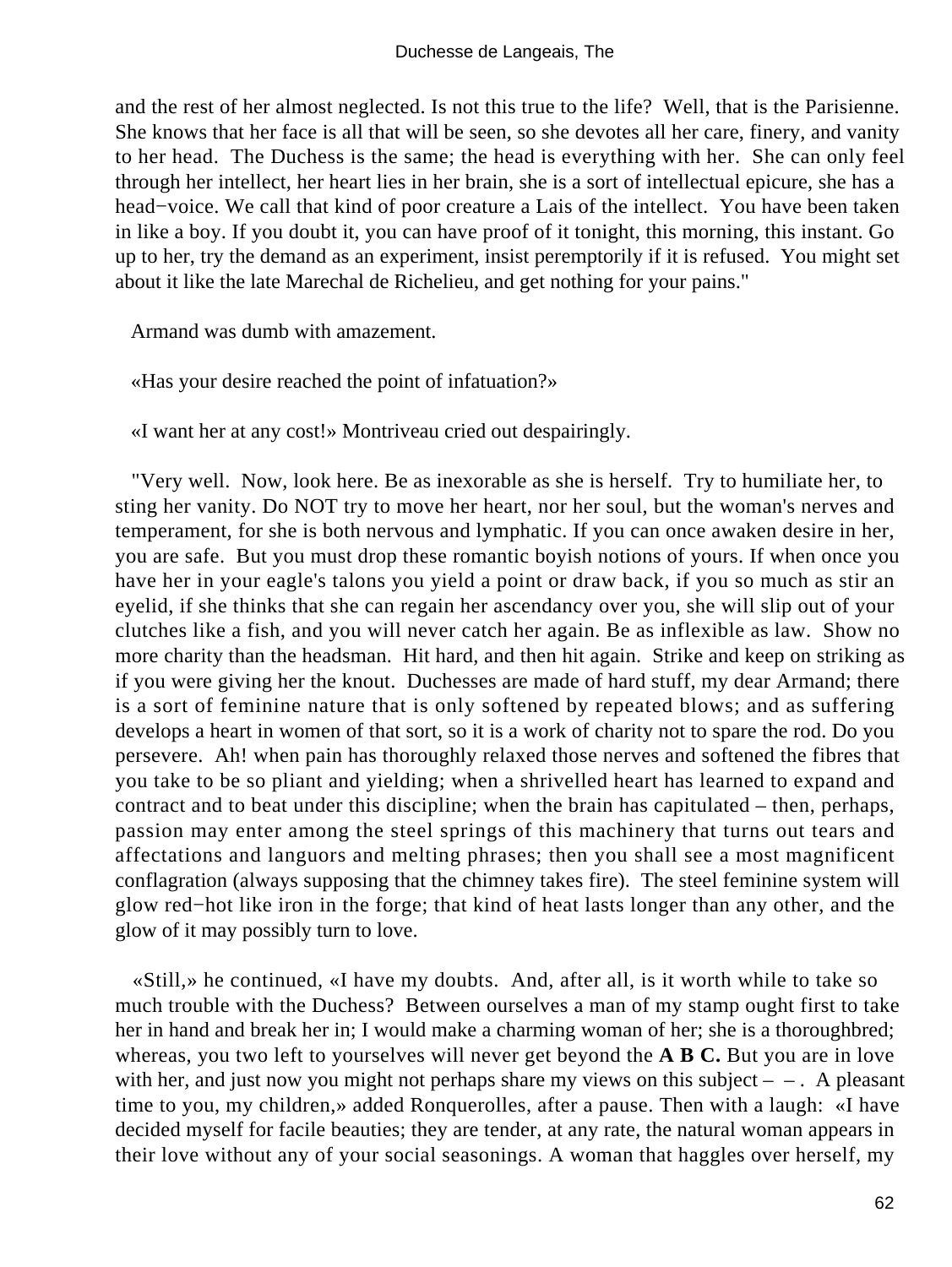poor boy, and only means to inspire love! Well, have her like an extra horse – for show. The match between the sofa and confessional, black and white, queen and knight, conscientious scruples and pleasure, is an uncommonly amusing game of chess. And if a man knows the game, let him be never so little of a rake, he wins in three moves. Now, if I undertook a woman of that sort, I should start with the deliberate purpose of  $- \rightarrow$  His voice sank to a whisper over the last words in Armand's ear, and he went before there was time to reply.

 As for Montriveau, he sprang at a bound across the courtyard of the Hotel de Langeais, went unannounced up the stairs straight to the Duchess's bedroom.

 «This is an unheard−of thing,» she said, hastily wrapping her dressing−gown about her. «Armand! this is abominable of you! Come, leave the room, I beg. Just go out of the room, and go at once. Wait for me in the drawing−room. – Come now!»

«Dear angel, has a plighted lover no privilege whatsoever?»

 «But, monsieur, it is in the worst possible taste of a plighted lover or a wedded husband to break in like this upon his wife.»

He came up to the Duchess, took her in his arms, and held her tightly to him.

«Forgive, dear Antoinette; but a host of horrid doubts are fermenting in my heart.»

«DOUBTS? Fie! – Oh, fie on you!»

 «Doubts all but justified. If you loved me, would you make this quarrel? Would you not be glad to see me? Would you not have felt a something stir in your heart? For I, that am not a woman, feel a thrill in my inmost self at the mere sound of your voice. Often in a ballroom a longing has come upon me to spring to your side and put my arms about your neck.»

 «Oh! if you have doubts of me so long as I am not ready to spring to your arms before all the world, I shall be doubted all my life long, I suppose. Why, Othello was a mere child compared with you!»

«Ah!» he cried despairingly, «you have no love for me  $- \rightarrow \infty$ 

 «Admit, at any rate, that at this moment you are not lovable.» Then I have still to find favour in your sight?"

 «Oh, I should think so. Come,» added she, «with a little imperious air, go out of the room, leave me. I am not like you; I wish always to find favour in your eyes.»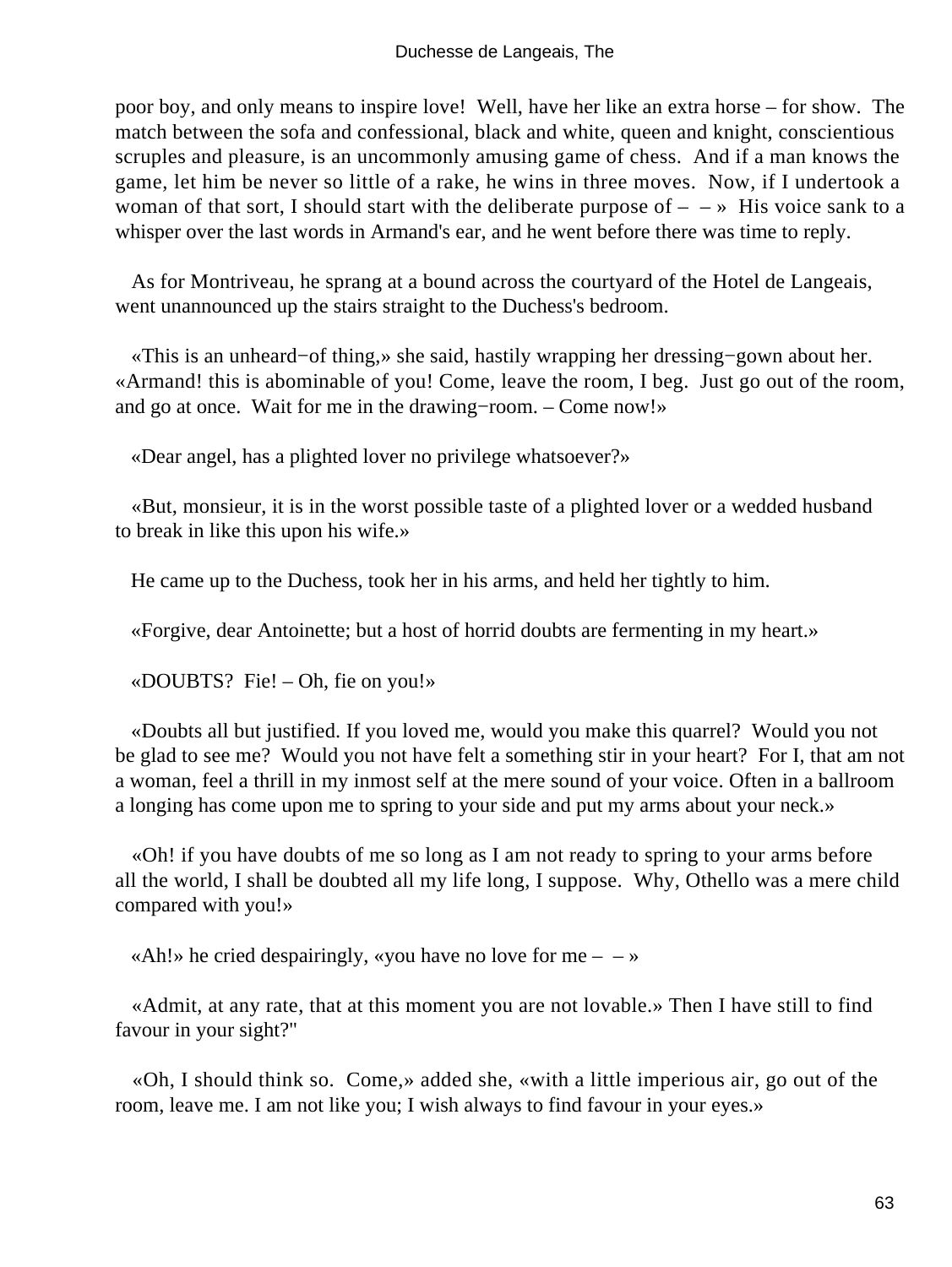Never woman better understood the art of putting charm into insolence, and does not the charm double the effect? is it not enough to infuriate the coolest of men? There was a sort of untrammelled freedom about Mme de Langeais; a something in her eyes, her voice, her attitude, which is never seen in a woman who loves when she stands face to face with him at the mere sight of whom her heart must needs begin to beat. The Marquis de Ronquerolles's counsels had cured Armand of sheepishness; and further, there came to his aid that rapid power of intuition which passion will develop at moments in the least wise among mortals, while a great man at such a time possesses it to the full. He guessed the terrible truth revealed by the Duchess's nonchalance, and his heart swelled with the storm like a lake rising in flood.

«If you told me the truth yesterday, be mine, dear Antoinette,» he cried; «you shall  $- \rightarrow \infty$ 

 «In the first place,» said she composedly, thrusting him back as he came nearer – "in the first place, you are not to compromise me. My woman might overhear you. Respect me, I beg of you. Your familiarity is all very well in my boudoir in an evening; here it is quite different. Besides, what may your `you shall' mean? `You shall.' No one as yet has ever used that word to me. It is quite ridiculous, it seems to me, absolutely ridiculous.

«Will you surrender nothing to me on this point?»

 «Oh! do you call a woman's right to dispose of herself a `point?' A capital point indeed; you will permit me to be entirely my own mistress on that `point.' »

«And how if, believing in your promises to me, I should absolutely require it?»

 «Oh! then you would prove that I made the greatest possible mistake when I made you a promise of any kind; and I should beg you to leave me in peace.»

 The General's face grew white; he was about to spring to her side, when Mme de Langeais rang the bell, the maid appeared, and, smiling with a mocking grace, the Duchess added, «Be so good as to return when I am visible.»

 Then Montriveau felt the hardness of a woman as cold and keen as a steel blade; she was crushing in her scorn. In one moment she had snapped the bonds which held firm only for her lover. She had read Armand's intention in his face, and held that the moment had come for teaching the Imperial soldier his lesson. He was to be made to feel that though duchesses may lend themselves to love, they do not give themselves, and that the conquest of one of them would prove a harder matter than the conquest of Europe.

 «Madame,» returned Armand, «I have not time to wait. I am a spoilt child, as you told me yourself. When I seriously resolve to have that of which we have been speaking, I shall have it.»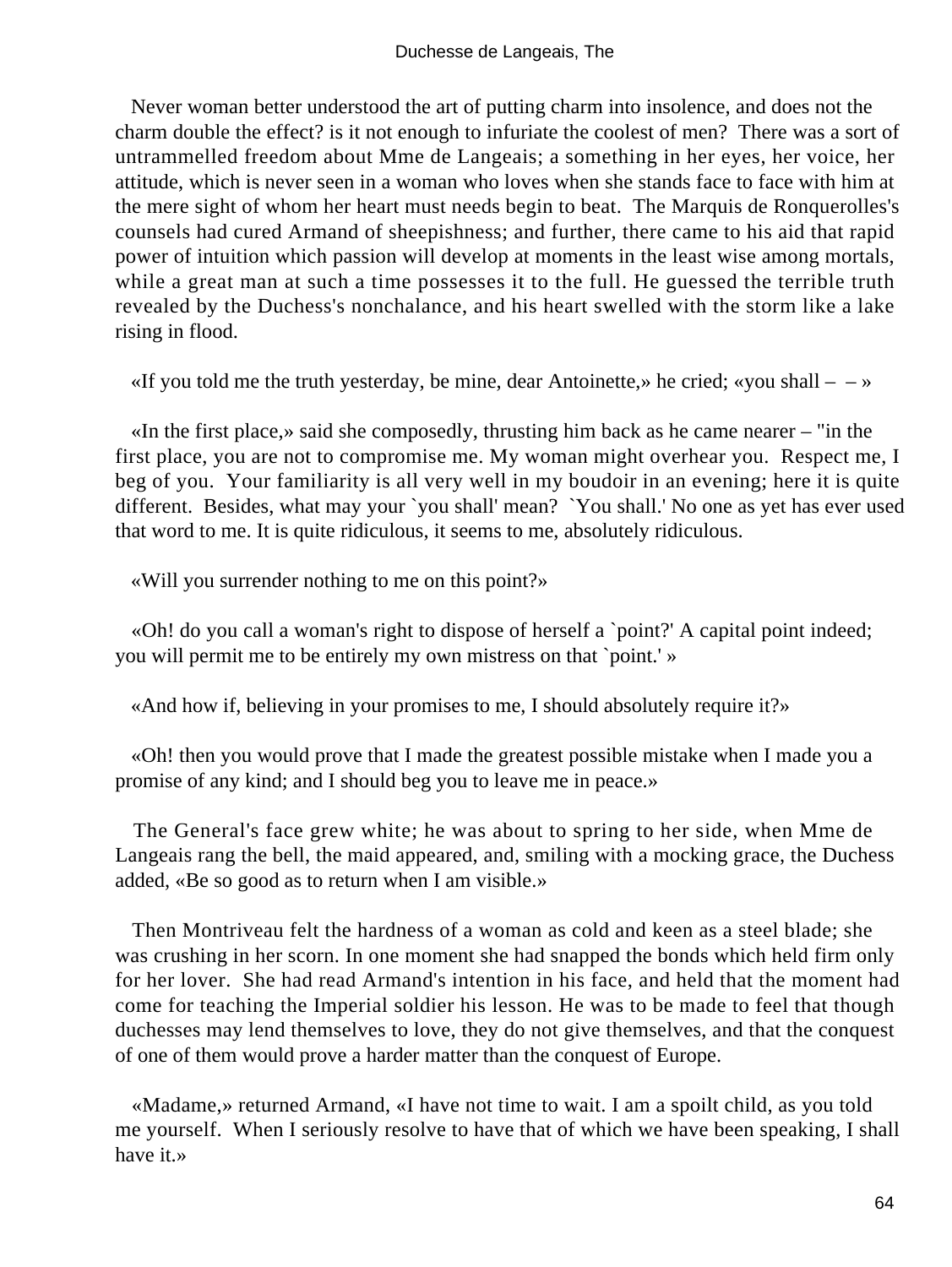«You will have it?» queried she, and there was a trace of surprise in her loftiness.

«I shall have it.»

"Oh! you would do me a great pleasure by `resolving' to have it.

For curiosity's sake, I should be delighted to know how you would set about it  $-$  "

 «I am delighted to put a new interest into your life,» interrupted Montriveau, breaking into a laugh which dismayed the Duchess. «Will you permit me to take you to the ball tonight?»

 «A thousand thanks. M. de Marsay has been beforehand with you. I gave him my promise.»

Montriveau bowed gravely and went.

«So Ronquerolles was right,» thought he, «and now for a game of chess.»

 Thenceforward he hid his agitation by complete composure. No man is strong enough to bear such sudden alternations from the height of happiness to the depths of wretchedness. So he had caught a glimpse of happy life the better to feel the emptiness of his previous existence? There was a terrible storm within him; but he had learned to endure, and bore the shock of tumultuous thoughts as a granite cliff stands out against the surge of an angry sea.

 «I could say nothing. When I am with her my wits desert me. She does not know how vile and contemptible she is. Nobody has ventured to bring her face to face with herself. She has played with many a man, no doubt; I will avenge them all.»

 For the first time, it may be, in a man's heart, revenge and love were blended so equally that Montriveau himself could not know whether love or revenge would carry all before it. That very evening he went to the ball at which he was sure of seeing the Duchesse de Langeais, and almost despaired of reaching her heart.

 He inclined to think that there was something diabolical about this woman, who was gracious to him and radiant with charming smiles; probably because she had no wish to allow the world to think that she had compromised herself with M. de Montriveau. Coolness on both sides is a sign of love; but so long as the Duchess was the same as ever, while the Marquis looked sullen and morose, was it not plain that she had conceded nothing? Onlookers know the rejected lover by various signs and tokens; they never mistake the genuine symptoms for a coolness such as some women command their adorers to feign, in the hope of concealing their love. Everyone laughed at Montriveau; and he, having omitted to consult his cornac, was abstracted and ill at ease. M. de Ronquerolles would very likely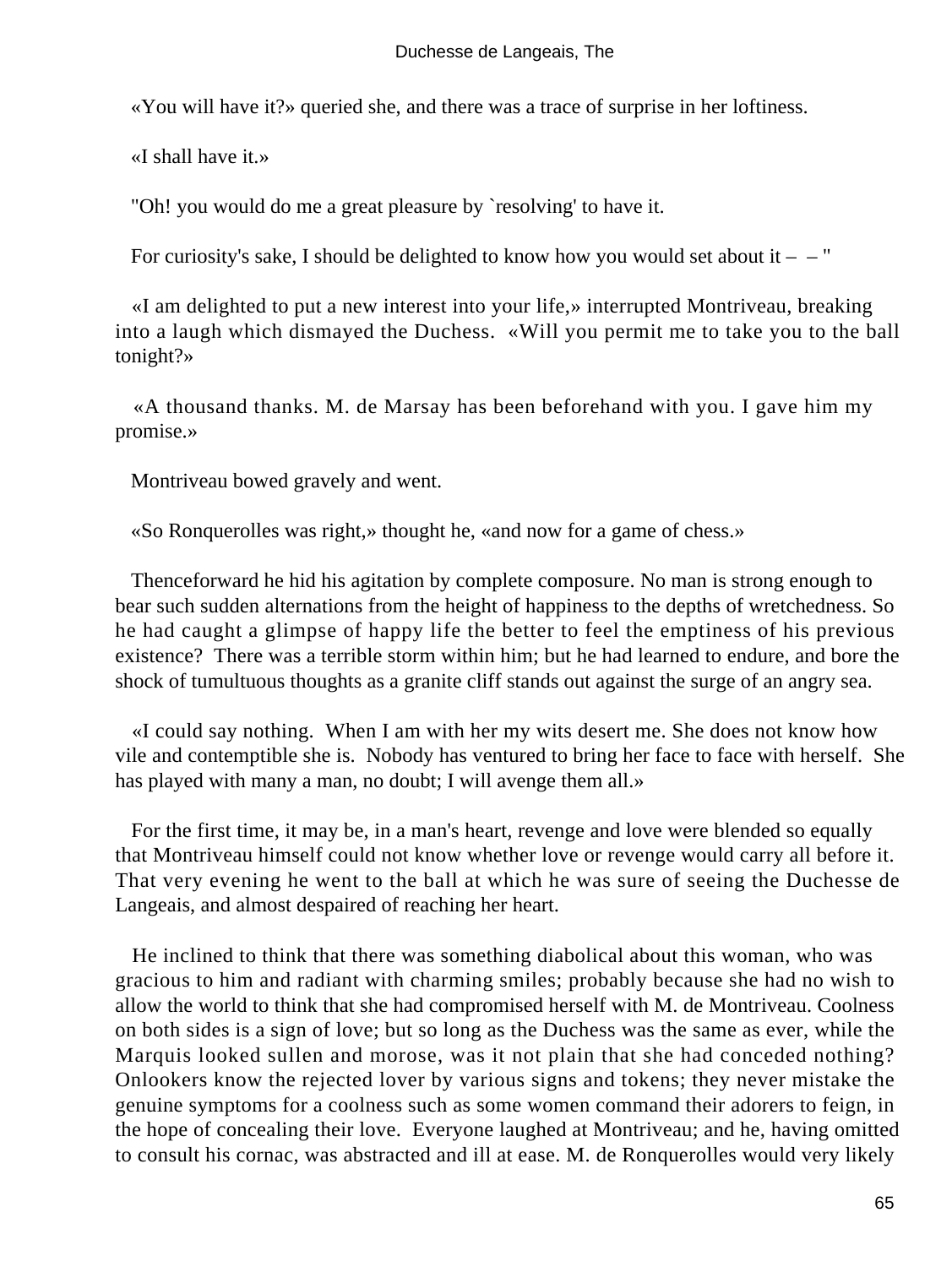have bidden him compromise the Duchess by responding to her show of friendliness by passionate demonstrations; but as it was, Armand de Montriveau came away from the ball, loathing human nature, and even then scarcely ready to believe in such complete depravity.

 «If there is no executioner for such crimes,» he said, as he looked up at the lighted windows of the ballroom where the most enchanting women in Paris were dancing, laughing, and chatting, «I will take you by the nape of the neck, Mme la Duchesse, and make you feel something that bites more deeply than the knife in the Place de la Greve. Steel against steel; we shall see which heart will leave the deeper mark.»

 For a week or so Mme de Langeais hoped to see the Marquis de Montriveau again; but he contented himself with sending his card every morning to the Hotel de Langeais. The Duchess could not help shuddering each time that the card was brought in, and a dim foreboding crossed her mind, but the thought was vague as a presentiment of disaster. When her eyes fell on the name, it seemed to her that she felt the touch of the implacable man's strong hand in her hair; sometimes the words seemed like a prognostication of a vengeance which her lively intellect invented in the most shocking forms. She had studied him too well not to dread him. Would he murder her, she wondered? Would that bull−necked man dash out her vitals by flinging her over his head? Would he trample her body under his feet? When, where, and how would he get her into his power? Would he make her suffer very much, and what kind of pain would he inflict? She repented of her conduct. There were hours when, if he had come, she would have gone to his arms in complete self−surrender.

 Every night before she slept she saw Montriveau's face; every night it wore a different aspect. Sometimes she saw his bitter smile, sometimes the Jovelike knitting of the brows; or his leonine look, or some disdainful movement of the shoulders made him terrible for her. Next day the card seemed stained with blood. The name of Montriveau stirred her now as the presence of the fiery, stubborn, exacting lover had never done. Her apprehensions gathered strength in the silence. She was forced, without aid from without, to face the thought of a hideous duel of which she could not speak. Her proud hard nature was more responsive to thrills of hate than it had ever been to the caresses of love. Ah! if the General could but have seen her, as she sat with her forehead drawn into folds between her brows; immersed in bitter thoughts in that boudoir where he had enjoyed such happy moments, he might perhaps have conceived high hopes. Of all human passions, is not pride alone incapable of engendering anything base? Mme de Langeais kept her thoughts to herself, but is it not permissible to suppose that M. de Montriveau was no longer indifferent to her? And has not a man gained ground immensely when a woman thinks about him? He is bound to make progress with her either one way or the other afterwards.

 Put any feminine creature under the feet of a furious horse or other fearsome beast; she will certainly drop on her knees and look for death; but if the brute shows a milder mood and does not utterly slay her, she will love the horse, lion, bull, or what not, and will speak of him quite at her ease. The Duchess felt that she was under the lion's paws; she quaked,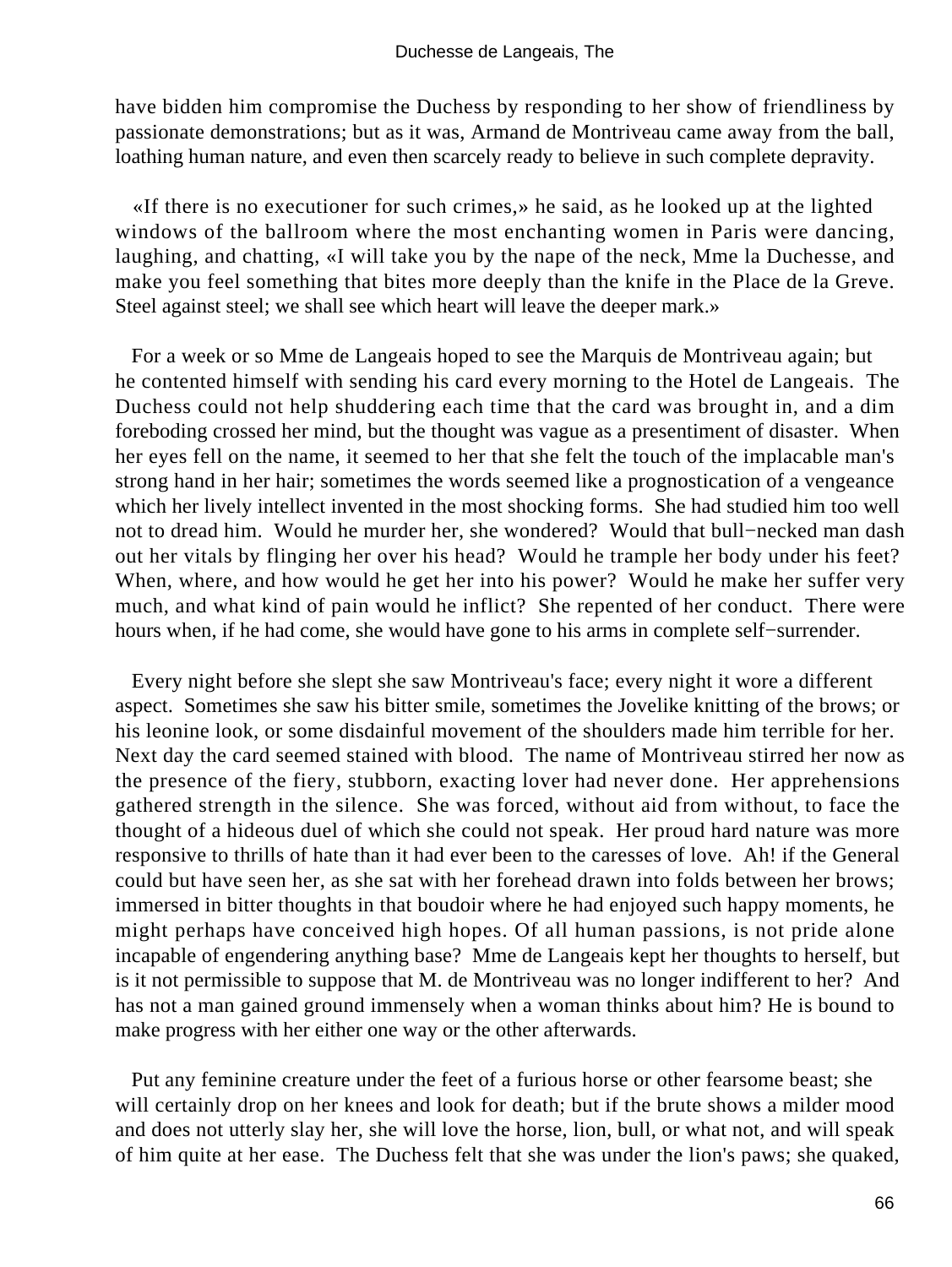but she did not hate him.

 The man and woman thus singularly placed with regard to each other met three times in society during the course of that week. Each time, in reply to coquettish questioning glances, the Duchess received a respectful bow, and smiles tinged with such savage irony, that all her apprehensions over the card in the morning were revived at night. Our lives are simply such as our feelings shape them for us; and the feelings of these two had hollowed out a great gulf between them

 The Comtesse de Serizy, the Marquis de Ronquerolles's sister, gave a great ball at the beginning of the following week, and Mme de Langeais was sure to go to it. Armand was the first person whom the Duchess saw when she came into the room, and this time Armand was looking out for her, or so she thought at least. The two exchanged a look, and suddenly the woman felt a cold perspiration break from every pore. She had thought all along that Montriveau was capable of taking reprisals in some unheard−of way proportioned to their condition, and now the revenge had been discovered, it was ready, heated, and boiling. Lightnings flashed from the foiled lover's eyes, his face was radiant with exultant vengeance. And the Duchess? Her eyes were haggard in spite of her resolution to be cool and insolent. She went to take her place beside the Comtesse de Serizy, who could not help exclaiming, «Dear Antoinette! what is the matter with you? You are enough to frighten one.»

 «I shall be all right after a quadrille,» she answered, giving a hand to a young man who came up at that moment.

 Mme de Langeais waltzed that evening with a sort of excitement and transport which redoubled Montriveau's lowering looks. He stood in front of the line of spectators, who were amusing themselves by looking on. Every time that SHE came past him, his eyes darted down upon her eddying face; he might have been a tiger with the prey in his grasp. The waltz came to an end, Mme de Langeais went back to her place beside the Countess, and Montriveau never took his eyes off her, talking all the while with a stranger.

 «One of the things that struck me most on the journey,» he was saying (and the Duchess listened with all her ears), «was the remark which the man makes at Westminster when you are shown the axe with which a man in a mask cut off Charles the First's head, so they tell you. The King made it first of all to some inquisitive person, and they repeat it still in memory of him.»

«What does the man say?» asked Mme de Serizy.

 « `Do not touch the axe!' » replied Montriveau, and there was menace in the sound of his voice.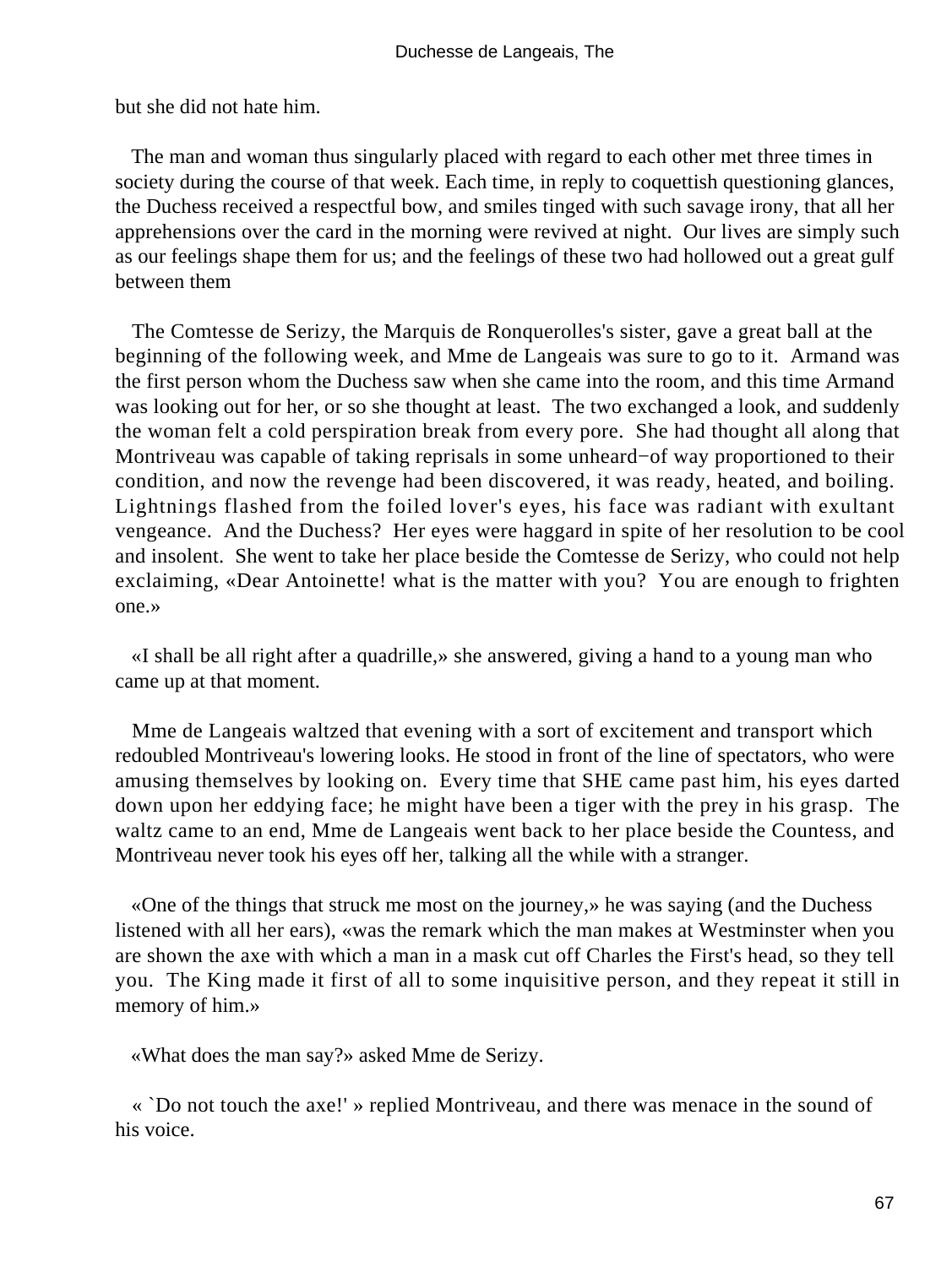«Really, my Lord Marquis,» said Mme de Langeais, «you tell this old story that everybody knows if they have been to London, and look at my neck in such a melodramatic way that you seem to me to have an axe in your hand.»

 The Duchess was in a cold sweat, but nevertheless she laughed as she spoke the last words.

«But circumstances give the story a quite new application,» returned he.

«How so; pray tell me, for pity's sake?»

 «In this way, madame – you have touched the axe,» said Montriveau, lowering his voice.

 «What an enchanting prophecy!» returned she, smiling with assumed grace. «And when is my head to fall?»

 «I have no wish to see that pretty head of yours cut off. I only fear some great misfortune for you. If your head were clipped close, would you feel no regrets for the dainty golden hair that you turn to such good account?»

 «There are those for whom a woman would love to make such a sacrifice; even if, as often happens, it is for the sake of a man who cannot make allowances for an outbreak of temper.»

 «Quite so. Well, and if some wag were to spoil your beauty on a sudden by some chemical process, and you, who are but eighteen for us, were to be a hundred years old?»

 «Why, the smallpox is our Battle of Waterloo, monsieur,» she interrupted. «After it is over we find out those who love us sincerely.»

«Would you not regret the lovely face that?»

 «Oh! indeed I should, but less for my own sake than for the sake of someone else whose delight it might have been. And, after all, if I were loved, always loved, and truly loved, what would my beauty matter to me? – What do you say, Clara?»

«It is a dangerous speculation,» replied Mme de Serizy.

 «Is it permissible to ask His Majesty the King of Sorcerers when I made the mistake of touching the axe, since I have not been to London as  $yet? - -\n$ 

«NOT SO,» he answered in English, with a burst of ironical laughter.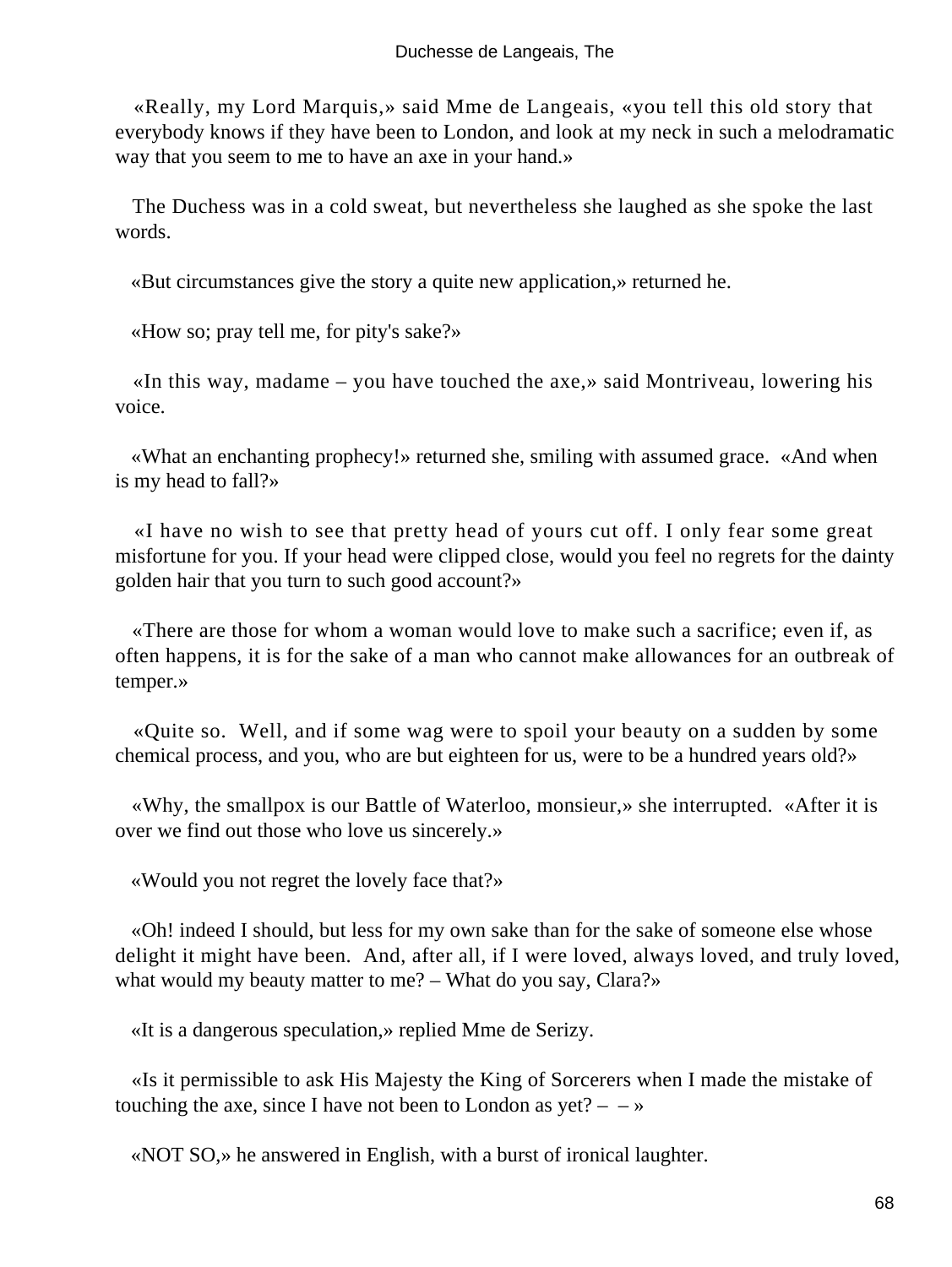«And when will the punishment begin?»

 At this Montriveau coolly took out his watch, and ascertained the hour with a truly appalling air of conviction.

«A dreadful misfortune will befall you before this day is out.»

 «I am not a child to be easily frightened, or rather, I am a child ignorant of danger,» said the Duchess. «I shall dance now without fear on the edge of the precipice.»

 «I am delighted to know that you have so much strength of character,» he answered, as he watched her go to take her place in a square dance.

 But the Duchess, in spite of her apparent contempt for Armand's dark prophecies, was really frightened. Her late lover's presence weighed upon her morally and physically with a sense of oppression that scarcely ceased when he left the ballroom. And yet when she had drawn freer breath, and enjoyed the relief for a moment, she found herself regretting the sensation of dread, so greedy of extreme sensations is the feminine nature. The regret was not love, but it was certainly akin to other feelings which prepare the way for love. And then – as if the impression which Montriveau had made upon her were suddenly revived – she recollected his air of conviction as he took out his watch, and in a sudden spasm of dread she went out.

 By this time it was about midnight. One of her servants, waiting with her pelisse, went down to order her carriage. On her way home she fell naturally enough to musing over M. de Montriveau's prediction. Arrived in her own courtyard, as she supposed, she entered a vestibule almost like that of her own hotel, and suddenly saw that the staircase was different. She was in a strange house. Turning to call her servants, she was attacked by several men, who rapidly flung a handkerchief over her mouth, bound her hand and foot, and carried her off. She shrieked aloud.

«Madame, our orders are to kill you if you scream,» a voice said in her ear.

 So great was the Duchess's terror, that she could never recollect how nor by whom she was transported. When she came to herself, she was lying on a couch in a bachelor's lodging, her hands and feet tied with silken cords. In spite of herself, she shrieked aloud as she looked round and met Armand de Montriveau's eyes. He was sitting in his dressing−gown, quietly smoking a cigar in his armchair.

 «Do not cry out, Mme la Duchesse,» he said, coolly taking the cigar out of his mouth; «I have a headache. Besides, I will untie you. But listen attentively to what I have the honour to say to you.»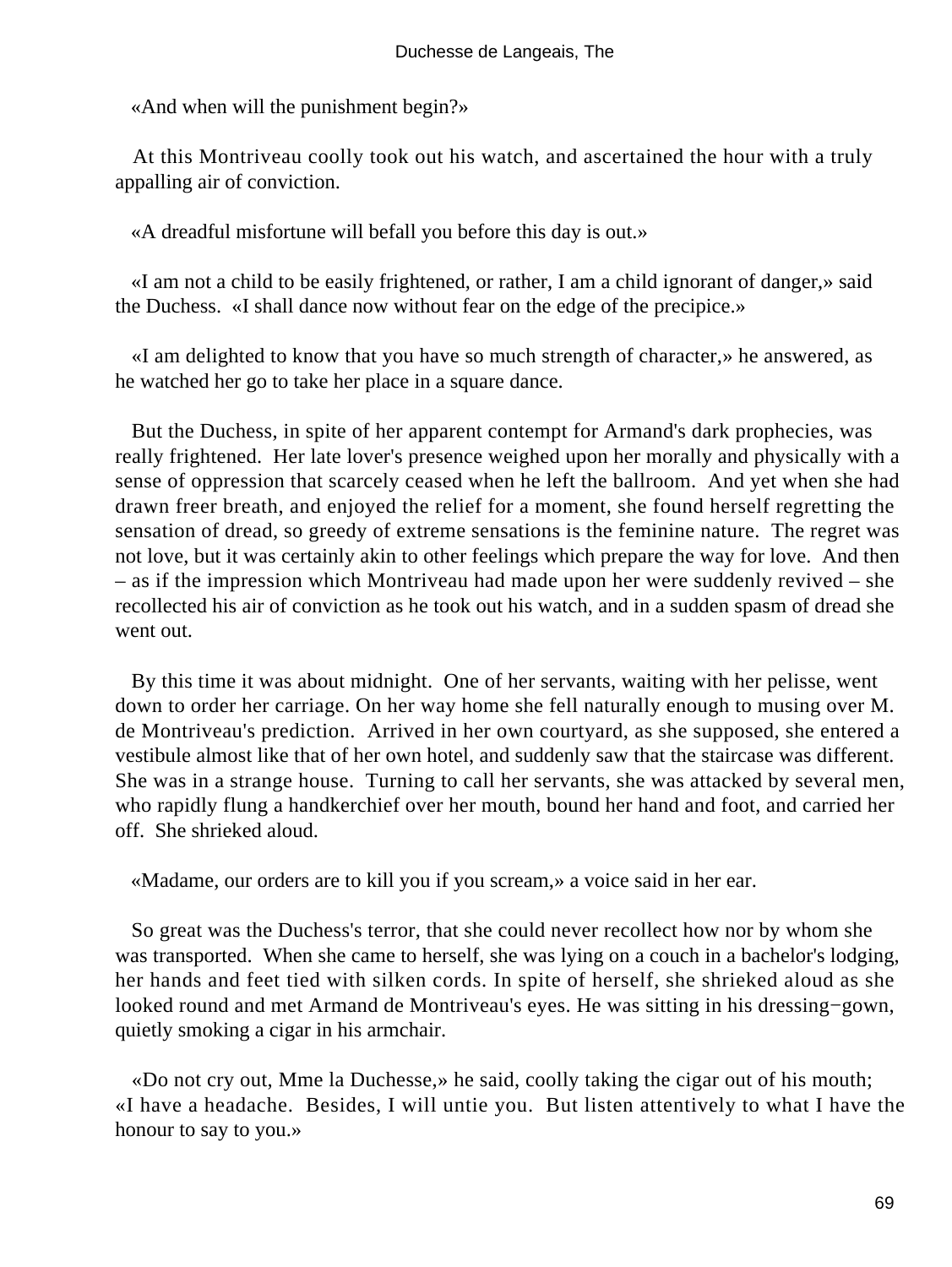Very carefully he untied the knots that bound her feet.

 "What would be the use of calling out? Nobody can hear your cries. You are too well bred to make any unnecessary fuss. If you do not stay quietly, if you insist upon a struggle with me, I shall tie your hands and feet again. All things considered, I think that you have self−respect enough to stay on this sofa as if you were lying on your own at home; cold as ever, if you will.

You have made me shed many tears on this couch, tears that I hid from all other eyes."

 While Montriveau was speaking, the Duchess glanced about her; it was a woman's glance, a stolen look that saw all things and seemed to see nothing. She was much pleased with the room. It was rather like a monk's cell. The man's character and thoughts seemed to pervade it. No decoration of any kind broke the grey painted surface of the walls. A green carpet covered the floor. A black sofa, a table littered with papers, two big easy−chairs, a chest of drawers with an alarum clock by way of ornament, a very low bedstead with a coverlet flung over it – a red cloth with a black key border – all these things made part of a whole that told of a life reduced to its simplest terms. A triple candle−sconce of Egyptian design on the chimney−piece recalled the vast spaces of the desert and Montriveau's long wanderings; a huge sphinx−claw stood out beneath the folds of stuff at the bed−foot; and just beyond, a green curtain with a black and scarlet border was suspended by large rings from a spear handle above a door near one corner of the room. The other door by which the band had entered was likewise curtained, but the drapery hung from an ordinary curtain−rod. As the Duchess finally noted that the pattern was the same on both, she saw that the door at the bed−foot stood open; gleams of ruddy light from the room beyond flickered below the fringed border. Naturally, the ominous light roused her curiosity; she fancied she could distinguish strange shapes in the shadows; but as it did not occur to her at the time that danger could come from that quarter, she tried to gratify a more ardent curiosity.

 «Monsieur, if it is not indiscreet, may I ask what you mean to do with me?» The insolence and irony of the tone stung through the words. The Duchess quite believed that she read extravagant love in Montriveau's speech. He had carried her off; was not that in itself an acknowledgment of her power?

 «Nothing whatever, madame,» he returned, gracefully puffing the last whiff of cigar smoke. «You will remain here for a short time. First of all, I should like to explain to you what you are, and what I am. I cannot put my thoughts into words whilst you are twisting on the sofa in your boudoir; and besides, in your own house you take offence at the slightest hint, you ring the bell, make an outcry, and turn your lover out at the door as if he were the basest of wretches. Here my mind is unfettered. Here nobody can turn me out. Here you shall be my victim for a few seconds, and you are going to be so exceedingly kind as to listen to me. You need fear nothing. I did not carry you off to insult you, nor yet to take by force what you refused to grant of your own will to my unworthiness. I could not stoop so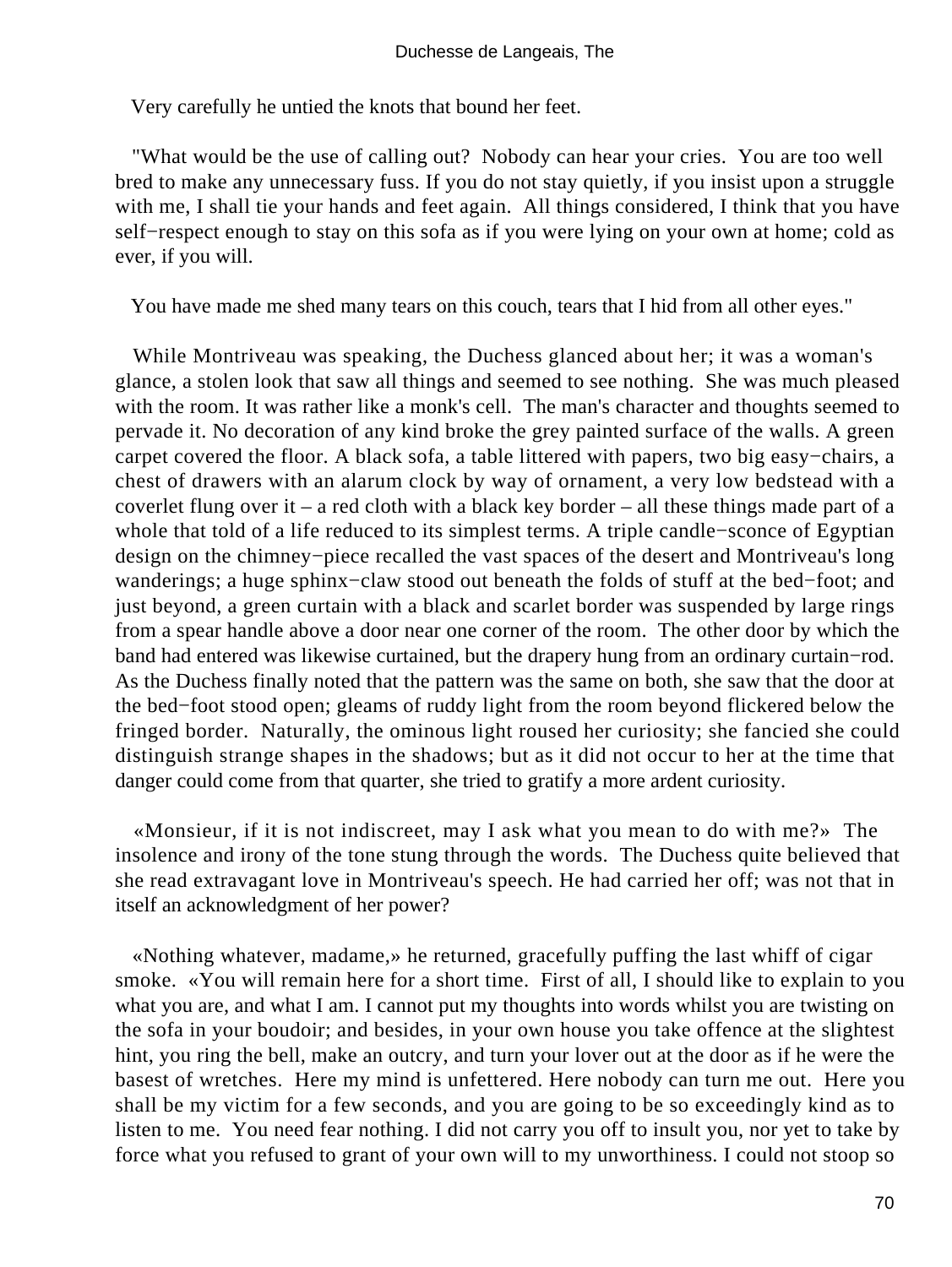low. You possibly think of outrage; for myself, I have no such thoughts.»

He flung his cigar coolly into the fire.

 «The smoke is unpleasant to you, no doubt, madame?» he said, and rising at once, he took a chafing−dish from the hearth, burnt perfumes, and purified the air. The Duchess's astonishment was only equalled by her humiliation. She was in this man's power; and he would not abuse his power. The eyes in which love had once blazed like flame were now quiet and steady as stars. She trembled. Her dread of Armand was increased by a nightmare sensation of restlessness and utter inability to move; she felt as if she were turned to stone. She lay passive in the grip of fear. She thought she saw the light behind the curtains grow to a blaze, as if blown up by a pair of bellows; in another moment the gleams of flame grew brighter, and she fancied that three masked figures suddenly flashed out; but the terrible vision disappeared so swiftly that she took it for an optical delusion.

 «Madame,» Armand continued with cold contempt, «one minute, just one minute is enough for me, and you shall feel it afterwards at every moment throughout your lifetime, the one eternity over which I have power. I am not God. Listen carefully to me,» he continued, pausing to add solemnity to his words. "Love will always come at your call. You have boundless power over men: but remember that once you called love, and love came to you; love as pure and true−hearted as may be on earth, and as reverent as it was passionate; fond as a devoted woman's, as a mother's love; a love so great indeed, that it was past the bounds of reason. You played with it, and you committed a crime.

 Every woman has a right to refuse herself to love which she feels she cannot share; and if a man loves and cannot win love in return, he is not to be pitied, he has no right to complain. But with a semblance of love to attract an unfortunate creature cut off from all affection; to teach him to understand happiness to the full, only to snatch it from him; to rob him of his future of felicity; to slay his happiness not merely today, but as long as his life lasts, by poisoning every hour of it and every thought – this I call a fearful crime!"

«Monsieur –  $-\infty$ 

 «I cannot allow you to answer me yet. So listen to me still. In any case I have rights over you; but I only choose to exercise one – the right of the judge over the criminal, so that I may arouse your conscience. If you had no conscience left, I should not reproach you at all; but you are so young! You must feel some life still in your heart; or so I like to believe. While I think of you as depraved enough to do a wrong which the law does not punish, I do not think you so degraded that you cannot comprehend the full meaning of my words. I resume.»

 As he spoke the Duchess heard the smothered sound of a pair of bellows. Those mysterious figures which she had just seen were blowing up the fire, no doubt; the glow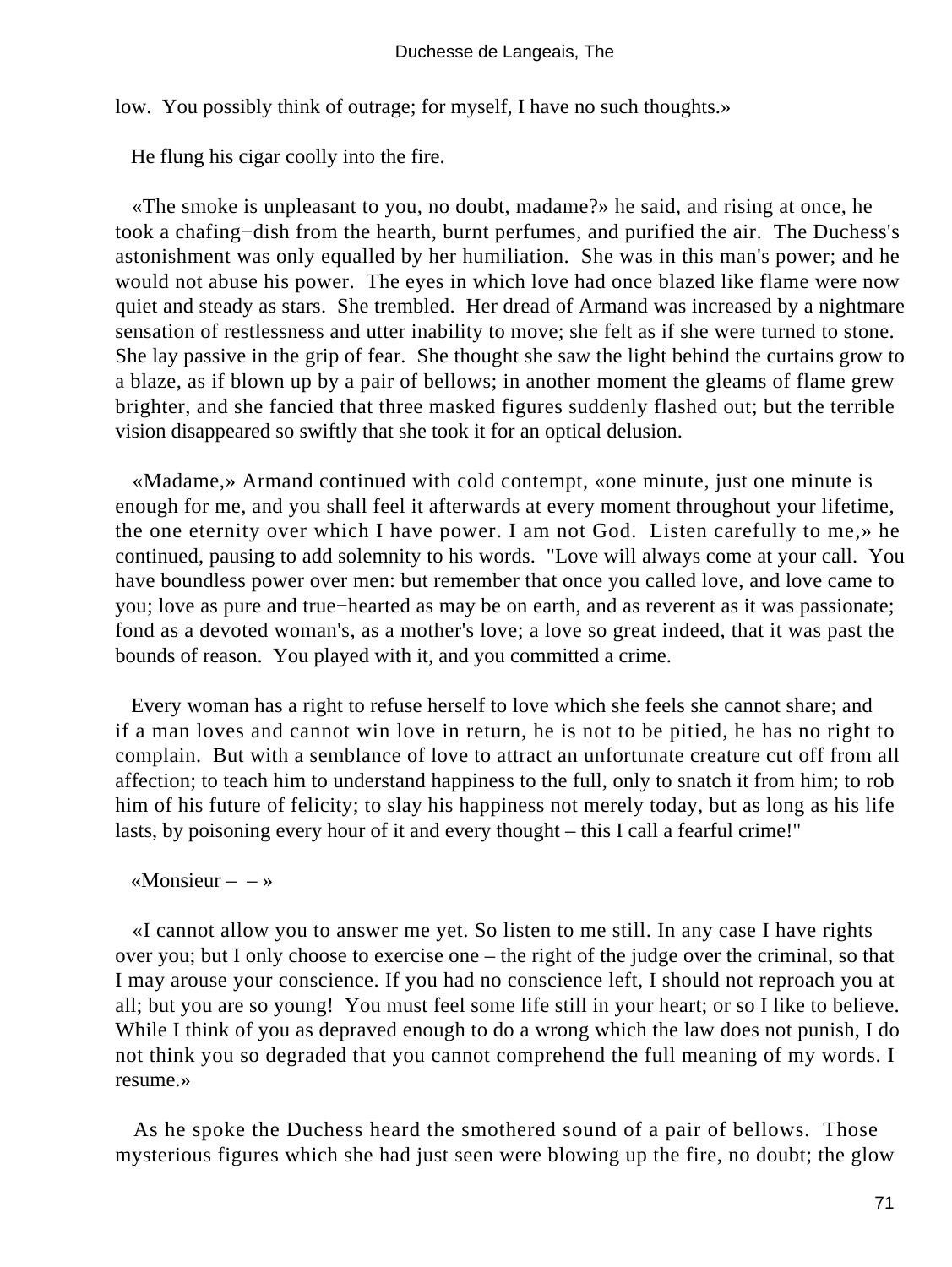shone through the curtain. But Montriveau's lurid face was turned upon her; she could not choose but wait with a fast−beating heart and eyes fixed in a stare. However curious she felt, the heat in Armand's words interested her even more than the crackling of the mysterious flames.

 «Madame,» he went on after a pause, "if some poor wretch commits a murder in Paris, it is the executioner's duty, you know, to lay hands on him and stretch him on the plank, where murderers pay for their crimes with their heads. Then the newspapers inform everyone, rich and poor, so that the former are assured that they may sleep in peace, and the latter are warned that they must be on the watch if they would live. Well, you that are religious, and even a little of a bigot, may have masses said for such a man's soul. You both belong to the same family, but yours is the elder branch; and the elder branch may occupy high places in peace and live happily and without cares. Want or anger may drive your brother the convict to take a man's life; you have taken more, you have taken the joy out of a man's life, you have killed all that was best in his life – his dearest beliefs. The murderer simply lay in wait for his victim, and killed him reluctantly, and in fear of the scaffold; but **YOU .** . . ! You heaped up every sin that weakness can commit against strength that suspected no evil; you tamed a passive victim, the better to gnaw his heart out; you lured him with caresses; you left nothing undone that could set him dreaming, imagining, longing for the bliss of love. You asked innumerable sacrifices of him, only to refuse to make any in return. He should see the light indeed before you put out his eyes! It is wonderful how you found the heart to do it! Such villainies demand a display of resource quite above the comprehension of those bourgeoises whom you laugh at and despise. They can give and forgive; they know how to love and suffer. The grandeur of their devotion dwarfs us. Rising higher in the social scale, one finds just as much mud as at the lower end; but with this difference, at the upper end it is hard and gilded over.

 «Yes, to find baseness in perfection, you must look for a noble bringing up, a great name, a fair woman, a duchess. You cannot fall lower than the lowest unless you are set high above the rest of the world. – I express my thoughts badly; the wounds you dealt me are too painful as yet, but do not think that I complain. My words are not the expression of any hope for myself; there is no trace of bitterness in them. Know this, madame, for a certainty – I forgive you. My forgiveness is so complete that you need not feel in the least sorry that you came hither to find it against your will. . . . But you might take advantage of other hearts as child−like as my own, and it is my duty to spare them anguish. So you have inspired the thought of justice. Expiate your sin here on earth; God may perhaps forgive you; I wish that He may, but He is inexorable, and will strike.»

The broken−spirited, broken−hearted woman looked up, her eyes filled with tears.

 «Why do you cry? Be true to your nature. You could look on indifferently at the torture of a heart as you broke it. That will do, madame, do not cry. I cannot bear it any longer. Other men will tell you that you have given them life; as for myself, I tell you, with rapture,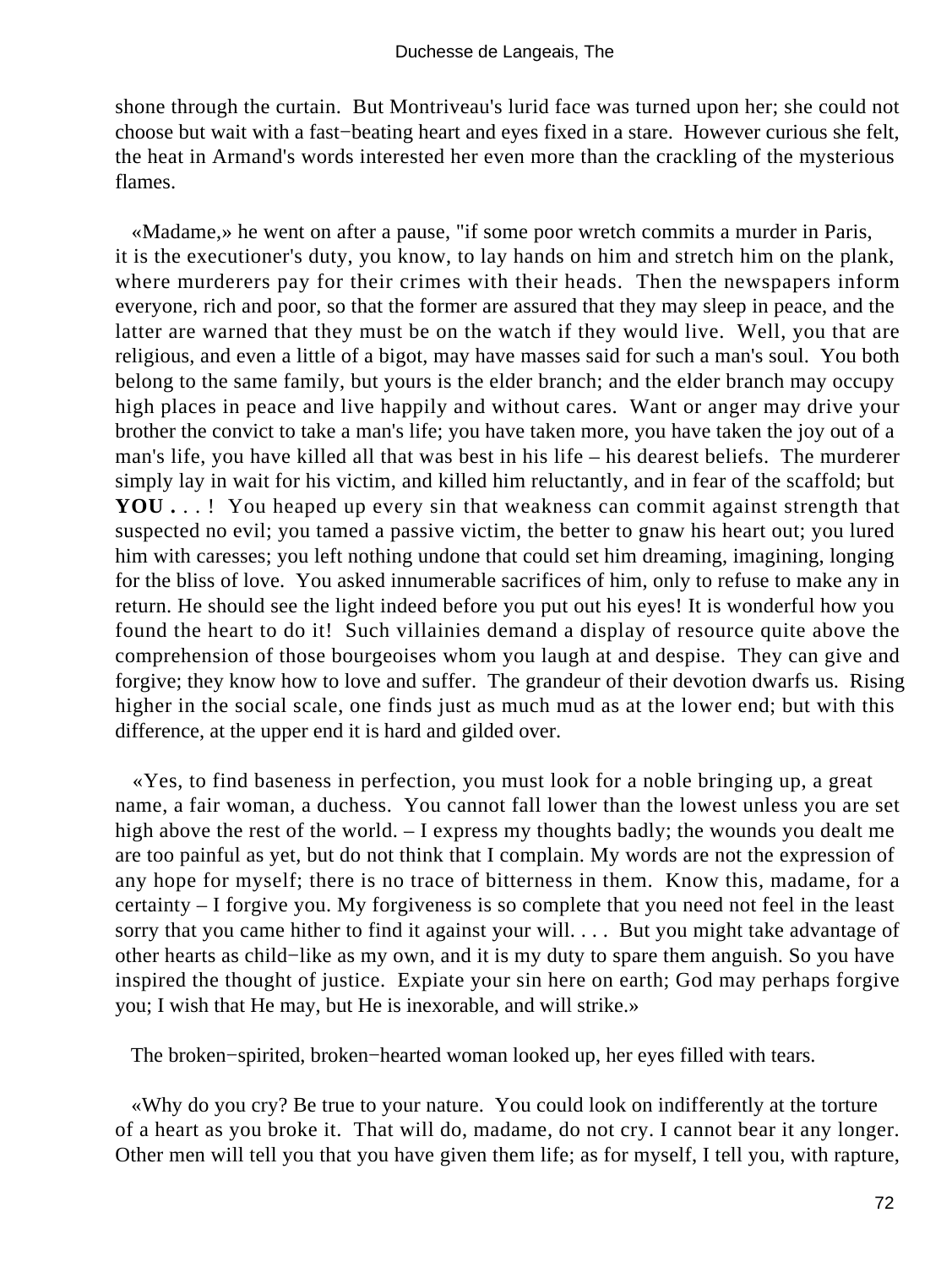that you have given me blank extinction. Perhaps you guess that I am not my own, that I am bound to live for my friends, that from this time forth I must endure the cold chill of death, as well as the burden of life? Is it possible that there can be so much kindness in you? Are you like the desert tigress that licks the wounds she has inflicted?»

The Duchess burst out sobbing.

 «Pray spare your tears, madame. If I believed in them at all, it would merely set me on my guard. Is this another of your artifices? or is it not? You have used so many with me; how can one think that there is any truth in you? Nothing that you do or say has any power now to move me. That is all I have to say.»

Mme de Langeais rose to her feet, with a great dignity and humility in her bearing.

 «You are right to treat me very hardly,» she said, holding out a hand to the man who did not take it; «you have not spoken hardly enough; and I deserve this punishment.»

 «*I* punish you, madame! A man must love still, to punish, must he not? From me you must expect no feeling, nothing resembling it. If I chose, I might be accuser and judge in my cause, and pronounce and carry out the sentence. But I am about to fulfil a duty, not a desire of vengeance of any kind. The cruellest revenge of all, I think, is scorn of revenge when it is in our power to take it. Perhaps I shall be the minister of your pleasures; who knows? Perhaps from this time forth, as you gracefully wear the tokens of disgrace by which society marks out the criminal, you may perforce learn something of the convict's sense of honour. And then, you will love!»

 The Duchess sat listening; her meekness was unfeigned; it was no coquettish device. When she spoke at last, it was after a silence.

 «Armand,» she began, «it seems to me that when I resisted love, I was obeying all the instincts of woman's modesty; I should not have looked for such reproaches from YOU. I was weak; you have turned all my weaknesses against me, and made so many crimes of them. How could you fail to understand that the curiosity of love might have carried me further than I ought to go; and that next morning I might be angry with myself, and wretched because I had gone too far? Alas! I sinned in ignorance. I was as sincere in my wrongdoing, I swear to you, as in my remorse. There was far more love for you in my severity than in my concessions. And besides, of what do you complain? I gave you my heart; that was not enough; you demanded, brutally, that I should give my person  $-\rightarrow \infty$ 

 «Brutally?» repeated Montriveau. But to himself he said, «If I once allow her to dispute over words, I am lost.»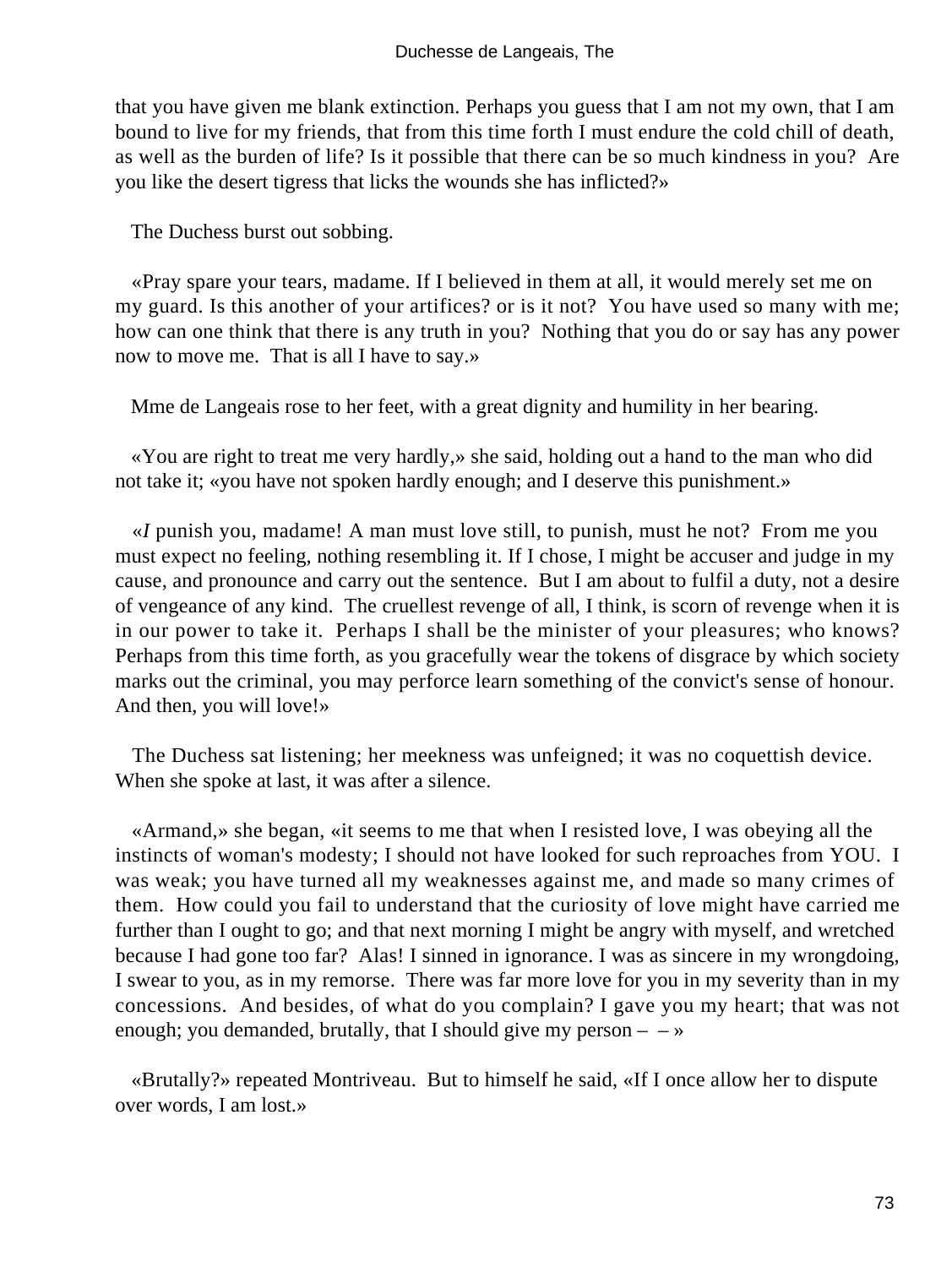«Yes. You came to me as if I were one of those women. You showed none of the respect, none of the attentions of love. Had I not reason to reflect? Very well, I reflected. The unseemliness of your conduct is not inexcusable; love lay at the source of it; let me think so, and justify you to myself. – Well, Armand, this evening, even while you were prophesying evil, I felt convinced that there was happiness in store for us both. Yes, I put my faith in the noble, proud nature so often tested and proved.» She bent lower. «And I was yours wholly,» she murmured in his ear. «I felt a longing that I cannot express to give happiness to a man so violently tried by adversity. If I must have a master, my master should be a great man. As I felt conscious of my height, the less I cared to descend. I felt I could trust you, I saw a whole lifetime of love, while you were pointing to death. . . . Strength and kindness always go together. My friend, you are so strong, you will not be unkind to a helpless woman who loves you. If I was wrong, is there no way of obtaining forgiveness? No way of making reparation? Repentance is the charm of love; I should like to be very charming for you. How could I, alone among women, fail to know a woman's doubts and fears, the timidity that it is so natural to feel when you bind yourself for life, and know how easily a man snaps such ties? The bourgeoises, with whom you compared me just now, give themselves, but they struggle first. Very well – I struggled; but here I am! – Ah! God, he does not hear me!» she broke off, and wringing her hands, she cried out «But I love you! I am yours!» and fell at Armand's feet.

«Yours! yours! my one and only master!»

Armand tried to raise her.

 «Madame, it is too late! Antoinette cannot save the Duchesse de Langeais. I cannot believe in either. Today you may give yourself; tomorrow, you may refuse. No power in earth or heaven can insure me the sweet constancy of love. All love's pledges lay in the past; and now nothing of that past exists.»

 The light behind the curtain blazed up so brightly, that the Duchess could not help turning her head; this time she distinctly saw the three masked figures.

 «Armand,» she said, «I would not wish to think ill of you. Why are those men there? What are you going to do to me?»

 «Those men will be as silent as I myself with regard to the thing which is about to be done. Think of them simply as my hands and my heart. One of them is a surgeon  $-\rightarrow \infty$ 

 «A surgeon! Armand, my friend, of all things, suspense is the hardest to bear. Just speak; tell me if you wish for my life; I will give it to you, you shall not take it  $- \rightarrow \infty$ 

 «Then you did not understand me? Did I not speak just now of justice? To put an end to your misapprehensions,» continued he, taking up a small steel object from the table, «I will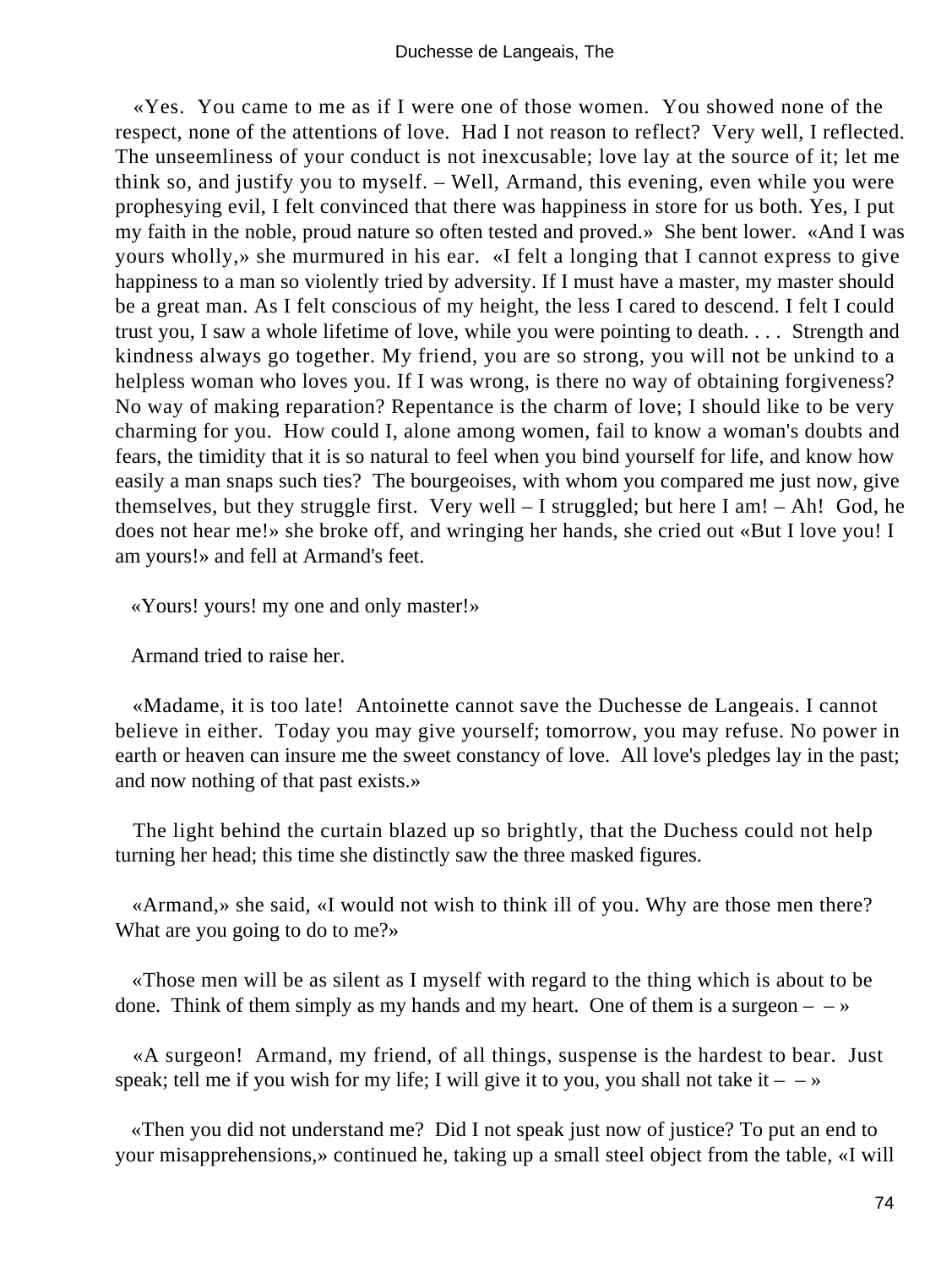now explain what I have decided with regard to you.»

He held out a Lorraine cross, fastened to the tip of a steel rod.

 «Two of my friends at this very moment are heating another cross, made on this pattern, red−hot. We are going to stamp it upon your forehead, here between the eyes, so that there will be no possibility of hiding the mark with diamonds, and so avoiding people's questions. In short, you shall bear on your forehead the brand of infamy which your brothers the convicts wear on their shoulders. The pain is a mere trifle, but I feared a nervous crisis of some kind, of resistance  $- - \infty$ 

 «Resistance?» she cried, clapping her hands for joy. «Oh no, no! I would have the whole world here to see. Ah, my Armand, brand her quickly, this creature of yours; brand her with your mark as a poor little trifle belonging to you. You asked for pledges of my love; here they are all in one. Ah! for me there is nothing but mercy and forgiveness and eternal happiness in this revenge of yours. When you have marked this woman with your mark, when you set your crimson brand on her, your slave in soul, you can never afterwards abandon her, you will be mine for evermore? When you cut me off from my kind, you make yourself responsible for my happiness, or you prove yourself base; and I know that you are noble and great! Why, when a woman loves, the brand of love is burnt into her soul by her own will. – Come in, gentlemen! come in and brand her, this Duchesse de Langeais. She is M. de Montriveau's forever! Ah! come quickly, all of you, my forehead burns hotter than your fire!»

 Armand turned his head sharply away lest he should see the Duchess kneeling, quivering with the throbbings of her heart. He said some word, and his three friends vanished.

 The women of Paris salons know how one mirror reflects another. The Duchess, with every motive for reading the depths of Armand's heart, was all eyes; and Armand, all unsuspicious of the mirror, brushed away two tears as they fell. Her whole future lay in those two tears. When he turned round again to help her to rise, she was standing before him, sure of love. Her pulses must have throbbed fast when he spoke with the firmness she had known so well how to use of old while she played with him.

 "I spare you, madame. All that has taken place shall be as if it had never been, you may believe me. But now, let us bid each other goodbye. I like to think that you were sincere in your coquetries on your sofa, sincere again in this outpouring of your heart. Good−bye. I feel that there is no faith in you left in me. You would torment me again; you would always be the Duchess, and – – But there, good−bye, we shall never understand each other.

 «Now, what do you wish?» he continued, taking the tone of a master of the ceremonies – «to return home, or to go back to Mme de Serizy's ball? I have done all in my power to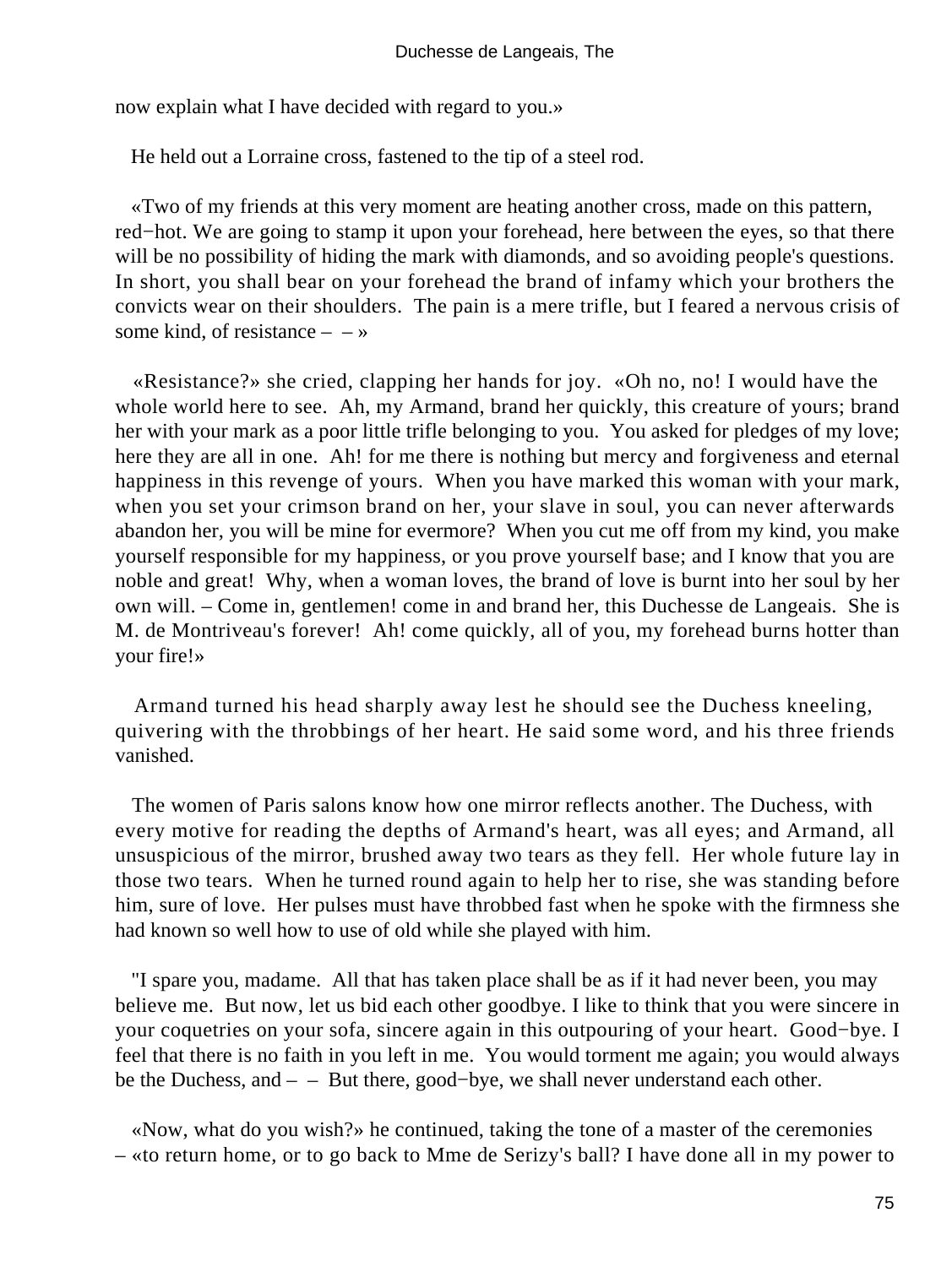prevent any scandal. Neither your servants nor anyone else can possibly know what has passed between us in the last quarter of an hour. Your servants have no idea that you have left the ballroom; your carriage never left Mme de Serizy's courtyard; your brougham may likewise be found in the court of your own hotel. Where do you wish to be?»

«What do you counsel, Armand?»

«There is no Armand now, Mme la Duchesse. We are strangers to each other.»

 «Then take me to the ball,» she said, still curious to put Armand's power to the test. «Thrust a soul that suffered in the world, and must always suffer there, if there is no happiness for her now, down into hell again. And yet, oh my friend, I love you as your bourgeoises love; I love you so that I could come to you and fling my arms about your neck before all the world if you asked it off me. The hateful world has not corrupted me. I am young at least, and I have grown younger still. I am a child, yes, your child, your new creature. Ah! do not drive me forth out of my Eden!»

Armand shook his head.

 «Ah! let me take something with me, if I go, some little thing to wear tonight on my heart,» she said, taking possession of Armand's glove, which she twisted into her handkerchief.

 «No, I am NOT like all those depraved women. You do not know the world, and so you cannot know my worth. You shall know it now! There are women who sell themselves for money; there are others to be gained by gifts, it is a vile world! Oh, I wish I were a simple bourgeoise, a working girl, if you would rather have a woman beneath you than a woman whose devotion is accompanied by high rank, as men count it. Oh, my Armand, there are noble, high, and chaste and pure natures among us; and then they are lovely indeed. I would have all nobleness that I might offer it all up to you. Misfortune willed that I should be a duchess; I would I were a royal princess, that my offering might be complete. I would be a grisette for you, and a queen for everyone besides.»

He listened, damping his cigars with his lips.

«You will let me know when you wish to go,» he said.

«But I should like to stay  $- \rightarrow \infty$ 

«That is another matter!»

 «Stay, that was badly rolled,» she cried, seizing on a cigar and devouring all that Armand's lips had touched.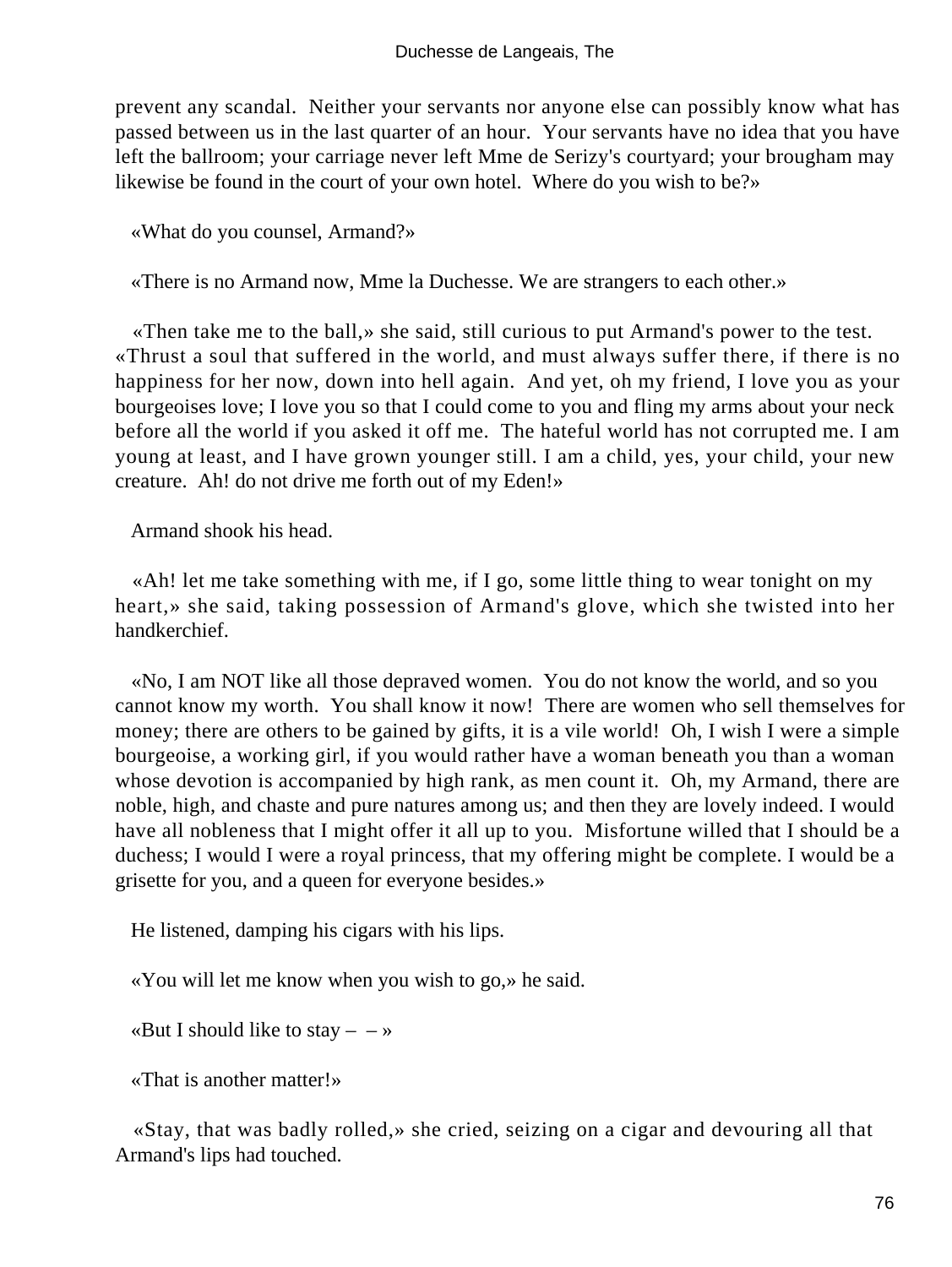«Do you smoke?»

«Oh, what would I not do to please you?»

«Very well. Go, madame.»

«I will obey you,» she answered, with tears in her eyes.

«You must be blindfolded; you must not see a glimpse of the way.»

«I am ready, Armand,» she said, bandaging her eyes.

«Can you see?»

«No.»

Noiselessly he knelt before her.

 «Ah! I can hear you!» she cried, with a little fond gesture, thinking that the pretence of harshness was over.

He made as if he would kiss her lips; she held up her face.

«You can see, madame.»

«I am just a little bit curious.»

«So you always deceive me?»

 «Ah! take off this handkerchief, sir,» she cried out, with the passion of a great generosity repelled with scorn, «lead me; I will not open my eyes.»

 Armand felt sure of her after that cry. He led the way; the Duchess nobly true to her word, was blind. But while Montriveau held her hand as a father might, and led her up and down flights of stairs, he was studying the throbbing pulses of this woman's heart so suddenly invaded by Love. Mme de Langeais, rejoicing in this power of speech, was glad to let him know all; but he was inflexible; his hand was passive in reply to the questionings of her hand.

 At length, after some journey made together, Armand bade her go forward; the opening was doubtless narrow, for as she went she felt that his hand protected her dress. His care touched her; it was a revelation surely that there was a little love still left; yet it was in some sort a farewell, for Montriveau left her without a word. The air was warm; the Duchess,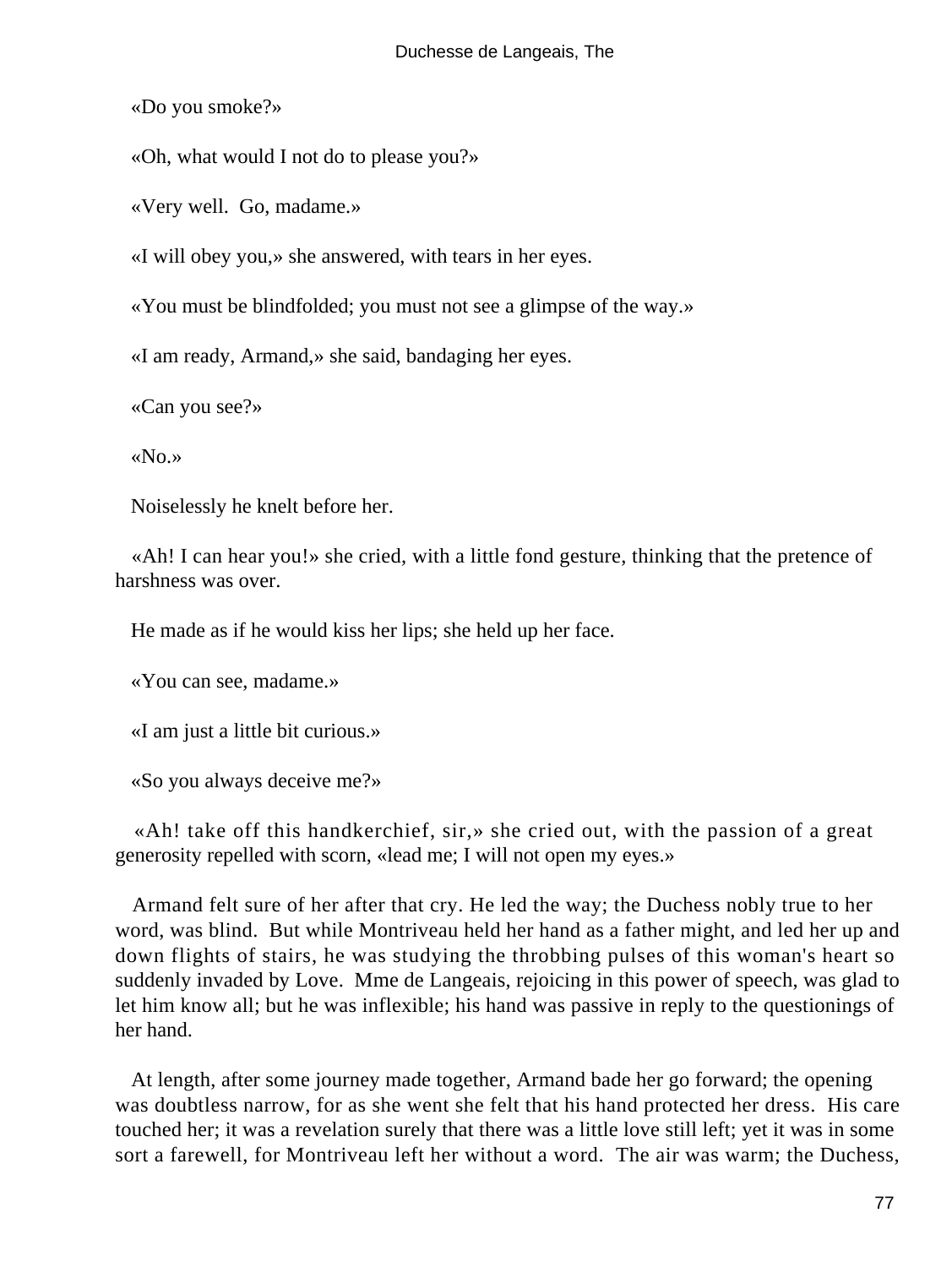feeling the heat, opened her eyes, and found herself standing by the fire in the Comtesse de Serizy's boudoir.

 She was alone. Her first thought was for her disordered toilette; in a moment she had adjusted her dress and restored her picturesque coiffure.

 «Well, dear Antoinette, we have been looking for you everywhere.» It was the Comtesse de Serizy who spoke as she opened the door.

«I came here to breathe,» said the Duchess; «it is unbearably hot in the rooms.»

 «People thought that you had gone; but my brother Ronquerolles told me that your servants were waiting for you.»

 «I am tired out, dear, let me stay and rest here for a minute,» and the Duchess sat down on the sofa.

«Why, what is the matter with you? You are shaking from head to foot!»

The Marquis de Ronquerolles came in.

 «Mme la Duchesse, I was afraid that something might have happened. I have just come across your coachman, the man is as tipsy as all the Swiss in Switzerland.»

 The Duchess made no answer; she was looking round the room, at the chimney−piece and the tall mirrors, seeking the trace of an opening. Then with an extraordinary sensation she recollected that she was again in the midst of the gaiety of the ballroom after that terrific scene which had changed the whole course of her life. She began to shiver violently.

 «M. de Montriveau's prophecy has shaken my nerves,» she said. «It was a joke, but still I will see whether his axe from London will haunt me even in my sleep. So good−bye, dear. – Good−bye, M. le Marquis.»

 As she went through the rooms she was beset with enquiries and regrets. Her world seemed to have dwindled now that she, its queen, had fallen so low, was so diminished. And what, moreover, were these men compared with him whom she loved with all her heart; with the man grown great by all that she had lost in stature? The giant had regained the height that he had lost for a while, and she exaggerated it perhaps beyond measure. She looked, in spite of herself, at the servant who had attended her to the ball. He was fast asleep.

«Have you been here all the time?» she asked.

«Yes, madame.»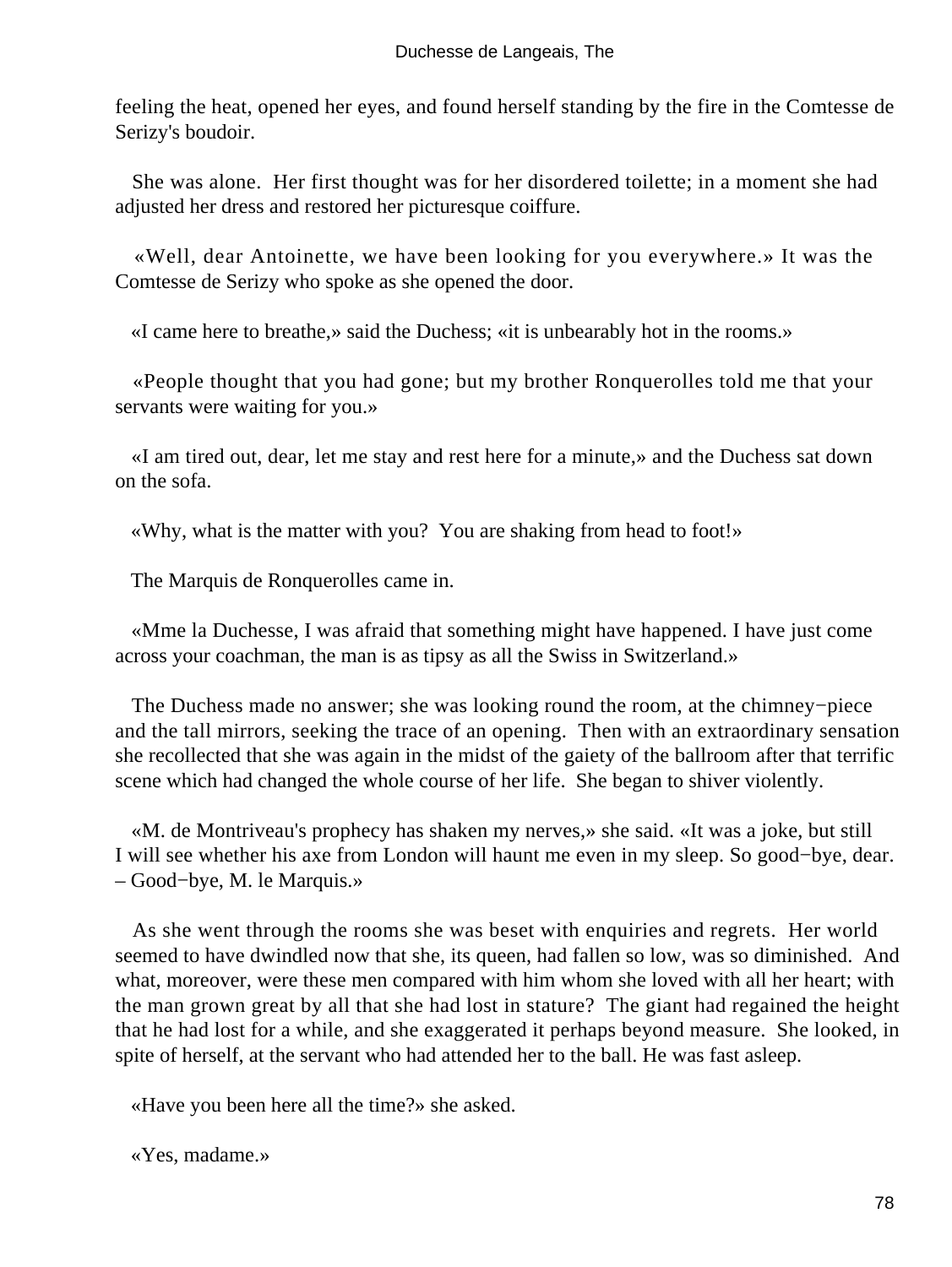As she took her seat in her carriage she saw, in fact, that her coachman was drunk – so drunk, that at any other time she would have been afraid; but after a great crisis in life, fear loses its appetite for common food. She reached home, at any rate, without accident; but even there she felt a change in herself, a new feeling that she could not shake off. For her, there was now but one man in the world; which is to say that henceforth she cared to shine for his sake alone.

 While the physiologist can define love promptly by following out natural laws, the moralist finds a far more perplexing problem before him if he attempts to consider love in all its developments due to social conditions. Still, in spite of the heresies of the endless sects that divide the church of Love, there is one broad and trenchant line of difference in doctrine, a line that all the discussion in the world can never deflect. A rigid application of this line explains the nature of the crisis through which the Duchess, like most women, was to pass. Passion she knew, but she did not love as yet.

 Love and passion are two different conditions which poets and men of the world, philosophers and fools, alike continually confound.

 Love implies a give and take, a certainty of bliss that nothing can change; it means so close a clinging of the heart, and an exchange of happiness so constant, that there is no room left for jealousy. Then possession is a means and not an end; unfaithfulness may give pain, but the bond is not less close; the soul is neither more nor less ardent or troubled, but happy at every moment; in short, the divine breath of desire spreading from end to end of the immensity of Time steeps it all for us in the selfsame hue; life takes the tint of the unclouded heaven. But Passion is the foreshadowing of Love, and of that Infinite to which all suffering souls aspire. Passion is a hope that may be cheated. Passion means both suffering and transition. Passion dies out when hope is dead. Men and women may pass through this experience many times without dishonour, for it is so natural to spring towards happiness; but there is only one love in a lifetime. All discussions of sentiment ever conducted on paper or by word of mouth may therefore be resumed by two questions – «Is it passion? Is it love?» So, since love comes into existence only through the intimate experience of the bliss which gives it lasting life, the Duchess was beneath the yoke of passion as yet; and as she knew the fierce tumult, the unconscious calculations, the fevered cravings, and all that is meant by that word **PASSION** – she suffered. Through all the trouble of her soul there rose eddying gusts of tempest, raised by vanity or self−love, or pride or a high spirit; for all these forms of egoism make common cause together.

 She had said to this man, «I love you; I am yours!» Was it possible that the Duchesse de Langeais should have uttered those words – in vain? She must either be loved now or play her part of queen no longer. And then she felt the loneliness of the luxurious couch where pleasure had never yet set his glowing feet; and over and over again, while she tossed and writhed there, she said, «I want to be loved.»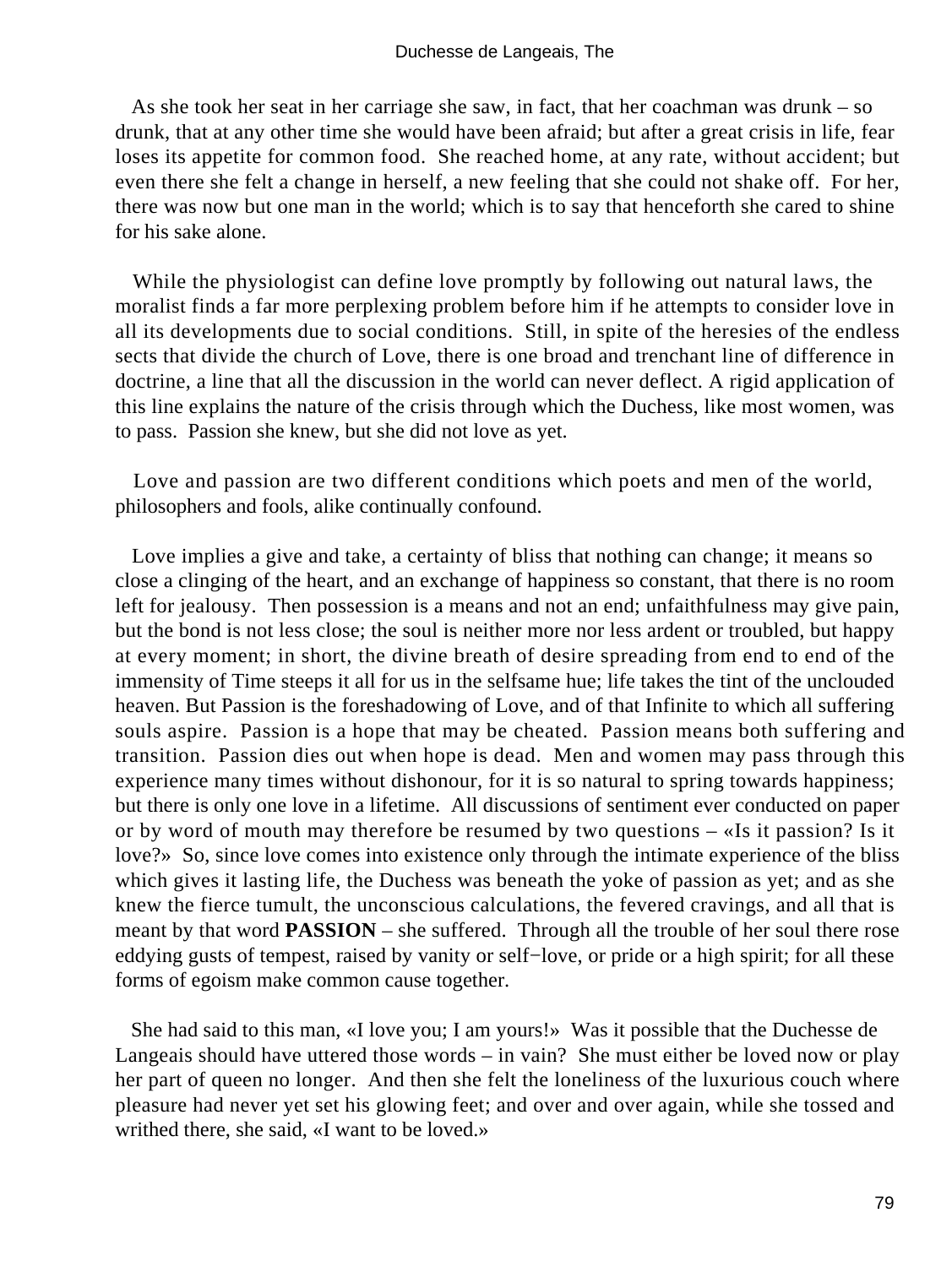But the belief that she still had in herself gave her hope of success. The Duchess might be piqued, the vain Parisienne might be humiliated; but the woman saw glimpses of wedded happiness, and imagination, avenging the time lost for nature, took a delight in kindling the inextinguishable fire in her veins. She all but attained to the sensations of love; for amid her poignant doubt whether she was loved in return, she felt glad at heart to say to herself, «I love him!» As for her scruples, religion, and the world she could trample them under foot! Montriveau was her religion now. She spent the next day in a state of moral torpor, troubled by a physical unrest, which no words could express. She wrote letters and tore them all up, and invented a thousand impossible fancies.

 When M. de Montriveau's usual hour arrived, she tried to think that he would come, and enjoyed the feeling of expectation. Her whole life was concentrated in the single sense of hearing. Sometimes she shut her eyes, straining her ears to listen through space, wishing that she could annihilate everything that lay between her and her lover, and so establish that perfect silence which sounds may traverse from afar. In her tense self−concentration, the ticking of the clock grew hateful to her; she stopped its ill−omened garrulity. The twelve strokes of midnight sounded from the drawing−room.

 «Ah, God!» she cried, «to see him here would be happiness. And yet, it is not so very long since he came here, brought by desire, and the tones of his voice filled this boudoir. And now there is nothing.»

 She remembered the times that she had played the coquette with him, and how that her coquetry had cost her her lover, and the despairing tears flowed for long.

 Her woman came at length with, «Mme la Duchesse does not know, perhaps, that it is two o'clock in the morning; I thought that madame was not feeling well.»

 «Yes, I am going to bed,» said the Duchess, drying her eyes. «But remember, Suzanne, never to come in again without orders; I tell you this for the last time.»

 For a week, Mme de Langeais went to every house where there was a hope of meeting M. de Montriveau. Contrary to her usual habits, she came early and went late; gave up dancing, and went to the card−tables. Her experiments were fruitless. She did not succeed in getting a glimpse of Armand. She did not dare to utter his name now. One evening, however, in a fit of despair, she spoke to Mme de Serizy, and asked as carelessly as she could, «You must have quarrelled with M. de Montriveau? He is not to be seen at your house now.»

 The Countess laughed. «So he does not come here either?» she returned. «He is not to be seen anywhere, for that matter. He is interested in some woman, no doubt.»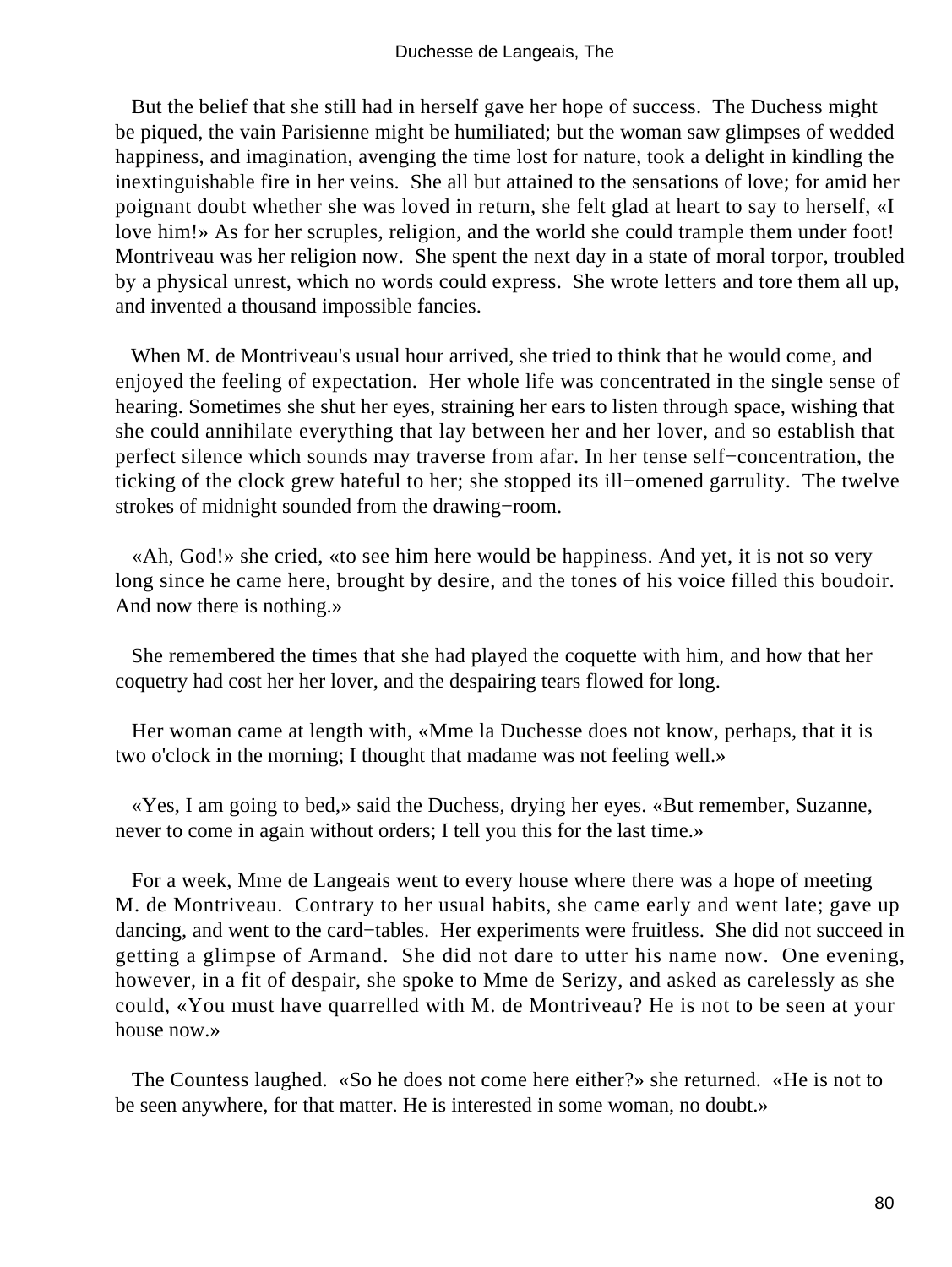«I used to think that the Marquis de Ronquerolles was one of his friends  $- \rightarrow$  the Duchess began sweetly.

«I have never heard my brother say that he was acquainted with him.»

 Mme de Langeais did not reply. Mme de Serizy concluded from the Duchess's silence that she might apply the scourge with impunity to a discreet friendship which she had seen, with bitterness of soul, for a long time past.

 «So you miss that melancholy personage, do you? I have heard most extraordinary things of him. Wound his feelings, he never comes back, he forgives nothing; and, if you love him, he keeps you in chains. To everything that I said of him, one of those that praise him sky−high would always answer, `He knows how to love!' People are always telling me that Montriveau would give up all for his friend; that his is a great nature. Pooh! society does not want such tremendous natures. Men of that stamp are all very well at home; let them stay there and leave us to our pleasant littlenesses. What do you say, Antoinette?»

 Woman of the world though she was, the Duchess seemed agitated, yet she replied in a natural voice that deceived her fair friend –

 "I am sorry to miss him. I took a great interest in him, and promised to myself to be his sincere friend. I like great natures, dear friend, ridiculous though you may think it. To give oneself to a fool is a clear confession, is it not, that one is governed wholly by one's senses?

 Mme de Serizy's «preferences» had always been for commonplace men; her lover at the moment, the Marquis d'Aiglemont, was a fine, tall man.

 After this, the Countess soon took her departure, you may be sure Mme de Langeais saw hope in Armand's withdrawal from the world; she wrote to him at once; it was a humble, gentle letter, surely it would bring him if he loved her still. She sent her footman with it next day. On the servant's return, she asked whether he had given the letter to M. de Montriveau himself, and could not restrain the movement of joy at the affirmative answer. Armand was in Paris! He stayed alone in his house; he did not go out into society! So she was loved! All day long she waited for an answer that never came. Again and again, when impatience grew unbearable, Antoinette found reasons for his delay. Armand felt embarrassed; the reply would come by post; but night came, and she could not deceive herself any longer. It was a dreadful day, a day of pain grown sweet, of intolerable heart−throbs, a day when the heart squanders the very forces of life in riot.

Next day she sent for an answer.

«M. le Marquis sent word that he would call on Mme la Duchesse,» reported Julien.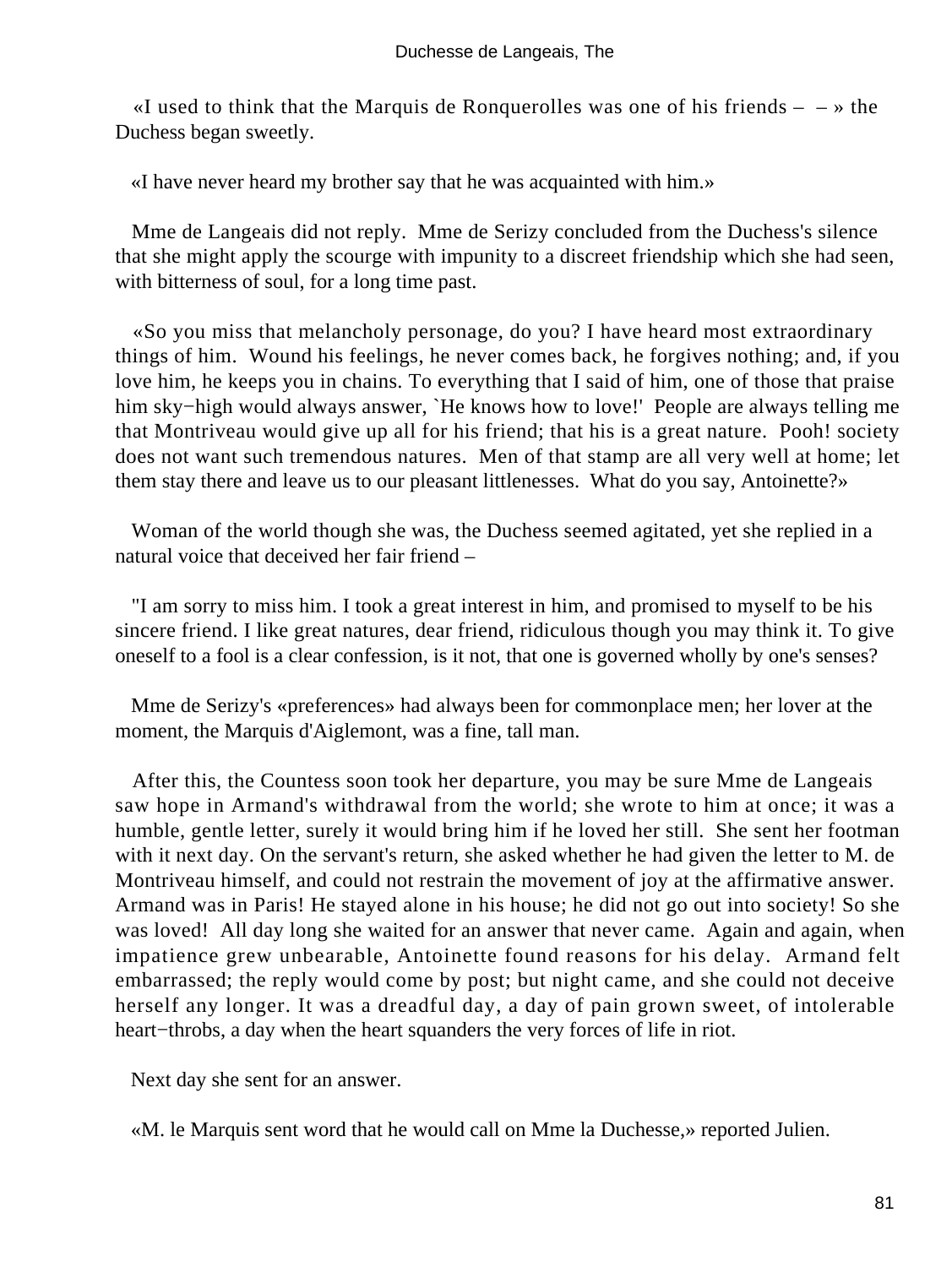She fled lest her happiness should be seen in her face, and flung herself on her couch to devour her first sensations.

## «He is coming!»

 The thought rent her soul. And, in truth, woe unto those for whom suspense is not the most horrible time of tempest, while it increases and multiplies the sweetest joys; for they have nothing in them of that flame which quickens the images of things, giving to them a second existence, so that we cling as closely to the pure essence as to its outward and visible manifestation. What is suspense in love but a constant drawing upon an unfailing hope? – a submission to the terrible scourging of passion, while passion is yet happy, and the disenchantment of reality has not set in. The constant putting forth of strength and longing, called suspense, is surely, to the human soul, as fragrance to the flower that breathes it forth. We soon leave the brilliant, unsatisfying colours of tulips and coreopsis, but we turn again and again to drink in the sweetness of orange−blossoms or volkameria−flowers compared separately, each in its own land, to a betrothed bride, full of love, made fair by the past and future.

 The Duchess learned the joys of this new life of hers through the rapture with which she received the scourgings of love. As this change wrought in her, she saw other destinies before her, and a better meaning in the things of life. As she hurried to her dressing−room, she understood what studied adornment and the most minute attention to her toilet mean when these are undertaken for love's sake and not for vanity. Even now this making ready helped her to bear the long time of waiting. A relapse of intense agitation set in when she was dressed; she passed through nervous paroxysms brought on by the dreadful power which sets the whole mind in ferment. Perhaps that power is only a disease, though the pain of it is sweet. The Duchess was dressed and waiting at two o clock in the afternoon. At half−past eleven that night M. de Montriveau had not arrived. To try to give an idea of the anguish endured by a woman who might be said to be the spoilt child of civilisation, would be to attempt to say how many imaginings the heart can condense into one thought. As well endeavour to measure the forces expended by the soul in a sigh whenever the bell rang; to estimate the drain of life when a carriage rolled past without stopping, and left her prostrate.

«Can he be playing with me?» she said, as the clocks struck midnight.

 She grew white; her teeth chattered; she struck her hands together and leapt up and crossed the boudoir, recollecting as she did so how often he had come thither without a summons. But she resigned herself. Had she not seen him grow pale, and start up under the stinging barbs of irony? Then Mme de Langeais felt the horror of the woman's appointed lot; a man's is the active part, a woman must wait passively when she loves. If a woman goes beyond her beloved, she makes a mistake which few men can forgive; almost every man would feel that a woman lowers herself by this piece of angelic flattery. But Armand's was a great nature; he surely must be one of the very few who can repay such exceeding love by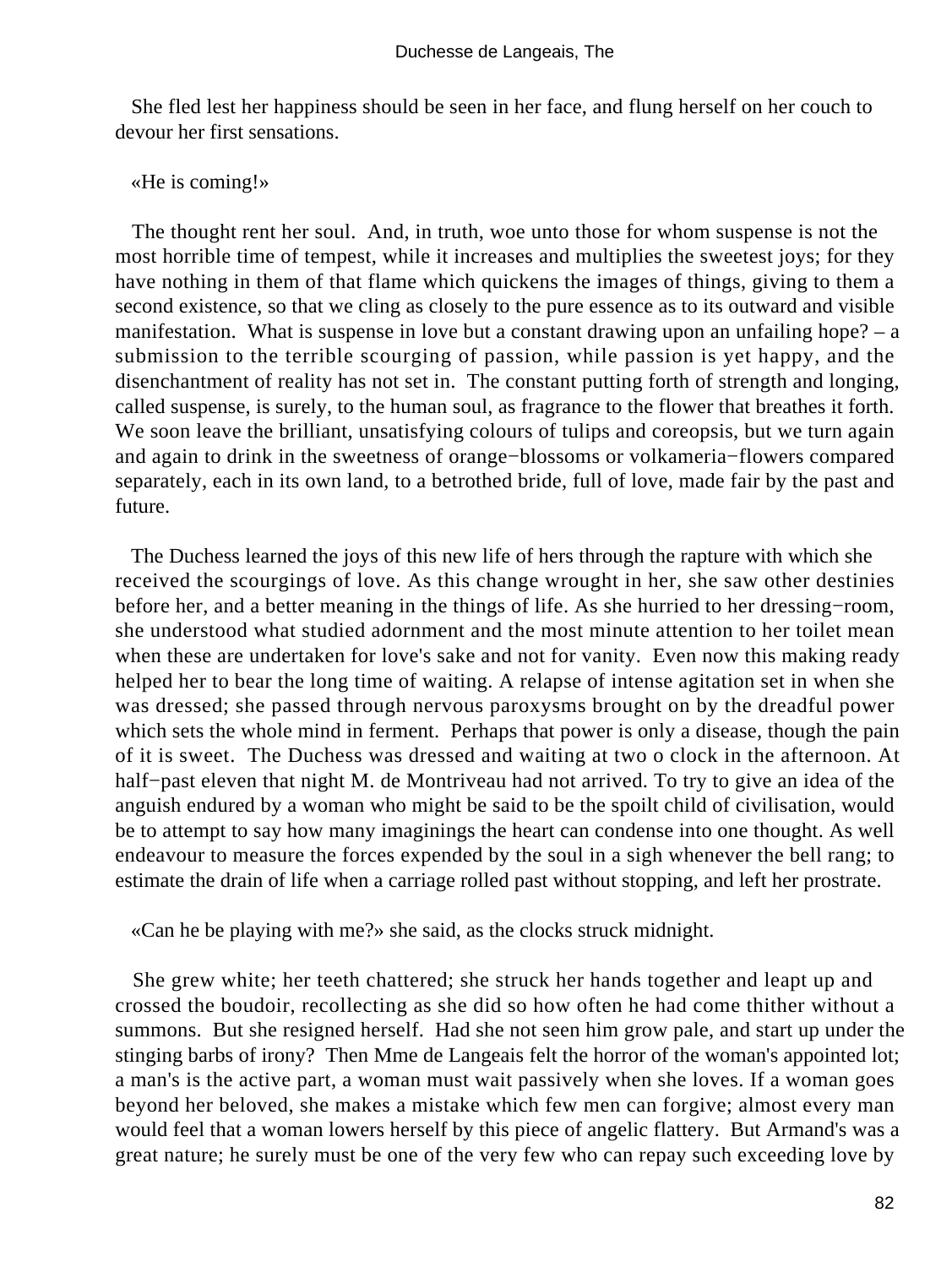love that lasts forever.

 «Well, I will make the advance,» she told herself, as she tossed on her bed and found no sleep there; «I will go to him. I will not weary myself with holding out a hand to him, but I will hold it out. A man of a thousand will see a promise of love and constancy in every step that a woman takes towards him. Yes, the angels must come down from heaven to reach men; and I wish to be an angel for him.»

 Next day she wrote. It was a billet of the kind in which the intellects of the ten thousand Sevignes that Paris now can number particularly excel. And yet only a Duchesse de Langeais, brought up by Mme la Princesse de Blamont−Chauvry, could have written that delicious note; no other woman could complain without lowering herself; could spread wings in such a flight without draggling her pinions in humiliation; rise gracefully in revolt; scold without giving offence; and pardon without compromising her personal dignity.

 Julien went with the note. Julien, like his kind, was the victim of love's marches and countermarches.

 «What did M. de Montriveau reply?» she asked, as indifferently as she could, when the man came back to report himself.

"M. le Marquis requested me to tell Mme la Duchesse that it was all right.

 Oh the dreadful reaction of the soul upon herself! To have her heart stretched on the rack before curious witnesses; yet not to utter a sound, to be forced to keep silence! One of the countless miseries of the rich!

 More than three weeks went by. Mme de Langeais wrote again and again, and no answer came from Montriveau. At last she gave out that she was ill, to gain a dispensation from attendance on the Princess and from social duties. She was only at home to her father the Duc de Navarreins, her aunt the Princesse de Blamont−Chauvry, the old Vidame de Pamiers (her maternal great−uncle), and to her husband's uncle, the Duc de Grandlieu. These persons found no difficulty in believing that the Duchess was ill, seeing that she grew thinner and paler and more dejected every day. The vague ardour of love, the smart of wounded pride, the continual prick of the only scorn that could touch her, the yearnings towards joys that she craved with a vain continual longing – all these things told upon her, mind and body; all the forces of her nature were stimulated to no purpose. She was paying the arrears of her life of make−believe.

 She went out at last to a review. M. de Montriveau was to be there. For the Duchess, on the balcony of the Tuileries with the Royal Family, it was one of those festival days that are long remembered. She looked supremely beautiful in her languor; she was greeted with admiration in all eyes. It was Montriveau's presence that made her so fair.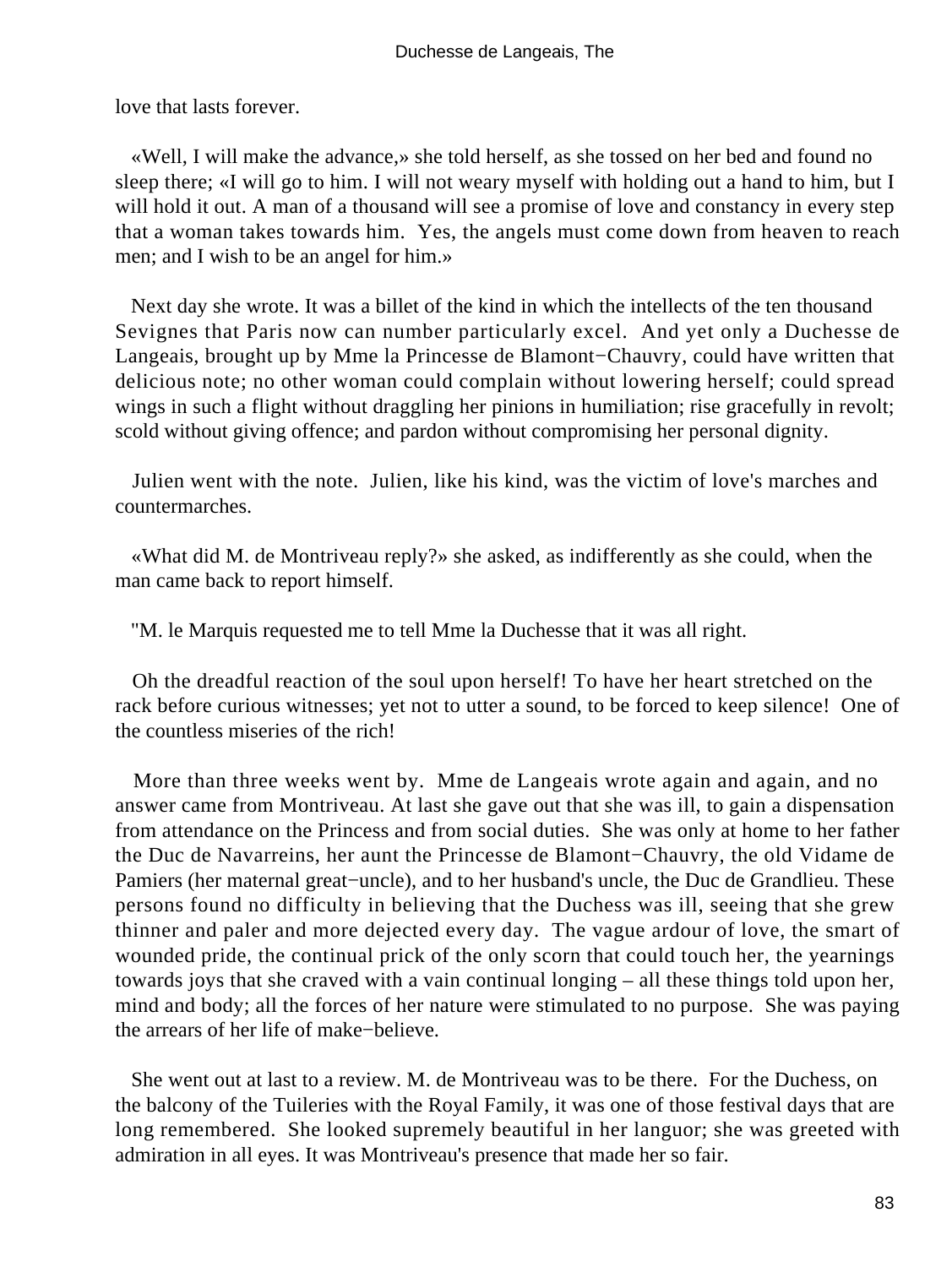Once or twice they exchanged glances. The General came almost to her feet in all the glory of that soldier's uniform, which produces an effect upon the feminine imagination to which the most prudish will confess. When a woman is very much in love, and has not seen her lover for two months, such a swift moment must be something like the phase of a dream when the eyes embrace a world that stretches away forever. Only women or young men can imagine the dull, frenzied hunger in the Duchess's eyes. As for older men, if during the paroxysms of early passion in youth they had experience of such phenomena of nervous power; at a later day it is so completely forgotten that they deny the very existence of the luxuriant ecstasy – the only name that can be given to these wonderful intuitions. Religious ecstasy is the aberration of a soul that has shaken off its bonds of flesh; whereas in amorous ecstasy all the forces of soul and body are embraced and blended in one. If a woman falls a victim to the tyrannous frenzy before which Mme de Langeais was forced to bend, she will take one decisive resolution after another so swiftly that it is impossible to give account of them. Thought after thought rises and flits across her brain, as clouds are whirled by the wind across the grey veil of mist that shuts out the sun. Thenceforth the facts reveal all. And the facts are these.

 The day after the review, Mme de Langeais sent her carriage and liveried servants to wait at the Marquis de Montriveau's door from eight o'clock in the morning till three in the afternoon. Armand lived in the Rue de Tournon, a few steps away from the Chamber of Peers, and that very day the House was sitting; but long before the peers returned to their palaces, several people had recognised the Duchess's carriage and liveries. The first of these was the Baron de Maulincour. That young officer had met with disdain from Mme de Langeais and a better reception from Mme de Serizy; he betook himself at once therefore to his mistress, and under seal of secrecy told her of this strange freak.

 In a moment the news was spread with telegraphic speed through all the coteries in the Faubourg Saint−Germain; it reached the Tuileries and the Elysee−Bourbon; it was the sensation of the day, the matter of all the talk from noon till night. Almost everywhere the women denied the facts, but in such a manner that the report was confirmed; the men one and all believed it, and manifested a most indulgent interest in Mme de Langeais. Some among them threw the blame on Armand.

 «That savage of a Montriveau is a man of bronze,» said they; «he insisted on making this scandal, no doubt.»

 «Very well, then,» others replied, «Mme de Langeais has been guilty of a most generous piece of imprudence. To renounce the world and rank, and fortune, and consideration for her lover's sake, and that in the face of all Paris, is as fine a coup d'etat for a woman as that barber's knife−thrust, which so affected Canning in a court of assize. Not one of the women who blame the Duchess would make a declaration worthy of ancient times. It is heroic of Mme de Langeais to proclaim herself so frankly. Now there is nothing left to her but to love Montriveau. There must be something great about a woman if she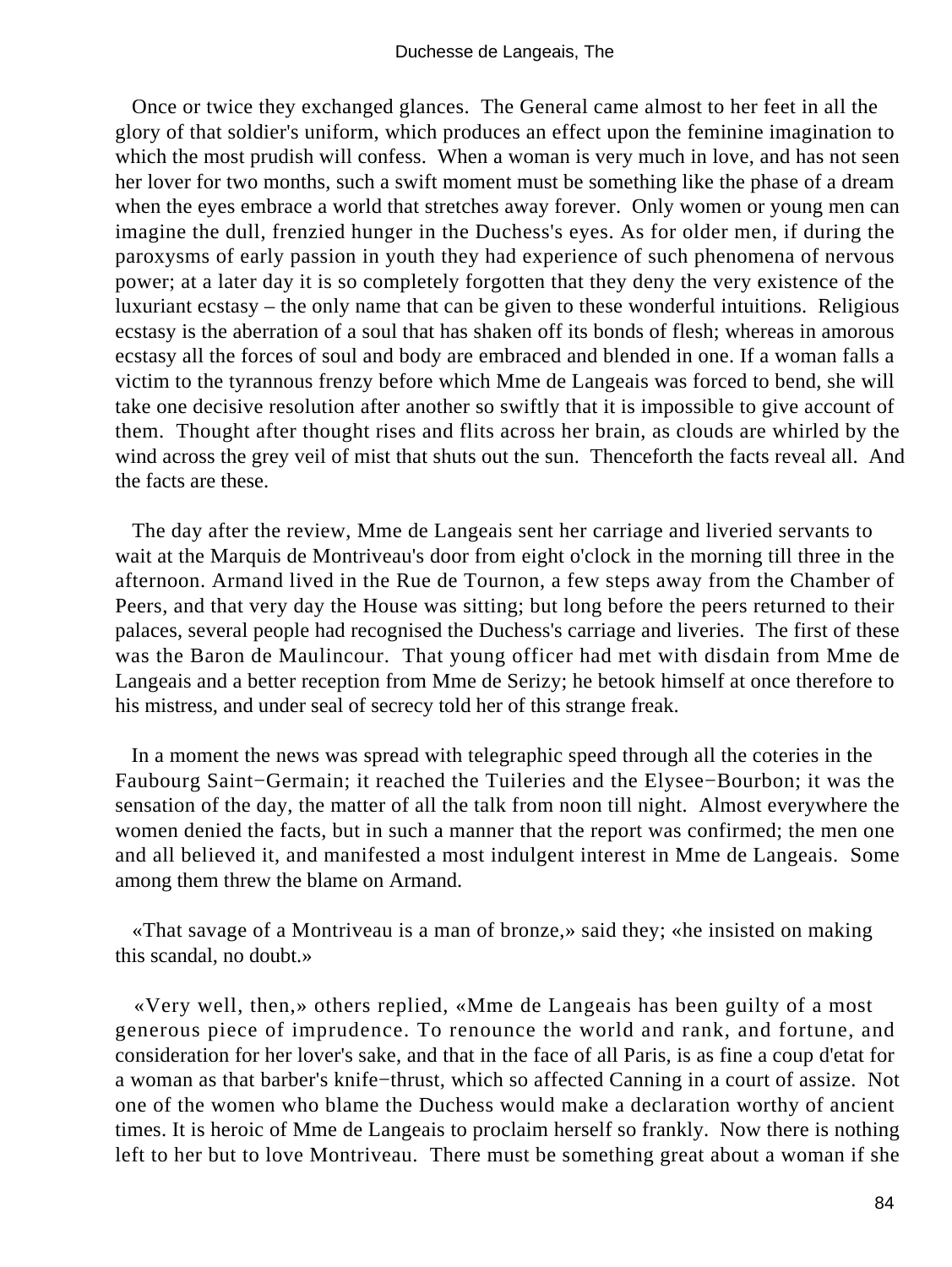says, `I will have but one passion.' »

 «But what is to become of society, monsieur, if you honour vice in this way without respect for virtue?» asked the Comtesse de Granville, the attorney−general's wife.

 While the Chateau, the Faubourg, and the Chaussee d'Antin were discussing the shipwreck of aristocratic virtue; while excited young men rushed about on horseback to make sure that the carriage was standing in the Rue de Tournon, and the Duchess in consequence was beyond a doubt in M. de Montriveau's rooms, Mme de Langeais, with heavy throbbing pulses, was lying hidden away in her boudoir. And Armand? – he had been out all night, and at that moment was walking with M. de Marsay in the Gardens of the Tuileries. The elder members, of Mme de Langeais's family were engaged in calling upon one another, arranging to read her a homily and to hold a consultation as to the best way of putting a stop to the scandal.

 At three o'clock, therefore, M. le Duc de Navarreins, the Vidame de Pamiers, the old Princesse de Blamont−Chauvry, and the Duc de Grandlieu were assembled in Mme la Duchesse de Langeais's drawing−room. To them, as to all curious enquirers, the servants said that their mistress was not at home; the Duchess had made no exceptions to her orders. But these four personages shone conspicuous in that lofty sphere, of which the revolutions and hereditary pretensions are solemnly recorded year by year in the Almanach de Gotha, wherefore without some slight sketch of each of them this picture of society were incomplete.

 The Princesse de Blamont−Chauvry, in the feminine world, was a most poetic wreck of the reign of Louis Quinze. In her beautiful prime, so it was said, she had done her part to win for that monarch his appellation of le Bien−aime. Of her past charms of feature, little remained save a remarkably prominent slender nose, curved like a Turkish scimitar, now the principal ornament of a countenance that put you in mind of an old white glove. Add a few powdered curls, high−heeled pantoufles, a cap with upstanding loops of lace, black mittens, and a decided taste for ombre. But to do full justice to the lady, it must be said that she appeared in low−necked gowns of an evening (so high an opinion of her ruins had she), wore long gloves, and raddled her cheeks with Martin's classic rouge. An appalling amiability in her wrinkles, a prodigious brightness in the old lady's eyes, a profound dignity in her whole person, together with the triple barbed wit of her tongue, and an infallible memory in her head, made of her a real power in the land. The whole Cabinet des Chartes was entered in duplicate on the parchment of her brain. She knew all the genealogies of every noble house in Europe – princes, dukes, and counts – and could put her hand on the last descendants of Charlemagne in the direct line. No usurpation of title could escape the Princesse de Blamont−Chauvry.

 Young men who wished to stand well at Court, ambitious men, and young married women paid her assiduous homage. Her salon set the tone of the Faubourg Saint−Germain.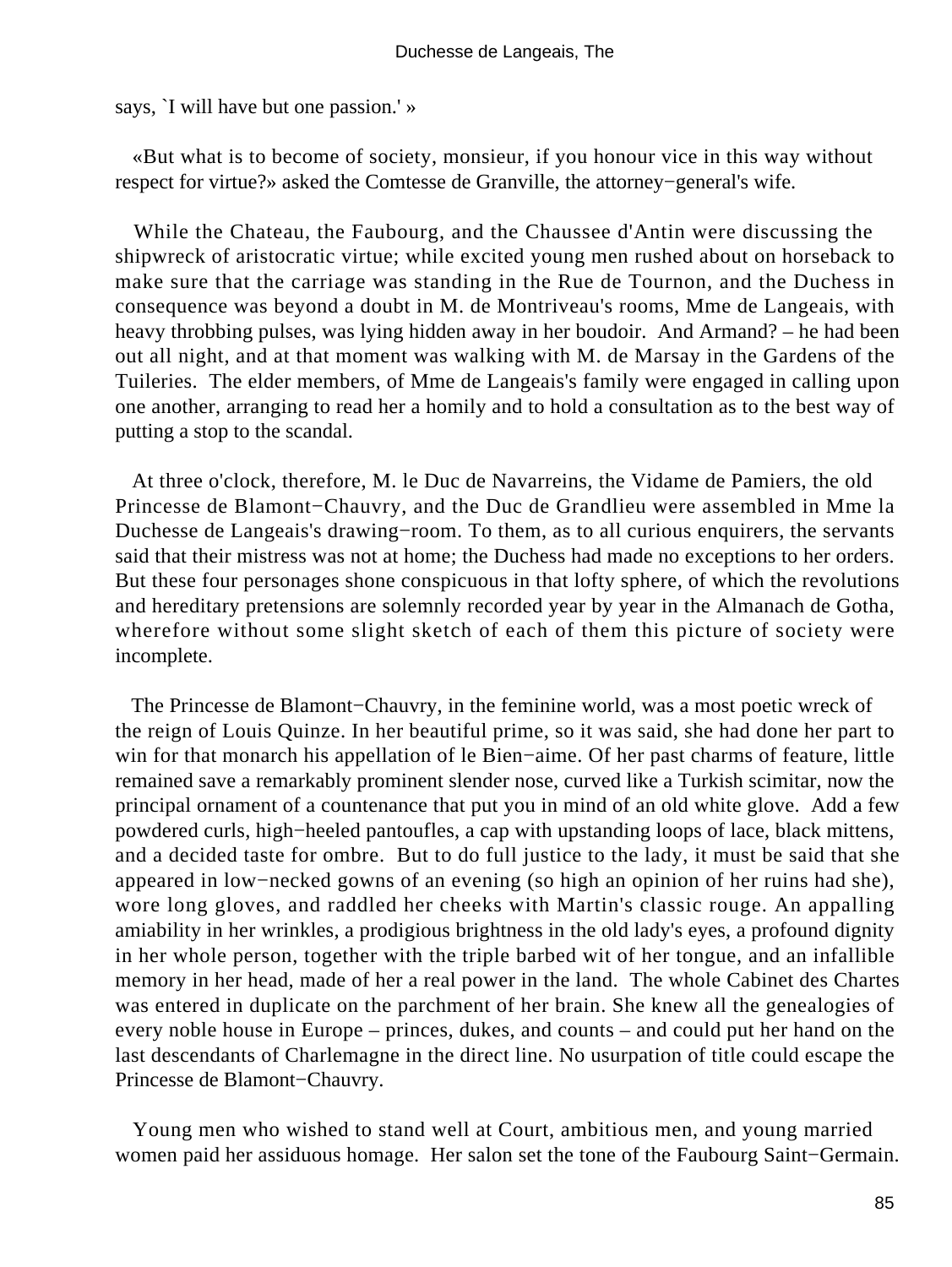The words of this Talleyrand in petticoats were taken as final decrees. People came to consult her on questions of etiquette or usages, or to take lessons in good taste. And, in truth, no other old woman could put back her snuff−box in her pocket as the Princess could; while there was a precision and a grace about the movements of her skirts, when she sat down or crossed her feet, which drove the finest ladies of the young generation to despair. Her voice had remained in her head during one−third of her lifetime; but she could not prevent a descent into the membranes of the nose, which lent to it a peculiar expressiveness. She still retained a hundred and fifty thousand livres of her great fortune, for Napoleon had generously returned her woods to her; so that personally and in the matter of possessions she was a woman of no little consequence.

 This curious antique, seated in a low chair by the fireside, was chatting with the Vidame de Pamiers, a contemporary ruin. The Vidame was a big, tall, and spare man, a seigneur of the old school, and had been a Commander of the Order of Malta. His neck had always been so tightly compressed by a strangulation stock, that his cheeks pouched over it a little, and he held his head high; to many people this would have given an air of self−sufficiency, but in the Vidame it was justified by a Voltairean wit. His wide prominent eyes seemed to see everything, and as a matter of fact there was not much that they had not seen. Altogether, his person was a perfect model of aristocratic outline, slim and slender, supple and agreeable. He seemed as if he could be pliant or rigid at will, and twist and bend, or rear his head like a snake.

 The Duc de Navarreins was pacing up and down the room with the Duc de Grandlieu. Both were men of fifty−six or thereabouts, and still hale; both were short, corpulent, flourishing, somewhat florid−complexioned men with jaded eyes, and lower lips that had begun to hang already. But for an exquisite refinement of accent, an urbane courtesy, and an ease of manner that could change in a moment to insolence, a superficial observer might have taken them for a couple of bankers. Any such mistake would have been impossible, however, if the listener could have heard them converse, and seen them on their guard with men whom they feared, vapid and commonplace with their equals, slippery with the inferiors whom courtiers and statesmen know how to tame by a tactful word, or to humiliate with an unexpected phrase.

 Such were the representatives of the great noblesse that determined to perish rather than submit to any change. It was a noblesse that deserved praise and blame in equal measure; a noblesse that will never be judged impartially until some poet shall arise to tell how joyfully the nobles obeyed the King though their heads fell under a Richelieu's axe, and how deeply they scorned the guillotine of '89 as a foul revenge.

 Another noticeable trait in all the four was a thin voice that agreed peculiarly well with their ideas and bearing. Among themselves, at any rate, they were on terms of perfect equality. None of them betrayed any sign of annoyance over the Duchess's escapade, but all of them had learned at Court to hide their feelings.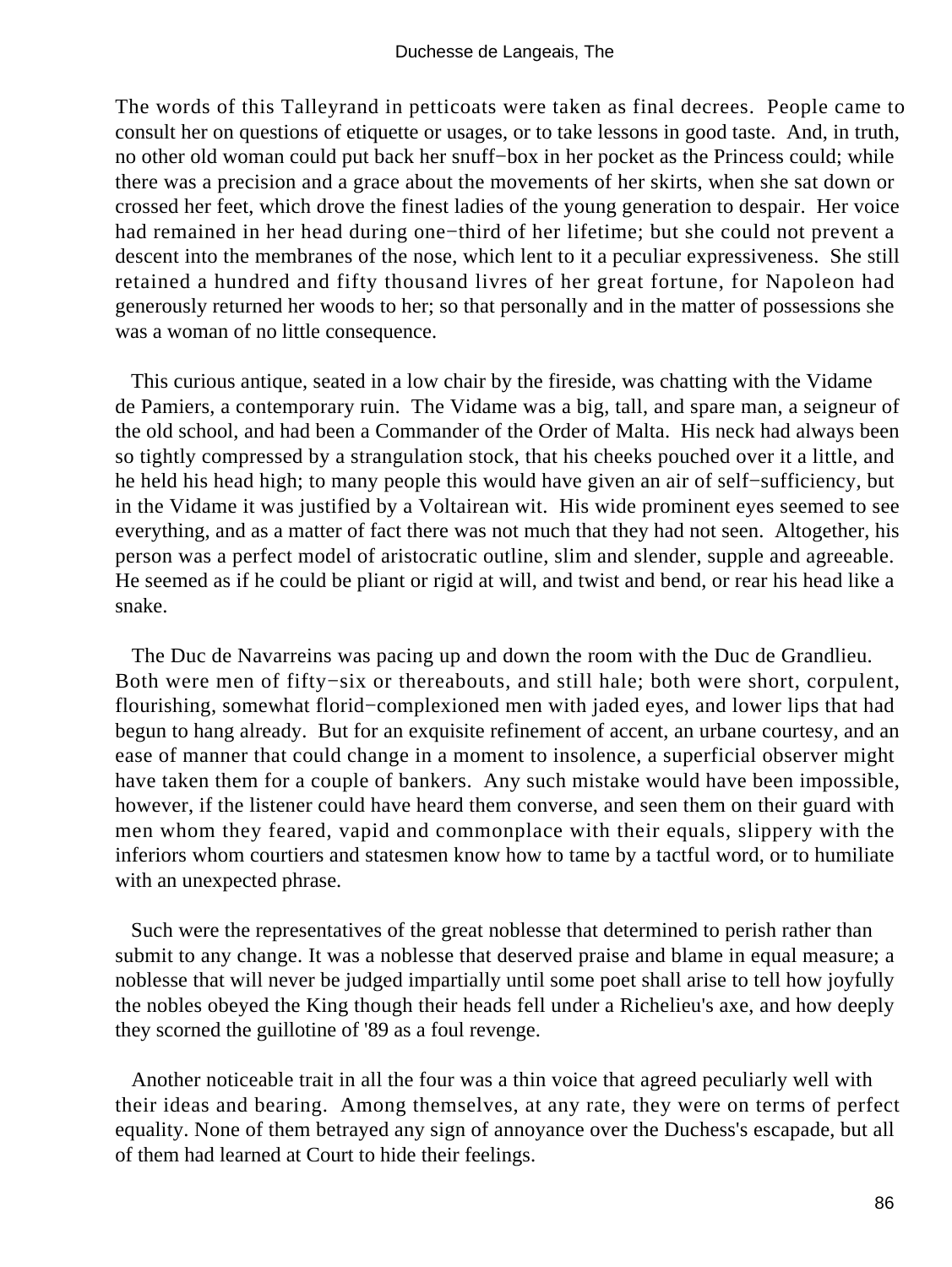And here, lest critics should condemn the puerility of the opening of the forthcoming scene, it is perhaps as well to remind the reader that Locke, once happening to be in the company of several great lords, renowned no less for their wit than for their breeding and political consistency, wickedly amused himself by taking down their conversation by some shorthand process of his own; and afterwards, when he read it over to them to see what they could make of it, they all burst out laughing. And, in truth, the tinsel jargon which circulates among the upper ranks in every country yields mighty little gold to the crucible when washed in the ashes of literature or philosophy. In every rank of society (some few Parisian salons excepted) the curious observer finds folly a constant quantity beneath a more or less transparent varnish. Conversation with any substance in it is a rare exception, and boeotianism is current coin in every zone. In the higher regions they must perforce talk more, but to make up for it they think the less. Thinking is a tiring exercise, and the rich like their lives to flow by easily and without effort. It is by comparing the fundamental matter of jests, as you rise in the social scale from the street−boy to the peer of France, that the observer arrives at a true comprehension of M. de Talleyrand's maxim, «The manner is everything»; an elegant rendering of the legal axiom, «The form is of more consequence than the matter.» In the eyes of the poet the advantage rests with the lower classes, for they seldom fail to give a certain character of rude poetry to their thoughts. Perhaps also this same observation may explain the sterility of the salons, their emptiness, their shallowness, and the repugnance felt by men of ability for bartering their ideas for such pitiful small change.

 The Duke suddenly stopped as if some bright idea occurred to him, and remarked to his neighbour –

«So you have sold Tornthon?»

 «No, he is ill. I am very much afraid I shall lose him, and I should be uncommonly sorry. He is a very good hunter. Do you know how the Duchesse de Marigny is?»

 «No. I did not go this morning. I was just going out to call when you came in to speak about Antoinette. But yesterday she was very ill indeed; they had given her up, she took the sacrament.»

«Her death will make a change in your cousin's position.»

 «Not at all. She gave away her property in her lifetime, only keeping an annuity. She made over the Guebriant estate to her niece, Mme de Soulanges, subject to a yearly charge.»

 «It will be a great loss for society. She was a kind woman. Her family will miss her; her experience and advice carried weight. Her son Marigny is an amiable man; he has a sharp wit, he can talk. He is pleasant, very pleasant. Pleasant? oh, that no one can deny, but – ill regulated to the last degree. Well, and yet it is an extraordinary thing, he is very acute. He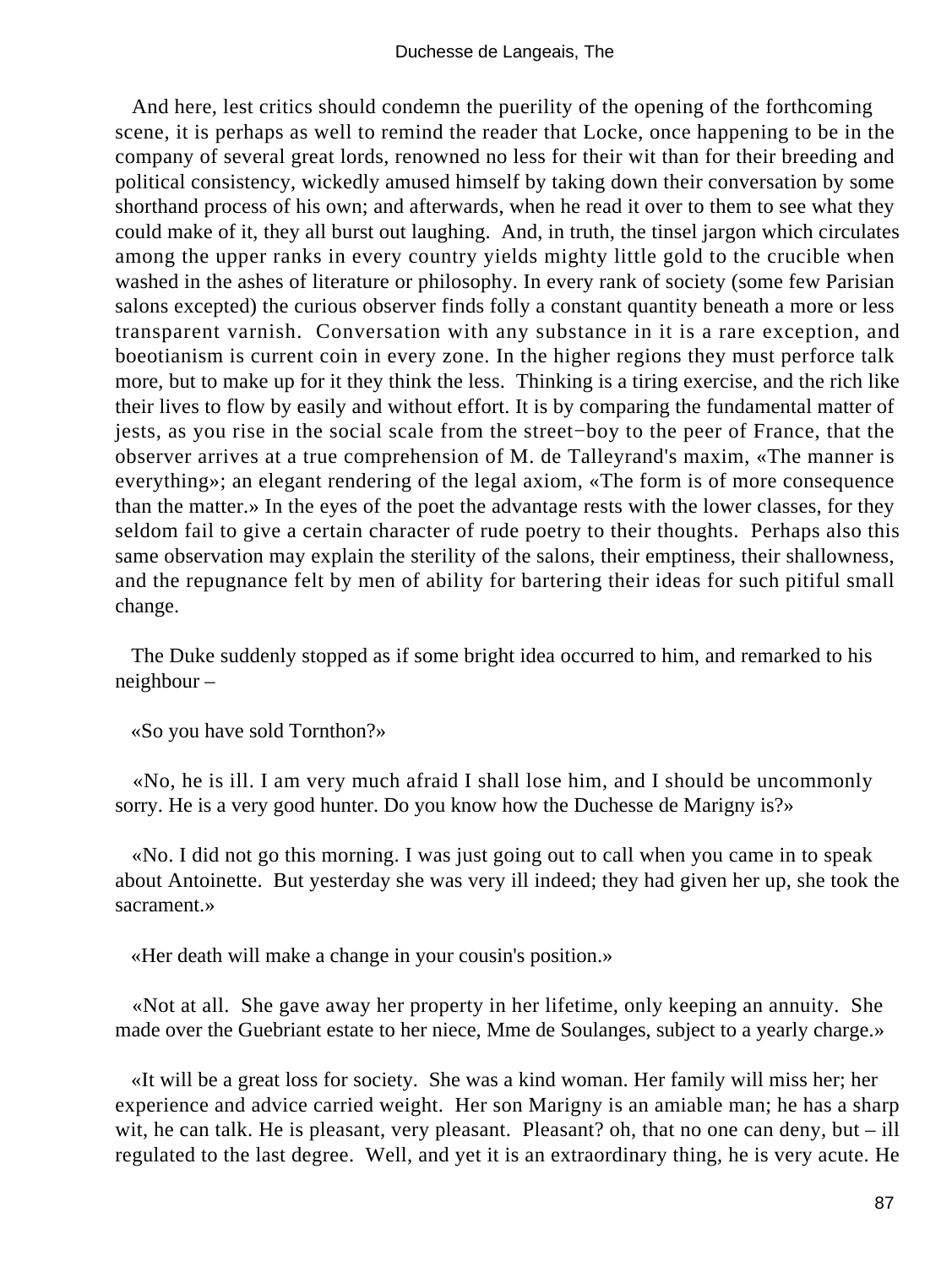was dining at the club the other day with that moneyed Chaussee−d'Antin set. Your uncle (he always goes there for his game of cards) found him there to his astonishment, and asked if he was a member. `Yes,' said he, `I don't go into society now; I am living among the bankers.' – You know why?» added the Marquis, with a meaning smile.

«No,» said the Duke.

 «He is smitten with that little Mme Keller, Gondreville's daughter; she is only lately married, and has a great vogue, they say, in that set.»

 «Well, Antoinette does not find time heavy on her hands, it seems,» remarked the Vidame.

 «My affection for that little woman has driven me to find a singular pastime,» replied the Princess, as she returned her snuff−box to her pocket.

 «Dear aunt, I am extremely vexed,» said the Duke, stopping short in his walk. «Nobody but one of Buonaparte's men could ask such an indecorous thing of a woman of fashion. Between ourselves, Antoinette might have made a better choice.»

 «The Montriveaus are a very old family and very well connected, my dear,» replied the Princess; "they are related to all the noblest houses of Burgundy. If the Dulmen branch of the Arschoot Rivaudoults should come to an end in Galicia, the Montriveaus would succeed to the Arschoot title and estates. They inherit through their great−grandfather.

«Are you sure?»

 «I know it better than this Montriveau's father did. I told him about it, I used to see a good deal of him; and, Chevalier of several orders though he was, he only laughed; he was an encyclopaedist. But his brother turned the relationship to good account during the emigration. I have heard it said that his northern kinsfolk were most kind in every way  $-\rightarrow$ 

 «Yes, to be sure. The Comte de Montriveau died at St. Petersburg,» said the Vidame. «I met him there. He was a big man with an incredible passion for oysters.»

«However many did he eat?» asked the Duc de Grandlieu.

«Ten dozen every day.»

«And did they not disagree with him?»

«Not the least bit in the world.»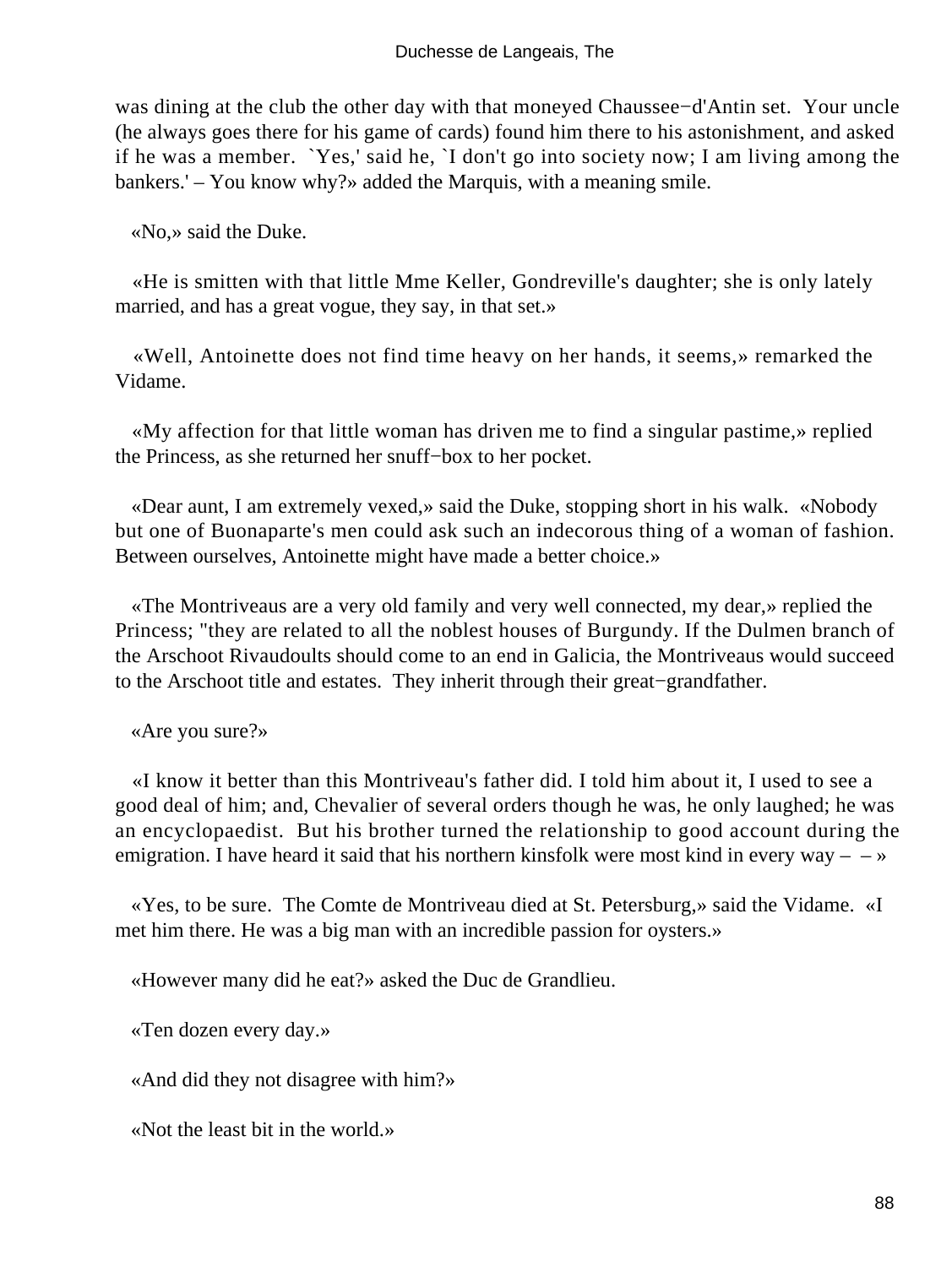«Why, that is extraordinary! Had he neither the stone nor gout, nor any other complaint, in consequence?»

«No; his health was perfectly good, and he died through an accident.»

 «By accident! Nature prompted him to eat oysters, so probably he required them; for up to a certain point our predominant tastes are conditions of our existence.»

«I am of your opinion,» said the Princess, with a smile.

«Madame, you always put a malicious construction on things,» returned the Marquis.

 «I only want you to understand that these remarks might leave a wrong impression on a young woman's mind,» said she, and interrupted herself to exclaim, «But this niece, this niece of mine!»

 «Dear aunt, I still refuse to believe that she can have gone to M. de Montriveau,» said the Duc de Navarreins.

«Bah!» returned the Princess.

«What do you think, Vidame?» asked the Marquis.

«If the Duchess were an artless simpleton, I should think that  $- \rightarrow \infty$ 

 «But when a woman is in love she becomes an artless simpleton,» retorted the Princess. «Really, my poor Vidame, you must be getting older.»

«After all, what is to be done?» asked the Duke.

 «If my dear niece is wise,» said the Princess, «she will go to Court this evening – fortunately, today is Monday, and reception day – and you must see that we all rally round her and give the lie to this absurd rumour. There are hundreds of ways of explaining things; and if the Marquis de Montriveau is a gentleman, he will come to our assistance. We will bring these children to listen to reason  $- - \infty$ 

 «But, dear aunt, it is not easy to tell M. de Montriveau the truth to his face. He is one of Buonaparte's pupils, and he has a position. Why, he is one of the great men of the day; he is high up in the Guards, and very useful there. He has not a spark of ambition. He is just the man to say, `Here is my commission, leave me in peace,' if the King should say a word that he did not like.»

«Then, pray, what are his opinions?»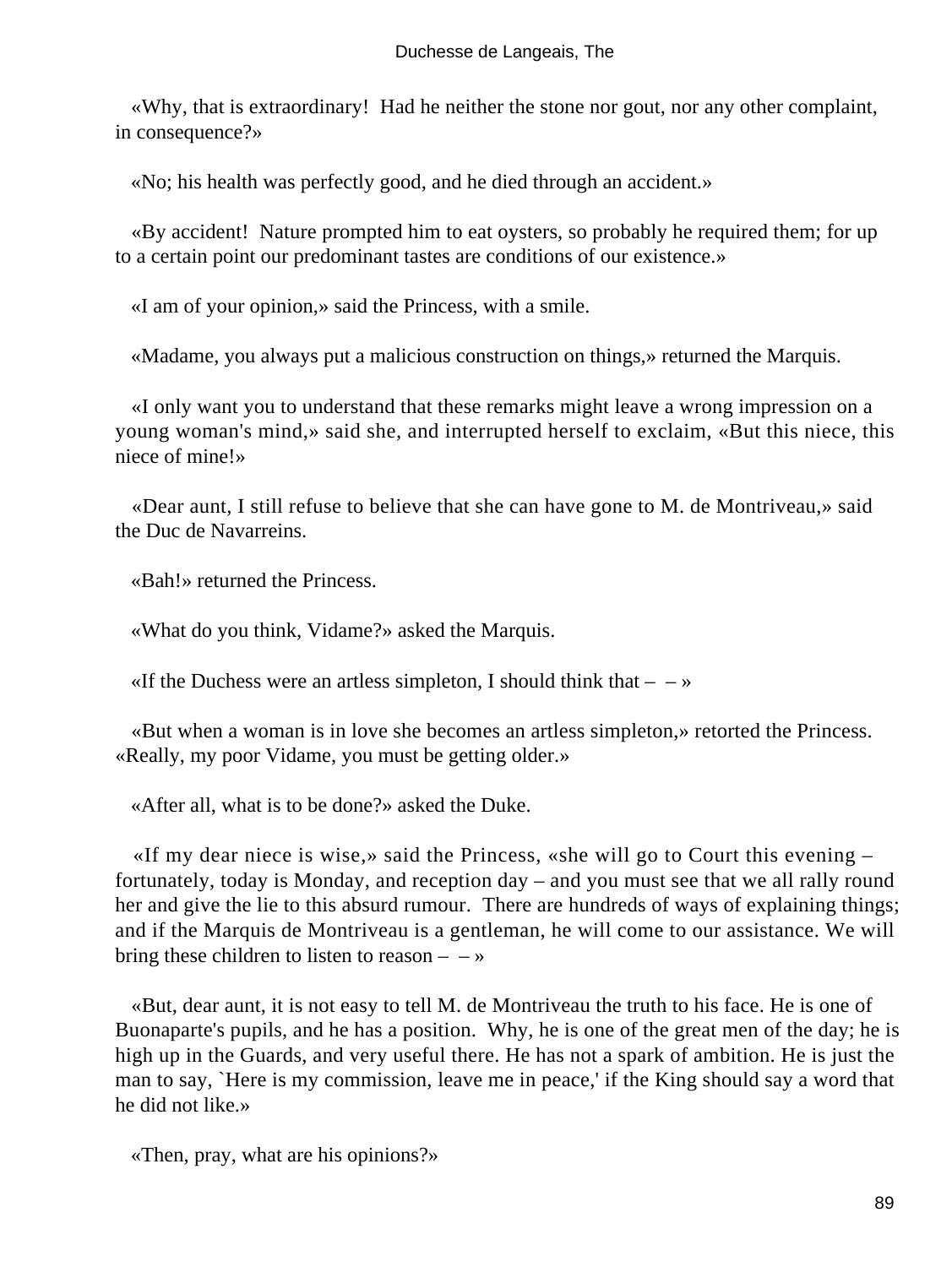«Very unsound.»

 «Really,» sighed the Princess, «the King is, as he always has been, a Jacobin under the Lilies of France.»

«Oh! not quite so bad,» said the Vidame.

 «Yes; I have known him for a long while. The man that pointed out the Court to his wife on the occasion of her first state dinner in public with, 'These are our people,' could only be a black−hearted scoundrel. I can see Monsieur exactly the same as ever in the King. The bad brother who voted so wrongly in his department of the Constituent Assembly was sure to compound with the Liberals and allow them to argue and talk. This philosophical cant will be just as dangerous now for the younger brother as it used to be for the elder; this fat man with the little mind is amusing himself by creating difficulties, and how his successor is to get out of them I do not know; he holds his younger brother in abhorrence; he would be glad to think as he lay dying, `He will not reign very  $\log - - \frac{1}{x}$ 

«Aunt, he is the King, and I have the honour to be in his service  $-\rightarrow \infty$ 

 «But does your post take away your right of free speech, my dear? You come of quite as good a house as the Bourbons. If the Guises had shown a little more resolution, His Majesty would be a nobody at this day. It is time I went out of this world, the noblesse is dead. Yes, it is all over with you, my children,» she continued, looking as she spoke at the Vidame. «What has my niece done that the whole town should be talking about her? She is in the wrong; I disapprove of her conduct, a useless scandal is a blunder; that is why I still have my doubts about this want of regard for appearances; I brought her up, and I know that  $-\rightarrow$ 

 Just at that moment the Duchess came out of her boudoir. She had recognised her aunt's voice and heard the name of Montriveau. She was still in her loose morning−gown; and even as she came in, M. de Grandlieu, looking carelessly out of the window, saw his niece's carriage driving back along the street. The Duke took his daughter's face in both hands and kissed her on the forehead.

«So, dear girl,» he said, «you do not know what is going on?»

«Has anything extraordinary happened, father dear?»

«Why, all Paris believes that you are with M. de Montriveau.»

 «My dear Antoinette, you were at home all the time, were you not?» said the Princess, holding out a hand, which the Duchess kissed with affectionate respect.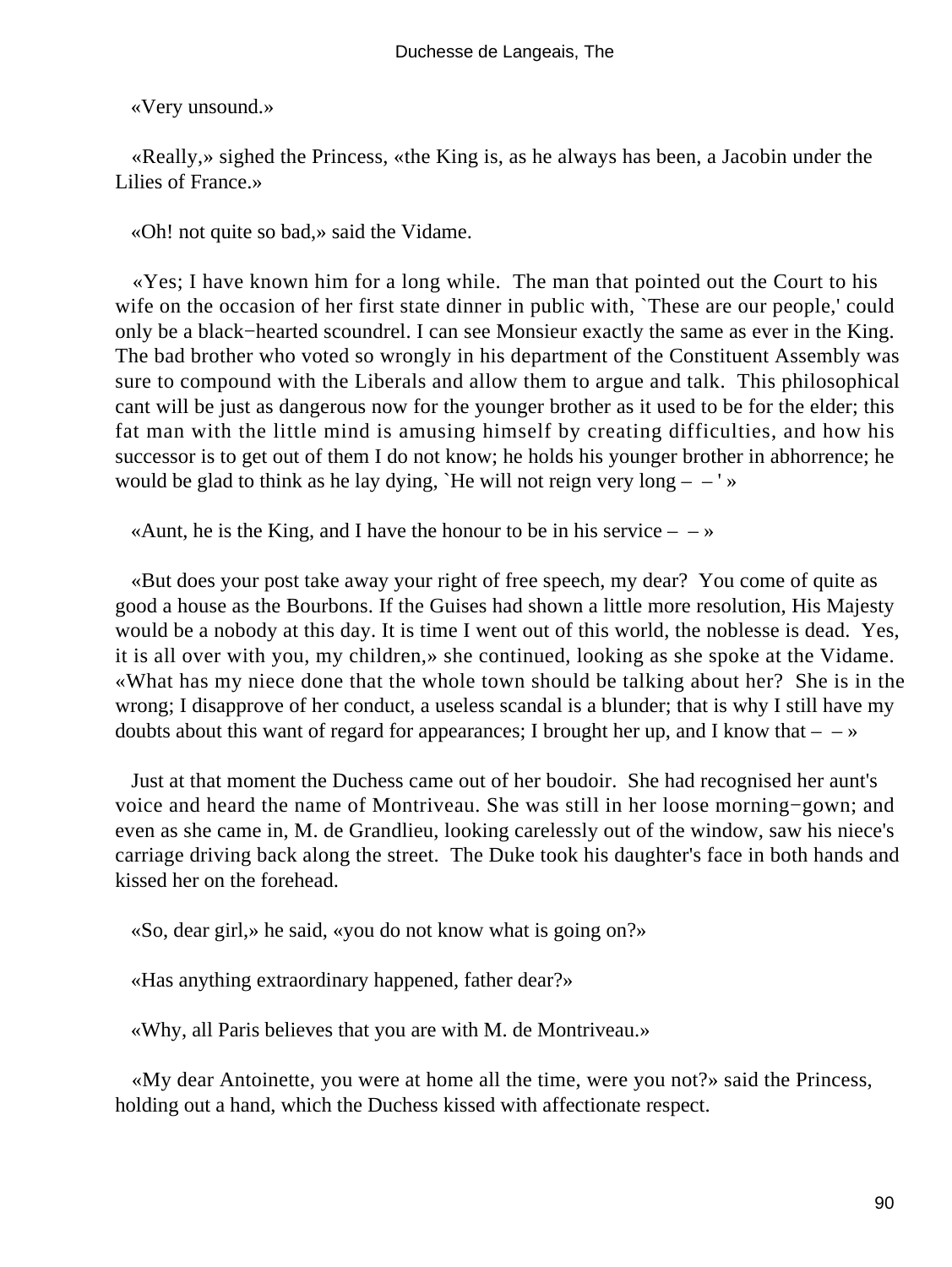«Yes, dear mother; I was at home all the time. And,» she added, as she turned to greet the Vidame and the Marquis, «I wished that all Paris should think that I was with M. de Montriveau.»

The Duke flung up his hands, struck them together in despair, and folded his arms.

«Then, cannot you see what will come of this mad freak?» he asked at last.

 But the aged Princess had suddenly risen, and stood looking steadily at the Duchess, the younger woman flushed, and her eyes fell. Mme de Chauvry gently drew her closer, and said, «My little angel, let me kiss you!»

 She kissed her niece very affectionately on the forehead, and continued smiling, while she held her hand in a tight clasp.

 «We are not under the Valois now, dear child. You have compromised your husband and your position. Still, we will arrange to make everything right.»

 «But, dear aunt, I do not wish to make it right at all. It is my wish that all Paris should say that I was with M. de Montriveau this morning. If you destroy that belief, however ill grounded it may be, you will do me a singular disservice.»

«Do you really wish to ruin yourself, child, and to grieve your family?»

 «My family, father, unintentionally condemned me to irreparable misfortune when they sacrificed me to family considerations. You may, perhaps, blame me for seeking alleviations, but you will certainly feel for me.»

 «After all the endless pains you take to settle your daughters suitably!» muttered M. de Navarreins, addressing the Vidame.

 The Princess shook a stray grain of snuff from her skirts. «My dear little girl,» she said, «be happy, if you can. We are not talking of troubling your felicity, but of reconciling it with social usages. We all of us here assembled know that marriage is a defective institution tempered by love. But when you take a lover, is there any need to make your bed in the Place du Carrousel? See now, just be a bit reasonable, and hear what we have to say.»

«I am listening.»

 «Mme la Duchesse,» began the Duc de Grandlieu, «if it were any part of an uncle's duty to look after his nieces, he ought to have a position; society would owe him honours and rewards and a salary, exactly as if he were in the King's service. So I am not here to talk about my nephew, but of your own interests. Let us look ahead a little. If you persist in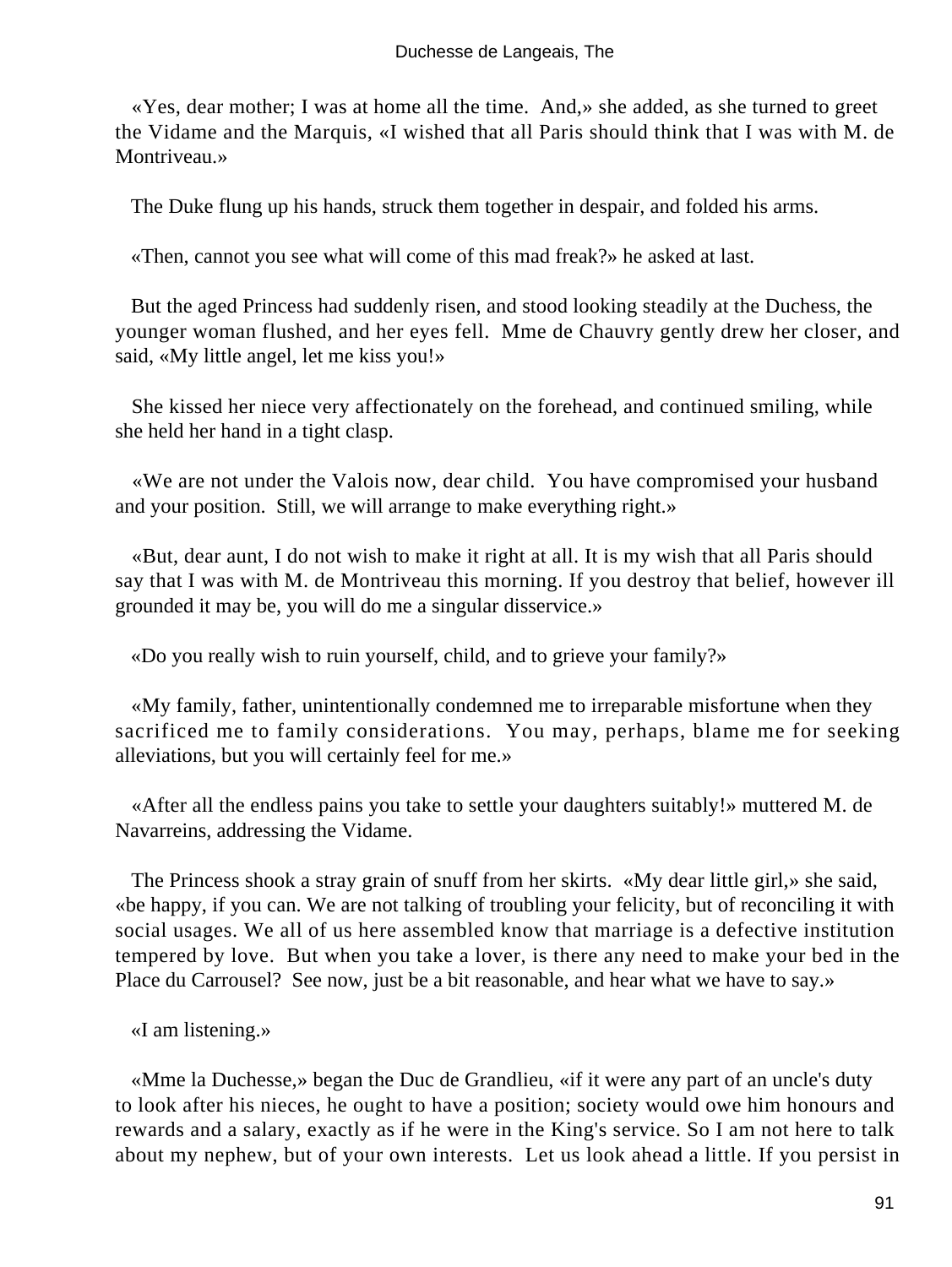making a scandal – I have seen the animal before, and I own that I have no great liking for him – Langeais is stingy enough, and he does not care a rap for anyone but himself; he will have a separation; he will stick to your money, and leave you poor, and consequently you will be a nobody. The income of a hundred thousand livres that you have just inherited from your maternal great−aunt will go to pay for his mistresses' amusements. You will be bound and gagged by the law; you will have to say Amen to all these arrangements. Suppose M. de Montriveau leaves you  $-$  – dear me! do not let us put ourselves in a passion, my dear niece; a man does not leave a woman while she is young and pretty; still, we have seen so many pretty women left disconsolate, even among princesses, that you will permit the supposition, an all but impossible supposition I quite wish to believe.  $-$  – Well, suppose that he goes, what will become of you without a husband? Keep well with your husband as you take care of your beauty; for beauty, after all, is a woman's parachute, and a husband also stands between you and worse. I am supposing that you are happy and loved to the end, and I am leaving unpleasant or unfortunate events altogether out of the reckoning. This being so, fortunately or unfortunately, you may have children. What are they to be? Montriveaus? Very well; they certainly will not succeed to their father's whole fortune. You will want to give them all that you have; he will wish to do the same. Nothing more natural, dear me! And you will find the law against you. How many times have we seen heirs−at−law bringing a law−suit to recover the property from illegitimate children? Every court of law rings with such actions all over the world. You will create a fidei commissum perhaps; and if the trustee betrays your confidence, your children have no remedy against him; and they are ruined. So choose carefully. You see the perplexities of the position. In every possible way your children will be sacrificed of necessity to the fancies of your heart; they will have no recognised status. While they are little they will be charming; but, Lord! some day they will reproach you for thinking of no one but your two selves. We old gentlemen know all about it. Little boys grow up into men, and men are ungrateful beings. When I was in Germany, did I not hear young de Horn say, after supper, `If my mother had been an honest woman, I should be prince−regnant!' `IF?' We have spent our lives in hearing plebeians say IF. IF brought about the Revolution. When a man cannot lay the blame on his father or mother, he holds God responsible for his hard lot. In short, dear child, we are here to open your eyes. I will say all I have to say in a few words, on which you had better meditate: A woman ought never to put her husband in the right.»

 «Uncle, so long as I cared for nobody, I could calculate; I looked at interests then, as you do; now, I can only feel.»

 «But, my dear little girl,» remonstrated the Vidame, «life is simply a complication of interests and feelings; to be happy, more particularly in your position, one must try to reconcile one's feelings with one's interests. A grisette may love according to her fancy, that is intelligible enough, but you have a pretty fortune, a family, a name and a place at Court, and you ought not to fling them out of the window. And what have we been asking you to do to keep them all? – To manoeuvre carefully instead of falling foul of social conventions. Lord! I shall very soon be eighty years old, and I cannot recollect, under any regime, a love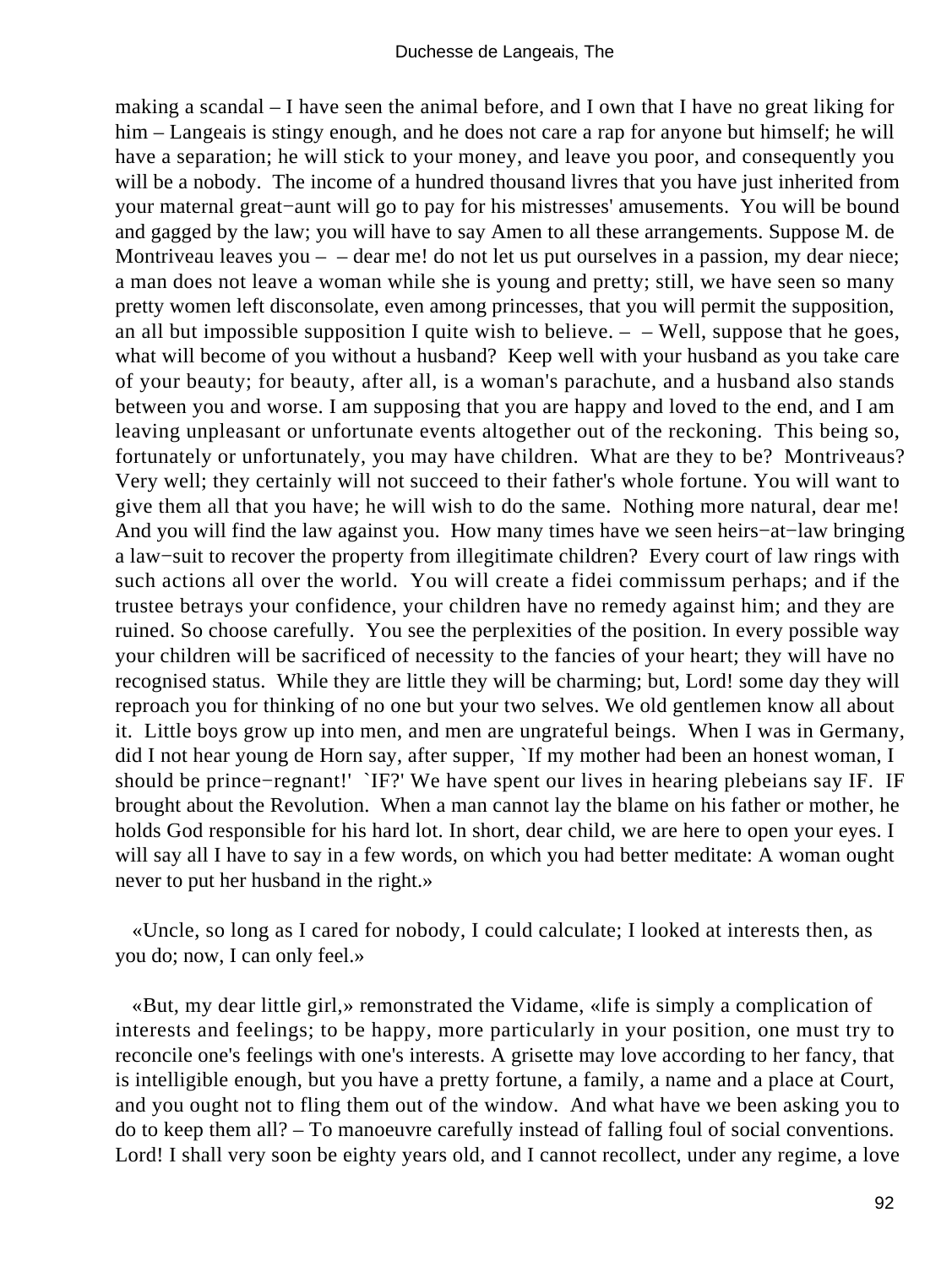worth the price that you are willing to pay for the love of this lucky young man.»

 The Duchess silenced the Vidame with a look; if Montriveau could have seen that glance, he would have forgiven all.

 «It would be very effective on the stage,» remarked the Duc de Grandlieu, «but it all amounts to nothing when your jointure and position and independence is concerned. You are not grateful, my dear niece. You will not find many families where the relatives have courage enough to teach the wisdom gained by experience, and to make rash young heads listen to reason. Renounce your salvation in two minutes, if it pleases you to damn yourself; well and good; but reflect well beforehand when it comes to renouncing your income. I know of no confessor who remits the pains of poverty. I have a right, I think, to speak in this way to you; for if you are ruined, I am the one person who can offer you a refuge. I am almost an uncle to Langeais, and I alone have a right to put him in the wrong.»

The Duc de Navarreins roused himself from painful reflections.

 «Since you speak of feeling, my child,» he said, "let me remind you that a woman who bears your name ought to be moved by sentiments which do not touch ordinary people. Can you wish to give an advantage to the Liberals, to those Jesuits of Robespierre's that are doing all they can to vilify the noblesse?

 Some things a Navarreins cannot do without failing in duty to his house. You would not be alone in your dishonour  $-$  – "

 «Come, come!» said the Princess. «Dishonour? Do not make such a fuss about the journey of an empty carriage, children, and leave me alone with Antoinette. Ail three of you come and dine with me. I will undertake to arrange matters suitably. You men understand nothing; you are beginning to talk sourly already, and I have no wish to see a quarrel between you and my dear child. Do me the pleasure to go.»

 The three gentlemen probably guessed the Princess's intentions; they took their leave. M. de Navarreins kissed his daughter on the forehead with, «Come, be good, dear child. It is not too late yet if you choose.»

 «Couldn't we find some good fellow in the family to pick a quarrel with this Montriveau?» said the Vidame, as they went downstairs.

 When the two women were alone, the Princess beckoned her niece to a little low chair by her side.

 «My pearl,» said she, "in this world below, I know nothing worse calumniated than God and the eighteenth century; for as I look back over my own young days, I do not recollect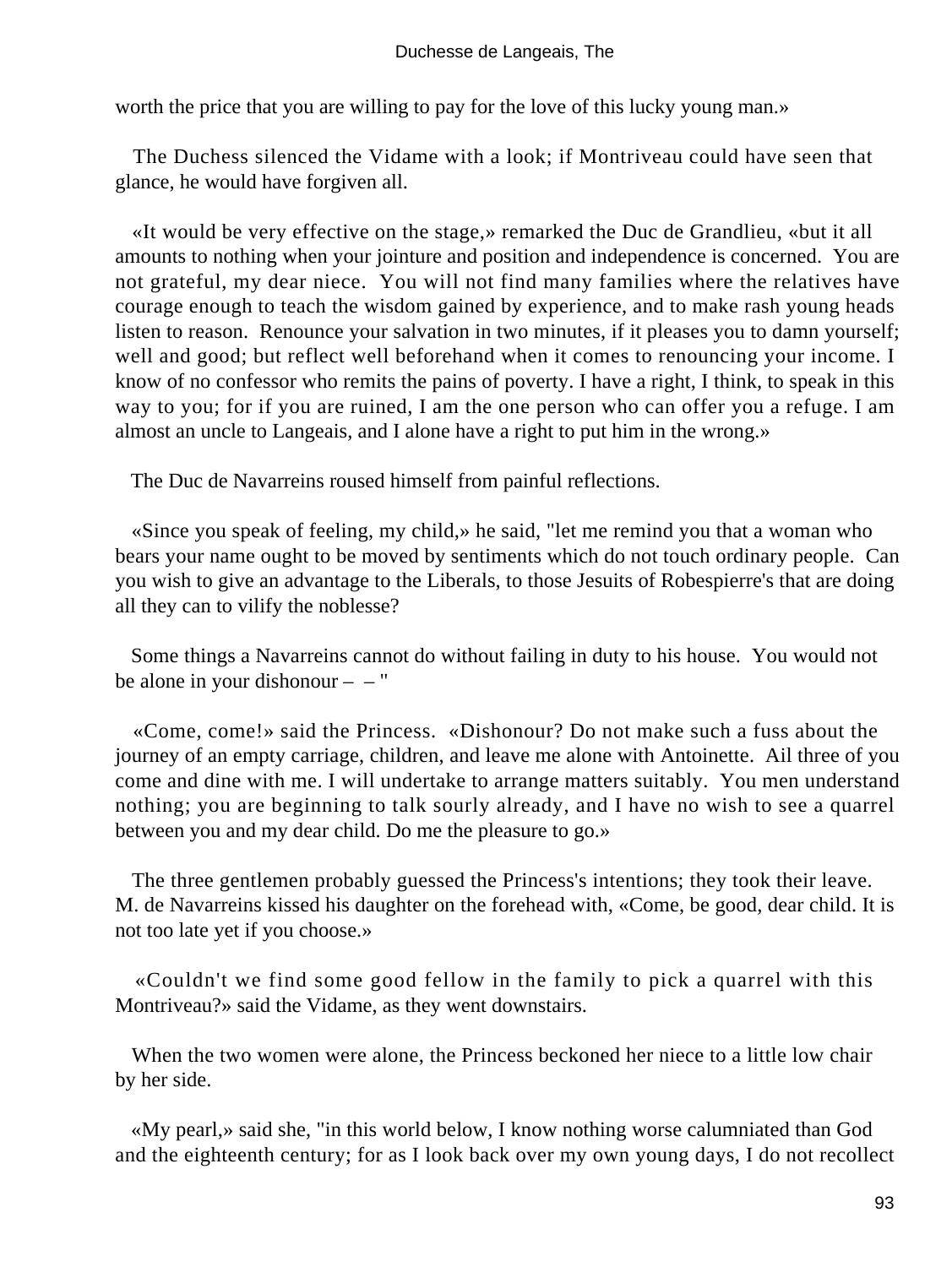that a single duchess trampled the proprieties underfoot as you have just done. Novelists and scribblers brought the reign of Louis XV into disrepute. Do not believe them. The du Barry, my dear, was quite as good as the Widow Scarron, and the more agreeable woman of the two. In my time a woman could keep her dignity among her gallantries. Indiscretion was the ruin of us, and the beginning of all the mischief. The philosophists – the nobodies whom we admitted into our salons – had no more gratitude or sense of decency than to make an inventory of our hearts, to traduce us one and all, and to rail against the age by way of a return for our kindness. The people are not in a position to judge of anything whatsoever; they looked at the facts, not at the form. But the men and women of those times, my heart, were quite as remarkable as at any other period of the Monarchy. Not one of your Werthers, none of your notabilities, as they are called, never a one of your men in yellow kid gloves and trousers that disguise the poverty of their legs, would cross Europe in the dress of a travelling hawker to brave the daggers of a Duke of Modena, and to shut himself up in the dressing−room of the Regent's daughter at the risk of his life. Not one of your little consumptive patients with their tortoiseshell eyeglasses would hide himself in a closet for six weeks, like Lauzun, to keep up his mistress's courage while she was lying in of her child. There was more passion in M. de Jaucourt's little finger than in your whole race of higglers that leave a woman to better themselves elsewhere! Just tell me where to find the page that would be cut in pieces and buried under the floorboards for one kiss on the Konigsmark's gloved finger!

 "Really, it would seem today that the roles are exchanged, and women are expected to show their devotion for men. These modern gentlemen are worth less, and think more of themselves. Believe me, my dear, all these adventures that have been made public, and now are turned against our good Louis XV, were kept quite secret at first. If it had not been for a pack of poetasters, scribblers, and moralists, who hung about our waiting−women, and took down their slanders, our epoch would have appeared in literature as a well−conducted age. I am justifying the century and not its fringe. Perhaps a hundred women of quality were lost; but for every one, the rogues set down ten, like the gazettes after a battle when they count up the losses of the beaten side. And in any case I do not know that the Revolution and the Empire can reproach us; they were coarse, dull, licentious times. Faugh! it is revolting. Those are the brothels of French history.

 «This preamble, my dear child,» she continued after a pause, «brings me to the thing that I have to say. If you care for Montriveau, you are quite at liberty to love him at your ease, and as much as you can. I know by experience that, unless you are locked up (but locking people up is out of fashion now), you will do as you please; I should have done the same at your age. Only, sweetheart, I should not have given up my right to be the mother of future Ducs de Langeais. So mind appearances. The Vidame is right. No man is worth a single one of the sacrifices which we are foolish enough to make for their love. Put yourself in such a position that you may still be M. de Langeais's wife, in case you should have the misfortune to repent. When you are an old woman, you will be very glad to hear mass said at Court, and not in some provincial convent. Therein lies the whole question. A single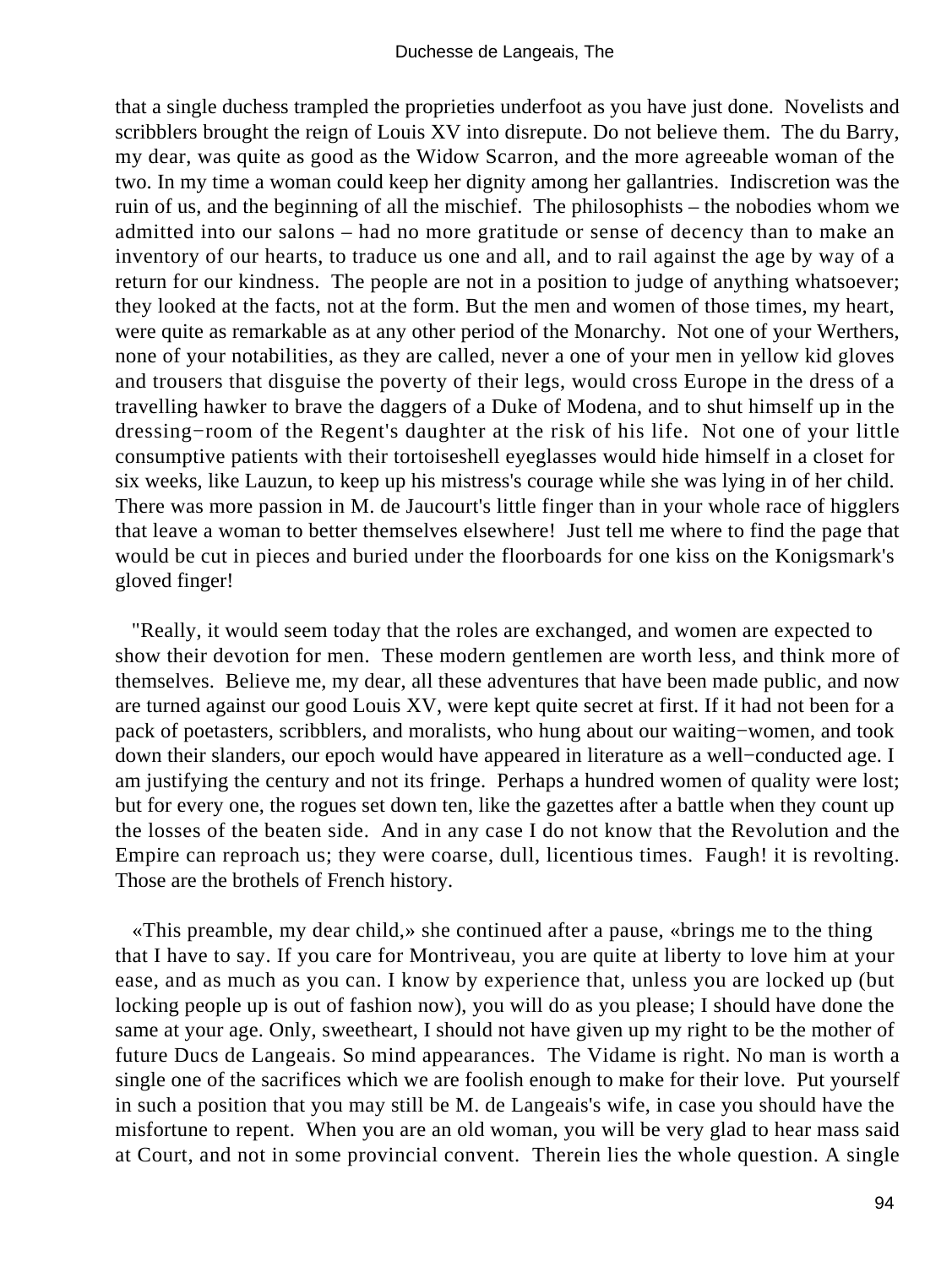imprudence means an allowance and a wandering life; it means that you are at the mercy of your lover; it means that you must put up with insolence from women that are not so honest, precisely because they have been very vulgarly sharp−witted. It would be a hundred times better to go to Montriveau's at night in a cab, and disguised, instead of sending your carriage in broad daylight. You are a little fool, my dear child! Your carriage flattered his vanity; your person would have ensnared his heart. All this that I have said is just and true; but, for my own part, I do not blame you. You are two centuries behind the times with your false ideas of greatness. There, leave us to arrange your affairs, and say that Montriveau made your servants drunk to gratify his vanity and to compromise you  $- \rightarrow \infty$ 

 The Duchess rose to her feet with a spring. «In Heaven's name, aunt, do not slander him!»

The old Princess's eyes flashed.

 «Dear child,» she said, «I should have liked to spare such of your illusions as were not fatal. But there must be an end of all illusions now. You would soften me if I were not so old. Come, now, do not vex him, or us, or anyone else. I will undertake to satisfy everybody; but promise me not to permit yourself a single step henceforth until you have consulted me. Tell me all, and perhaps I may bring it all right again.»

«Aunt, I promise  $- - \infty$ 

«To tell me everything?»

«Yes, everything. Everything that can be told.»

 «But, my sweetheart, it is precisely what cannot be told that I want to know. Let us understand each other thoroughly. Come, let me put my withered old lips on your beautiful forehead. No; let me do as I wish. I forbid you to kiss my bones. Old people have a courtesy of their own. . . . There, take me down to my carriage,» she added, when she had kissed her niece.

«Then may I go to him in disguise, dear aunt?»

«Why – yes. The story can always be denied,» said the old Princess.

 This was the one idea which the Duchess had clearly grasped in the sermon. When Mme de Chauvry was seated in the corner of her carriage, Mme de Langeais bade her a graceful adieu and went up to her room. She was quite happy again.

 «My person would have snared his heart; my aunt is right; a man cannot surely refuse a pretty woman when she understands how to offer herself.»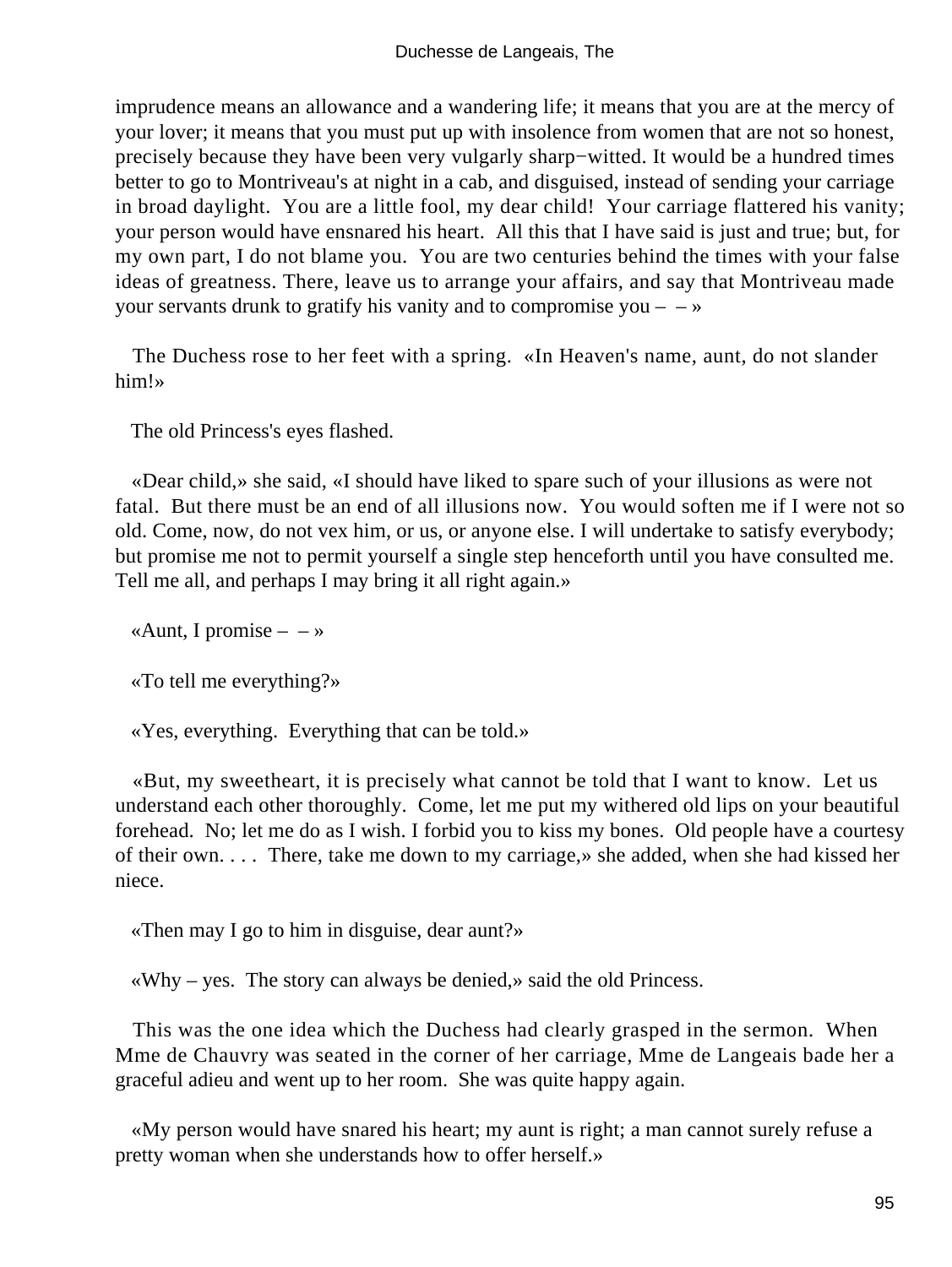That evening, at the Elysee−Bourbon, the Duc de Navarreins, M. de Pamiers, M. de Marsay, M. de Grandlieu, and the Duc de Maufrigneuse triumphantly refuted the scandals that were circulating with regard to the Duchesse de Langeais. So many officers and other persons had seen Montriveau walking in the Tuileries that morning, that the silly story was set down to chance, which takes all that is offered. And so, in spite of the fact that the Duchess's carriage had waited before Montriveau's door, her character became as clear and as spotless as Mambrino's sword after Sancho had polished it up.

 But, at two o'clock, M. de Ronquerolles passed Montriveau in a deserted alley, and said with a smile, «She is coming on, is your Duchess. Go on, keep it up!» he added, and gave a significant cut of the riding whip to his mare, who sped off like a bullet down the avenue.

 Two days after the fruitless scandal, Mme de Langeais wrote to M. de Montriveau. That letter, like the preceding ones, remained unanswered. This time she took her own measures, and bribed M. de Montriveau's man, Auguste. And so at eight o'clock that evening she was introduced into Armand's apartment. It was not the room in which that secret scene had passed; it was entirely different. The Duchess was told that the General would not be at home that night. Had he two houses? The man would give no answer. Mme de Langeais had bought the key of the room, but not the man's whole loyalty.

 When she was left alone she saw her fourteen letters lying on an old−fashioned stand, all of them uncreased and unopened. He had not read them. She sank into an easy−chair, and for a while she lost consciousness. When she came to herself, Auguste was holding vinegar for her to inhale.

«A carriage; quick!» she ordered.

 The carriage came. She hastened downstairs with convulsive speed, and left orders that no one was to be admitted. For twenty−four hours she lay in bed, and would have no one near her but her woman, who brought her a cup of orange−flower water from time to time. Suzette heard her mistress moan once or twice, and caught a glimpse of tears in the brilliant eyes, now circled with dark shadows.

 The next day, amid despairing tears, Mme de Langeais took her resolution. Her man of business came for an interview, and no doubt received instructions of some kind. Afterwards she sent for the Vidame de Pamiers; and while she waited, she wrote a letter to M. de Montriveau. The Vidame punctually came towards two o'clock that afternoon, to find his young cousin looking white and worn, but resigned; never had her divine loveliness been more poetic than now in the languor of her agony.

 «You owe this assignation to your eighty−four years, dear cousin,» she said. «Ah! do not smile, I beg of you, when an unhappy woman has reached the lowest depths of wretchedness. You are a gentleman, and after the adventures of your youth you must feel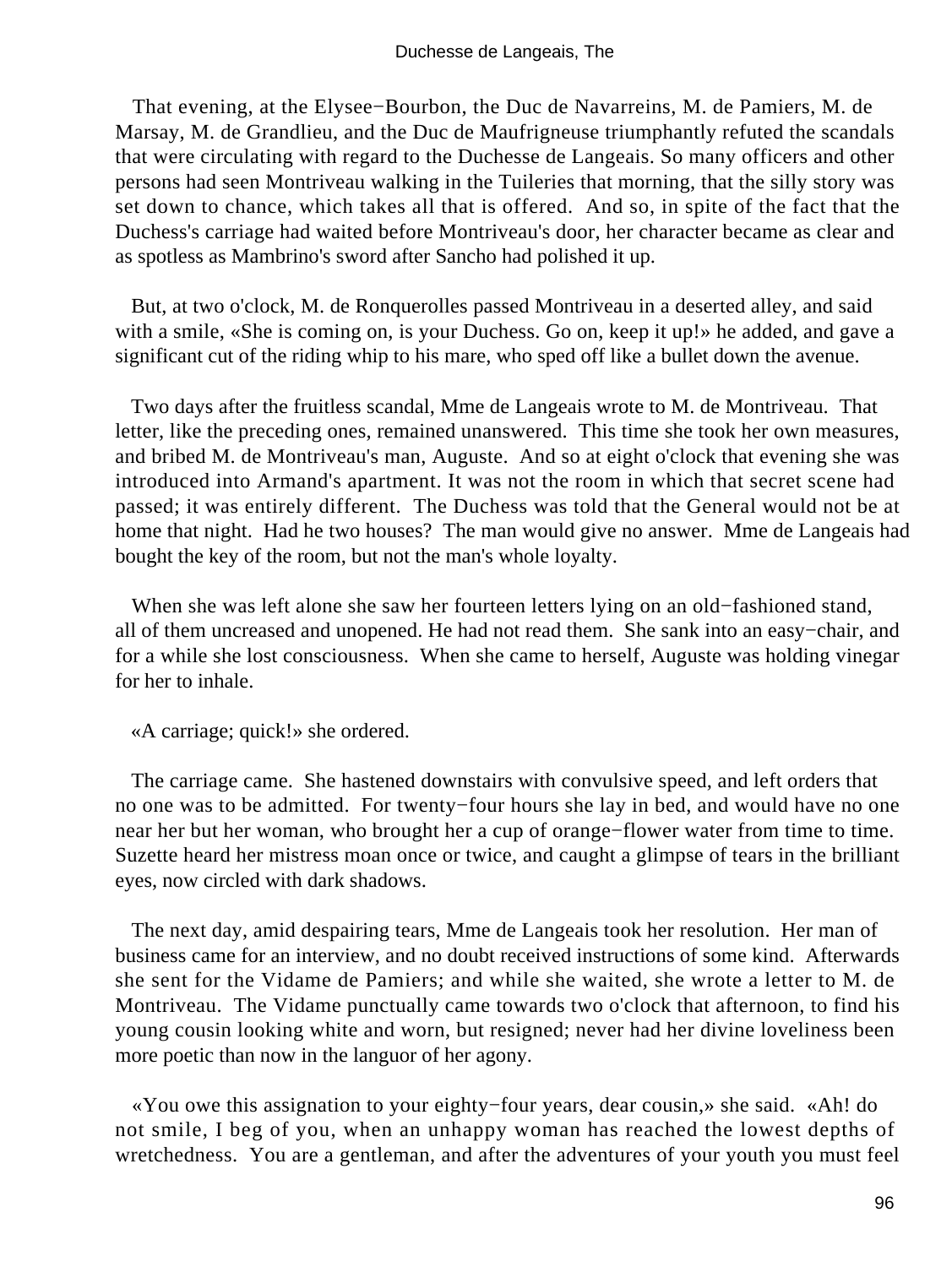some indulgence for women.»

«None whatever,» said he.

«Indeed!»

«Everything is in their favour.»

 «Ah! Well, you are one of the inner family circle; possibly you will be the last relative, the last friend whose hand I shall press, so I can ask your good offices. Will you, dear Vidame, do me a service which I could not ask of my own father, nor of my uncle Grandlieu, nor of any woman? You cannot fail to understand. I beg of you to do my bidding, and then to forget what you have done, whatever may come of it. It is this: Will you take this letter and go to M. de Montriveau? will you see him yourself, give it into his hands, and ask him, as you men can ask things between yourselves – for you have a code of honour between man and man which you do not use with us, and a different way of regarding things between yourselves – ask him if he will read this letter? Not in your presence. Certain feelings men hide from each other. I give you authority to say, if you think it necessary to bring him, that it is a question of life or death for me. If he deigns  $-\rightarrow$ 

«DEIGNS!» repeated the Vidame.

 «If he deigns to read it,» the Duchess continued with dignity, «say one thing more. You will go to see him about five o'clock, for I know that he will dine at home today at that time. Very good. By way of answer he must come to see me. If, three hours afterwards, by eight o'clock, he does not leave his house, all will be over. The Duchesse de Langeais will have vanished from the world. I shall not be dead, dear friend, no, but no human power will ever find me again on this earth. Come and dine with me; I shall at least have one friend with me in the last agony. Yes, dear cousin, tonight will decide my fate; and whatever happens to me, I pass through an ordeal by fire. There! not a word. I will hear nothing of the nature of comment or advice – – Let us chat and laugh together,» she added, holding out a hand, which he kissed. «We will be like two grey−headed philosophers who have learned how to enjoy life to the last moment. I will look my best; I will be very enchanting for you. You perhaps will be the last man to set eyes on the Duchesse de Langeais.»

 The Vicomte bowed, took the letter, and went without a word. At five o'clock he returned. His cousin had studied to please him, and she looked lovely indeed. The room was gay with flowers as if for a festivity; the dinner was exquisite. For the grey−headed Vidame the Duchess displayed all the brilliancy of her wit; she was more charming than she had ever been before. At first the Vidame tried to look on all these preparations as a young woman's jest; but now and again the attempted illusion faded, the spell of his fair cousin's charm was broken. He detected a shudder caused by some kind of sudden dread, and once she seemed to listen during a pause.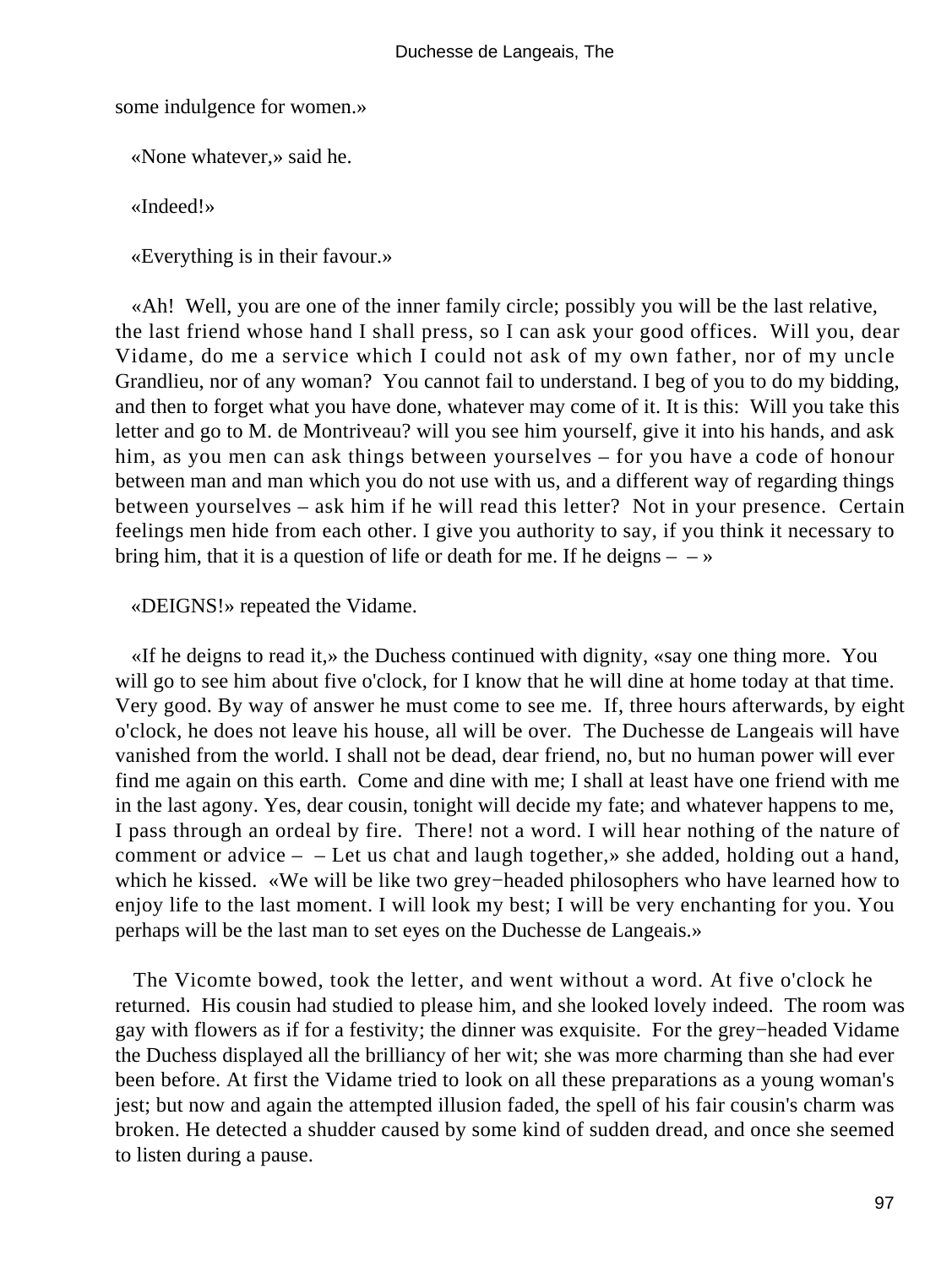«What is the matter?» he asked.

«Hush!» she said.

 At seven o'clock the Duchess left him for a few minutes. When she came back again she was dressed as her maid might have dressed for a journey. She asked her guest to be her escort, took his arm, sprang into a hackney coach, and by a quarter to eight they stood outside M. de Montriveau's door.

Armand meantime had been reading the following letter: –

 "MY **FRIEND,** – I went to your rooms for a few minutes without your knowledge; I found my letters there, and took them away. This cannot be indifference, Armand, between us; and hatred would show itself quite differently. If you love me, make an end of this cruel play, or you will kill me, and afterwards, learning how much you were loved, you might be in despair. If I have not rightly understood you, if you have no feeling towards me but aversion, which implies both contempt and disgust, then I give up all hope. A man never recovers from those feelings. You will have no regrets. Dreadful though that thought may be, it will comfort me in my long sorrow. Regrets? Oh, my Armand, may I never know of them; if I thought that I had caused you a single regret  $-$  – But, no, I will not tell you what desolation I should feel. I should be living still, and I could not be your wife; it would be too late!

 "Now that I have given myself wholly to you in thought, to whom else should I give myself? – to God. The eyes that you loved for a little while shall never look on another man's face; and may the glory of God blind them to all besides. I shall never hear human voices more since I heard yours – so gentle at the first, so terrible yesterday; for it seems to me that I am still only on the morrow of your vengeance. And now may the will of God consume me. Between His wrath and yours, my friend, there will be nothing left for me but a little space for tears and prayers.

 "Perhaps you wonder why I write to you? Ah! do not think ill of me if I keep a gleam of hope, and give one last sigh to happy life before I take leave of it forever. I am in a hideous position. I feel all the inward serenity that comes when a great resolution has been taken, even while I hear the last growlings of the storm. When you went out on that terrible adventure which so drew me to you, Armand, you went from the desert to the oasis with a good guide to show you the way. Well, I am going out of the oasis into the desert, and you are a pitiless guide to me. And yet you only, my friend, can understand how melancholy it is to look back for the last time on happiness – to you, and you only, I can make moan without a blush. If you grant my entreaty, I shall be happy; if you are inexorable, I shall expiate the wrong that I have done. After all, it is natural, is it not, that a woman should wish to live, invested with all noble feelings, in her friend's memory? Oh! my one and only love, let her to whom you gave life go down into the tomb in the belief that she is great in your eyes.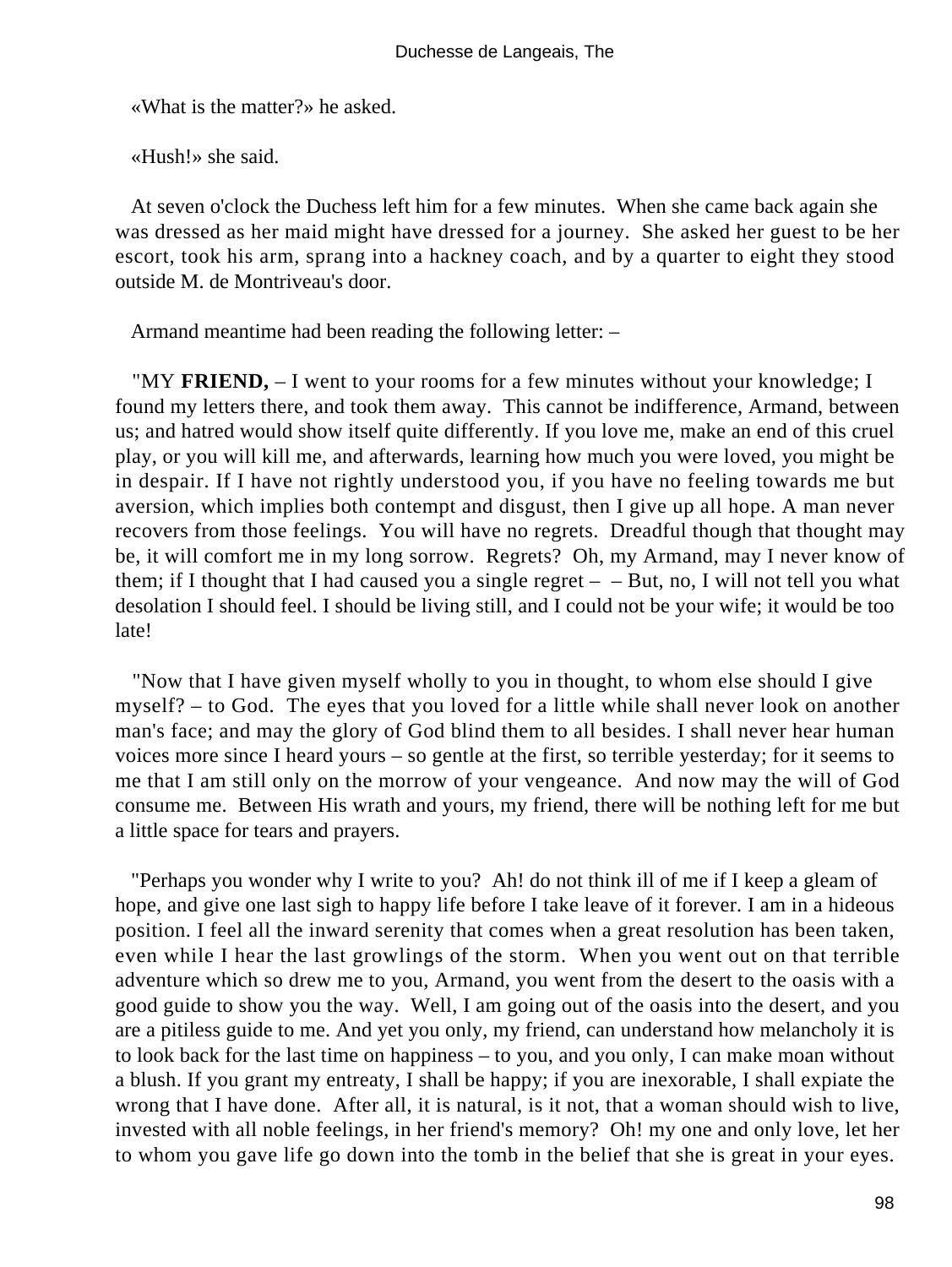Your harshness led me to reflect; and now that I love you so, it seems to me that I am less guilty than you think. Listen to my justification, I owe it to you; and you that are all the world to me, owe me at least a moment's justice.

 "I have learned by my own anguish all that I made you suffer by my coquetry; but in those days I was utterly ignorant of love. YOU know what the torture is, and you mete it out to me! During those first eight months that you gave me you never roused any feeling of love in me. Do you ask why this was so, my friend? I can no more explain it than I can tell you why I love you now. Oh! certainly it flattered my vanity that I should be the subject of your passionate talk, and receive those burning glances of yours; but you left me cold. No, I was not a woman; I had no conception of womanly devotion and happiness. Who was to blame? You would have despised me, would you not, if I had given myself without the impulse of passion? Perhaps it is the highest height to which we can rise – to give all and receive no joy; perhaps there is no merit in yielding oneself to bliss that is foreseen and ardently desired. Alas, my friend, I can say this now; these thoughts came to me when I played with you; and you seemed to me so great even then that I would not have you owe the gift to pity  $-$  – What is this that I have written?

 "I have taken back all my letters; I am flinging them one by one on the fire; they are burning. You will never know what they confessed – all the love and the passion and the  $m$ adness – –

 "I will say no more, Armand; I will stop. I will not say another word of my feelings. If my prayers have not echoed from my soul through yours, I also, woman that I am, decline to owe your love to your pity. It is my wish to be loved, because you cannot choose but love me, or else to be left without mercy. If you refuse to read this letter, it shall be burnt. If, after you have read it, you do not come to me within three hours, to be henceforth forever my husband, the one man in the world for me; then I shall never blush to know that this letter is in your hands, the pride of my despair will protect my memory from all insult, and my end shall be worthy of my love. When you see me no more on earth, albeit I shall still be alive, you yourself will not think without a shudder of the woman who, in three hours' time, will live only to overwhelm you with her tenderness; a woman consumed by a hopeless love, and faithful – not to memories of past joys – but to a love that was slighted.

 "The Duchesse de la Valliere wept for lost happiness and vanished power; but the Duchesse de Langeais will be happy that she may weep and be a power for you still. Yes, you will regret me. I see clearly that I was not of this world, and I thank you for making it clear to me.

 "Farewell; you will never touch MY axe. Yours was the executioner's axe, mine is God's; yours kills, mine saves. Your love was but mortal, it could not endure disdain or ridicule; mine can endure all things without growing weaker, it will last eternally. Ah! I feel a sombre joy in crushing you that believe yourself so great; in humbling you with the calm,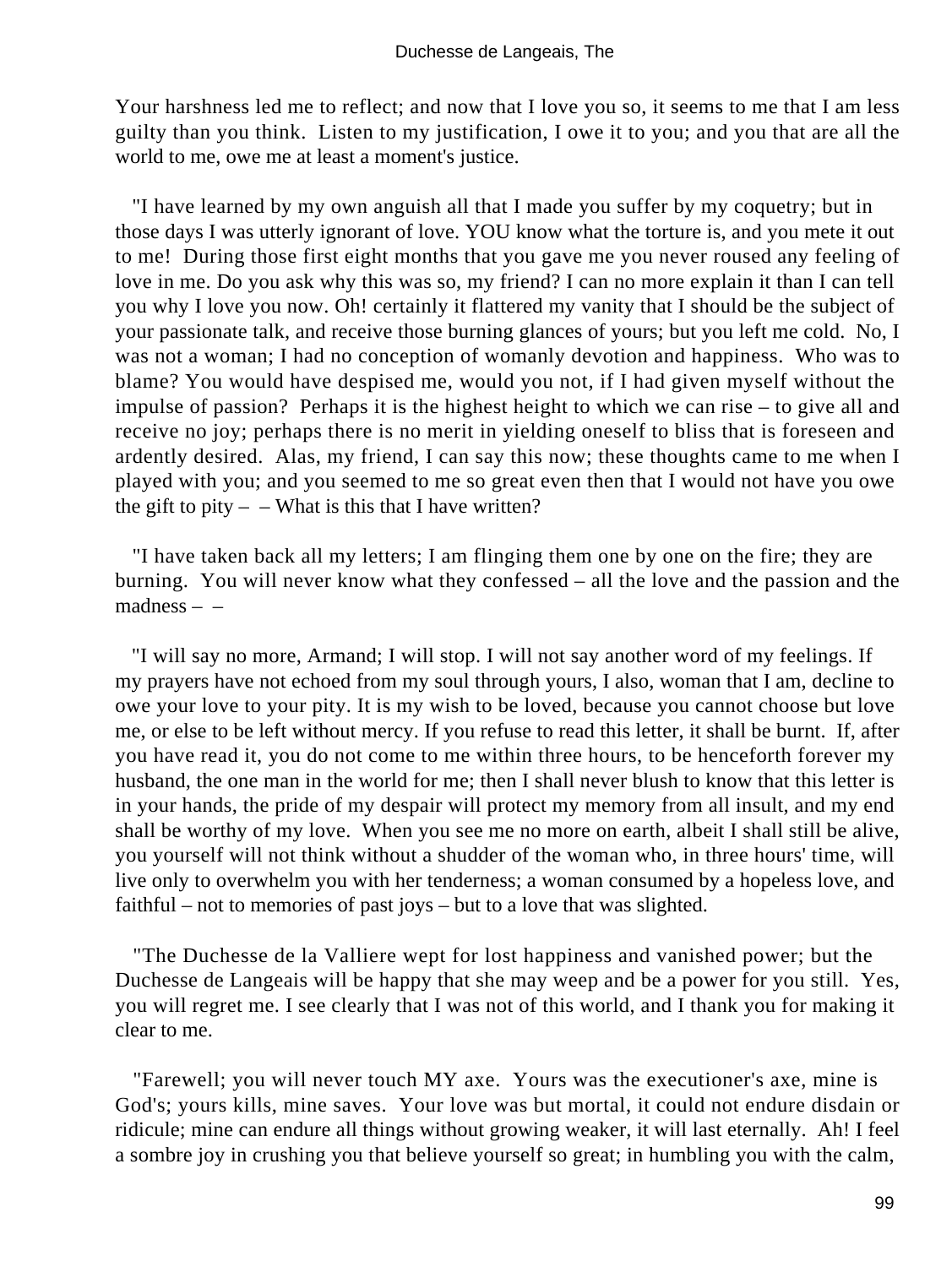indulgent smile of one of the least among the angels that lie at the feet of God, for to them is given the right and the power to protect and watch over men in His name. You have but felt fleeting desires, while the poor nun will shed the light of her ceaseless and ardent prayer about you, she will shelter you all your life long beneath the wings of a love that has nothing of earth in it.

 "I have a presentiment of your answer; our trysting place shall be – in heaven. Strength and weakness can both enter there, dear Armand; the strong and the weak are bound to suffer. This thought soothes the anguish of my final ordeal. So calm am I that I should fear that I had ceased to love you if I were not about to leave the world for your sake.

## «ANTOINETTE.»

 «Dear Vidame,» said the Duchess as they reached Montriveau's house, «do me the kindness to ask at the door whether he is at home.» The Vidame, obedient after the manner of the eighteenth century to a woman's wish, got out, and came back to bring his cousin an affirmative answer that sent a shudder through her. She grasped his hand tightly in hers, suffered him to kiss her on either cheek, and begged him to go at once. He must not watch her movements nor try to protect her. «But the people passing in the street,» he objected.

 «No one can fail in respect to me,» she said. It was the last word spoken by the Duchess and the woman of fashion.

 The Vidame went. Mme de Langeais wrapped herself about in her cloak, and stood on the doorstep until the clocks struck eight. The last stroke died away. The unhappy woman waited ten, fifteen minutes; to the last she tried to see a fresh humiliation in the delay, then her faith ebbed. She turned to leave the fatal threshold.

 «Oh, God!» the cry broke from her in spite of herself; it was the first word spoken by the Carmelite.

 Montriveau and some of his friends were talking together. He tried to hasten them to a conclusion, but his clock was slow, and by the time he started out for the Hotel de Langeais the Duchess was hurrying on foot through the streets of Paris, goaded by the dull rage in her heart. She reached the Boulevard d'Enfer, and looked out for the last time through falling tears on the noisy, smoky city that lay below in a red mist, lighted up by its own lamps. Then she hailed a cab, and drove away, never to return. When the Marquis de Montriveau reached the Hotel de Langeais, and found no trace of his mistress, he thought that he had been duped. He hurried away at once to the Vidame, and found that worthy gentleman in the act of slipping on his flowered dressing−gown, thinking the while of his fair cousin's happiness.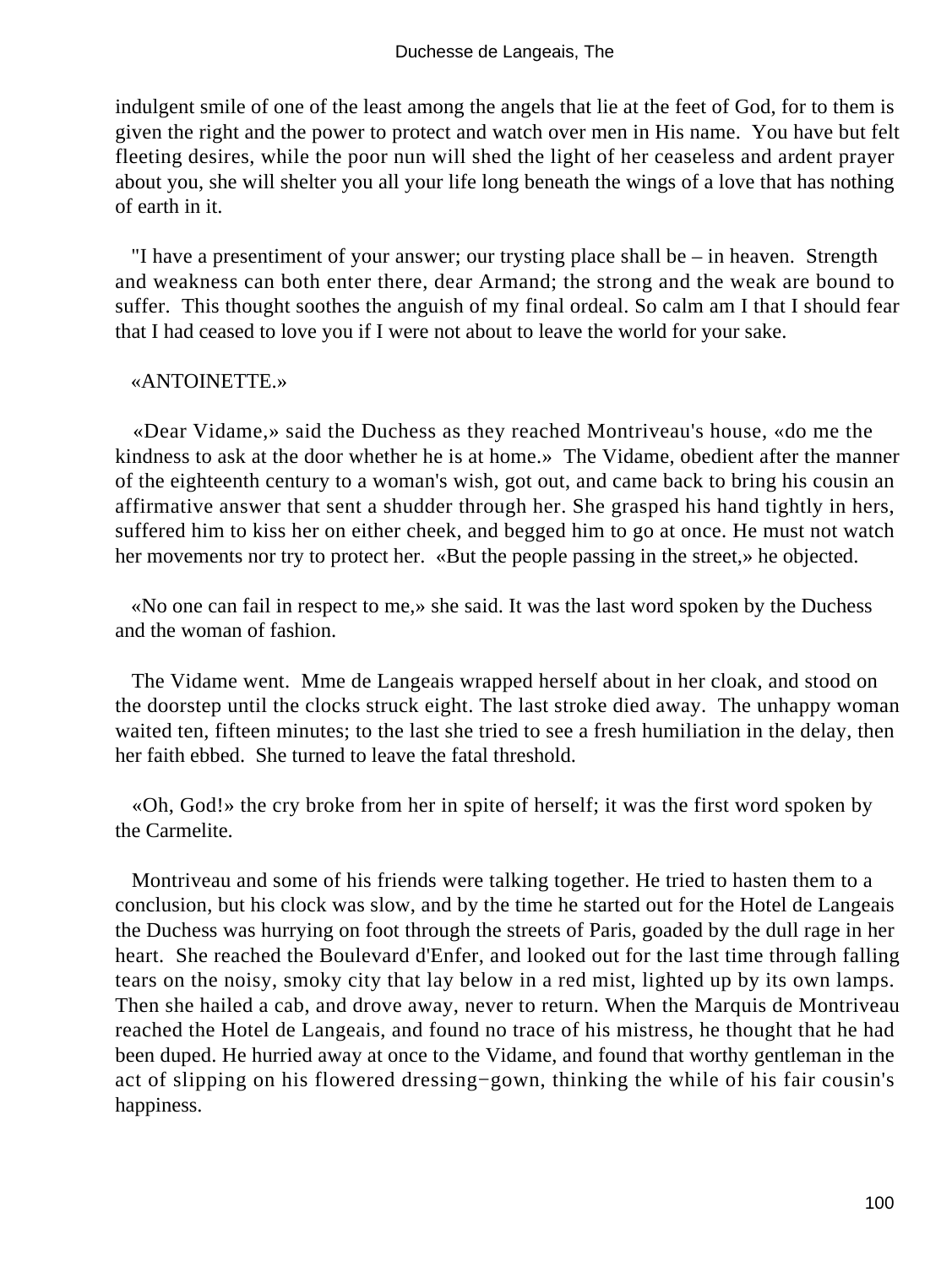Montriveau gave him one of the terrific glances that produced the effect of an electric shock on men and women alike.

 «Is it possible that you have lent yourself to some cruel hoax, monsieur?» Montriveau exclaimed. «I have just come from Mme de Langeais's house; the servants say that she is out.»

 «Then a great misfortune has happened, no doubt,» returned the Vidame, «and through your fault. I left the Duchess at your door  $- - \infty$ 

«When?»

«At a quarter to eight.»

 «Good evening,» returned Montriveau, and he hurried home to ask the porter whether he had seen a lady standing on the doorstep that evening.

 «Yes, my Lord Marquis, a handsome woman, who seemed very much put out. She was crying like a Magdalen, but she never made a sound, and stood as upright as a post. Then at last she went, and my wife and I that were watching her while she could not see us, heard her say, `Oh, God!' so that it went to our hearts, asking your pardon, to hear her say it.»

 Montriveau, in spite of all his firmness, turned pale at those few words. He wrote a few lines to Ronquerolles, sent off the message at once, and went up to his rooms. Ronquerolles came just about midnight.

Armand gave him the Duchess's letter to read.

«Well?» asked Ronquerolles.

 «She was here at my door at eight o'clock; at a quarter−past eight she had gone. I have lost her, and I love her. Oh! if my life were my own, I could blow my brains out.»

 «Pooh, pooh! Keep cool,» said Ronquerolles. «Duchesses do not fly off like wagtails. She cannot travel faster than three leagues an hour, and tomorrow we will ride six. – Confound it! Mme de Langeais is no ordinary woman,» he continued. «Tomorrow we will all of us mount and ride. The police will put us on her track during the day. She must have a carriage; angels of that sort have no wings. We shall find her whether she is on the road or hidden in Paris. There is the semaphore. We can stop her. You shall be happy. But, my dear fellow, you have made a blunder, of which men of your energy are very often guilty. They judge others by themselves, and do not know the point when human nature gives way if you strain the cords too tightly. Why did you not say a word to me sooner? I would have told you to be punctual. Good−bye till tomorrow,» he added, as Montriveau said nothing. «Sleep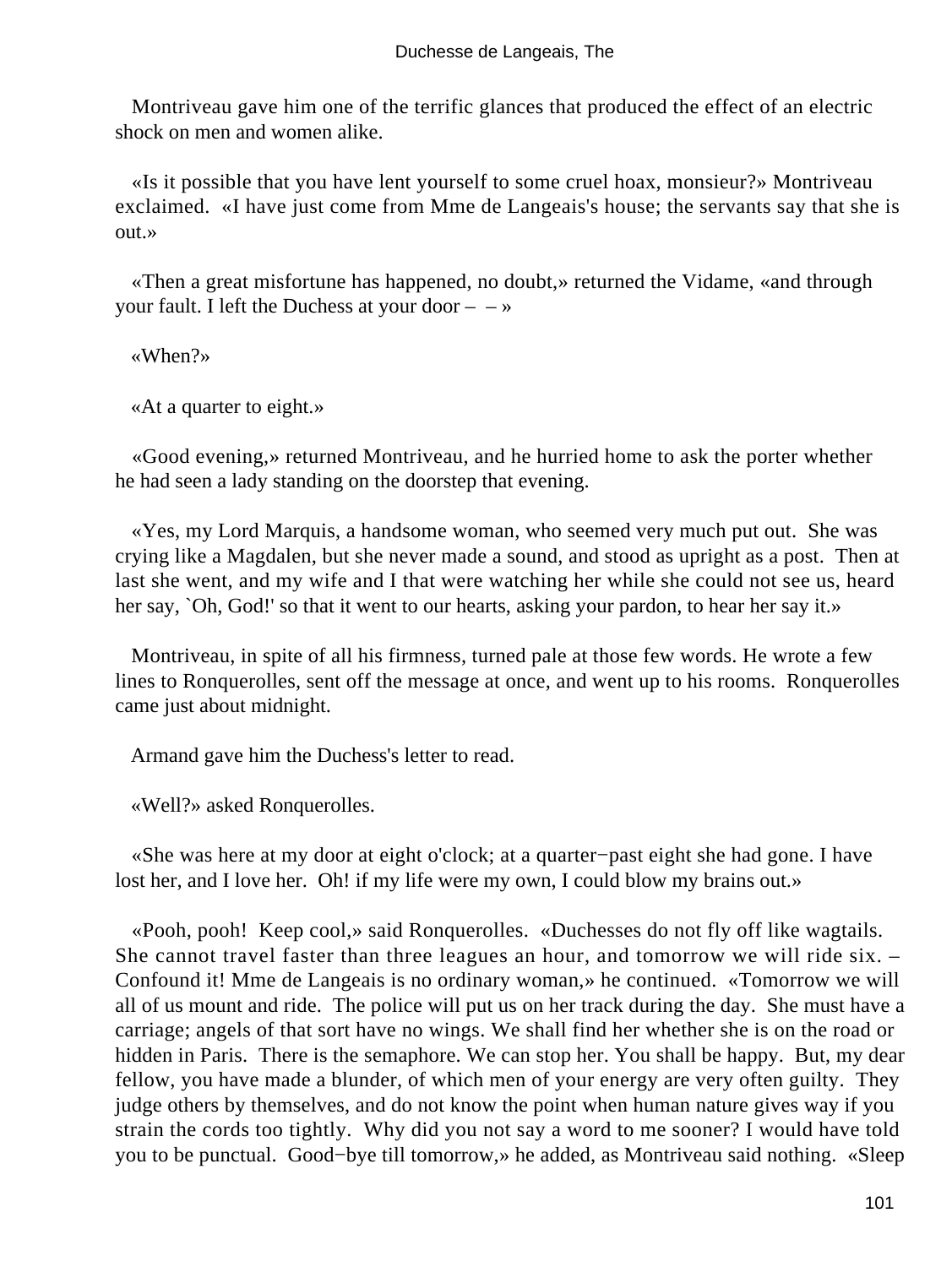if you can,» he added, with a grasp of the hand.

 But the greatest resources which society has ever placed at the disposal of statesmen, kings, ministers, bankers, or any human power, in fact, were all exhausted in vain. Neither Montriveau nor his friends could find any trace of the Duchess. It was clear that she had entered a convent. Montriveau determined to search, or to institute a search, for her through every convent in the world. He must have her, even at the cost of all the lives in a town. And in justice to this extraordinary man, it must be said that his frenzied passion awoke to the same ardour daily and lasted through five years. Only in 1829 did the Duc de Navarreins hear by chance that his daughter had travelled to Spain as Lady Julia Hopwood's maid, that she had left her service at Cadiz, and that Lady Julia never discovered that Mlle Caroline was the illustrious duchess whose sudden disappearance filled the minds of the highest society of Paris.

 The feelings of the two lovers when they met again on either side of the grating in the Carmelite convent should now be comprehended to the full, and the violence of the passion awakened in either soul will doubtless explain the catastrophe of the story.

 In 1823 the Duc de Langeais was dead, and his wife was free. Antoinette de Navarreins was living, consumed by love, on a ledge of rock in the Mediterranean; but it was in the Pope's power to dissolve Sister Theresa's vows. The happiness bought by so much love might yet bloom for the two lovers. These thoughts sent Montriveau flying from Cadiz to Marseilles, and from Marseilles to Paris.

 A few months after his return to France, a merchant brig, fitted out and munitioned for active service, set sail from the port of Marseilles for Spain. The vessel had been chartered by several distinguished men, most of them Frenchmen, who, smitten with a romantic passion for the East, wished to make a journey to those lands. Montriveau's familiar knowledge of Eastern customs made him an invaluable travelling companion, and at the entreaty of the rest he had joined the expedition; the Minister of War appointed him lieutenant−general, and put him on the Artillery Commission to facilitate his departure.

 Twenty−fours hours later the brig lay to off the north−west shore of an island within sight of the Spanish coast. She had been specially chosen for her shallow keel and light mastage, so that she might lie at anchor in safety half a league away from the reefs that secure the island from approach in this direction. If fishing vessels or the people on the island caught sight of the brig, they were scarcely likely to feel suspicious of her at once; and besides, it was easy to give a reason for her presence without delay. Montriveau hoisted the flag of the United States before they came in sight of the island, and the crew of the vessel were all American sailors, who spoke nothing but English. One of M. de Montriveau's companions took the men ashore in the ship's longboat, and made them so drunk at an inn in the little town that they could not talk. Then he gave out that the brig was manned by treasure−seekers, a gang of men whose hobby was well known in the United States; indeed,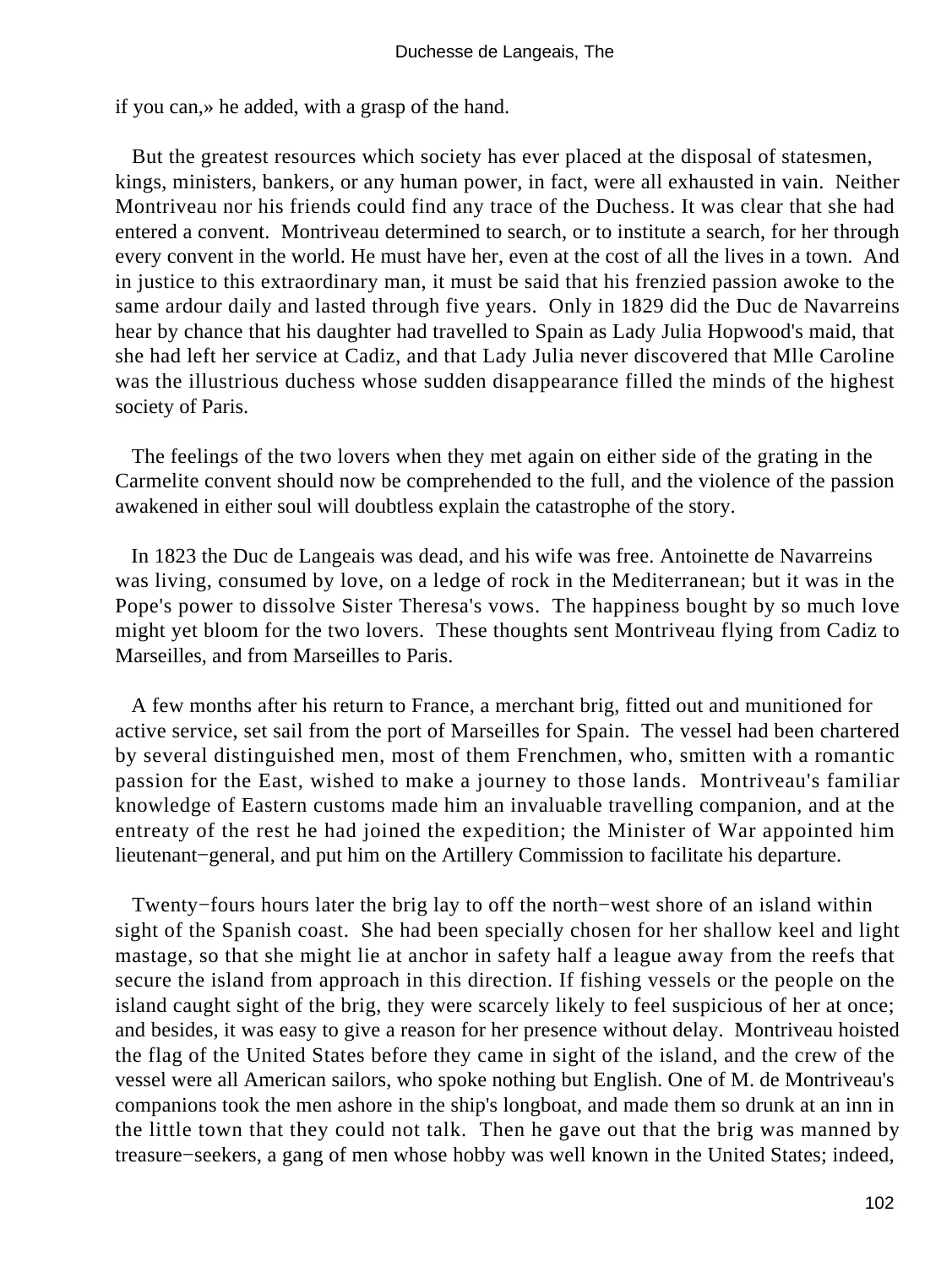some Spanish writer had written a history of them. The presence of the brig among the reefs was now sufficiently explained. The owners of the vessel, according to the self−styled boatswain's mate, were looking for the wreck of a galleon which foundered thereabouts in 1778 with a cargo of treasure from Mexico. The people at the inn and the authorities asked no more questions.

 Armand, and the devoted friends who were helping him in his difficult enterprise, were all from the first of the opinion that there was no hope of rescuing or carrying off Sister Theresa by force or stratagem from the side of the little town. Wherefore these bold spirits, with one accord, determined to take the bull by the horns. They would make a way to the convent at the most seemingly inaccessible point; like General Lamarque, at the storming of Capri, they would conquer Nature. The cliff at the end of the island, a sheer block of granite, afforded even less hold than the rock of Capri. So it seemed at least to Montriveau, who had taken part in that incredible exploit, while the nuns in his eyes were much more redoubtable than Sir Hudson Lowe. To raise a hubbub over carrying off the Duchess would cover them with confusion. They might as well set siege to the town and convent, like pirates, and leave not a single soul to tell of their victory. So for them their expedition wore but two aspects. There should be a conflagration and a feat of arms that should dismay all Europe, while the motives of the crime remained unknown; or, on the other hand, a mysterious, aerial descent which should persuade the nuns that the Devil himself had paid them a visit. They had decided upon the latter course in the secret council held before they left Paris, and subsequently everything had been done to insure the success of an expedition which promised some real excitement to jaded spirits weary of Paris and its pleasures.

 An extremely light pirogue, made at Marseilles on a Malayan model, enabled them to cross the reef, until the rocks rose from out of the water. Then two cables of iron wire were fastened several feet apart between one rock and another. These wire ropes slanted upwards and downwards in opposite directions, so that baskets of iron wire could travel to and fro along them; and in this manner the rocks were covered with a system of baskets and wire−cables, not unlike the filaments which a certain species of spider weaves about a tree. The Chinese, an essentially imitative people, were the first to take a lesson from the work of instinct. Fragile as these bridges were, they were always ready for use; high waves and the caprices of the sea could not throw them out of working order; the ropes hung just sufficiently slack, so as to present to the breakers that particular curve discovered by Cachin, the immortal creator of the harbour at Cherbourg. Against this cunningly devised line the angry surge is powerless; the law of that curve was a secret wrested from Nature by that faculty of observation in which nearly all human genius consists.

 M. de Montriveau's companions were alone on board the vessel, and out of sight of every human eye. No one from the deck of a passing vessel could have discovered either the brig hidden among the reefs, or the men at work among the rocks; they lay below the ordinary range of the most powerful telescope. Eleven days were spent in preparation, before the Thirteen, with all their infernal power, could reach the foot of the cliffs. The body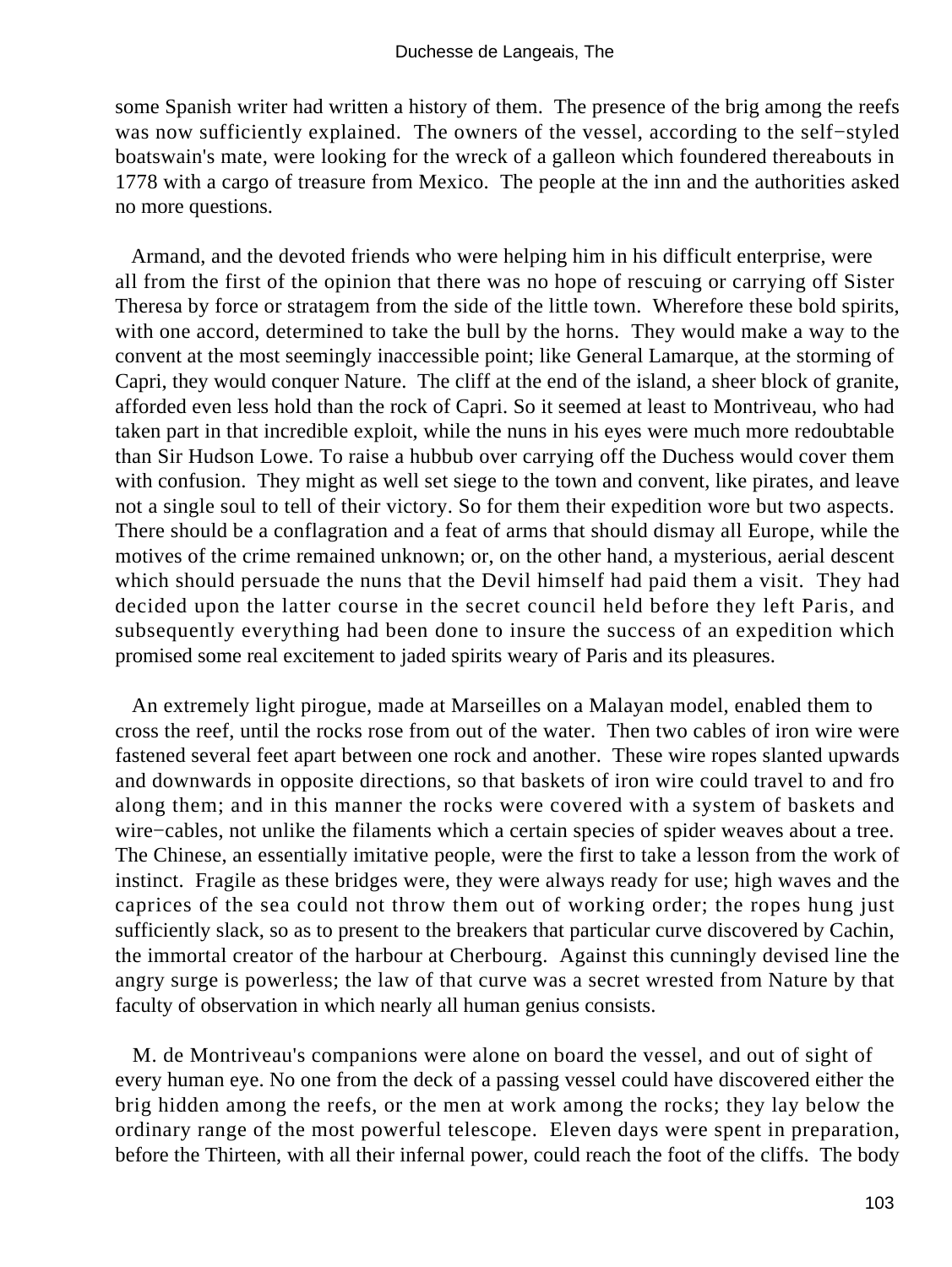of the rock rose up straight from the sea to a height of thirty fathoms. Any attempt to climb the sheer wall of granite seemed impossible; a mouse might as well try to creep up the slippery sides of a plain china vase. Still there was a cleft, a straight line of fissure so fortunately placed that large blocks of wood could be wedged firmly into it at a distance of about a foot apart. Into these blocks the daring workers drove iron cramps, specially made for the purpose, with a broad iron bracket at the outer end, through which a hole had been drilled. Each bracket carried a light deal board which corresponded with a notch made in a pole that reached to the top of the cliffs, and was firmly planted in the beach at their feet. With ingenuity worthy of these men who found nothing impossible, one of their number, a skilled mathematician, had calculated the angle from which the steps must start; so that from the middle they rose gradually, like the sticks of a fan, to the top of the cliff, and descended in the same fashion to its base. That miraculously light, yet perfectly firm, staircase cost them twenty−two days of toil. A little tinder and the surf of the sea would destroy all trace of it forever in a single night. A betrayal of the secret was impossible; and all search for the violators of the convent was doomed to failure.

 At the top of the rock there was a platform with sheer precipice on all sides. The Thirteen, reconnoitring the ground with their glasses from the masthead, made certain that though the ascent was steep and rough, there would be no difficulty in gaining the convent garden, where the trees were thick enough for a hiding−place. After such great efforts they would not risk the success of their enterprise, and were compelled to wait till the moon passed out of her last quarter.

 For two nights Montriveau, wrapped in his cloak, lay out on the rock platform. The singing at vespers and matins filled him with unutterable joy. He stood under the wall to hear the music of the organ, listening intently for one voice among the rest. But in spite of the silence, the confused effect of music was all that reached his ears. In those sweet harmonies defects of execution are lost; the pure spirit of art comes into direct communication with the spirit of the hearer, making no demand on the attention, no strain on the power of listening. Intolerable memories awoke. All the love within him seemed to break into blossom again at the breath of that music; he tried to find auguries of happiness in the air. During the last night he sat with his eyes fixed upon an ungrated window, for bars were not needed on the side of the precipice. A light shone there all through the hours; and that instinct of the heart, which is sometimes true, and as often false, cried within him, «She is there!»

 «She is certainly there! Tomorrow she will be mine,» he said to himself, and joy blended with the slow tinkling of a bell that began to ring.

 Strange unaccountable workings of the heart! The nun, wasted by yearning love, worn out with tears and fasting, prayer and vigils; the woman of nine−and−twenty, who had passed through heavy trials, was loved more passionately than the lighthearted girl, the woman of four−and−twenty, the sylphide, had ever been. But is there not, for men of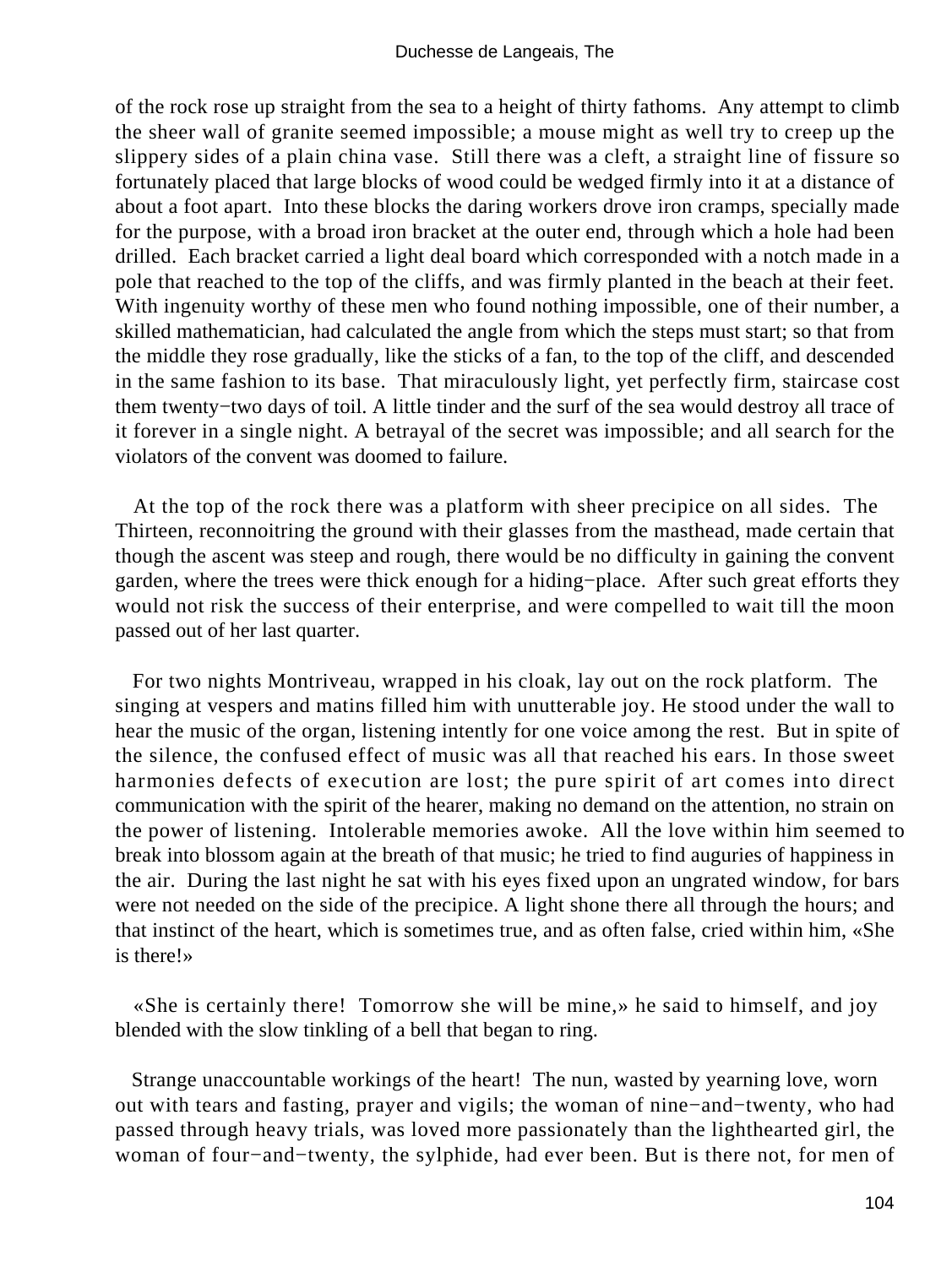vigorous character, something attractive in the sublime expression engraven on women's faces by the impetuous stirrings of thought and misfortunes of no ignoble kind? Is there not a beauty of suffering which is the most interesting of all beauty to those men who feel that within them there is an inexhaustible wealth of tenderness and consoling pity for a creature so gracious in weakness, so strong with love? It is the ordinary nature that is attracted by young, smooth, pink−and−white beauty, or, in one word, by prettiness. In some faces love awakens amid the wrinkles carved by sorrow and the ruin made by melancholy; Montriveau could not but feel drawn to these. For cannot a lover, with the voice of a great longing, call forth a wholly new creature? a creature athrob with the life but just begun breaks forth for him alone, from the outward form that is fair for him, and faded for all the world besides. Does he not love two women? – One of them, as others see her, is pale and wan and sad; but the other, the unseen love that his heart knows, is an angel who understands life through feeling, and is adorned in all her glory only for love's high festivals.

 The General left his post before sunrise, but not before he had heard voices singing together, sweet voices full of tenderness sounding faintly from the cell. When he came down to the foot of the cliffs where his friends were waiting, he told them that never in his life had he felt such enthralling bliss, and in the few words there was that unmistakable thrill of repressed strong feeling, that magnificent utterance which all men respect.

 That night eleven of his devoted comrades made the ascent in the darkness. Each man carried a poniard, a provision of chocolate, and a set of house−breaking tools. They climbed the outer walls with scaling−ladders, and crossed the cemetery of the convent. Montriveau recognised the long, vaulted gallery through which he went to the parlour, and remembered the windows of the room. His plans were made and adopted in a moment. They would effect an entrance through one of the windows in the Carmelite's half of the parlour, find their way along the corridors, ascertain whether the sister's names were written on the doors, find Sister Theresa's cell, surprise her as she slept, and carry her off, bound and gagged. The programme presented no difficulties to men who combined boldness and a convict's dexterity with the knowledge peculiar to men of the world, especially as they would not scruple to give a stab to ensure silence.

 In two hours the bars were sawn through. Three men stood on guard outside, and two inside the parlour. The rest, barefooted, took up their posts along the corridor. Young Henri de Marsay, the most dexterous man among them, disguised by way of precaution in a Carmelite's robe, exactly like the costume of the convent, led the way, and Montriveau came immediately behind him. The clock struck three just as the two men reached the dormitory cells. They soon saw the position. Everything was perfectly quiet. With the help of a dark lantern they read the names luckily written on every door, together with the picture of a saint or saints and the mystical words which every nun takes as a kind of motto for the beginning of her new life and the revelation of her last thought. Montriveau reached Sister Theresa's door and read the inscription, Sub invocatione sanctae matris Theresae, and her motto, Adoremus in aeternum. Suddenly his companion laid a hand on his shoulder. A bright light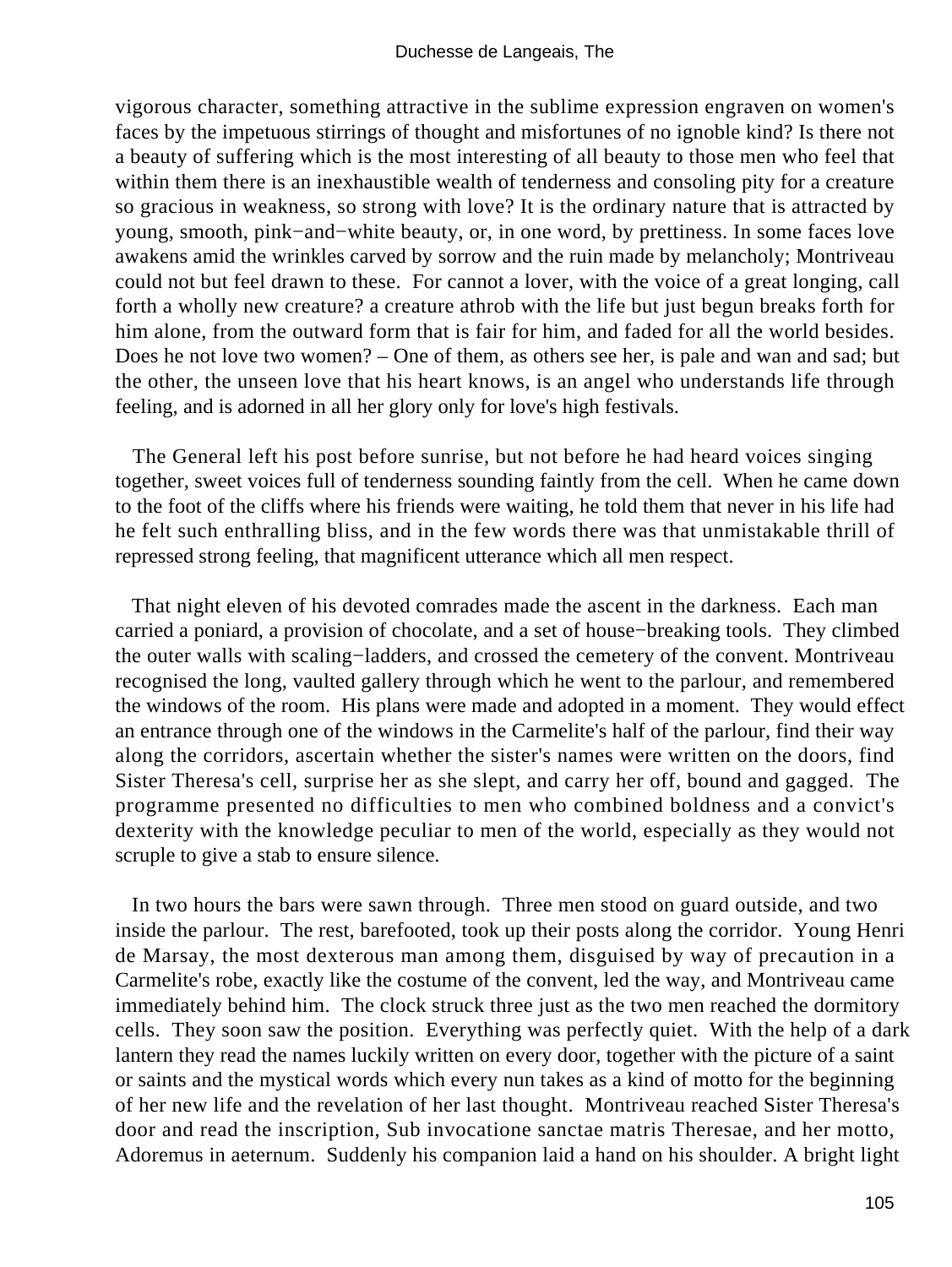was streaming through the chinks of the door. M. de Ronquerolles came up at that moment.

«All the nuns are in the church,» he said; «they are beginning the Office for the Dead.»

 «I will stay here,» said Montriveau. «Go back into the parlour, and shut the door at the end of the passage.»

 He threw open the door and rushed in, preceded by his disguised companion, who let down the veil over his face.

 There before them lay the dead Duchess; her plank bed had been laid on the floor of the outer room of her cell, between two lighted candles. Neither Montriveau nor de Marsay spoke a word or uttered a cry; but they looked into each other's faces. The General's dumb gesture tried to say, «Let us carry her away!»

 «Quickly» shouted Ronquerolles, «the procession of nuns is leaving the church. You will be caught!»

 With magical swiftness of movement, prompted by an intense desire, the dead woman was carried into the convent parlour, passed through the window, and lowered from the walls before the Abbess, followed by the nuns, returned to take up Sister Theresa's body. The sister left in charge had imprudently left her post; there were secrets that she longed to know; and so busy was she ransacking the inner room, that she heard nothing, and was horrified when she came back to find that the body was gone. Before the women, in their blank amazement, could think of making a search, the Duchess had been lowered by a cord to the foot of the crags, and Montriveau's companions had destroyed all traces of their work. By nine o'clock that morning there was not a sign to show that either staircase or wire−cables had ever existed, and Sister Theresa's body had been taken on board. The brig came into the port to ship her crew, and sailed that day.

 Montriveau, down in the cabin, was left alone with Antoinette de Navarreins. For some hours it seemed as if her dead face was transfigured for him by that unearthly beauty which the calm of death gives to the body before it perishes.

 «Look here,» said Ronquerolles when Montriveau reappeared on deck, «THAT was a woman once, now it is nothing. Let us tie a cannon ball to both feet and throw the body overboard; and if ever you think of her again, think of her as of some book that you read as a boy.»

«Yes,» assented Montriveau, «it is nothing now but a dream.»

 «That is sensible of you. Now, after this, have passions; but as for love, a man ought to know how to place it wisely; it is only a woman's last love that can satisfy a man's first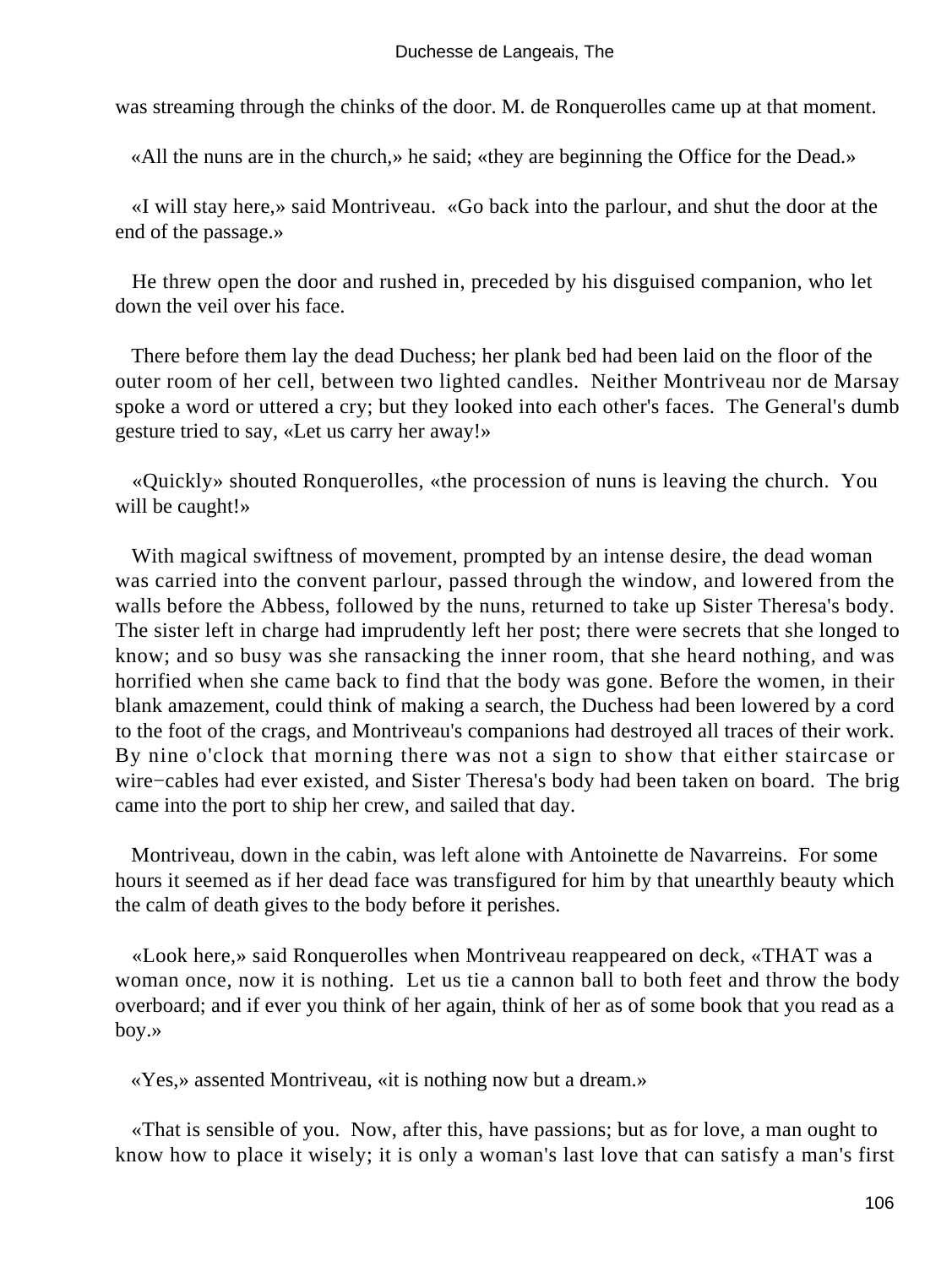love.»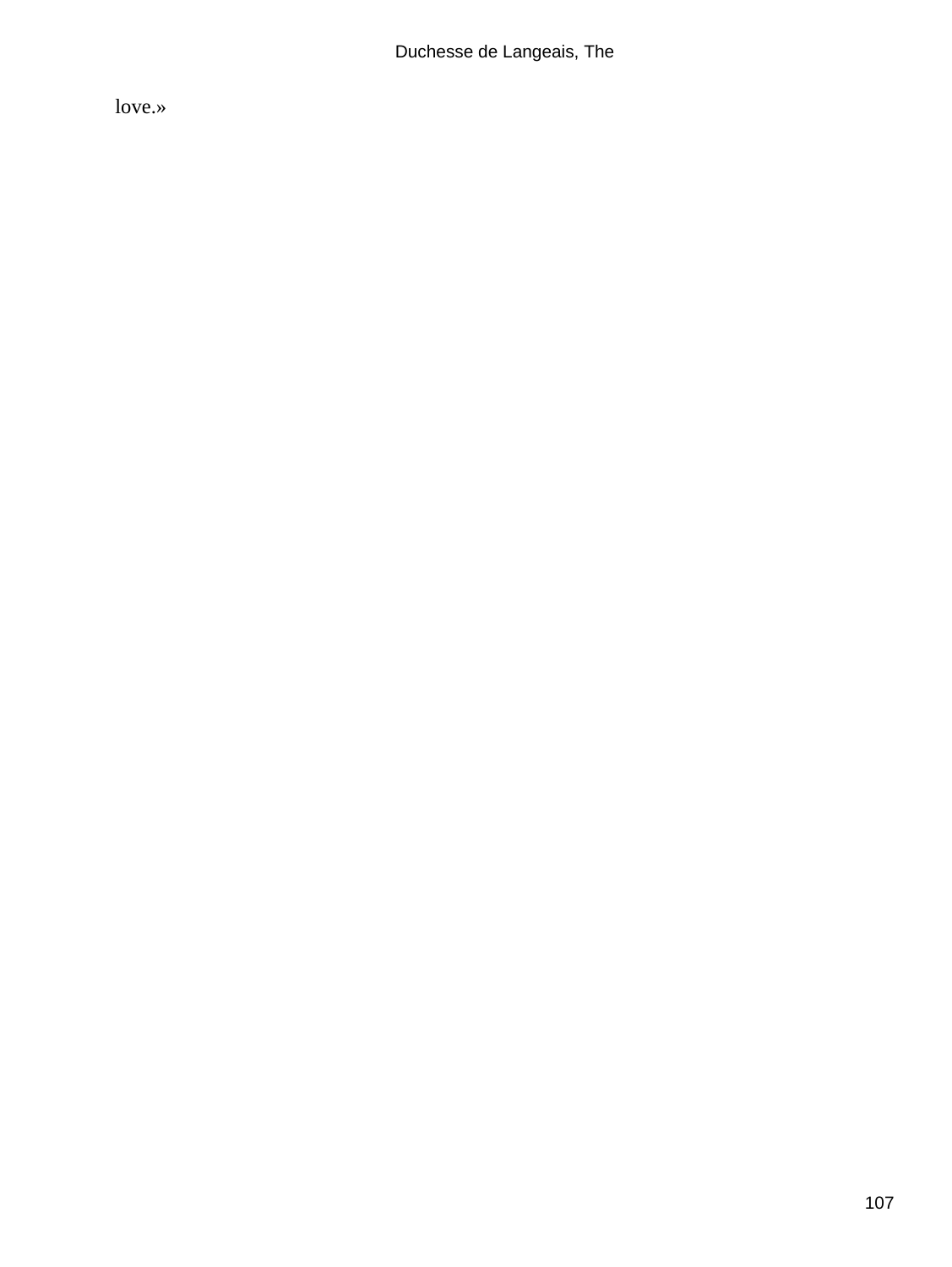Duchesse de Langeais, The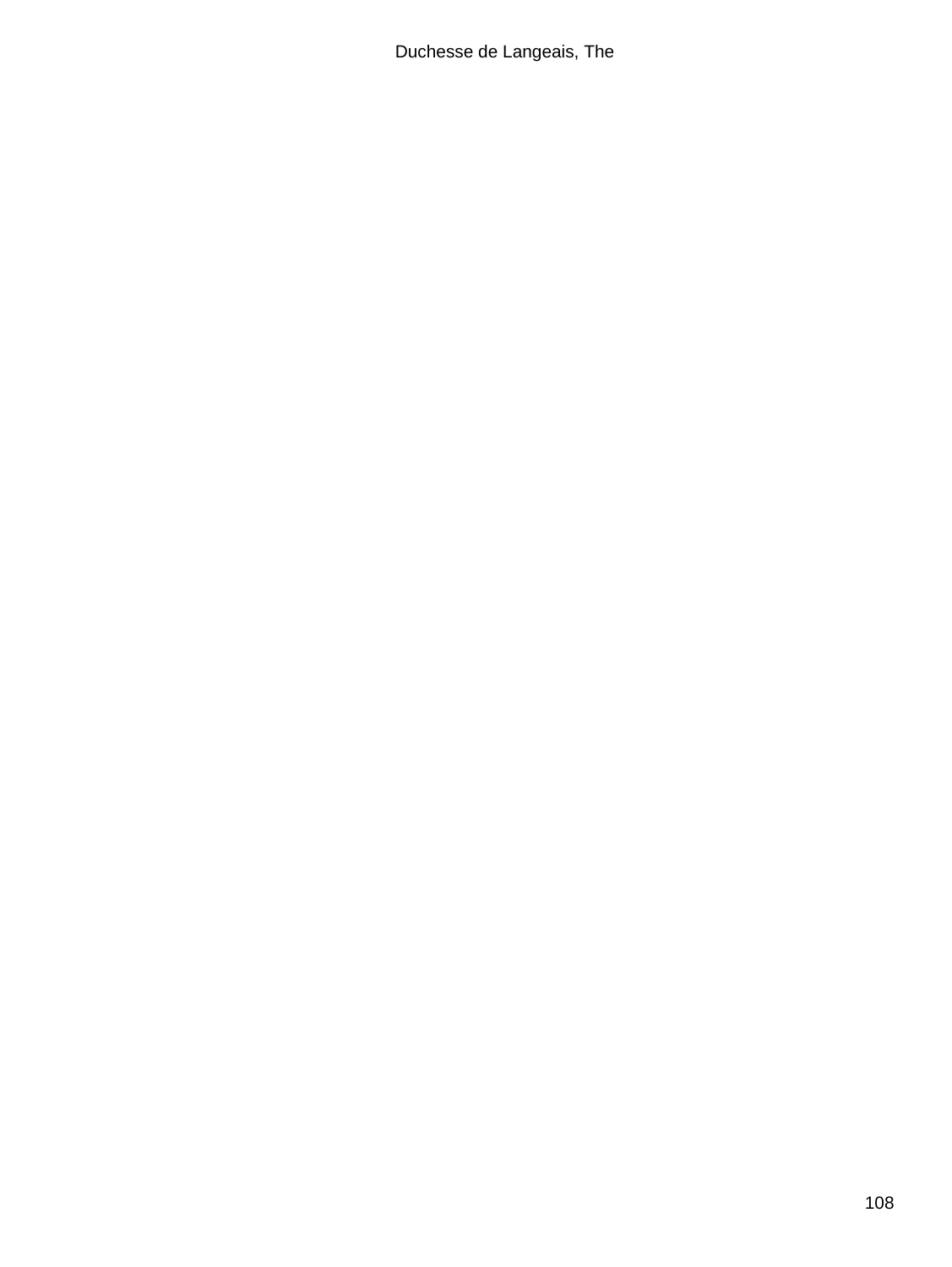## **You are reading a Phoenix Edition:**

It was converted from clean and standard xhtml/xml files. It uses metatags to identify content, and other data. The available resources specific to each ebook format were used to give the reader a pleasant reading experience.

More details available at Phoenix−Library.org website.

Any suggestion that helps us to improve these editions are welcome.

**The Phoenix−Library Team**